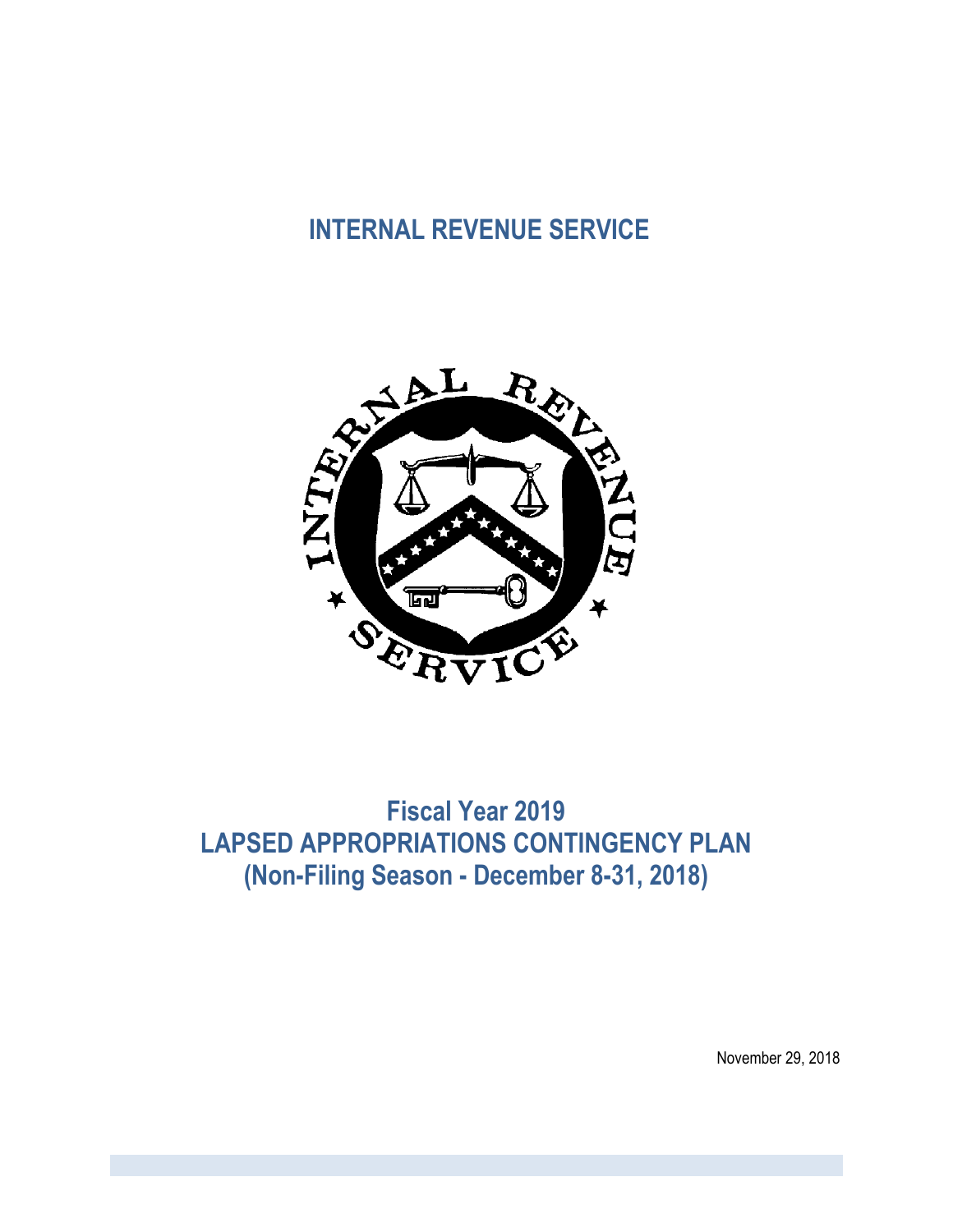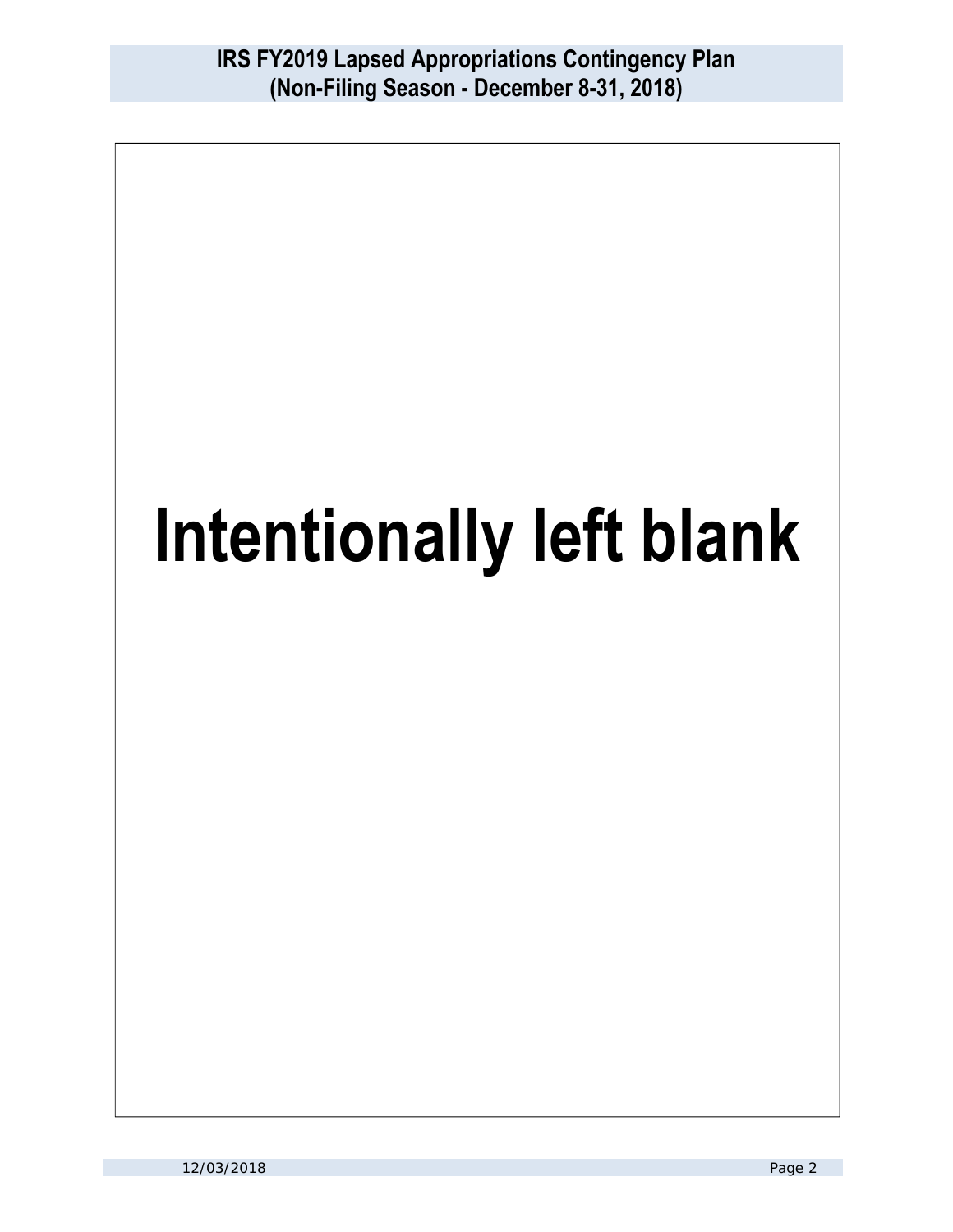#### **TABLE OF CONTENTS**

| А.                                                                                            |  |
|-----------------------------------------------------------------------------------------------|--|
| Activities Necessary to Safeguard Human Life or Protect Government Property<br>B <sub>1</sub> |  |
| C.                                                                                            |  |
|                                                                                               |  |
|                                                                                               |  |
|                                                                                               |  |
|                                                                                               |  |
| A.                                                                                            |  |
| В.                                                                                            |  |
| C.                                                                                            |  |
| D.                                                                                            |  |
| Е.                                                                                            |  |
| F.                                                                                            |  |
|                                                                                               |  |
|                                                                                               |  |
|                                                                                               |  |
|                                                                                               |  |
|                                                                                               |  |
|                                                                                               |  |
|                                                                                               |  |
|                                                                                               |  |
|                                                                                               |  |
|                                                                                               |  |
|                                                                                               |  |
|                                                                                               |  |
|                                                                                               |  |
|                                                                                               |  |
|                                                                                               |  |
|                                                                                               |  |
|                                                                                               |  |
| 74                                                                                            |  |
|                                                                                               |  |
|                                                                                               |  |
|                                                                                               |  |
|                                                                                               |  |
|                                                                                               |  |
|                                                                                               |  |
|                                                                                               |  |
|                                                                                               |  |
|                                                                                               |  |
|                                                                                               |  |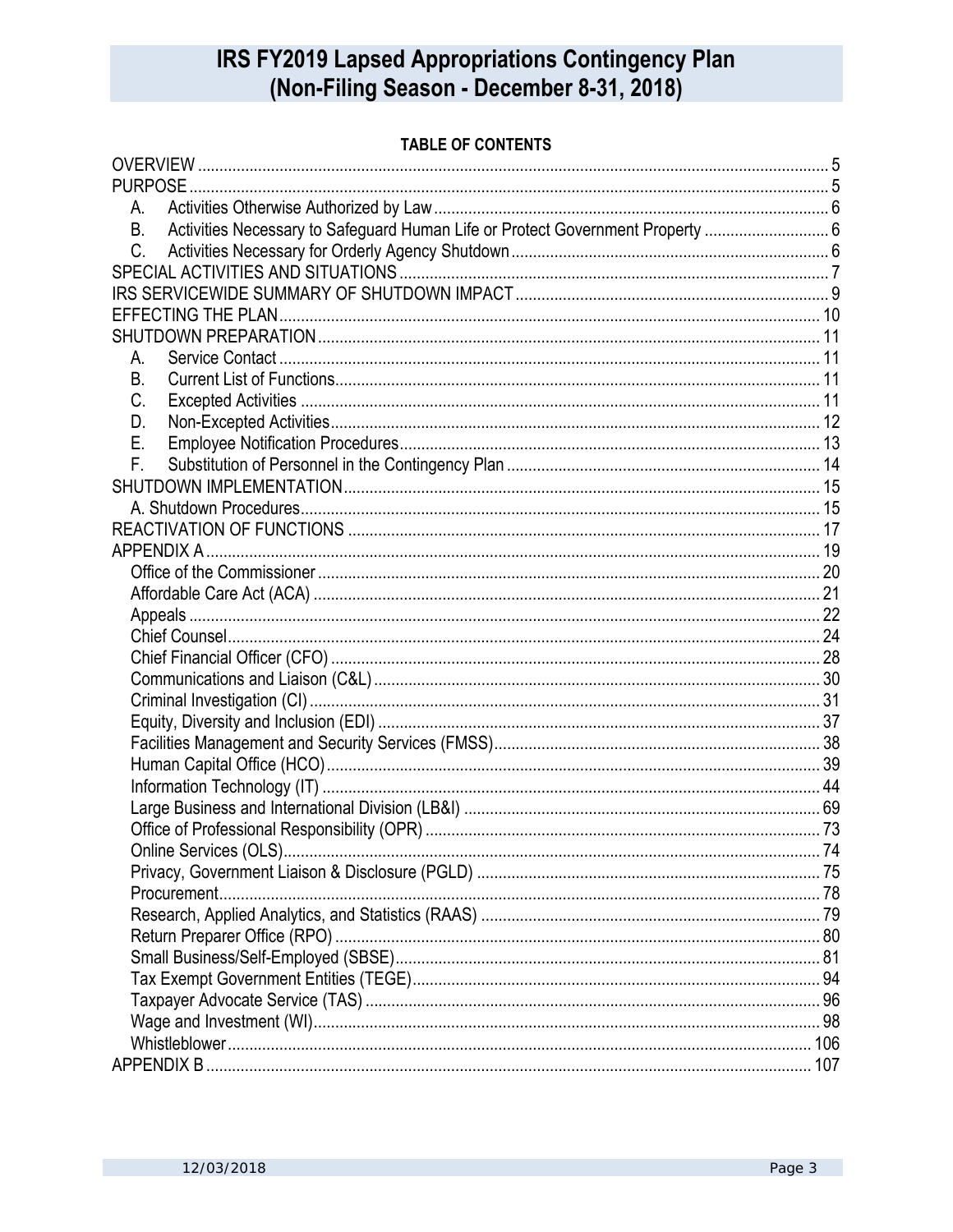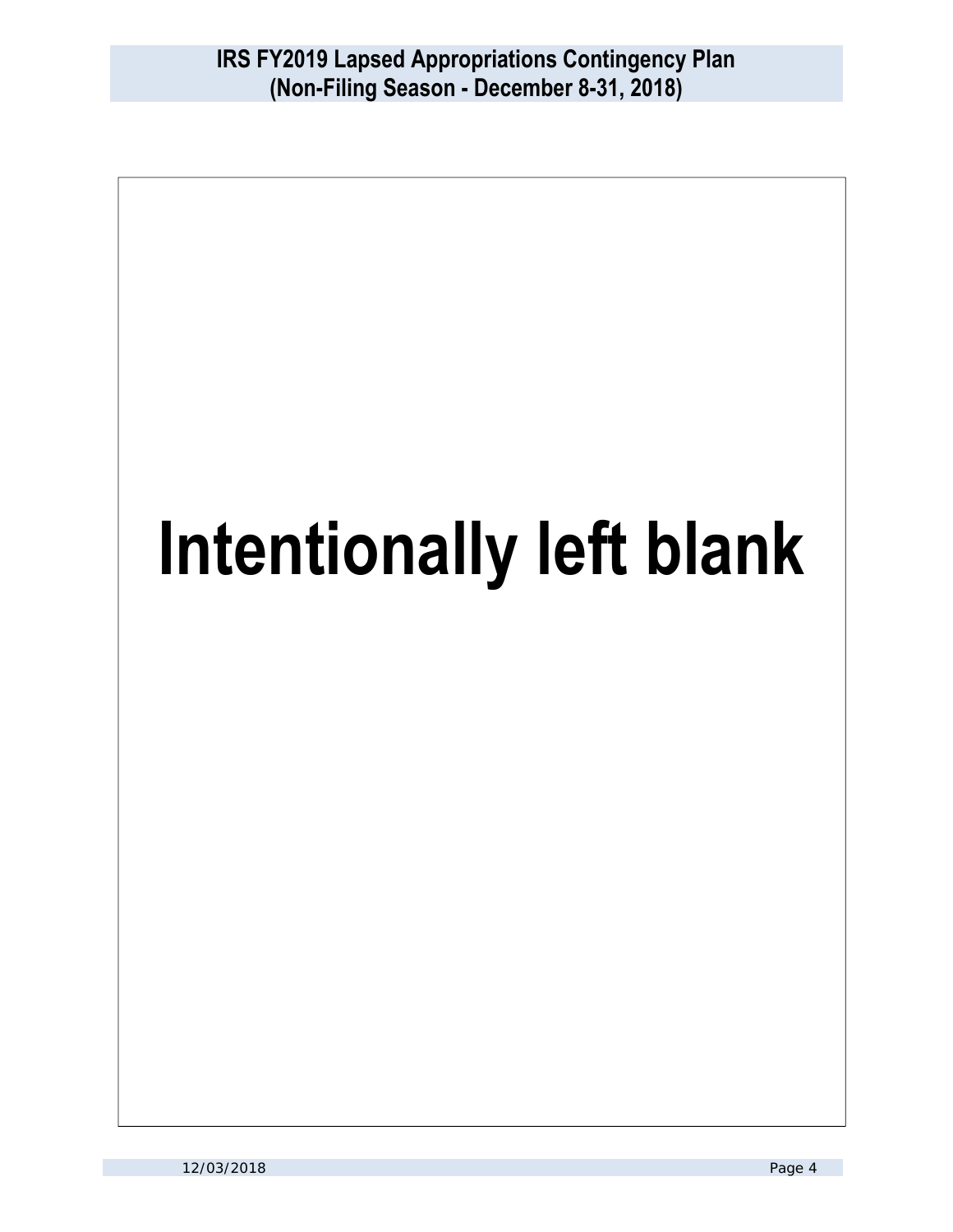#### **OVERVIEW**

The IRS Lapse Appropriations Contingency Plan describes actions and activities for the first five (5) business days following a lapse in appropriations. The plan is updated annually in accordance with guidance from the Office of Management and Budget (OMB) and the Department of Treasury. While we do not anticipate using the plan, prudent management requires that agencies prepare for this contingency.

If the IRS is confronted by a lapse in appropriations at any time outside of the filing season (January 1 - April 30, 2019) in fiscal year 2019, activities in preparation for the Tax Filing Season will continue, along with certain other activities authorized under the Anti-Deficiency Act. In the event the lapse extends beyond five (5) business days, the Deputy Commissioner for Operations Support will direct the IRS Human Capital Officer to reassess ongoing activities and identify necessary adjustments of excepted positions and personnel.

This IRS Lapsed Appropriations Contingency Plan includes:

 Special Activities and Situations – Identified activities continuing or that might be activated during the shutdown period such as legislated programs, disasters or emergencies (pages 7-8).

 Summary of Shutdown Impact – As required by Section 124 of OMB Circular A-11, functional activity that would occur during a lapse (page 9).

 Shutdown Preparation – Specific actions the agency has taken to assure efficient coordination of a shutdown should one occur, i.e., identifying continuing activities and support positions and personnel and documenting steps for implementing activities (pages 11-14).

 Shutdown Implementation – The steps and activities IRS will take to initiate a shutdown, during a shutdown, and the communications to employees, managers, Treasury, Congressional staff, the National Treasury Employees Union (NTEU), media, and external stakeholders such as excepted contractors; will include, as appropriate, notification of shutdown, appeals rights, excepted activities and employees, and recall (pages 15-16).

 Reactivation of Functions – The notification of funding and recall procedures and policies to coordinate employees' return to work and any post-implementation bargaining (page 17).

#### **PURPOSE**

This Plan is developed for implementation during a lapse in annual appropriations to comply with the requirements of the Anti-Deficiency Act, 31 U.S.C. §§ 1341 and 1342. The Act prohibits agencies from obligating funds exceeding, or in advance of, appropriations and from employing personnel during a lapse in appropriations except as described below.

During a lapse, the IRS may continue certain activities that fall under established exceptions to the Anti-Deficiency Act. Employees may be designated as excepted only to perform work directly associated with those activities, and only for time necessary to complete that work. For example, if an employee is needed for three hours per week to safeguard revenue arriving by mail, the employee should be instructed to report to work only for those three hours. (In some cases, an excepted employee may need to remain in the office during an interval between the performance of excepted functions; in that situation, and only in that situation, an excepted employee may perform non-excepted functions during the shutdown.)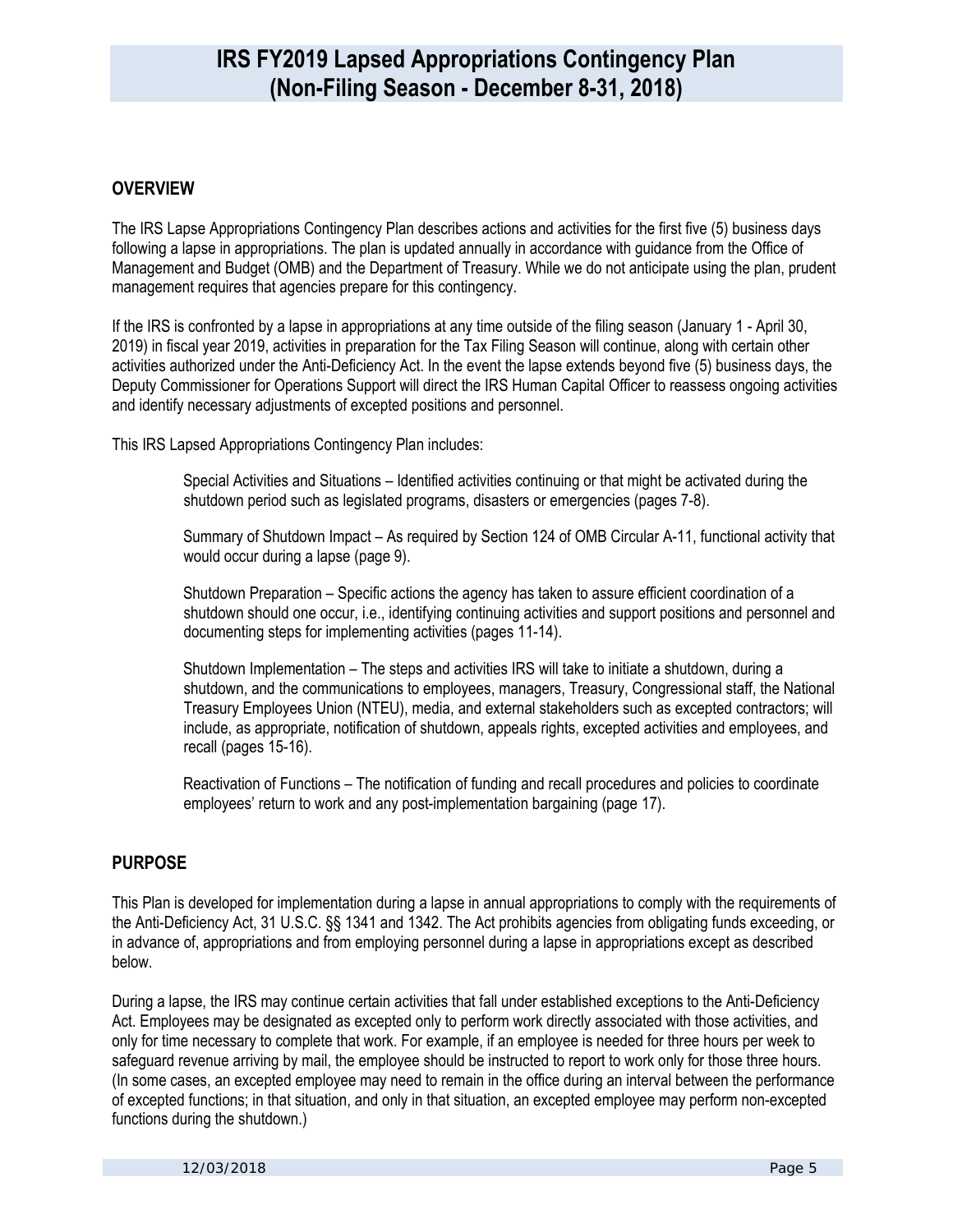#### **A. Activities Otherwise Authorized by Law**

During a shutdown, agencies may continue performing activities to the extent such activities are (1) supported by funding that does not expire at the end of the fiscal year (e.g., multi-year and indefinite appropriations), which do not require enactment of annual appropriations legislation; (2) authorized by statutes that expressly permit obligations in advance of appropriations; and (3) authorized by necessary implication from the specific terms of duties that have been imposed on, or of authorities that have been invested in, the agency. *See* 43 Op. Attorney Gen. 293, 296-301 (1981). Accordingly, certain agency functions funded through annual appropriations may continue despite a lapse in their appropriations because the lawful continuation of other activities necessarily implies that these functions must continue as well. For instance, the Government funds Social Security payments out of an indefinite appropriation, and therefore may continue making these payments during a shutdown. Consequently, IRS employees who support this function may continue doing so during a shutdown, even though their salaries come out of annual appropriations. *See generally* 43 Op. Attorney Gen. at 298.

#### **B. Activities Necessary to Safeguard Human Life or Protect Government Property**

The second category represents exceptions authorized under 31 U.S.C. § 1342 for emergencies involving the protection of life or property. The Attorney General has described the following rules for interpreting the scope of these exceptions:

- (1) There must be some reasonable and articulable connection between the function to be performed and the safety of human life or protection of property.
- (2) There must be some reasonable likelihood that the safety of human life or the protection of property would be compromised, in some significant degree, by delay in the performance of the function in question.

See Memorandum for the Director of the Office of Management and Budget, *Gov't Operations in the Event of a Lapse in Appropriations*, O.L.C. Opinion (Aug. 16, 1995) (citing 43 Op. Attorney Gen. at 302).

Relevant authority has established that tax revenues constitute Government property which the Service must safeguard during a lapse in appropriations. See Memorandum for Heads of Executive Departments and Agencies, *Agency Operations in the Absence of Appropriations*, Office of Management and Budget (Nov. 17, 1981); and Memorandum for the Assistant Secretary (Administration), *Operating During a Hiatus in Appropriations*, General Counsel of the Treasury 4 (Sept. 2, 1982). Accordingly, during a lapse in appropriations, the Service may continue processing tax returns to ensure the protection of those returns that contain remittances. Activities necessary to protect other types of Government property, including computer data and Federal lands and buildings, may continue during a shutdown as well.

#### **C. Activities Necessary for Orderly Agency Shutdown**

The Attorney General has stated that activities authorized by "necessary implication" from other authorized duties include those associated with "minimal obligations to closing the agency." O.L.C. Opinion (Aug. 16, 1995). Accordingly, consistent practice over time "has provided for the orderly termination of those functions that may not continue during a period of lapsed appropriations." *Id*. During a Government shutdown, the Service may therefore perform those functions necessary to close-down agency functions that may not continue. In cases where these activities require more than a half day to effect, the associated positions are identified as Category "C" for purposes of this plan.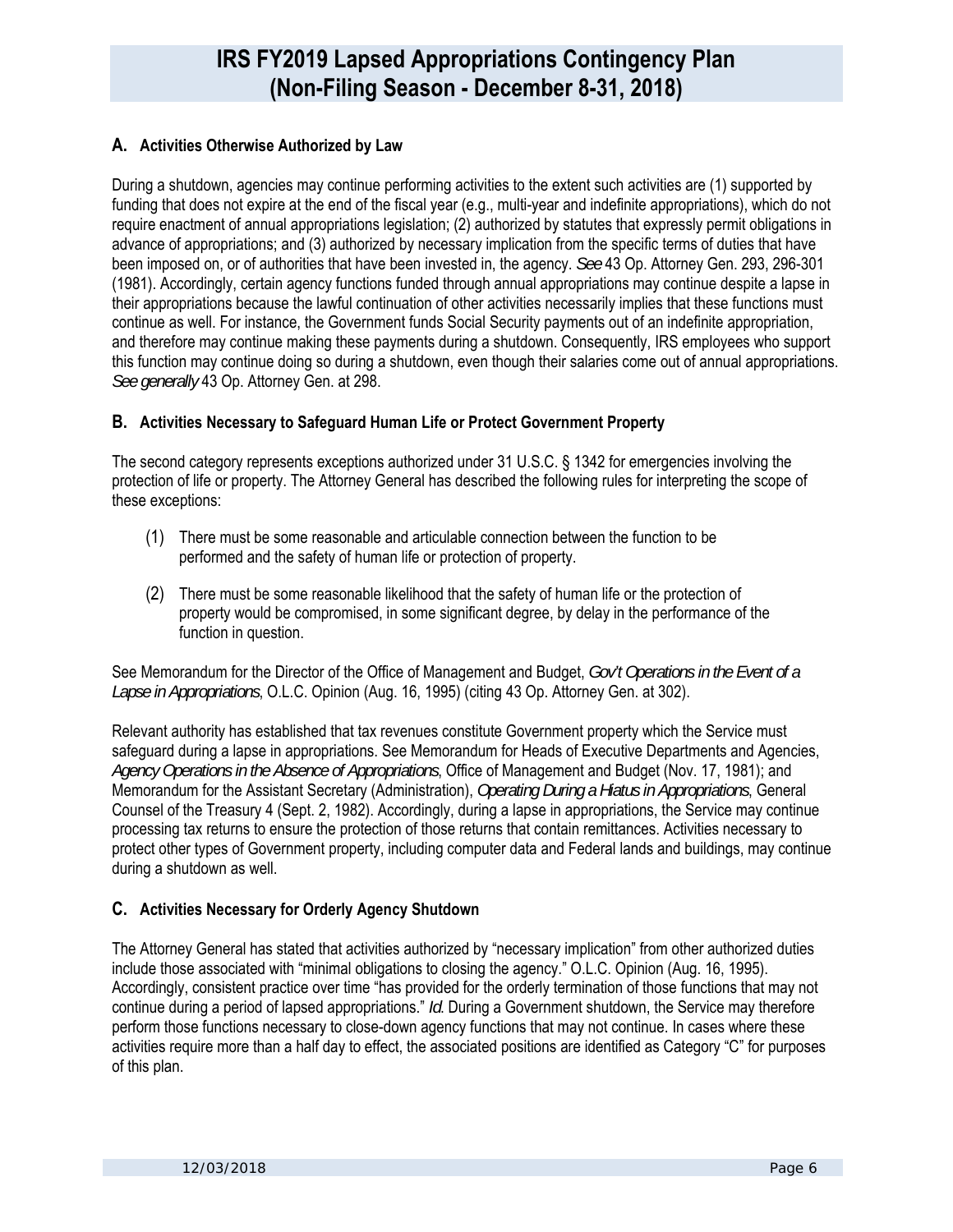#### **SPECIAL ACTIVITIES AND SITUATIONS**

#### **Disaster or Emergency Response/Recovery**

In the event a response to a disaster or emergency is required during a Lapse in Appropriations, the IRS will amend this plan to activate Disaster Response/Recovery efforts to support activities in three areas.

- Incident Management/Business Activities Account for People and Property during a disaster; provide guidance/oversight during a disaster impacting IRS facilities.
- Agency Support If a disaster arises during the lapse period, the IRS Human Capital Officer, at the direction of the Deputy Commissioner for Operations Support, will coordinate the agency-wide reassessment of excepted activities and adjust excepted positions accordingly.

These activities if required and authorized would be added under Category B, activities necessary to safeguard human life or protect government property.

#### **Disaster Relief (IRM 25.16.1, Special Topics, Disaster Assistance & Emergency Relief)**

The IRS will assist FEMA by responding to disaster assistance calls from victims following a Presidential declaration of a major disaster or emergency.

- **Call-Site Services** IRS has a Memorandum of Understanding (MOU) with FEMA to provide call site services accepting FEMA tele-registrations from disaster victims. FEMA invokes the MOU under a Mission Assignment following a disaster declaration and reimburses IRS for this service. IRS partners with FEMA to route their calls through the IRS network where calls are answered by telephone assistors in Accounts Management (Atlanta, Buffalo, Dallas, Philadelphia); Submission Processing (Austin, Kansas City); and Automated Collection Services (Atlanta, Austin, Buffalo, Fresno, Kansas City). The support positions for this work may be full- or part-time, depending on need determinations from FEMA. This work if in effect would continue during a shutdown under Category A1.
- **W&I Toll-free Emergency Hotline** answers emergency and disaster-related questions as a normal course of business. This Hotline answers taxpayer inquiries concerning Federally declared disasters, while serving in a Combat Zone, or as a victim of terrorist activities. Employees assist anyone who has a tax questions, wants to know about available tax relief, or is unable to meet their federal tax obligations because of the situation or event. Any business unit determination to continue this services during a lapse would be under Category B. However, for purposes of this Plan this service will cease.

Should the Hotline be reactivated in the event of a disaster, activities would be initiated under Category B.

- **Disaster Recovery Centers (DRCs)** The IRS provides local staffing at DRCs on an Ad Hoc basis to provide tax-related assistance and support to disaster victims. Since this is considered IRS work, we are not reimbursed for this service. These activities generally would **not** continue during shutdown. However, if SBSE determines that these services would continue during a lapse, this activity would be under Category B. There are currently 8 North Carolina DRC sites being staffed by 10 employees. There are currently 4 South Carolina DRC sites being staffed by 4 employees.
- **Joint Field Offices** The IRS may also support FEMA and the Small Business Administration under a Mission Assignment at Joint Field Offices established to provide walk-in services to disaster victims. The IRS is reimbursed for these services and as such they would continue during shutdown if in process or would be ramped up if requested during a shutdown. (Category A1)
- **Surge Capacity Force (SCF)** The IRS supports FEMA and SBA requests for volunteers to disseminate information and promote, register, and report on relief programs following a significant disaster (hurricane, wildfire, etc.). These activities may remain active in shutdown situations. Employee salaries may be reimbursed by Treasury. (Category A1)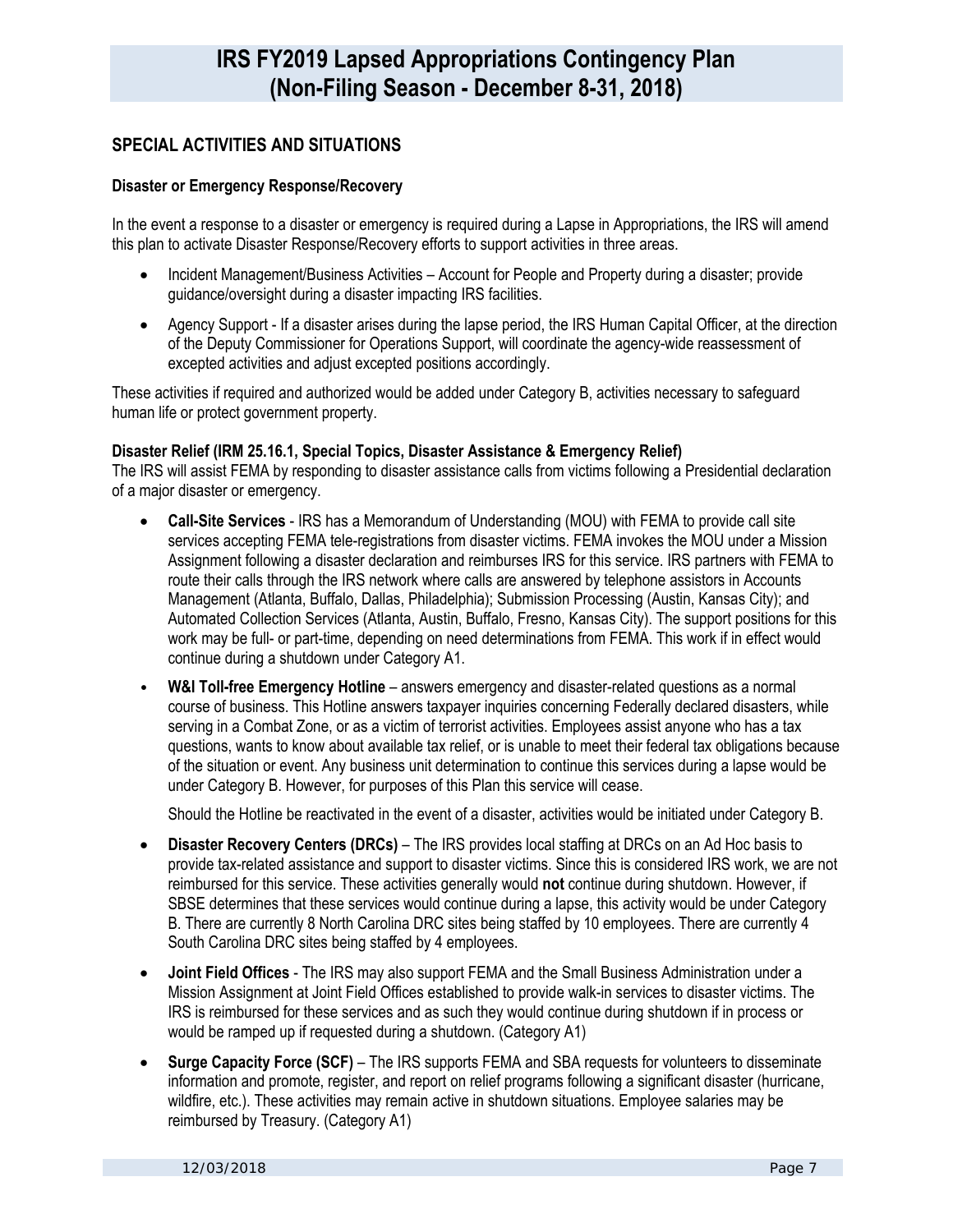**Tax Return Transcripts (SBA)** - The IRS has an agreement with the Small Business Administration (SBA) to provide expedited tax return account transcripts to disaster victims applying for disaster loans. This service is an IRS legislated mandate, and the function remains active in shutdown situations. (Category A3)

#### **Tax Cuts and Jobs Act (TCJA)**

An additional consideration this year is the Tax Cuts and Jobs Act (TCJA), Pub. L. No. 115-97 (Dec. 22, 2017). TCJA is the largest overhaul of the Tax Code since 1986 and involves all aspects of tax administration for individuals and businesses, TCJA provisions provide funding for two (2) fiscal years FY2018 - FY2019 for IRS activities covered by the provisions. Activities and positions involved in TCJA activities are identified in this plan by business unit under Category A1, funding other than annual appropriations is available.

The IRS established the TCJA Implementation Office (TRIO) in calendar year 2018 to oversee and coordinate the implementation of the TCJA and as an initial action the TRIO orchestrated a comprehensive assessment of each of the TCJA's 119 provisions to identify and order the steps for implementing this legislation. Given its extensive reach and broad scope, implementing the TCJA is a mission-critical task beginning in calendar year 2018 and through fiscal year 2019. Implementation requires creating or revising hundreds of tax products including worksheets and tax forms, form instructions and publications as well as changes to current IRS policies and procedures. IRS' inventory of tax products continues to be worked and revisions will be produced throughout 2018 and beyond. The Chief Information Officer is also on track to complete the necessary information technology programming to enable all revised and new forms to be accurately processed in the 2019 filing season.

In enacting the TCJA, Congress provided the Treasury Department with funds that will remain available until September 30, 2019. *See* Consolidated Appropriations Act, 2018, Pub. L. No.115-141, Div. E, Title I, § 113 (Mar. 23, 2018). Thus, some implementation activities would not be affected by a lapse in appropriations in Fiscal Year 2019. Additional activities would continue to protect incoming tax revenues during the upcoming filing season. (Some of these functions could also be deemed necessary to support the functions funded by two-year TCJA funds.) The excepted positions required to carry out identified activities to implement the TCJA for the upcoming Filing Season are identified within each Business Unit plan where these activities are carried out. Two-year TCJA funds are expended based on TCJA implementation work performed by employees and tracked via unique TCJA internal order codes.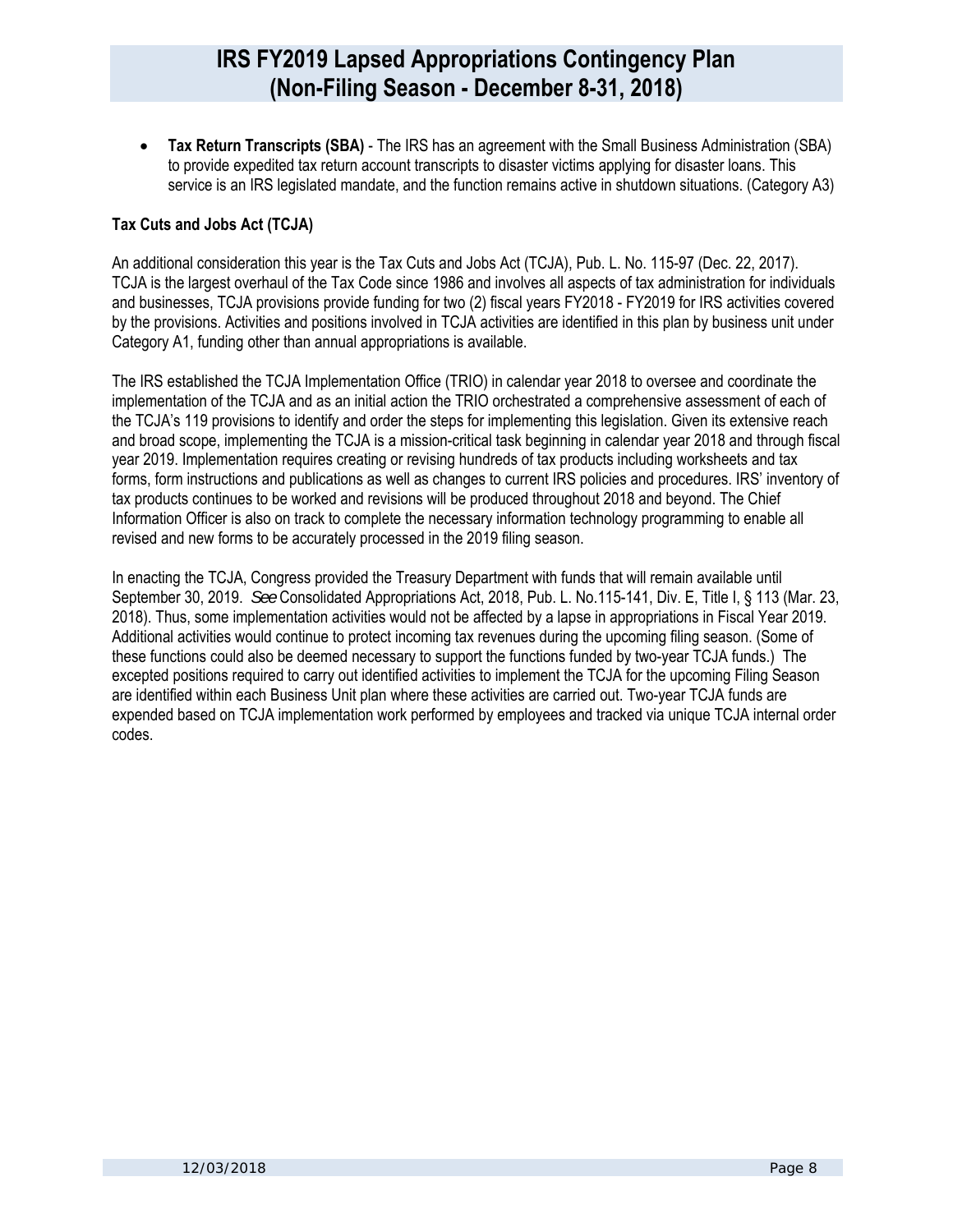#### **IRS SERVICEWIDE SUMMARY OF SHUTDOWN IMPACT**

This IRS Shutdown Contingency Plan (Non-Filing Season) for fiscal year 2019 reflects a total of **9,492** employees (**12.0%** of the total employee population of 79,366 as of 08/18/2017) who are designated as "excepted/exempt" and would be retained in the case of a shutdown.

| 1. | Estimated time to complete shutdown of "non-excepted" activities<br>Up to half a workday                                    |                                  |  |  |  |  |  |  |  |  |  |  |
|----|-----------------------------------------------------------------------------------------------------------------------------|----------------------------------|--|--|--|--|--|--|--|--|--|--|
| 2. | Total number of employees expected to be employed prior to<br>implementation of the shutdown plan (direct and reimbursable) | 79,868<br>(as of 11/10/2018)     |  |  |  |  |  |  |  |  |  |  |
| 3. | Total number of "excepted/exempt" employees authorized to be retained<br>under this plan:1                                  | 9,946<br>12.5 % of IRS Workforce |  |  |  |  |  |  |  |  |  |  |
|    | Compensated by other than annual appropriations [A1 & A2]<br>٠                                                              | 1,650                            |  |  |  |  |  |  |  |  |  |  |
|    | Necessarily implied by law [A3]<br>$\bullet$                                                                                | 250                              |  |  |  |  |  |  |  |  |  |  |
|    | Employees engaged in the protection of life and property<br>$\bullet$<br>(including law enforcement activities) [B]         | 8,017                            |  |  |  |  |  |  |  |  |  |  |
|    | Employees performing shutdown activities $>$ $\frac{1}{2}$ day [C]<br>٠                                                     | 29                               |  |  |  |  |  |  |  |  |  |  |

 $\overline{a}$ 

<sup>&</sup>lt;sup>1</sup> Refer to Appendix B for a summary of excepted employees by category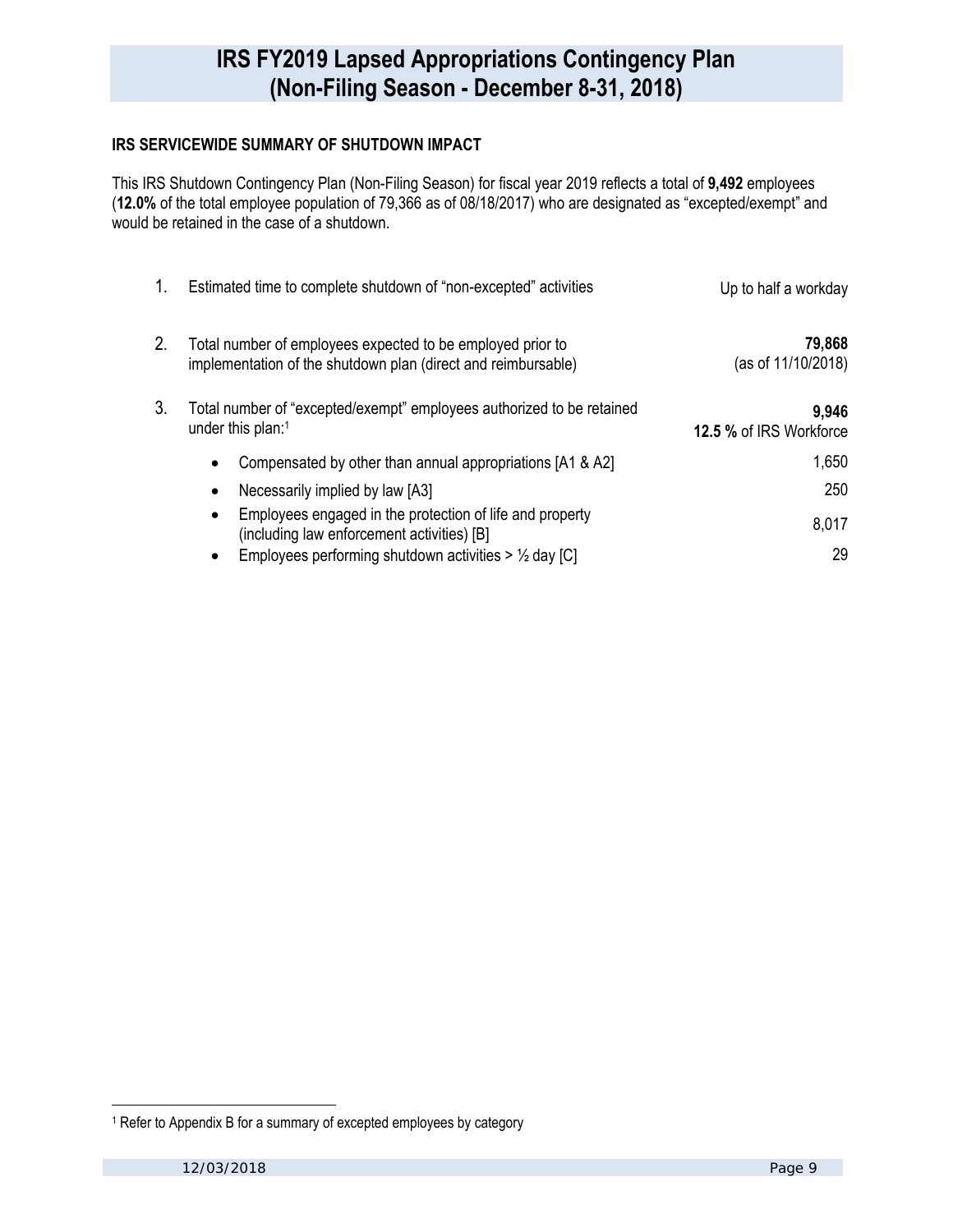#### **EFFECTING THE PLAN**

This plan will become effective anytime outside of filing season (January 1 - April 30, 2019), after official notification is received from the Department of the Treasury. Such notification may include additional guidance from the Office of Personnel Management and the Office of Management and Budget that a lapse in appropriations is possible or in effect.

The notification process occurs as follows:

- 1) the Department of the Treasury contacts the IRS Human Capital Office (HCO);
- 2) the Human Capital Officer will contact the Deputy Commissioner for Operations Support;
- 3) the Human Capital Officer will contact the Chief Counsel and the Heads of Office to direct shutdown implementation;
- 4) the Human Capital Officer notifies the National President of NTEU; and,
- 5) HCO begins preparation for an orderly shutdown based on the conditions of the directive(s). The shutdown and reactivation of the IRS are described in the following three sections of the plan:
	- **•** SHUTDOWN PREPARATION
	- SHUTDOWN IMPLEMENTATION
	- REACTIVATION OF FUNCTIONS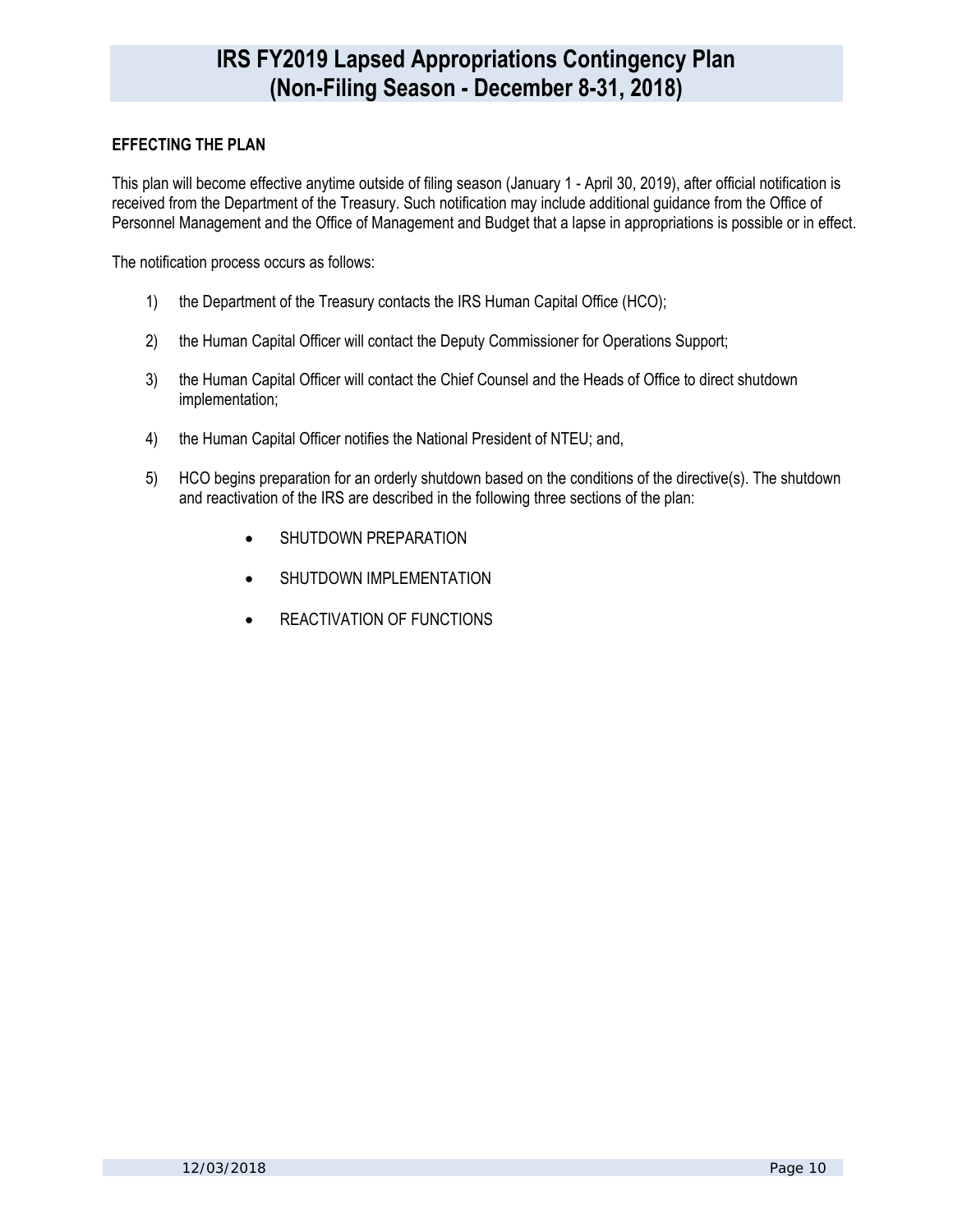#### **SHUTDOWN PREPARATION**

#### **A. Service Contact**

The shutdown preparation phase begins when the Department of the Treasury officially advises IRS that a lapse in appropriations is possible. Constant communication between the Department and the IRS is required. To facilitate this activity a "service contact" and an "alternate" have been designated to communicate events as they occur and to answer questions relevant to this process. For these reasons, the following information is provided:

| Service Contact: | <b>IRS Human Capital Office</b>            |
|------------------|--------------------------------------------|
| Alternate:       | Deputy Commissioner for Operations Support |

#### **B. Current List of Functions**

Business unit managers must review their Functional Activity/Program Office/Positions beginning on page 19 of this document, and, if a furlough occurs, notify their employees as to whether they are designated "Excepted" or "Non-Excepted" based on how their work activities are classified.

#### **C. Excepted Activities**

#### **Category A: Authorized by Law and Funded**

*Excepted activities* in this category include those authorized by law and those funded by multi-year, no-year, and revolving funds or advance appropriations that would not be affected by a lapse in an annual appropriation. The agency retains the discretion to determine whether employees funded by other than annual appropriations should continue to report to work when other functions funded by annual appropriations will be shut down. Revolving funds that operate almost entirely on offsetting collections from other Federal entities may also be forced to close, unless sufficient retained earnings are available to forestall shutdown. Certain activities could be implicitly authorized because of their connection with other operations that are excepted or for which funds otherwise continue to be available. The following are Plan distinctions under Category A:

- $\rightarrow$  **Category A1** funding other than annual appropriations is available to continue the function
- $\rightarrow$  **Category A2** funding is available through authorization to obligate in advance of appropriations
- $\rightarrow$  **Category A3** function may continue based on authority necessarily implied by the specific terms of duties that have been imposed on, or of authorities that have been invested in, the agency

#### **EXAMPLES (Category A3):**

- Maintaining minimum staff necessary to handle budget matters related to the lapse in appropriations
- Services performed by the IRS that are necessary to the Social Security Administration's carrying out certain functions that would continue despite a lapse in appropriations

#### **Category B: Necessary for the Safety of Human Life or Protection of Government Property**

The Budget Enforcement Act of 1990 amended the Anti-Deficiency Act, 31 U.S.C. § 1342, to make clear that "regular, ongoing functions whose suspension would not pose an imminent threat to life and property" would not qualify as excepted activities during a lapse in appropriations. The risk to life or property must be near at hand and demand an immediate response. To ensure that employees only perform functions that meet this requirement, each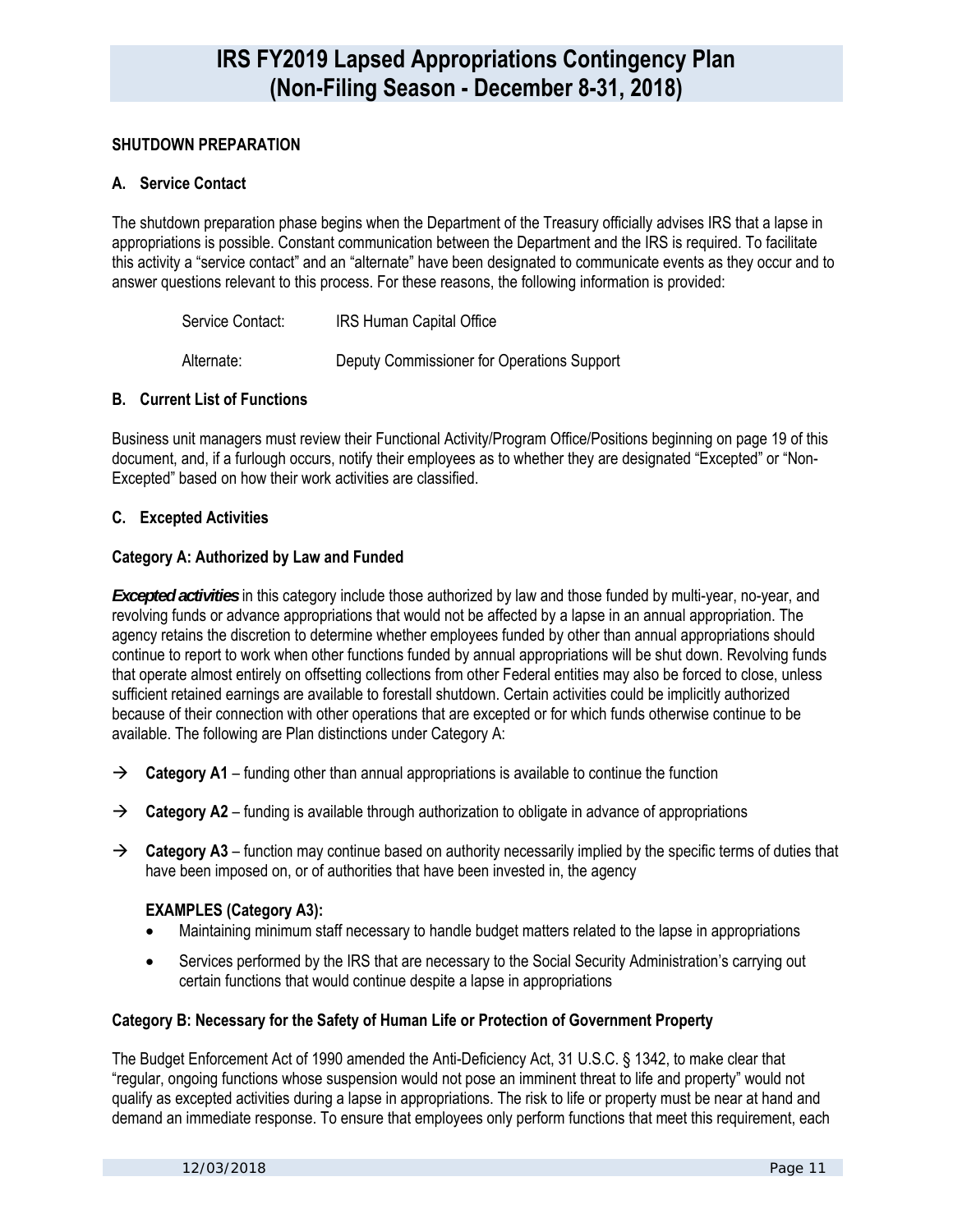business unit will conduct regular meetings throughout a lapse in appropriations to identify actual imminent threats and activate excepted personnel only as required to perform related excepted activities.

In addition, administrative, research, and other overhead activities supporting excepted activities should be carefully reviewed to make certain their continuance is essential to carrying out such activities. When possible, essential overhead activities should only be conducted on a limited or intermittent basis.

#### **EXAMPLES (Category B):**

- Completion and testing of the upcoming Filing Year programs
- Electronic returns that are processed systemically (requiring no intervention by service center functions) up to the point of refunds
- Processing Paper Tax Returns through Batching
- Processing Remittances including Payment Perfection
- Processing disaster Relief Transcripts
- Continuing the IRS' computer operations to prevent the loss of data
- Protection of statute expiration, bankruptcy, liens and seizure cases
- Upcoming Tax Year forms design and printing
- Protecting Federal lands, buildings, and other property owned by the United States
- Minimal building facilities personnel to maintain safe conditions for excepted personnel
- Maintaining minimum staff necessary to perform accounting functions and to prevent the loss of accounting data
- Administering contracts related to safety of human life or protection of Government property
- Maintaining criminal law enforcement and undercover operations

#### **Category C: Necessary to Transition the Shutdown of Operations**

Agencies are authorized to obligate funds during periods of lapsed appropriations to bring about the orderly closedown of non-excepted activities. Activities of employees during this period must be wholly devoted to close-down the function. Upon completion of these activities, these employees would be released.

#### **Examples (Category C):**

- Shutdown notification activities such as processing furlough/RIF notices
- Performing payroll functions for the period just prior to the appropriation lapse
- Completing inventories of property
- Securing and storing equipment, records, files, and work in progress

#### **D. Non-Excepted Activities**

*Non-excepted activities* are all activities or programs other than those designated as "excepted" above. Positions in these functions would be furloughed, where "excepted" positions would remain on duty. This could also include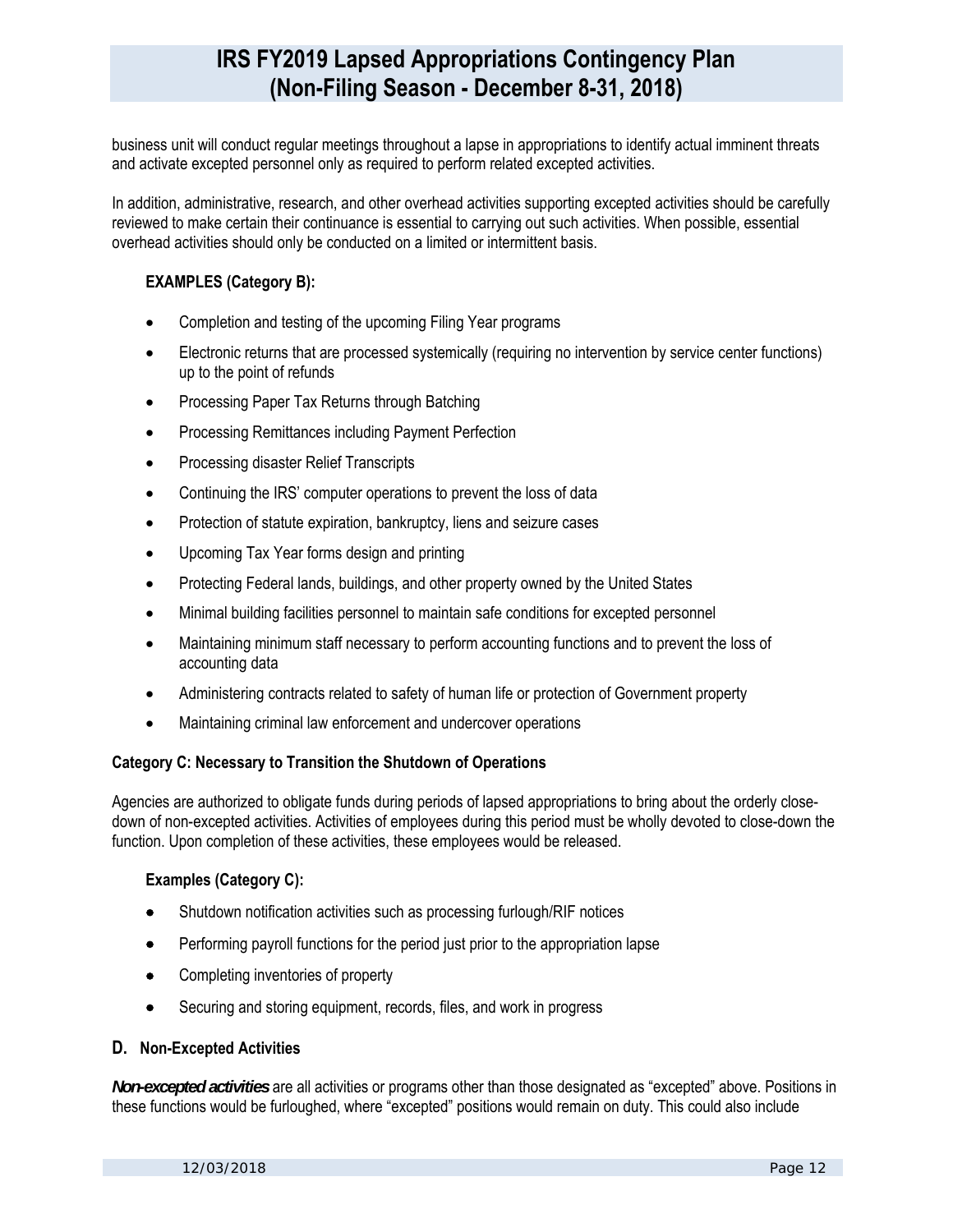positions that may have to be recalled if the furlough continues for more than a week.

#### **EXAMPLES (non-excepted activities):**

- Service center processing after the point of Batching (i.e. Code & Edit, data transcription, error resolution, un-postables)
- Issuing refunds
- Processing Non-Disaster Relief transcripts, Income Verification Express Service/Return and Income Verification Services
- Processing 1040X Amended Returns
- Most Headquarters and administrative functions not related to the safety of life and protection of property
- All audit functions, examination of returns, and processing of non-electronic tax returns that do not include remittances
- Non-automated collections
- Legal counsel
- Taxpayer services such as responding to taxpayer questions (call sites) (during Non-Filing Season)
- Information systems functions (except as necessary to prevent loss of data in process and revenue collections)
- Planning, research, and training and development activities

#### **E. Employee Notification Procedures**

When the Human Capital Office receives information that a lapse in appropriations is possible or in effect, the following steps will be implemented.

**Step 1** - The IRS Human Capital Officer, after conferring with the Deputy Commissioner for Operations Support, will notify the heads of each business unit to initiate agency shutdown pre-implementation and/or implementation procedures.

**Step 2** – If permitted by Treasury, the IRS Human Capital Officer may authorize the release of advance communications and/or notification to all employees (with cc to Chief Counsel) via email:

- **F** providing details about a possible furlough and appeal rights;
- **EXECT** directing employees to visit the **IRS Shutdown Recall Information** website for furlough information and frequently asked questions and answers; and
- **Fig. 2.5 Fig. 2.5 Fig. 2.5 Fig. 2.5 Fig. 2.5 Fig. 2.5 Fig. 2.5 Fig. 2.5 Fig. 2.5 Fig. 2.5 Fig. 2.5 Fig. 2.5 Fig. 2.5 Fig. 2.5 Fig. 2.5 Fig. 2.5 Fig. 2.5 Fig. 2.5 Fig. 2.5 Fig. 2.5 Fig. 2.5 Fig. 2.5 Fig. 2.5 Fig. 2.5 Fig.** agency status updates.

Campus managers will print the email and distribute hard copies to campus employees who do not have desktop or laptop computers. All managers will use telephone call trees to contact employees who are not on duty (AL, SL, AWOL, and LWOP) or are in travel status of the potential shutdown. Chief Counsel will issue a similar message to Counsel employees via their separate email system.

In the event of an imminent furlough, further detailed instructions will be issued by HCO.

**Step 3** – The heads of each business unit will instruct their managers to notify and remind employees, including those on travel, in training, and on leave, whether they are designated as **excepted** or **non-excepted.**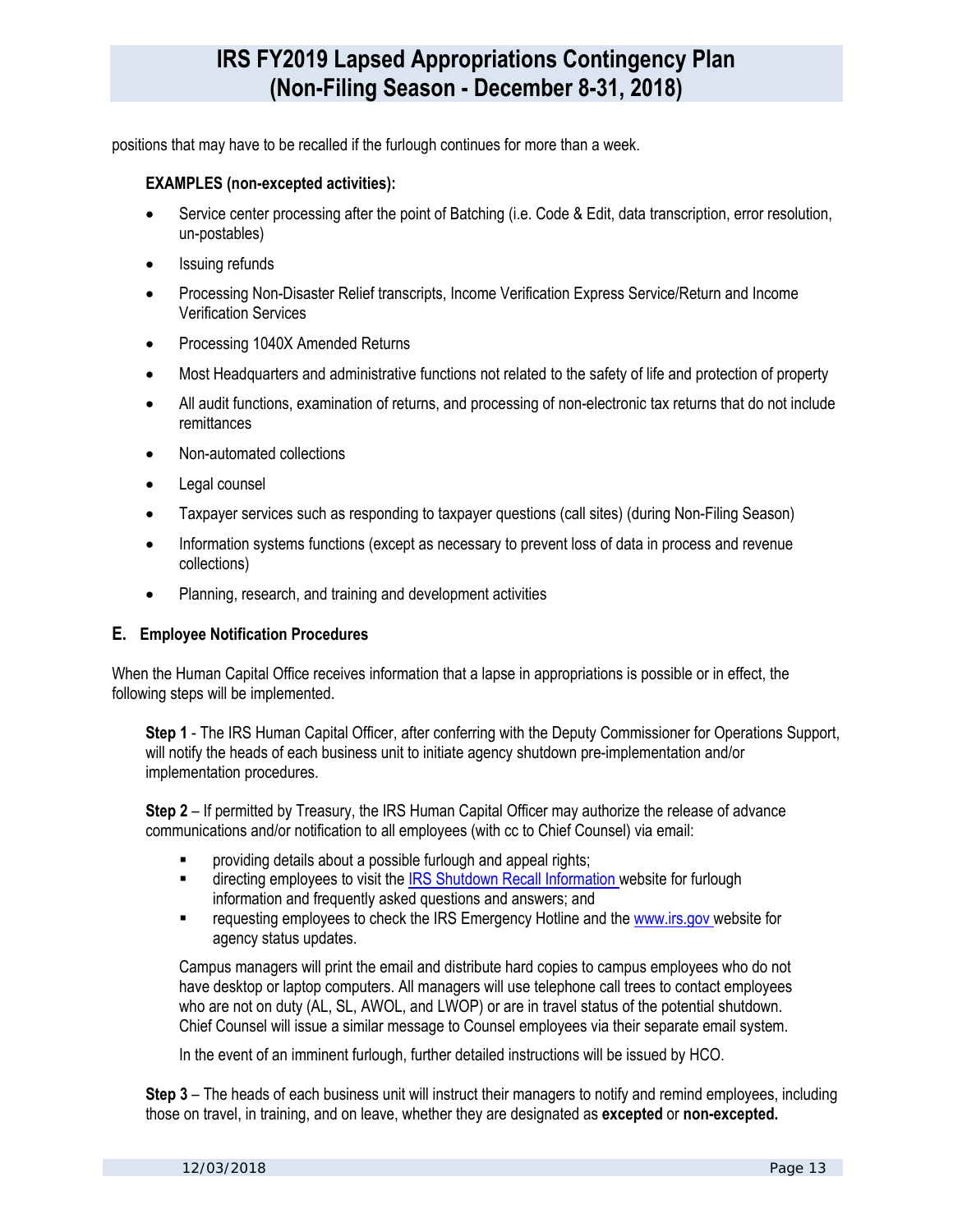**Step 4** – Managers will instruct all employees who are scheduled for travel or training status as to the requirements of a possible shutdown in advance of travel or training.

**Step 5** – Managers will inform employees that no new contracts (funded through annual appropriations) are to be executed (initiated or signed), no purchase orders are to be issued, etc.

**Step 6** – Managers will remind employees who are retained during a shutdown due to a lapse in appropriations that they will be responsible for performing duties associated with shutdown activities and, more importantly, protecting human life and health, government property, and essential operations for other agencies. In addition, managers will continue to keep **all** employees informed of the current budget status as events change.

**Step 7** - The IRS Human Capital Officer will notify the NTEU of the possibility of, or a lapse in appropriations. A copy of this Contingency Plan will be shared with NTEU.

The National Agreement contains the procedures which will be followed regarding a shutdown due to a lapse in appropriations/debt ceiling limitation, failure to extend the debt ceiling, or lack of continuing resolution. Notification procedures to bargaining unit employees performing excepted functions are covered by these procedures. (The current procedures are set forth in Article 48 of the 2016 National Agreement.

**Step 8** - Furlough letters will be used to officially notify all employees of the shutdown. The letters will be issued electronically (via email). Campus managers will provide hard copies to campus employees who do not have access to desktop or laptop computers.

**Step 9** - The IRS Emergency Hotlines (Main and Campus) and the Employee Emergency section of IRS.gov will be utilized to provide employees with updates on the agency's operating status. During the shutdown period, all hotlines will default to a national message rather than offering a local status report. These tools will be updated nationally and locally when necessary to reflect:

- Normal operating status;
- Furlough status; or
- Recall.

#### **F. Substitution of Personnel in the Contingency Plan**

The head of each business unit is authorized to make substitutions of excepted employees in this Contingency Plan, so long as the substituted personnel are performing authorized activities under the Plan. See *IRS Contingency Plan*, *Excepted Activities*.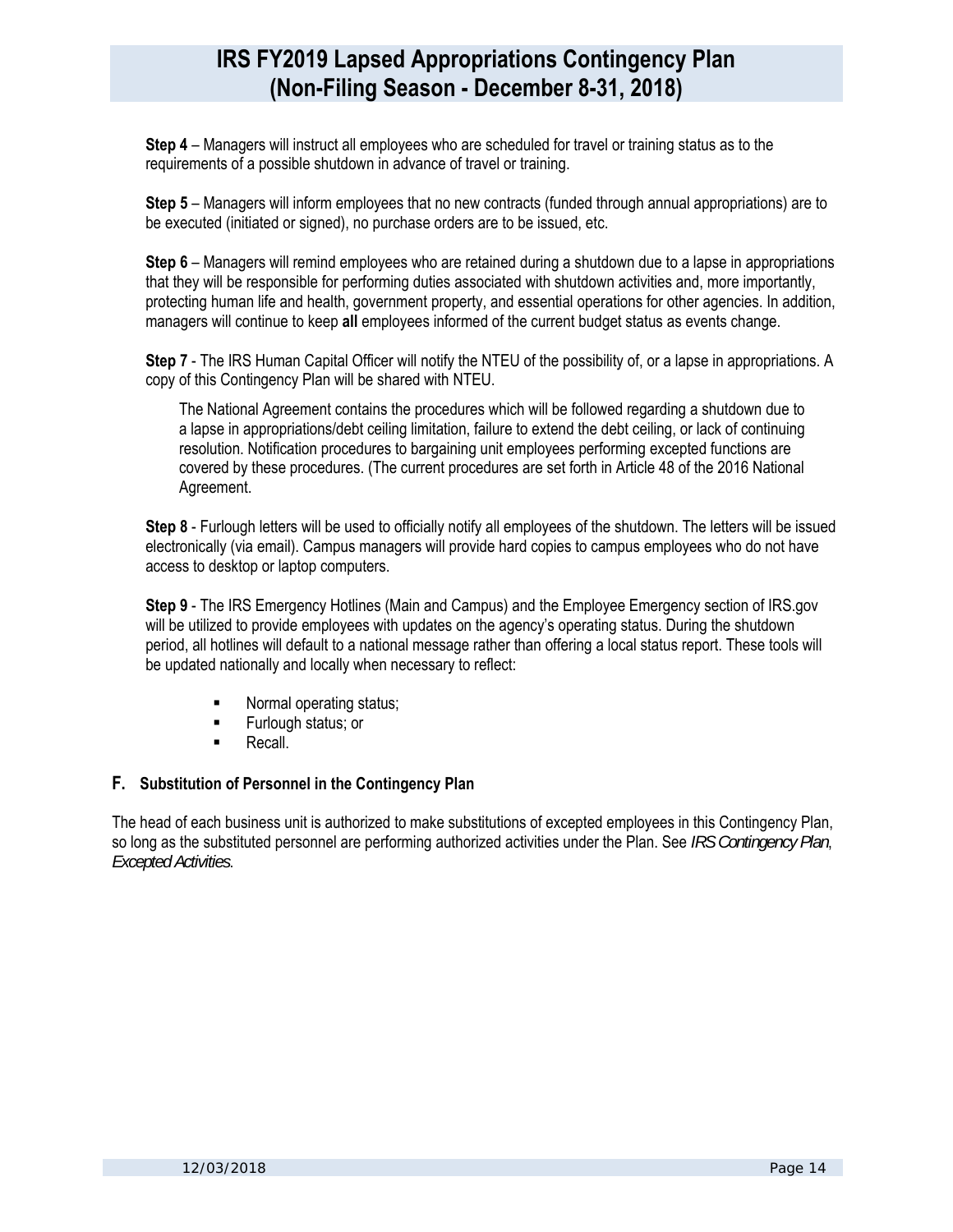#### **SHUTDOWN IMPLEMENTATION**

The shutdown phase begins when bureaus are notified that appropriations have lapsed and that a shutdown is to be initiated.

#### **A. Shutdown Procedures**

- 1. When a lapse occurs, except as identified, all normal operations will cease, and all further efforts will be devoted solely to close-down operations, protecting human life and health, protecting government property, and performing essential operations for outside agencies whose operations must continue. Management will determine the number of employees required to do this excepted work and this work only.
- 2. Routine operations already in process at the time the lapse begins should be carried forward to completion or to a point where they can safely be interrupted to avoid losing the investment in the work which has already started. The invested work is a form of government property which should be protected from loss. Some examples are:
	- Payroll functions
	- Shutdown notification activities such as processing furlough/RIF notices
	- Performing payroll functions for the period just prior to the appropriation lapse
	- Completing inventories of property
	- Securing and storing equipment, records, files, and work in progress
- 3. Employees in a travel status will be notified by management whether to return home or to continue with their off-site business.
- 4. Managers should advise employees who are scheduled to be on annual, sick, court, or military leave that, if a lapse in appropriations occurs while they are on leave, their leave will be canceled, and they will be placed in a furlough status. According to 5 CFR § 752.402, a furlough means "the placing of an employee in a temporary status without duties and pay because of lack of work or funds or other non-disciplinary reasons."
- 5. As stated in "1" above, when a lapse in appropriations occurs, essential operations for outside agencies whose operations must continue are allowable. For example:
	- Those services performed by the IRS that are necessary to the Social Security Administration's carrying out certain functions that would continue despite a lapse in appropriations.
- 6. When a funding lapse becomes imminent, the IRS will implement furlough procedures. The procedures take into consideration the various categories of employees (managerial, bargaining unit, temporary, etc.). Continuing corporate support activities during furlough have been identified and procedures put in place to accommodate various sets of circumstances. In addition, each Functional Activity/Program Office has developed internal procedures to assure efficient shutdown implementation, operations during furlough and recall.
- 7. Excepted contracts have been identified by the Business Units for continuing operations based upon the criteria established by law. A list of IRS and DO contracts identified as excepted will be posted on IRS.gov.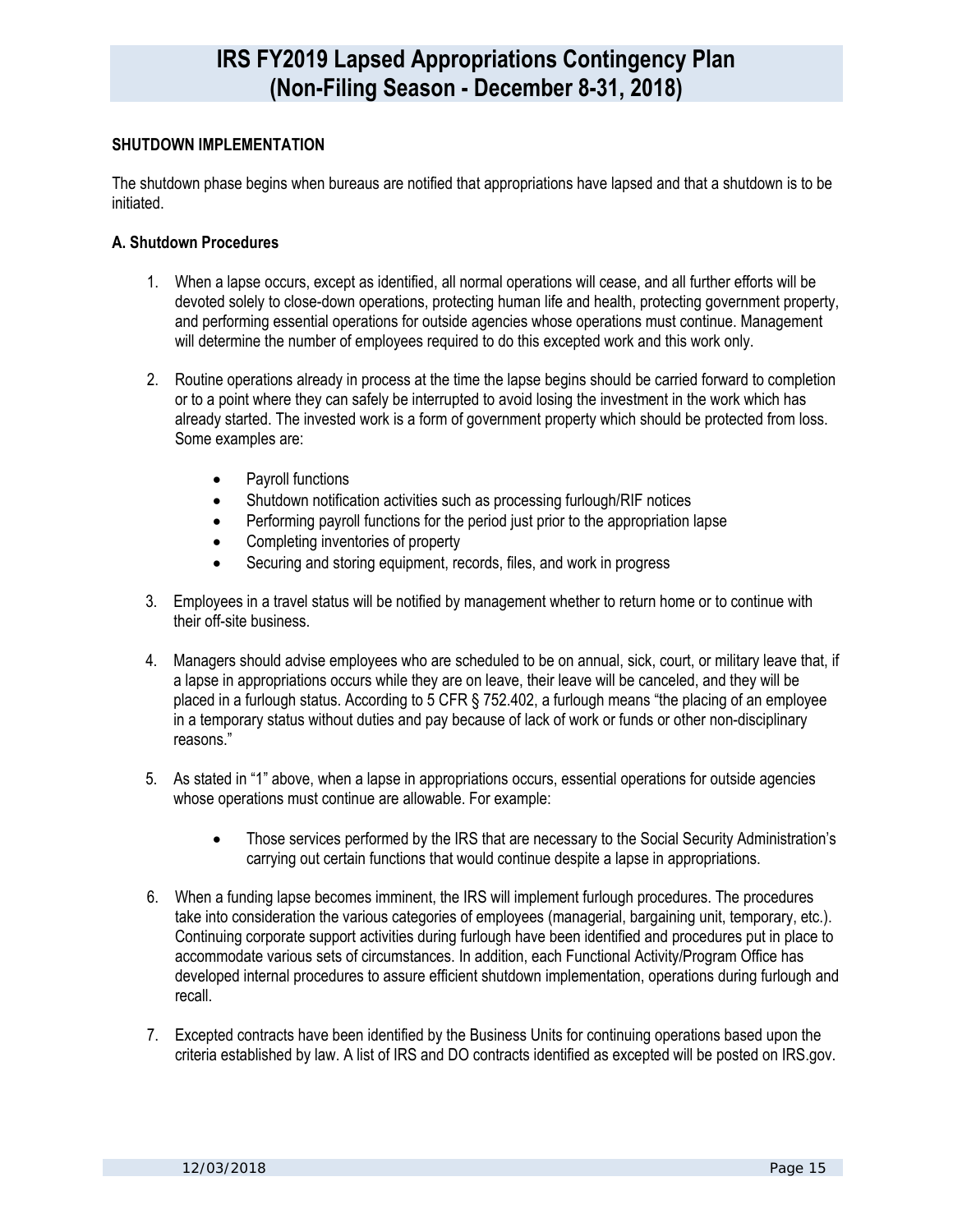Prime vendors will be notified by email to visit the IRS website to learn if their contract is excepted. Questions concerning their contract's status will be directed to the Procurement Lapse email account. The Contracting Officer contact for questions is Proc.Lapse@IRS.gov.

- The Chief Procurement Officer will issue an all Procurement employee email to include contracting matters upon notice to begin the shutdown process.
- Contract restoration notifications will be published on the IRS website www.IRS.gov.

In the event of a lapse in appropriations, all vendors and business units requiring Procurement support will be advised to contact the Procurement Lapse email account, Proc.Lapse@IRS.gov.

The processes described above will be utilized for all acquisitions awarded and/or maintained by the Office of Procurement for IRS and Treasury Departmental Offices customers.

- 8. Actions necessary to transfer real and personal property will require some coordination within the IRS and with other agencies supporting the IRS. In some instances, because of a significant connection with other agencies, activities may be continued according to law.
- 9. Functional Activities/Program Offices categorized as "non-excepted" have indicated that there are **no exceptions** from the total dismissal in shutdown situations.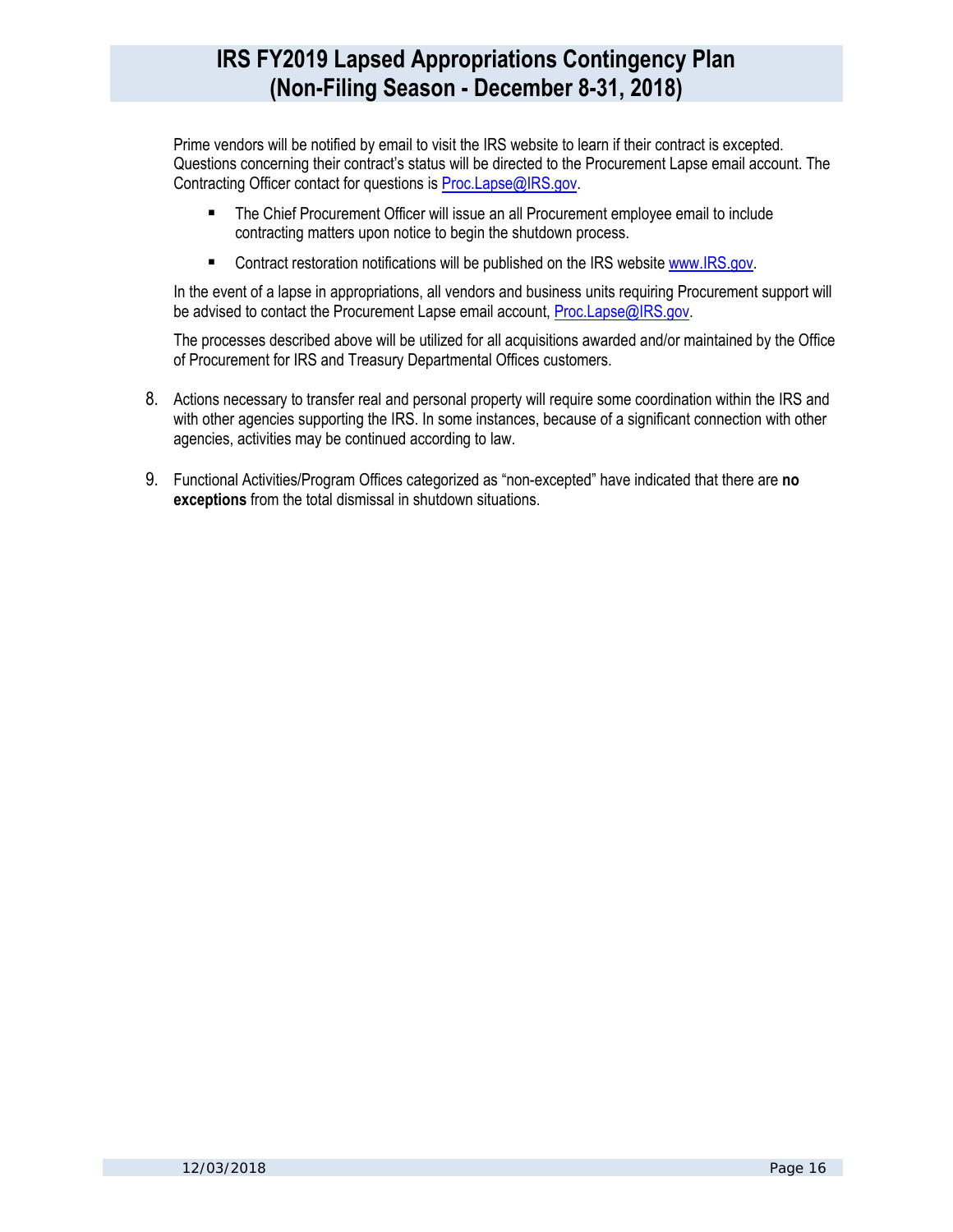#### **REACTIVATION OF FUNCTIONS**

Reactivation of functions is affected when funds are appropriated for the IRS to continue its mission. Upon this event, all furloughed employees can return to work. HCO initiates the IRS reactivation by providing IRS Communications and Liaison (C&L) and Wage and Investment (W&I) Communications with current, updated information. C&L and W&I Communications in turn will update the IRS Emergency Information Hotlines and the Employee Emergency section of IRS.gov. Telephone Teletype (TTY) access is available for the hearing impaired. If telephone services are not available, a central point of contact will be established where employees may obtain information. A message from the IRS Human Capital Officer is pushed from the \*IRS Human Capital Office mailbox to all notifying of initiation of Reactivation procedures.

In general, it is most effective to use the media to notify employees that agency funding has been authorized. C&L Media Relations will provide news media notification to help facilitate news coverage of reopening as necessary. Managers will inform employees that they should stay tuned to the media for information on returning to work. Employees are expected to listen to radio and/or television broadcasts to learn when an appropriation or continuing resolution has been signed and to confirm the agency's operating status using either the IRS Emergency Information Hotline or IRS.gov. Additionally, following issuance of the Reactivation message, the business unit Call Tree process will be initiated to augment media notification to employees that the IRS is operational.

Employees are expected to report to work no later than four hours after that announcement/notification if it occurs on a scheduled workday, or report on their next regularly scheduled workday. If the announcement/notification contains more specific instructions on when to report to work, employees are to follow those instructions. An unscheduled leave policy will be in effect on the day the IRS is re-opened.

If there is an unanticipated change in the terms and conditions of employment of bargaining unit employees because of the implementation of this Contingency Plan, the IRS shall provide NTEU notice and opportunity to bargain such change pursuant to the parties' National Agreement and to the extent required by law.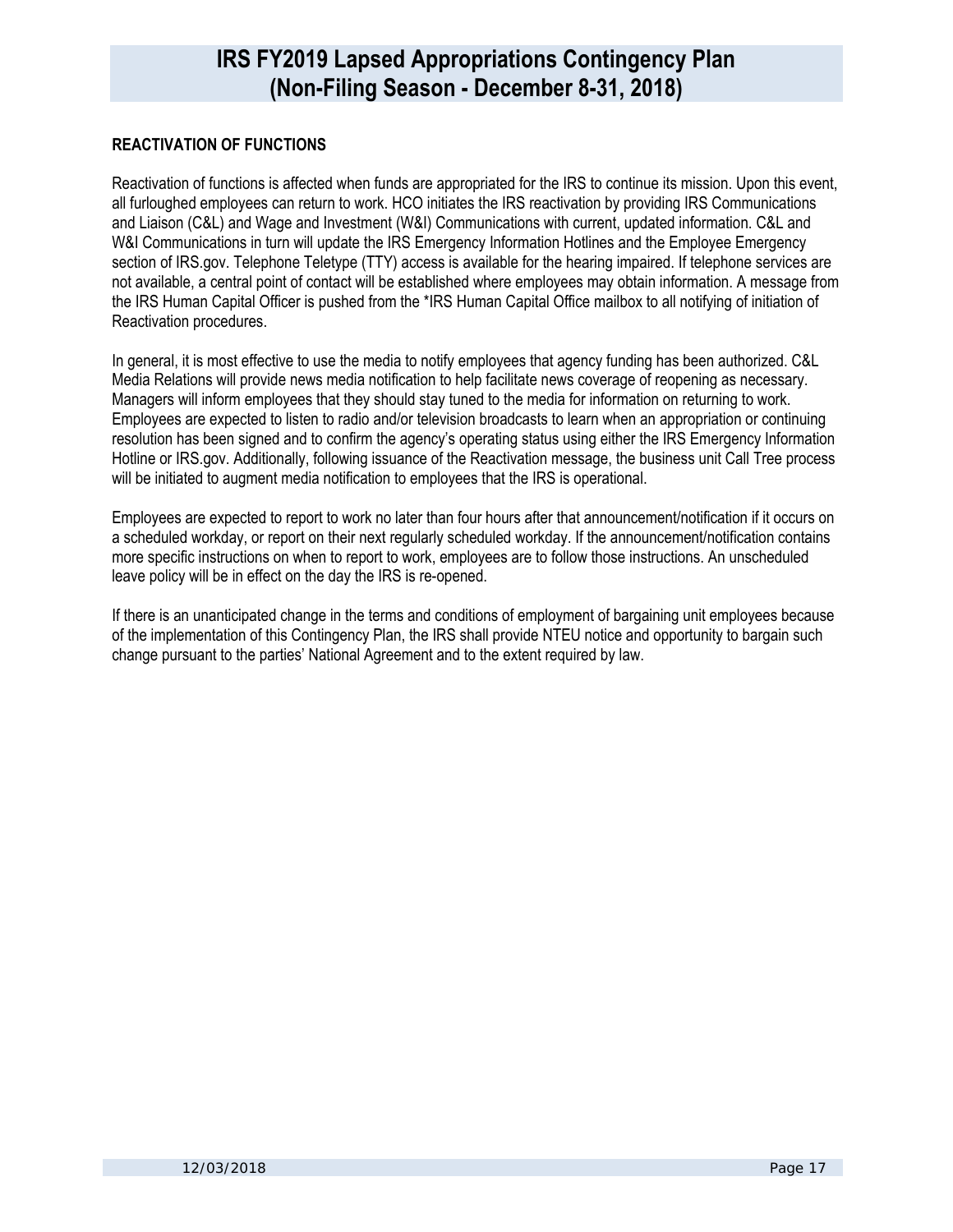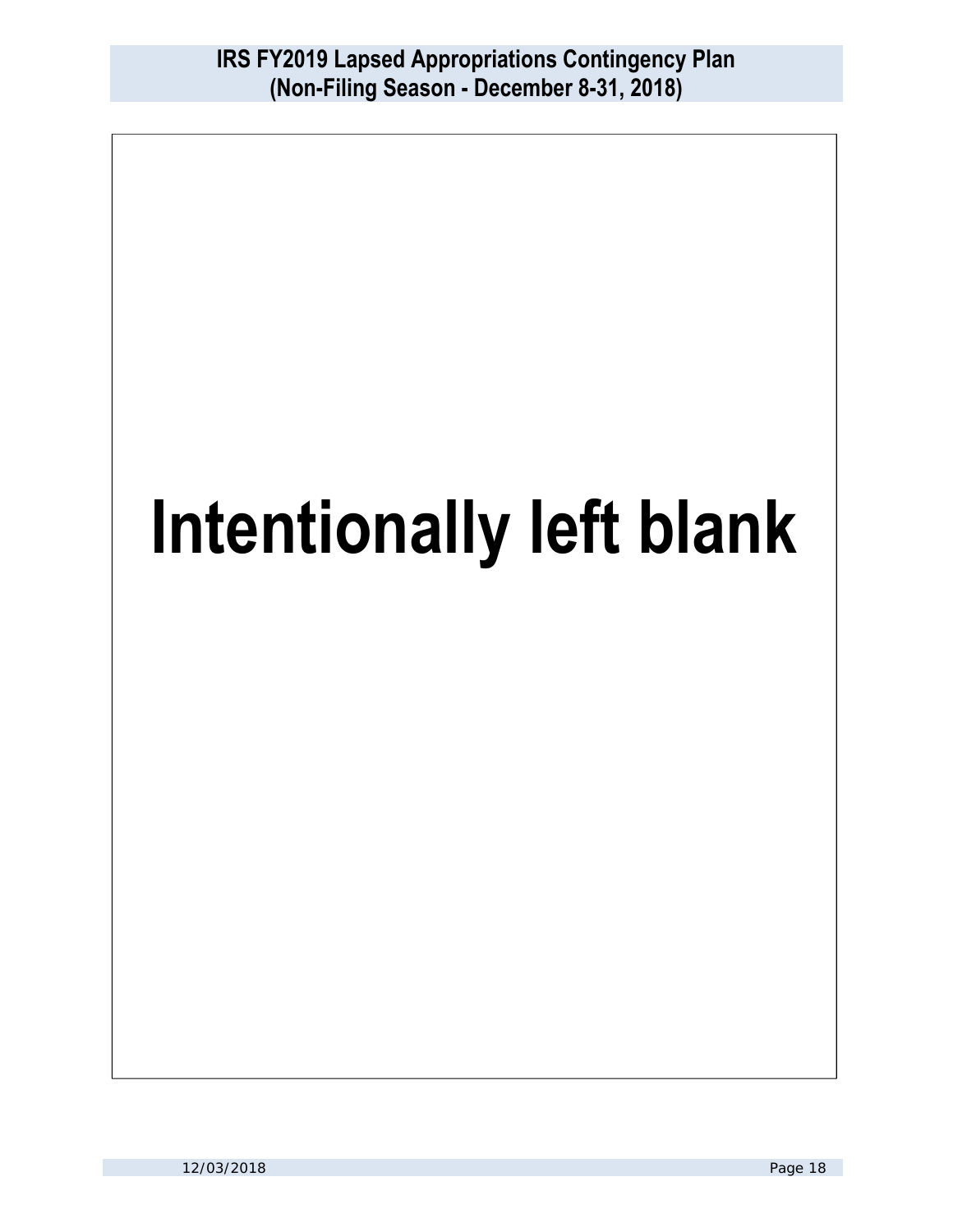## **APPENDIX A LIST OF FUNCTIONS BY SHUTDOWN CATEGORY**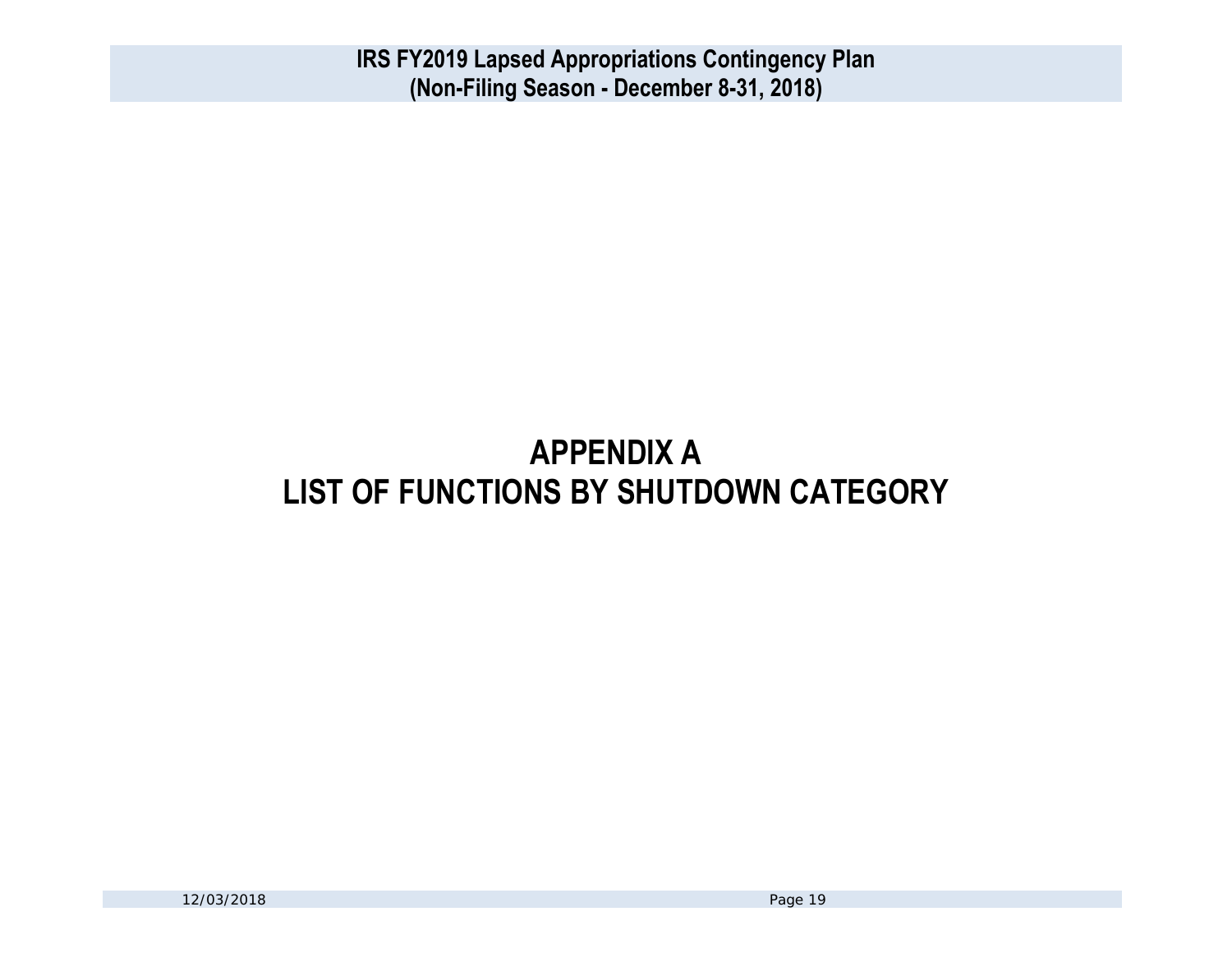|                                                      |                               |                                                                                                                                                                                                      |                       |                                                                                                                                                                                          | <b>Office of the Commissioner</b>                                                  |                                                                                                                                                                                                                                          |                |                |                | <b>Exception Category</b> |                |                                                                                                                                            |
|------------------------------------------------------|-------------------------------|------------------------------------------------------------------------------------------------------------------------------------------------------------------------------------------------------|-----------------------|------------------------------------------------------------------------------------------------------------------------------------------------------------------------------------------|------------------------------------------------------------------------------------|------------------------------------------------------------------------------------------------------------------------------------------------------------------------------------------------------------------------------------------|----------------|----------------|----------------|---------------------------|----------------|--------------------------------------------------------------------------------------------------------------------------------------------|
|                                                      |                               |                                                                                                                                                                                                      |                       |                                                                                                                                                                                          |                                                                                    |                                                                                                                                                                                                                                          | A <sub>1</sub> | A <sub>3</sub> | B              | C                         | <b>Total</b>   |                                                                                                                                            |
|                                                      |                               |                                                                                                                                                                                                      | Commissioner          |                                                                                                                                                                                          |                                                                                    |                                                                                                                                                                                                                                          |                |                |                |                           |                |                                                                                                                                            |
|                                                      |                               |                                                                                                                                                                                                      |                       |                                                                                                                                                                                          | Deputy Commissioner for Services and Enforcement                                   |                                                                                                                                                                                                                                          |                |                | $\overline{2}$ |                           | $\overline{2}$ |                                                                                                                                            |
|                                                      |                               |                                                                                                                                                                                                      |                       |                                                                                                                                                                                          | Deputy Commissioner for Operations Support                                         |                                                                                                                                                                                                                                          |                |                |                |                           | $\overline{2}$ |                                                                                                                                            |
|                                                      |                               |                                                                                                                                                                                                      | <b>Chief of Staff</b> |                                                                                                                                                                                          |                                                                                    |                                                                                                                                                                                                                                          |                |                |                | $\overline{2}$            | 3              |                                                                                                                                            |
|                                                      |                               |                                                                                                                                                                                                      |                       |                                                                                                                                                                                          | Total # employees                                                                  |                                                                                                                                                                                                                                          | $\mathbf{0}$   | 3              | 3              | $\mathbf 2$               | 8              |                                                                                                                                            |
| Office of the                                        |                               |                                                                                                                                                                                                      | <b>Exception</b>      |                                                                                                                                                                                          | Detail of excepted positions by category needed for lapse of up to 5 business days |                                                                                                                                                                                                                                          |                |                |                |                           |                |                                                                                                                                            |
| <b>Commissioner</b>                                  | A1                            | A <sub>3</sub>                                                                                                                                                                                       | B                     | $\mathbf{C}$                                                                                                                                                                             |                                                                                    |                                                                                                                                                                                                                                          |                |                |                |                           |                |                                                                                                                                            |
| Commissioner                                         |                               |                                                                                                                                                                                                      |                       |                                                                                                                                                                                          | The Commissioner                                                                   | Political appointee who is not subject to furlough. The Commissioner's<br>$\bullet$<br>salary is an obligation incurred by the year, without consideration of<br>hours of duty required and is not placed in a non-duty, non-pay status. |                |                |                |                           |                |                                                                                                                                            |
|                                                      |                               |                                                                                                                                                                                                      |                       |                                                                                                                                                                                          | - Staff Assistant                                                                  | $\bullet$                                                                                                                                                                                                                                |                |                |                |                           |                | Assists in the executive oversight of excepted activities.                                                                                 |
| Deputy Commissioner<br>for Services & Enforcement    |                               |                                                                                                                                                                                                      |                       | - Deputy Commissioner for<br>Provides oversight of excepted activities and executive direction for<br>$\bullet$<br>Services and Enforcement<br>the orderly shutdown of operations.       |                                                                                    |                                                                                                                                                                                                                                          |                |                |                |                           |                |                                                                                                                                            |
|                                                      | 1 - Senior Tax Policy Advisor | Supports the Deputy Commissioner for Services and Enforcement to<br>$\bullet$<br>provide oversight of the agency's shutdown operations and<br>continuance of activities during shutdown. (As Needed) |                       |                                                                                                                                                                                          |                                                                                    |                                                                                                                                                                                                                                          |                |                |                |                           |                |                                                                                                                                            |
| Deputy Commissioner for<br><b>Operations Support</b> |                               |                                                                                                                                                                                                      |                       |                                                                                                                                                                                          | - Deputy Commissioner for<br>Operations Support.                                   | $\bullet$                                                                                                                                                                                                                                |                |                |                |                           |                | Provides oversight of excepted Operations Support activities and<br>executive direction for the orderly shutdown of operations.            |
|                                                      |                               |                                                                                                                                                                                                      |                       | 1 - Chief Risk Officer<br>Provides direct support to the Deputy Commissioner for Operations<br>$\bullet$<br>Support to maintain effective IRS operations during shutdown. (As<br>Needed) |                                                                                    |                                                                                                                                                                                                                                          |                |                |                |                           |                |                                                                                                                                            |
|                                                      |                               |                                                                                                                                                                                                      |                       |                                                                                                                                                                                          | 1 - Chief of Staff                                                                 | $\bullet$                                                                                                                                                                                                                                |                |                |                |                           |                | Provides direct support to the Commissioner to maintain effective<br>excepted operations during shutdown. (As Needed).                     |
| <b>Chief of Staff</b>                                |                               |                                                                                                                                                                                                      |                       | $\overline{2}$                                                                                                                                                                           | - Director, Executive Secretariat<br>1 - Program Analyst                           | $\bullet$                                                                                                                                                                                                                                | hours)         |                |                |                           |                | Coordinates issuance of notifications, respond to questions concerning<br>furlough, and Single-Entry Time Reporting (SETR) input. (Up to 8 |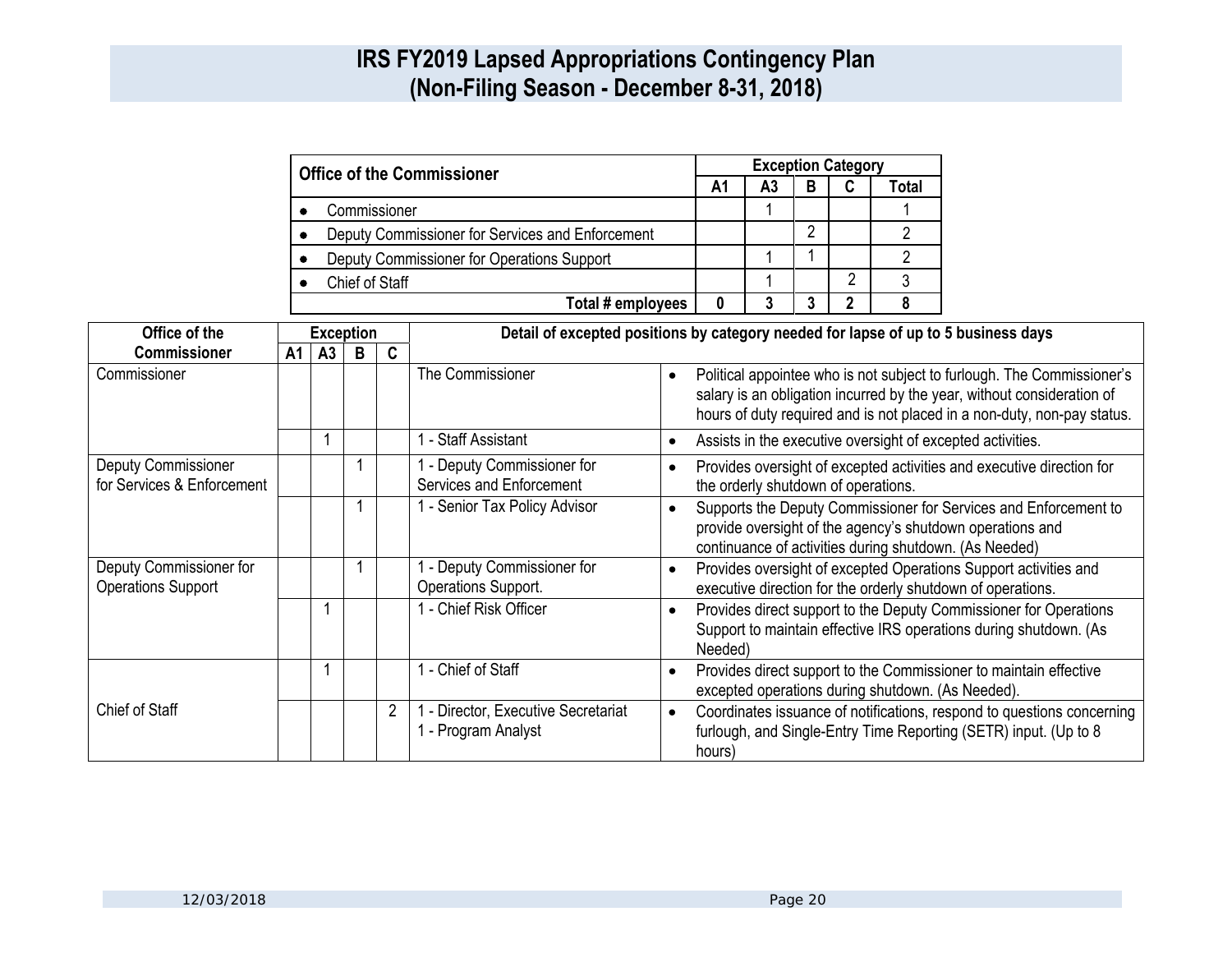|                               | <b>Affordable Care Act (ACA)</b>                                   | <b>Exception Category</b> |    |   |   |       |  |  |  |  |  |
|-------------------------------|--------------------------------------------------------------------|---------------------------|----|---|---|-------|--|--|--|--|--|
|                               |                                                                    | A1                        | A3 | В | u | Гоtal |  |  |  |  |  |
| Director, Affordable Care Act |                                                                    |                           |    |   |   |       |  |  |  |  |  |
|                               | Filing and Premium Tax Credit Strategy<br>$\overline{\phantom{a}}$ |                           |    |   |   |       |  |  |  |  |  |
|                               | <b>Customer Service and Stakeholder Relations</b>                  |                           |    |   |   |       |  |  |  |  |  |
|                               | Total # employees                                                  | 0                         |    |   |   |       |  |  |  |  |  |

| <b>Affordable Care Act</b>                                  |    | <b>Exception</b> | Detail of excepted positions by category |                                                                  |                                                                                                                              |  |  |  |  |  |  |
|-------------------------------------------------------------|----|------------------|------------------------------------------|------------------------------------------------------------------|------------------------------------------------------------------------------------------------------------------------------|--|--|--|--|--|--|
|                                                             | A3 | B                | C                                        |                                                                  |                                                                                                                              |  |  |  |  |  |  |
| Director, Affordable<br>Care Act                            |    |                  |                                          | l - Director, ACA Office.                                        | Oversee ACA Shutdown Activities.<br>TRIO activities (oversee the TCJA Implementation Office to                               |  |  |  |  |  |  |
| Filing and Premium Tax<br><b>Credit Strategy</b>            |    |                  |                                          | 1 - Director, Filing & Premium Tax<br>Credit (F&PTC).            | coordinate the implementation of the Tax Cuts and Jobs Act)<br>Identify and coordinate enterprise stakeholder activities and |  |  |  |  |  |  |
| <b>Customer Service and</b><br><b>Stakeholder Relations</b> |    |                  |                                          | - Director, Customer Service and<br><b>Stakeholder Relations</b> | steps required to implement 119 TCJA provisions.                                                                             |  |  |  |  |  |  |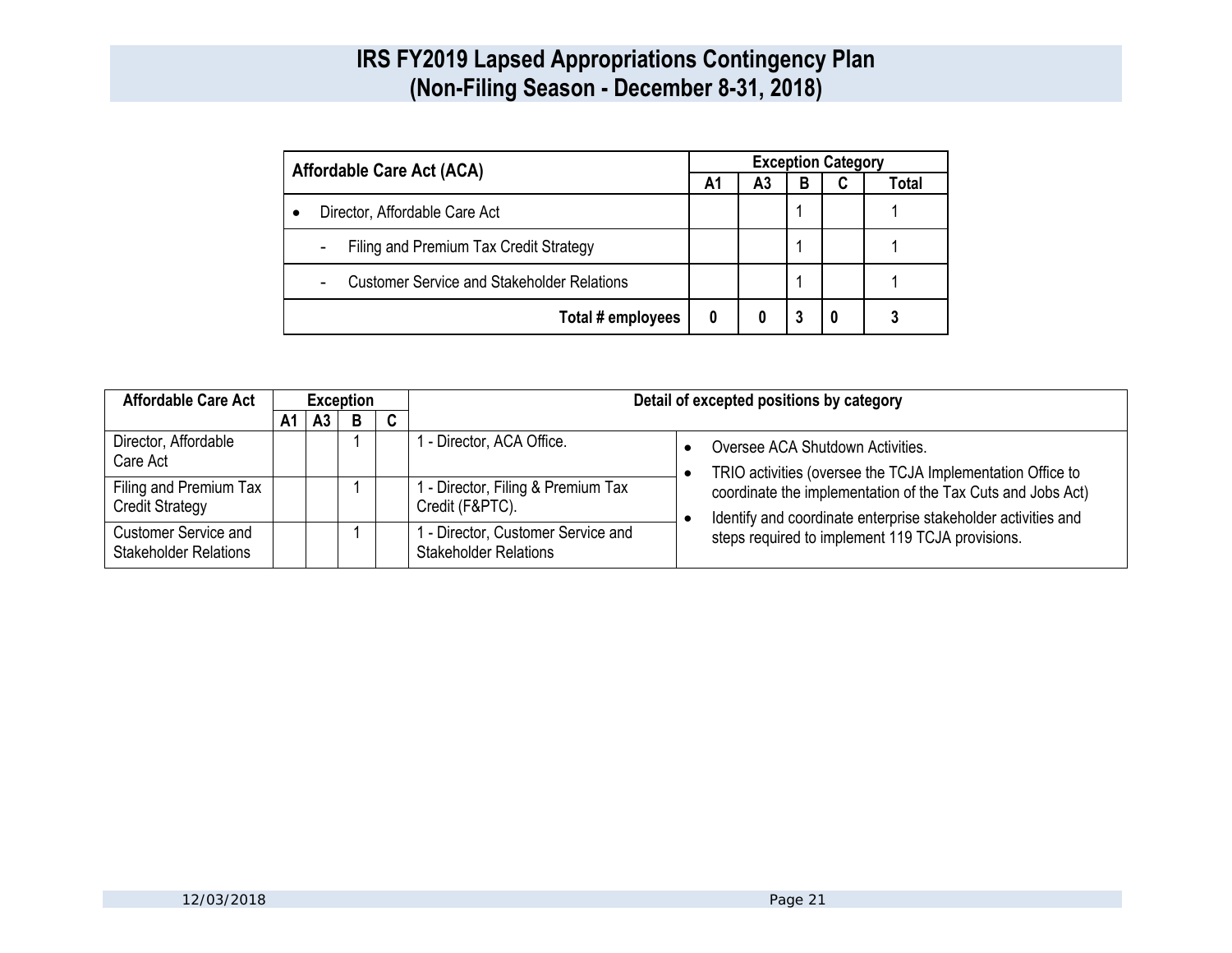| <b>Appeals</b>                                         | <b>Exception Category</b> |    |   |   |       |  |  |  |  |
|--------------------------------------------------------|---------------------------|----|---|---|-------|--|--|--|--|
|                                                        | Α1                        | A3 | В | C | Total |  |  |  |  |
| Chief, Appeals                                         |                           |    | n |   |       |  |  |  |  |
| Director, Case & Operations Support                    |                           |    |   |   |       |  |  |  |  |
| Director, Examination                                  |                           |    |   |   |       |  |  |  |  |
| Director, Collection                                   |                           |    |   |   |       |  |  |  |  |
| Director, Specialized Examination Programs & Referrals |                           |    | 6 |   |       |  |  |  |  |
| Total # employees                                      |                           |    |   |   |       |  |  |  |  |

Appeals requires that a minimum number of technical staff remain active to ensure statutory deadlines are met. Taxpayer compliance cases, when appealed, must be adjudicated within a statutory timeline that is not under the control of the IRS. If cases are not monitored, statutes may lapse resulting in adverse impacts to the IRS and US government tax collection functions.

During a lapse, the Chief, Appeals will hold a daily virtual meeting with excepted personnel to identify any imminent statutory deadlines or other threats to government property. As necessary, excepted personnel will be activated to take actions that address the imminent threat. All other employees will return to furlough status until the following day.

| <b>Appeals</b>                         |           | <b>Exception</b> |   | Detail of excepted positions by category                                                           |                                                                                                                                                                                                                                      |  |  |
|----------------------------------------|-----------|------------------|---|----------------------------------------------------------------------------------------------------|--------------------------------------------------------------------------------------------------------------------------------------------------------------------------------------------------------------------------------------|--|--|
|                                        | $A1$ $A3$ | B                | C |                                                                                                    |                                                                                                                                                                                                                                      |  |  |
| Chief, Appeals                         |           |                  |   | 1 - Chief, Appeals                                                                                 | Provides oversight of shutdown and continuing<br>$\bullet$<br>activities.                                                                                                                                                            |  |  |
|                                        |           |                  |   | 1 - Executive Assistant                                                                            | Helps coordinate shutdown and continuing actives. (As<br>Needed)                                                                                                                                                                     |  |  |
| Director, Case & Operations<br>Support |           |                  |   | 1 - Director, Human Capital & Finance                                                              | Addresses any administrative and/or personnel matters<br>$\bullet$<br>related to the shutdown and continuing activities. (As<br>Needed)                                                                                              |  |  |
|                                        |           | 3                |   | 1 - Director, Account and Processing<br>Support (APS)<br>1 - Tech Advisor, APS<br>1 - Manager, APS | Approves quick assessments for cases with imminent<br>statutes. (As Needed)                                                                                                                                                          |  |  |
|                                        |           | 4                |   | - Appeals Account Resolution<br>Specialist (AARS)<br>3 - Processing Personnel (APS)                | Ensures protection of statutes and shipping of imminent<br>statute cases which includes preparing all tax<br>computations, Rule 155 or statement of account for<br>Counsel on Tax Court cases with imminent statutes.<br>(As Needed) |  |  |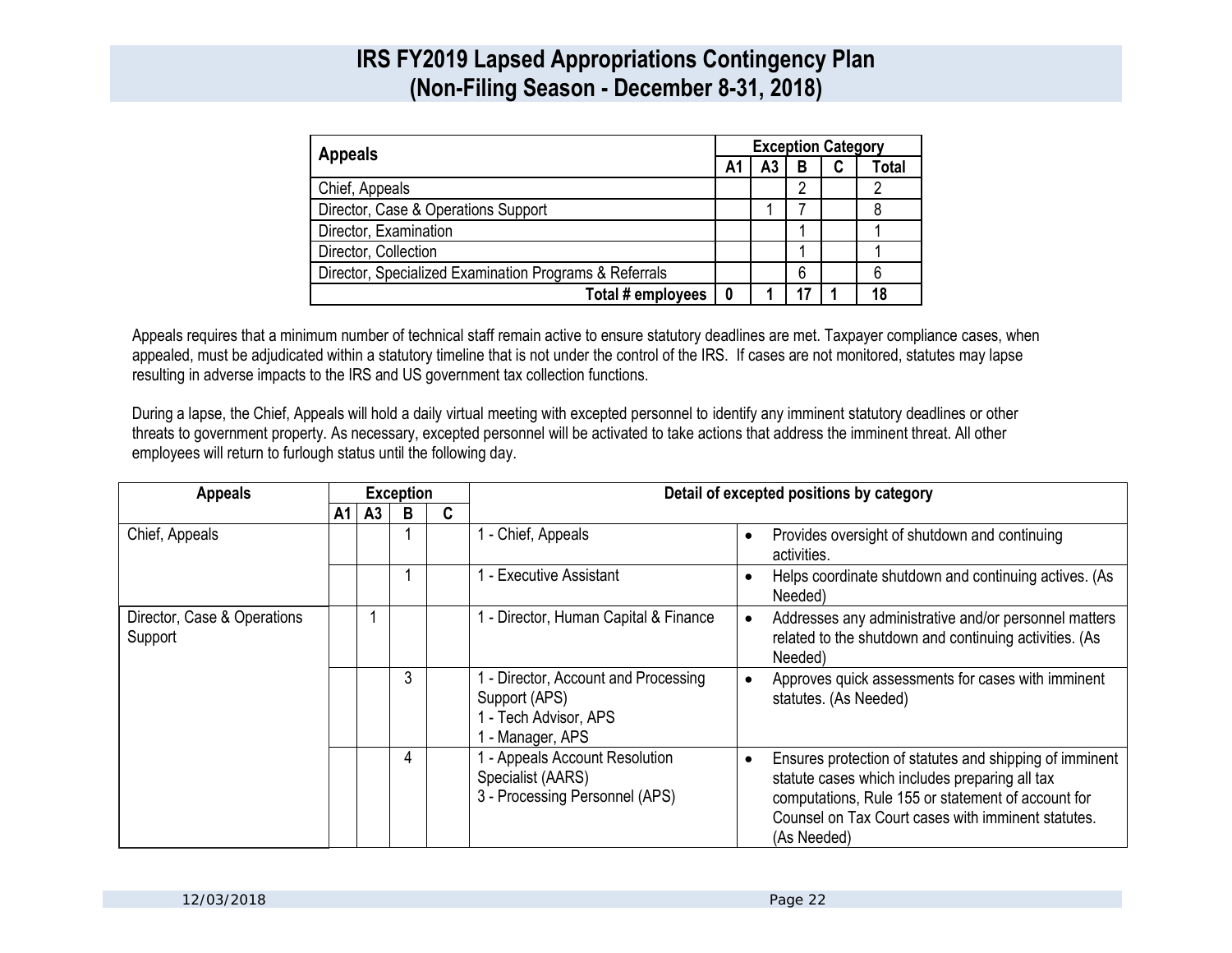| <b>Appeals</b>                                                          |    |                | <b>Exception</b> |   | Detail of excepted positions by category                                                                                       |                                                                                                                                                                                                                       |  |  |  |
|-------------------------------------------------------------------------|----|----------------|------------------|---|--------------------------------------------------------------------------------------------------------------------------------|-----------------------------------------------------------------------------------------------------------------------------------------------------------------------------------------------------------------------|--|--|--|
|                                                                         | A1 | A <sub>3</sub> | B                | C |                                                                                                                                |                                                                                                                                                                                                                       |  |  |  |
| Director, Examination                                                   |    |                |                  |   | - Senior Operations Advisor                                                                                                    | Ensures protection of statutes and shipping of imminent<br>statute cases.                                                                                                                                             |  |  |  |
| Director, Collection                                                    |    |                |                  |   | - Senior Operations Advisor                                                                                                    | Ensures protection of statutes and shipping of imminent<br>statute cases.                                                                                                                                             |  |  |  |
| Director, Specialized<br><b>Examination Programs &amp;</b><br>Referrals |    |                | 4                |   | - Senior Operations Advisor<br>- Manager, TEFRA<br>1- Area Team Manager (International)<br>- Area Team Manager (Estate & Gift) | Ensures protection of statutes and shipping of imminent<br>statute cases.                                                                                                                                             |  |  |  |
|                                                                         |    |                | 2                |   | I - Director, Technical Support (TCS)<br>- Team Manager Technical Support                                                      | Ensures protection of statutes and shipping of imminent<br>statute cases which includes preparing all tax<br>computations, Rule 155 or statement of account for<br>Counsel on Tax Court cases with imminent statutes. |  |  |  |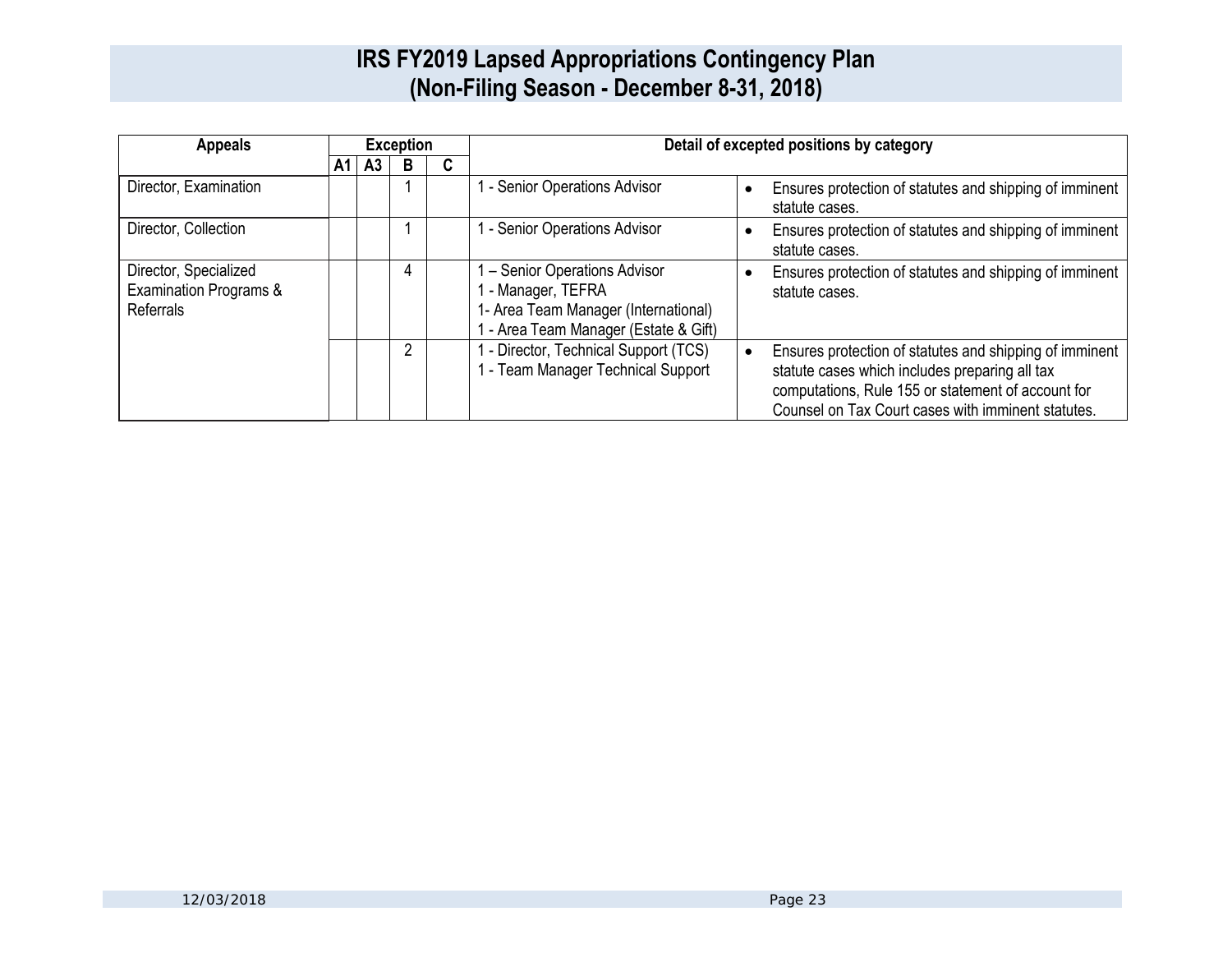| <b>Chief Counsel</b>                                         | <b>Exception Category</b> |                |          |   |            |  |  |  |  |  |
|--------------------------------------------------------------|---------------------------|----------------|----------|---|------------|--|--|--|--|--|
|                                                              | A1                        | A <sub>3</sub> | B        | C | Total      |  |  |  |  |  |
| Chief Counsel - Immediate Office                             |                           |                | $\leq 5$ |   | $\leq 5$   |  |  |  |  |  |
| Associate Chief Counsel (Corporate)                          | 5                         |                | 3        |   | 8          |  |  |  |  |  |
| Associate Chief Counsel (Financial Institutions & Products)  | 4                         |                | 3        |   | 7          |  |  |  |  |  |
| Associate Chief Counsel (Income Tax & Accounting)            | 11                        |                | 4        |   | 15         |  |  |  |  |  |
| Associate Chief Counsel (Pass-throughs & Special Industries) | 4                         |                | 4        |   | 8          |  |  |  |  |  |
| Associate Chief Counsel (Finance & Management)               |                           |                | 60       |   | 60         |  |  |  |  |  |
| Associate Chief Counsel (General Legal Services)             |                           | 9              |          |   | 9          |  |  |  |  |  |
| Associate Chief Counsel (International)                      | 23                        |                | 4        |   | 27         |  |  |  |  |  |
| Associate Chief Counsel (Procedure & Administration)         |                           |                | 11       |   | 12         |  |  |  |  |  |
| Associate Chief Counsel (Tax Exempt & Government Entities    | 8                         |                | 3        |   | 11         |  |  |  |  |  |
| Division Counsel/Associate Chief Counsel (Criminal Tax)      |                           |                | 18       |   | 18         |  |  |  |  |  |
| Division Counsel (Large Business & International)            |                           |                | 34       |   | 34         |  |  |  |  |  |
| Division Counsel (Small Business Self-Employed)              |                           |                | 63       |   | 63         |  |  |  |  |  |
| Division Counsel (Wage & Investment)                         |                           |                | 2        |   | 2          |  |  |  |  |  |
| Division Counsel (Tax Exempt & Government Entities)          |                           |                | 7        |   |            |  |  |  |  |  |
| Total # employees                                            | 56                        | 9              | 221      | 0 | $\leq$ 286 |  |  |  |  |  |

Chief Counsel's primary responsibility during a lapse is to manage pending litigation, the time-sensitive filing of motions, briefs, answers and other pleadings related to the protection of the government's material interests. Due to Counsel's separate litigation function, the number of excepted Counsel positions will not align with excepted activities authorized in other IRS business units. Counsel's plan assumes that the Federal and District Courts will be open, and that litigation will continue uninterrupted. The plan excepts, on an as needed basis, those personnel assigned to litigation that is scheduled for trial or where there is a court-imposed deadline during the first five days of a lapse. Personnel are not generally excepted to perform litigation activities where a trial or other court-imposed deadline is scheduled more than five days after the start of the lapse. Personnel assigned to those cases should seek continuances as part of an orderly shutdown. If a continuance is denied, the case will be reviewed to determine if work on the case may be excepted. If the judiciary does not operate, excepted personnel would be placed in non-duty status. Personnel engaged in excepted litigation activities are excepted under Category B.

Chief Counsel personnel are also excepted, on an as needed basis to provide required legal advice necessary to protect statute expiration, and the government's interest in bankruptcy, lien, and seizure cases. Personnel excepted to perform this work are also excepted under Category B. The employees in General Legal Services are in Category A3, because they are needed to support activities that are authorized to continue during a lapse in appropriations. The employees in Criminal Tax fall into Category B because they maintain criminal law enforcement and undercover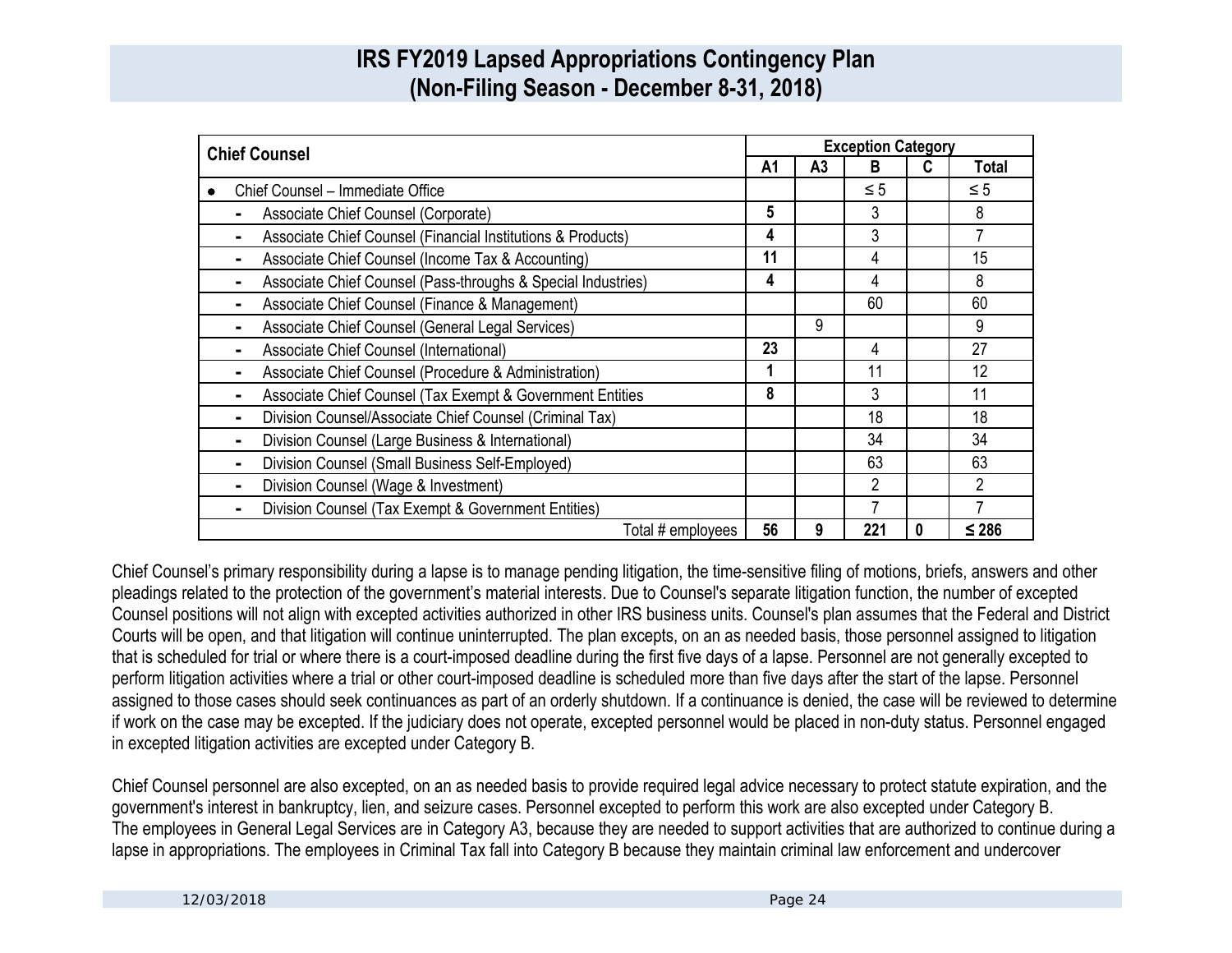operations. Fifty-six employees are supporting the Tax Cuts and Jobs Act and fall into Category A1 because they are funded with the special two-year appropriation provided for TCJA activities. Please note that since these employees were funded with the Enforcement portion of the TCJA fund, which currently has no available balance, a reallocation of TCJA funding would be necessary.

| <b>Counsel</b>                                                         | <b>Exception</b> |                |    |              | Detail of excepted positions by category                                                                                                                                                                                                                  |
|------------------------------------------------------------------------|------------------|----------------|----|--------------|-----------------------------------------------------------------------------------------------------------------------------------------------------------------------------------------------------------------------------------------------------------|
|                                                                        | A1               | A <sub>3</sub> | B  | $\mathbf{C}$ |                                                                                                                                                                                                                                                           |
| Chief Counsel -<br>Immediate Office                                    |                  |                |    |              | The Chief Counsel - Presidential appointee who is not subject to furlough. The Chief Counsel's<br>salary is an obligation incurred by the year, without consideration of hours of duty required, so he<br>cannot be placed in a non-duty, non-pay status. |
|                                                                        |                  |                | 1  |              | 1 - Chief Counsel - The position is currently vacant and the Deputy Chief Counsel (Technical) is<br>currently serving as Acting Chief Counsel.                                                                                                            |
|                                                                        |                  |                | 4  |              | 2 - Deputy Chief Counsels<br>- Support staff<br>1 - Staff Assistant/Attorney                                                                                                                                                                              |
| Associate Chief<br>Counsel (Corporate)                                 | 5                |                | 3  |              | - Associate Chief Counsel (Corporate)<br>- Support staff<br>- Other attorney staff                                                                                                                                                                        |
| Associate Chief<br>Counsel (Financial<br>Institutions & Products)      | 4                |                | 3  |              | 1 - Associate Chief Counsel (Financial Institutions & Products); 1 - Support staff<br>1 - Other attorney staff                                                                                                                                            |
| Associate Chief<br>Counsel (Income Tax<br>& Accounting)                | 11               |                | 4  |              | - Associate Chief Counsel (Income Tax & Accounting)<br>1 - Support staff<br>2 - Other attorney staff                                                                                                                                                      |
| Associate Chief<br>Counsel (Pass-<br>throughs & Special<br>Industries) | 4                |                | 4  |              | - Associate Chief Counsel (Pass-throughs & Special Industries)<br>1 - Support staff<br>2 - Other attorney staff                                                                                                                                           |
| Associate Chief<br>Counsel (Finance &<br>Management)                   |                  |                | 60 |              | - Associate Chief Counsel (Finance & Management)<br>1 - Staff Assistant<br>1 - System Coordinator<br>4 - Personnel/Budget Staff<br>2 - Area Managers<br>51- Field support staff                                                                           |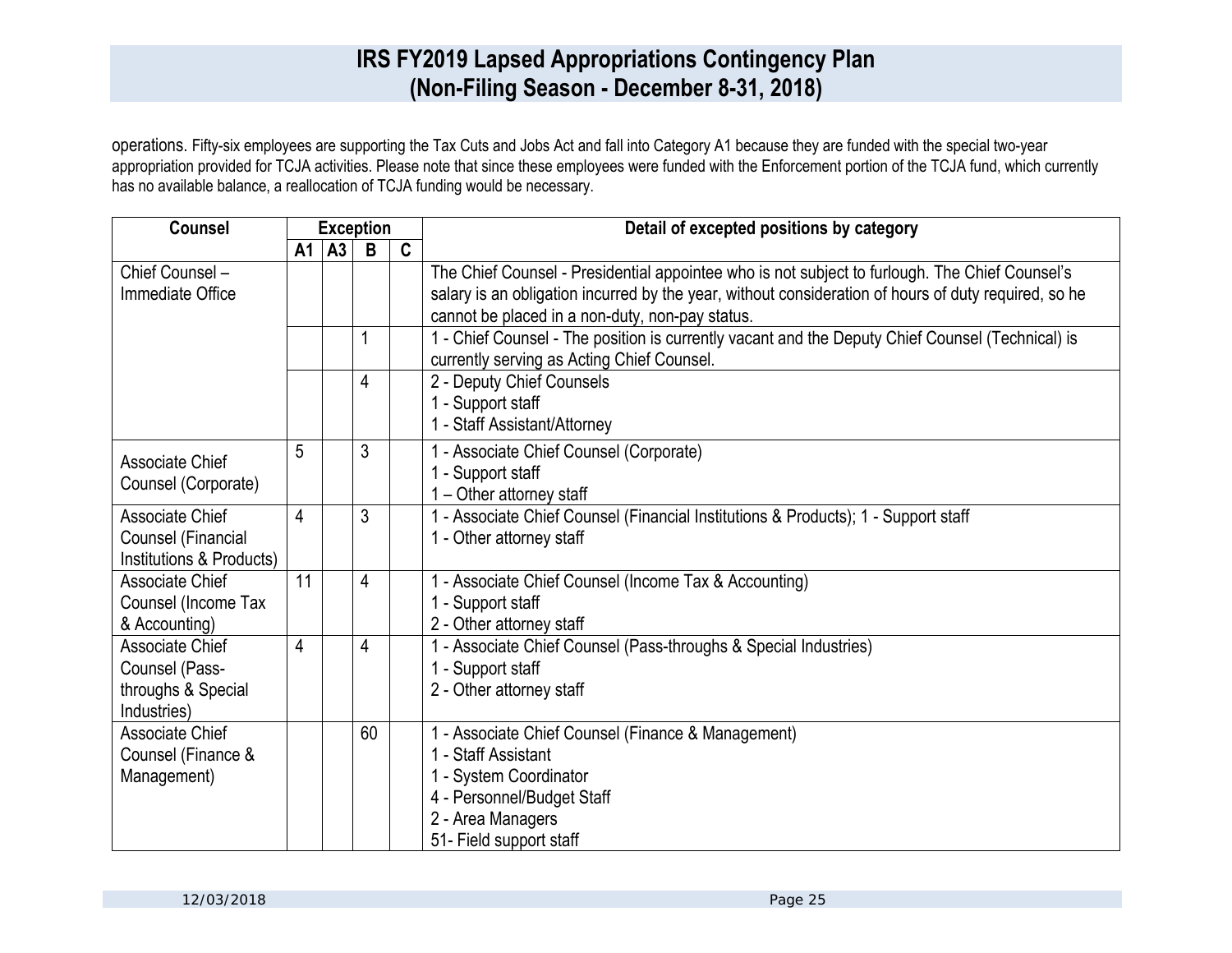| <b>Counsel</b>          | <b>Exception</b> |    |    | Detail of excepted positions by category |                                                                                         |
|-------------------------|------------------|----|----|------------------------------------------|-----------------------------------------------------------------------------------------|
|                         | A <sub>1</sub>   | A3 | B  | $\mathbf{C}$                             |                                                                                         |
| Associate Chief         |                  | 9  |    |                                          | 1 - Associate Chief Counsel (General Legal Services)                                    |
| Counsel (General        |                  |    |    |                                          | 2 - Deputy Associate Chief Counsels                                                     |
| Legal Services)         |                  |    |    |                                          | 3 - Branch Chiefs                                                                       |
|                         |                  |    |    |                                          | 1 - Support staff                                                                       |
|                         |                  |    |    |                                          | 1 - National Office attorney                                                            |
|                         |                  |    |    |                                          | 1 - Field attorney                                                                      |
| Associate Chief         | 23               |    | 4  |                                          | 1 - Associate Chief Counsel (International)                                             |
| Counsel (International) |                  |    |    |                                          | 1 - Support staff                                                                       |
|                         |                  |    |    |                                          | 2 - Other attorney staff                                                                |
| Associate Chief         |                  |    | 11 |                                          | 1 - Associate Chief Counsel (Procedure & Administration)                                |
| Counsel (Procedure &    |                  |    |    |                                          | 1 - Support staff                                                                       |
| Administration)         |                  |    |    |                                          | 9 - Other attorney staff (covers LPD)                                                   |
| Associate Chief         | 8                |    | 3  |                                          | 1 - Associate Chief Counsel (Tax Exempt & Government Entities)                          |
| Counsel (Tax Exempt     |                  |    |    |                                          | 1 - Support staff                                                                       |
| & Government Entities   |                  |    |    |                                          | 1 - Other attorney staff                                                                |
| <b>Division</b>         |                  |    | 18 |                                          | 1 - Division Counsel or Associate Chief Counsel (Criminal Tax)                          |
| Counsel/Associate       |                  |    |    |                                          | 1 - Deputy Division Counsel/Associate Chief Counsel                                     |
| <b>Chief Counsel</b>    |                  |    |    |                                          | 2 - National Office attorneys                                                           |
| (Criminal Tax)          |                  |    |    |                                          | 1 - Support staff                                                                       |
|                         |                  |    |    |                                          | 13 - Other field attorney staff are needed to continue law enforcement activities staff |
| <b>Division Counsel</b> |                  |    | 34 |                                          | 1 - Division Counsel (Large Business & International)                                   |
| (Large Business &       |                  |    |    |                                          | 1 - Deputy Division Counsel                                                             |
| International) [12]     |                  |    |    |                                          | 1 - Staff Assistant/Attorney                                                            |
|                         |                  |    |    |                                          | 1 - Support staff                                                                       |
|                         |                  |    |    |                                          | 30 - Other field attorney staff                                                         |
| <b>Division Counsel</b> |                  |    | 63 |                                          | 1 - Division Counsel (Small Business Self-Employed)                                     |
| (Small Business Self-   |                  |    |    |                                          | 1 - Deputy Division Counsel                                                             |
| Employed)               |                  |    |    |                                          | 3 - Staff Assistants/Attorneys                                                          |
|                         |                  |    |    |                                          | 1 - Support staff                                                                       |
|                         |                  |    |    |                                          | 57 - Other field attorney staff                                                         |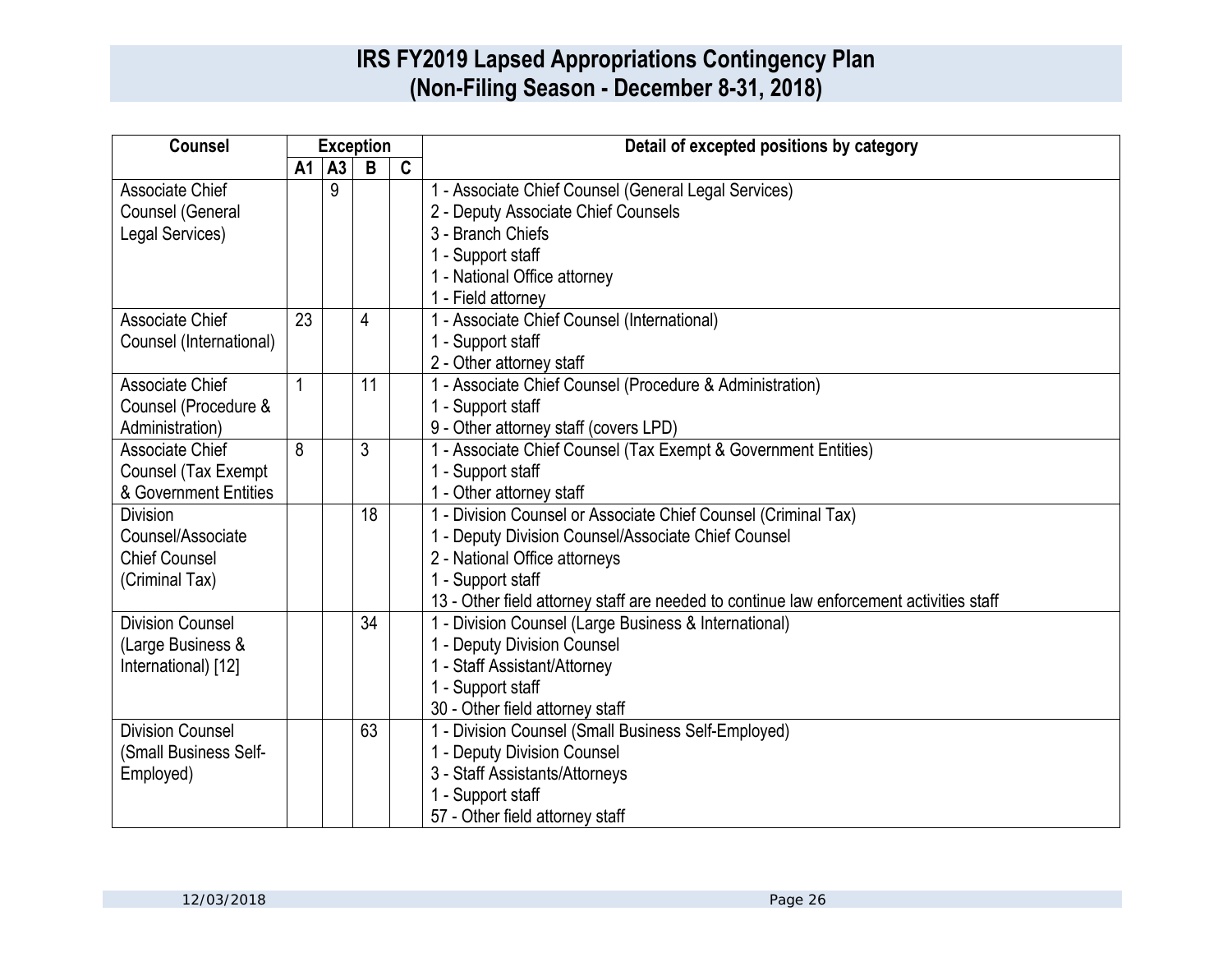| <b>Counsel</b>          |           | <b>Exception</b> |   | Detail of excepted positions by category              |  |  |  |
|-------------------------|-----------|------------------|---|-------------------------------------------------------|--|--|--|
|                         | $A1$ $A3$ | B                | C |                                                       |  |  |  |
| <b>Division Counsel</b> |           |                  |   | - Division Counsel (Wage & Investment)                |  |  |  |
| (Wage & Investment)     |           |                  |   | - Support staff                                       |  |  |  |
| Division Counsel (Tax   |           |                  |   | - Division Counsel (Tax Exempt & Government Entities) |  |  |  |
| Exempt & Government     |           |                  |   | - Deputy Division Counsel                             |  |  |  |
| Entities)               |           |                  |   | - Support staff                                       |  |  |  |
|                         |           |                  |   | 4 - Other field attorney staff                        |  |  |  |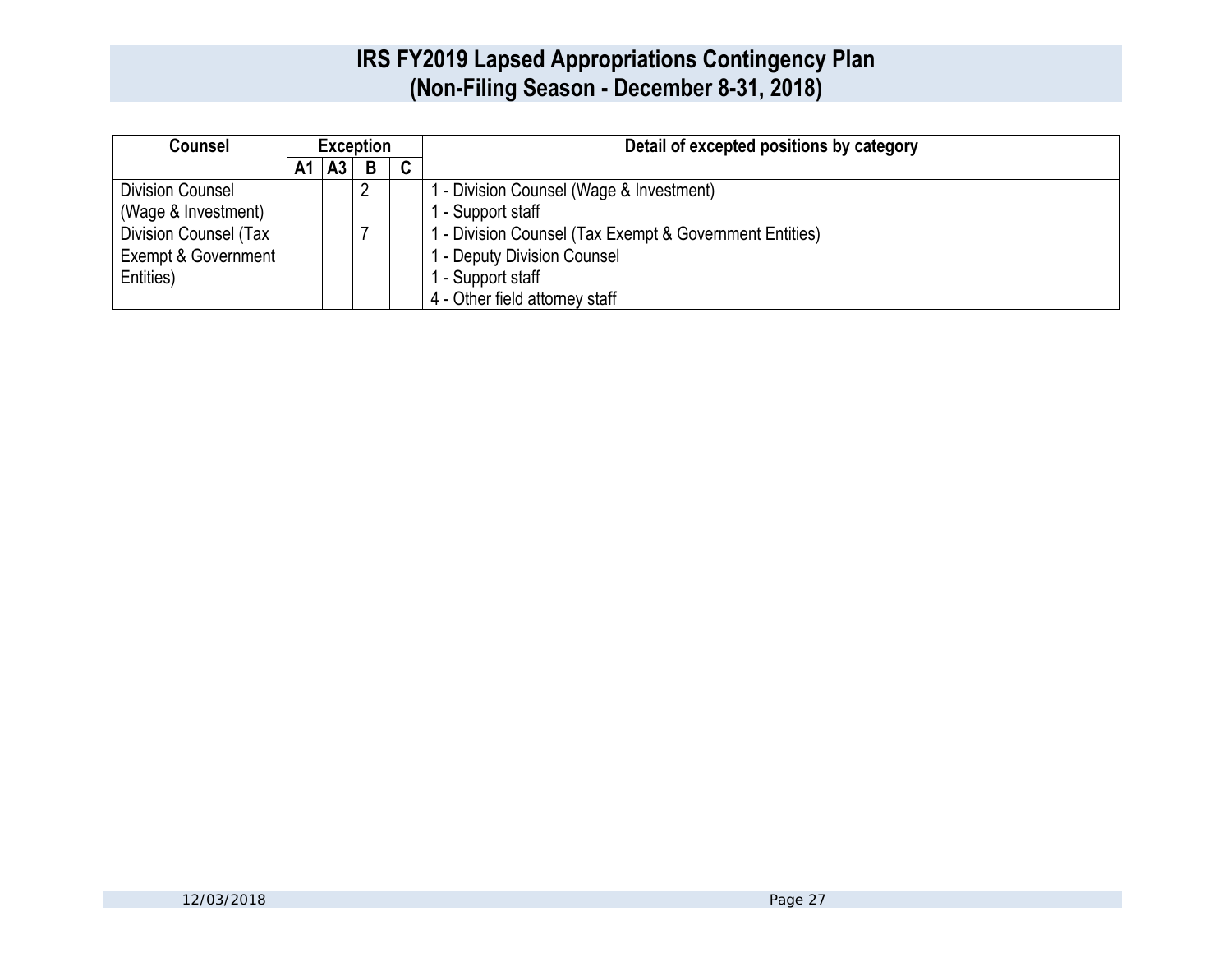| <b>Chief Financial Officer (CFO)</b> | <b>Exception Category</b> |    |    |  |       |  |  |  |
|--------------------------------------|---------------------------|----|----|--|-------|--|--|--|
|                                      | Α1                        | A3 | B  |  | Total |  |  |  |
| <b>Chief Financial Officer</b>       |                           |    |    |  |       |  |  |  |
| <b>Financial Management</b>          |                           |    | 56 |  | 62    |  |  |  |
| Corporate Budget                     |                           |    | ◠  |  |       |  |  |  |
| <b>Internal Controls</b>             |                           |    |    |  |       |  |  |  |
| Total # employees                    |                           |    | 62 |  | 68    |  |  |  |

All CFO positions identified fall under Category B and staff will handle necessary budget and accounting matters related to the lapse in appropriations and to prevent loss of accounting data.

| <b>Chief Financial Officer</b>          |    |                | <b>Exception</b> | Detail of excepted positions by category |                                                                                                                                                                                                                                                                                                                                                                                                                                                                                                                                                                           |                                                                                                                                                                                                                                                                                                                                                                                                                                                                                                  |  |  |  |
|-----------------------------------------|----|----------------|------------------|------------------------------------------|---------------------------------------------------------------------------------------------------------------------------------------------------------------------------------------------------------------------------------------------------------------------------------------------------------------------------------------------------------------------------------------------------------------------------------------------------------------------------------------------------------------------------------------------------------------------------|--------------------------------------------------------------------------------------------------------------------------------------------------------------------------------------------------------------------------------------------------------------------------------------------------------------------------------------------------------------------------------------------------------------------------------------------------------------------------------------------------|--|--|--|
|                                         | A1 | A <sub>3</sub> | B                | C                                        |                                                                                                                                                                                                                                                                                                                                                                                                                                                                                                                                                                           |                                                                                                                                                                                                                                                                                                                                                                                                                                                                                                  |  |  |  |
| <b>Chief Financial Officer</b><br>(CFO) |    |                | 3                |                                          | - Chief Financial Officer<br>- Deputy Chief Financial Officer<br>- CFO Contingency Plan Manager                                                                                                                                                                                                                                                                                                                                                                                                                                                                           | Provides Executive leadership for oversight of<br>$\bullet$<br>shutdown and continuing activities.                                                                                                                                                                                                                                                                                                                                                                                               |  |  |  |
| <b>Financial Management</b>             | 6  |                | 11               |                                          | - Associate CFO for Financial Management<br>- Deputy Associate CFO for Custodial<br><b>Financial Management</b><br>- Deputy Associate CFO for Administrative<br><b>Financial Management</b><br>- Senior Manager, Travel Management<br>- Senior Manager, Financial Management<br><b>Systems</b><br>- Senior Manager, Financial Reporting<br>- Senior Manager, Revenue Accounting<br>2 - Financial Management Analysts<br>- Senior Tax Analyst<br>- Accountant<br>2 - Accountants (TCJA, 2-year money).<br>3 - Tax Analysts (TCJA)<br>- Financial Management Analyst (TCJA) | Provide Executive leadership and staff support for<br>٠<br>continuing the IRS' automated financial system<br>operations to prevent the loss of data in process,<br>including any required payroll accounting functions<br>for the period just prior to the appropriation lapse,<br>to perform accounting functions, to prevent the loss<br>of accounting data, to process the transfer of funds<br>to CMS as necessary and to provide for the orderly<br>shutdown of operations. (Metro DC area) |  |  |  |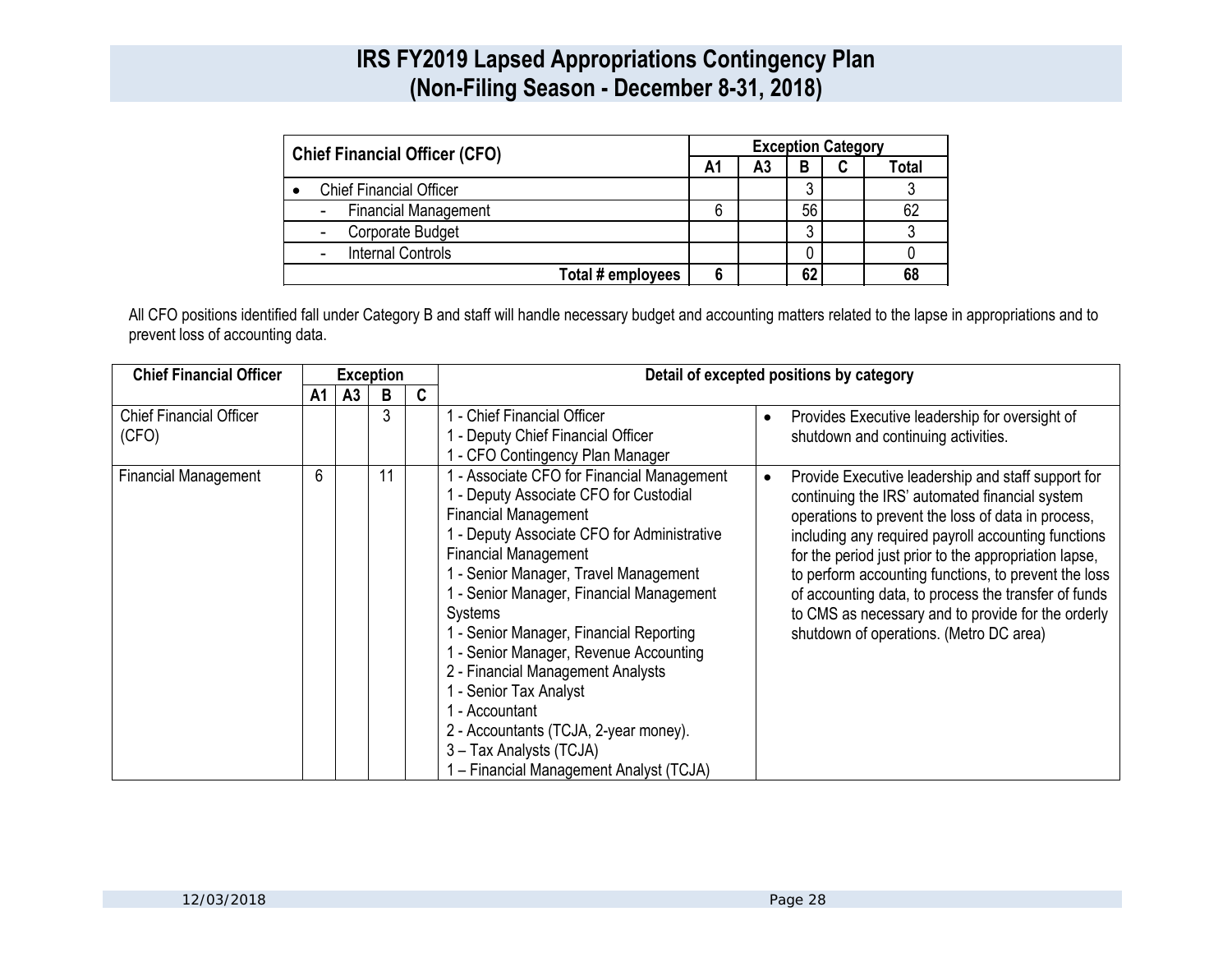| <b>Chief Financial Officer</b>        |                |                | Detail of excepted positions by category<br><b>Exception</b> |    |                                                                                                                                                                                                                                                                                                                                  |                                                                                                                                                                                                                                                                                                                                                                                                  |  |  |
|---------------------------------------|----------------|----------------|--------------------------------------------------------------|----|----------------------------------------------------------------------------------------------------------------------------------------------------------------------------------------------------------------------------------------------------------------------------------------------------------------------------------|--------------------------------------------------------------------------------------------------------------------------------------------------------------------------------------------------------------------------------------------------------------------------------------------------------------------------------------------------------------------------------------------------|--|--|
|                                       | A <sub>1</sub> | A <sub>3</sub> | B                                                            | C. |                                                                                                                                                                                                                                                                                                                                  |                                                                                                                                                                                                                                                                                                                                                                                                  |  |  |
| <b>Financial Management</b><br>(cont) |                |                | 5                                                            |    | 1- Senior Manager<br>1 - Accountant<br>3 - Financial Management Analysts.                                                                                                                                                                                                                                                        | Perform accounting functions, including processing<br>$\bullet$<br>and certifying any travel and commercial vendor<br>payments in-process, and to prevent the loss of<br>accounting data.<br>Beckley Finance Center, Beckley, WV<br>$\bullet$                                                                                                                                                    |  |  |
|                                       |                |                | $\overline{2}$                                               |    | 2 - Travel Service Specialists                                                                                                                                                                                                                                                                                                   | Assist in any travel emergency issues related to the<br>$\bullet$<br>performance of excepted activities.<br>POD neutral locations:<br>$\bullet$                                                                                                                                                                                                                                                  |  |  |
|                                       |                |                | 2                                                            |    | 1 - Supervisory Accountant<br>1 - Travel Service Specialist                                                                                                                                                                                                                                                                      | Assist with any emergency travel or purchase card<br>٠<br>issues related to the performance of excepted<br>activities.<br>POD neutral locations<br>$\bullet$                                                                                                                                                                                                                                     |  |  |
| <b>Financial Management</b><br>(cont) |                |                | 36                                                           |    | 5 - Frontline Manager, RACS Accounting East<br>and West<br>5 - Database Administrators, RACS Accounting<br>East and West<br>5 - Lead Accounting Technicians, RACS<br><b>Accounting East and West</b><br>17 - Accounting Technicians, RACS Accounting<br>East and West<br>4 - Accounting Clerks, RACS Accounting East<br>and West | Perform critical assessment and accounting<br>$\bullet$<br>functions, which would also include processing,<br>balancing and reconciling revenue and refunds.<br>IRS SW Service Center, Austin, TX; CSC Service<br>$\bullet$<br>Center, Covington, KY; Service Center - Butler A,<br>Fresno, CA; IRS KC Consolidated Campus,<br>Kansas City, MO; IRS Service Center - Main<br>Building, Ogden, UT |  |  |
| Corporate Budget                      |                |                | 3                                                            |    | 1 - Associate CFO, Corporate Budget<br>2 - Managers                                                                                                                                                                                                                                                                              | Address budget execution issues and Legislative<br>$\bullet$<br>Mandate-specific questions                                                                                                                                                                                                                                                                                                       |  |  |
| <b>Internal Controls</b>              |                |                |                                                              |    |                                                                                                                                                                                                                                                                                                                                  |                                                                                                                                                                                                                                                                                                                                                                                                  |  |  |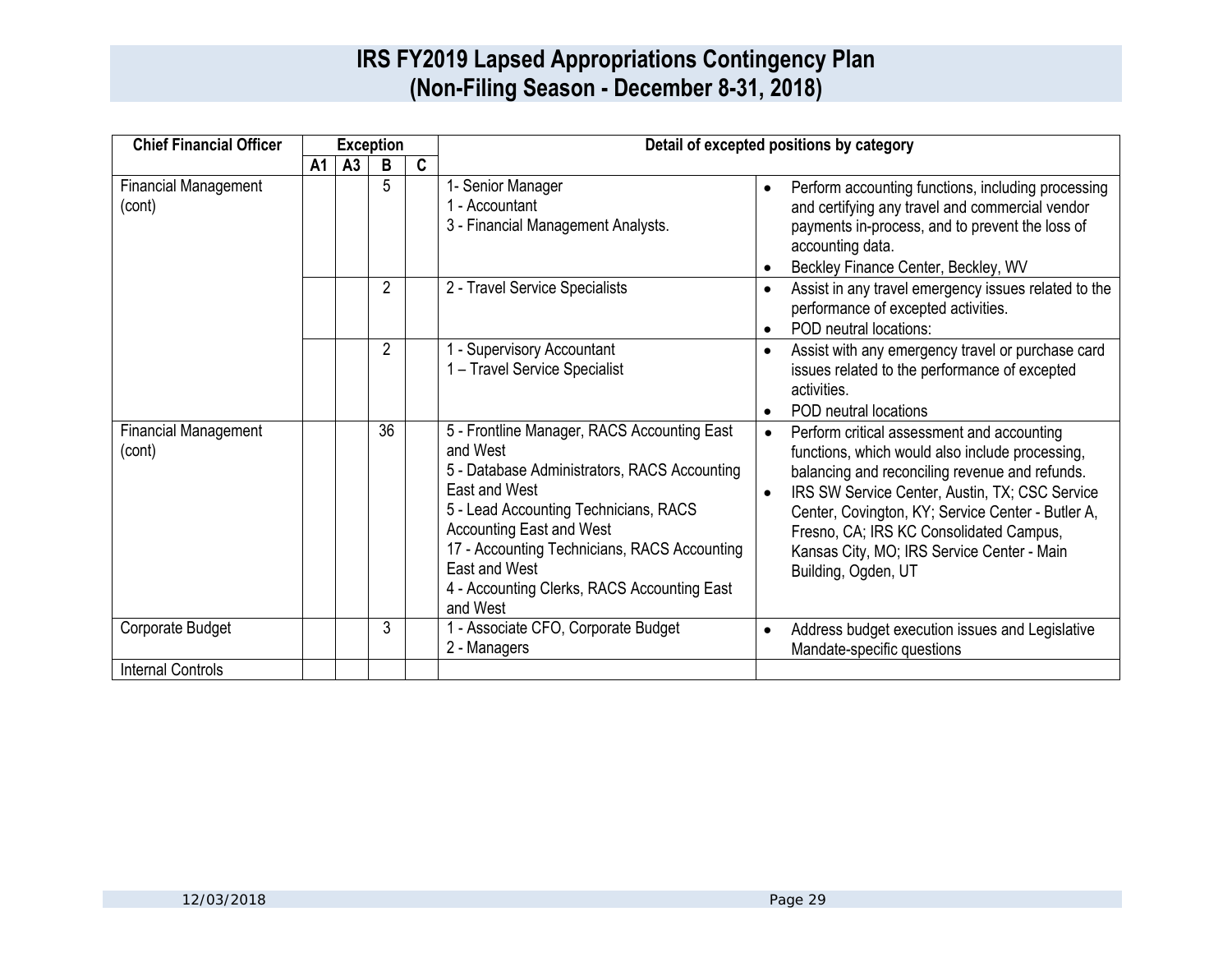| <b>Communications and Liaison (C&amp;L)</b> | <b>Exception Category</b> |    |   |  |       |  |  |  |
|---------------------------------------------|---------------------------|----|---|--|-------|--|--|--|
|                                             | A1                        | А3 | B |  | Total |  |  |  |
| Chief Communications and Liaison            |                           | 4  |   |  |       |  |  |  |
| Communications                              |                           | 13 |   |  | 13    |  |  |  |
| Legislative Affairs                         |                           | າ  |   |  |       |  |  |  |
| <b>National Public Liaison</b>              |                           |    |   |  |       |  |  |  |
| Total # employees                           |                           | 20 |   |  | 20    |  |  |  |

The Communications and Liaison Office requires personnel to sustain necessary information flow to all Service personnel regarding the shutdown, furlough status and recall. In addition, C&L will need to handle communications with the taxpaying public, Congress, practitioner groups and other key stakeholders. C&L employees will be excepted as needed for these functions.

| <b>Communications &amp;</b>         |           |                | <b>Exception</b> |   | Detail of excepted positions by category                                                                                                                                                                                                           |                                                                                                                                                                                                                                                                                                                                                                                |  |  |  |
|-------------------------------------|-----------|----------------|------------------|---|----------------------------------------------------------------------------------------------------------------------------------------------------------------------------------------------------------------------------------------------------|--------------------------------------------------------------------------------------------------------------------------------------------------------------------------------------------------------------------------------------------------------------------------------------------------------------------------------------------------------------------------------|--|--|--|
| Liaison                             | <b>A1</b> | A <sub>3</sub> | B                | C |                                                                                                                                                                                                                                                    |                                                                                                                                                                                                                                                                                                                                                                                |  |  |  |
| Chief Communications and<br>Liaison |           | 4              |                  |   | - Chief, Communications and Liaison<br>3 - Staff                                                                                                                                                                                                   | Provides communications support to the commissioner and<br>$\bullet$<br>to oversee IRS communications to the taxpaying public<br>and employees.                                                                                                                                                                                                                                |  |  |  |
| Communications                      |           |                |                  |   | 1 - Director, Communications                                                                                                                                                                                                                       | Supports the Chief, C&L and ensure information flow to all<br>IRS taxpayers and stakeholders.                                                                                                                                                                                                                                                                                  |  |  |  |
|                                     |           | 12             |                  |   | - Chief, National Media Relations<br>- Associate, Director Communications<br>- Chief, Internal Communications<br>1 - Chief, Product & Development<br>(TCJA)<br>1 - Chief, Tax Outreach Partnership<br><b>Education</b><br>7 - Senior Communicators | Assists with required communications both internally for<br>$\bullet$<br>working employees and externally for taxpayers. (As<br>Needed)<br>Assists with Tax Cuts and Jobs Act work communicating<br>with the public and stakeholder to assist in understanding<br>2018 filing obligations or working with Form and<br>Publications for the upcoming filing season. (As needed) |  |  |  |
| Legislative Affairs                 |           | 2              |                  |   | 1 - Director, Legislative Affairs<br>1 - Chief, Legislative Branch                                                                                                                                                                                 | Responds to congressional inquiries and constituent<br>requests, track pending legislation and coordinate<br>preparation of testimony and briefing materials for any<br>Congressional hearings.                                                                                                                                                                                |  |  |  |
| National Public Liaison             |           |                |                  |   | 1 - Director for National Public Liaison                                                                                                                                                                                                           | Serves as a point of contact with key national stakeholder<br>groups to help identify any significant issues and<br>coordinate with appropriate Operating and Functional<br>Divisions for resolution. (As Needed)                                                                                                                                                              |  |  |  |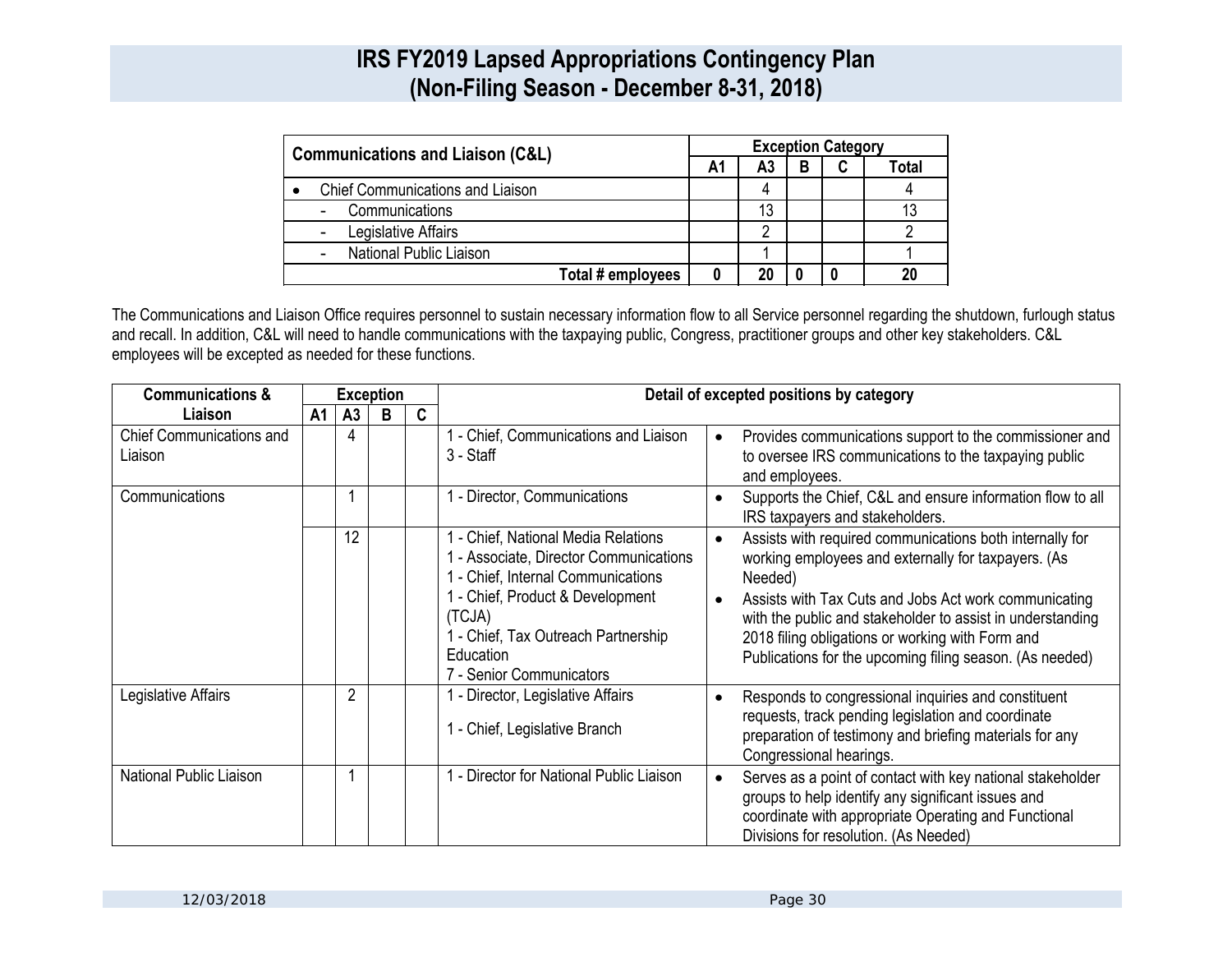| <b>Criminal Investigation (CI)</b>                                         | <b>Exception Category</b> |    |       |   |              |  |  |  |
|----------------------------------------------------------------------------|---------------------------|----|-------|---|--------------|--|--|--|
|                                                                            | A1                        | A3 | B     | C | <b>Total</b> |  |  |  |
| Chief, Criminal Investigation                                              |                           |    | 5     |   | 5            |  |  |  |
| Special Project Director and Communication Director                        |                           |    | 2     |   | 2            |  |  |  |
| <b>Commissioner's Protection Detail</b>                                    |                           |    | 6     |   | 6            |  |  |  |
| <b>International Operations</b><br>$\blacksquare$                          |                           |    | 50    |   | 50           |  |  |  |
| Operations, Policy & Support                                               |                           |    | 60    |   | 60           |  |  |  |
| Strategy                                                                   |                           |    | 62    |   | 62           |  |  |  |
| <b>Refund Crimes</b>                                                       | 117<br>117                |    |       |   |              |  |  |  |
| Review, Planning & Evaluation                                              | 20<br>20                  |    |       |   |              |  |  |  |
| Technology Operations & Investigative Services<br>$\overline{\phantom{a}}$ |                           |    | 276   |   | 276          |  |  |  |
| <b>Field Criminal Law Enforcement Personnel</b>                            |                           |    | 2,147 |   | 2,147        |  |  |  |
| Northern Area<br>$\blacksquare$                                            |                           |    |       |   |              |  |  |  |
| Southern Area<br>٠                                                         |                           |    |       |   |              |  |  |  |
| Western Area<br>٠                                                          |                           |    |       |   |              |  |  |  |
| <b>Equity Diversity and Inclusion</b>                                      |                           |    | 0     |   | 0            |  |  |  |
| Total # employees                                                          | 0                         | 0  | 2,745 | 0 | 2,745        |  |  |  |

Criminal Investigation works directly on investigations and associated law enforcement duties as the criminal law enforcement arm of the IRS. There are approximately 2,962 active criminal investigations and 3,390 investigations in the adjudication phase (pre-indictment, indictment, trial and post–trial) in 93 judicial districts. As part of these 6,352 investigations, special agents are actively gathering evidence, conducting critical interviews, testifying in court proceedings, executing search warrants and conducting arrests. All of these activities require our investigative support staff be available to acquire, analyze and preserve existing and emerging evidence and failure to timely act could jeopardize an investigation. In addition, special agents are assigned to respond to imminent threats of violence against IRS employees and provide executive protection to the IRS Senior Leadership. The CI Senior Leadership has direct oversight of criminal investigations and protection details are essential to continue these law enforcement functions.

In recent years, the Shutdown Contingency Plan proposed that CI attempt to continue work on our 6,352 investigations with a reduced staff. During the implementation phase of the 2011 Shutdown Plan, it became clear that it was logistically impossible for CI to operate at a nearly 50% staffing level when the federal courts, federal prosecutors and our federal law enforcement partners were planning to continue their usual law enforcement operations.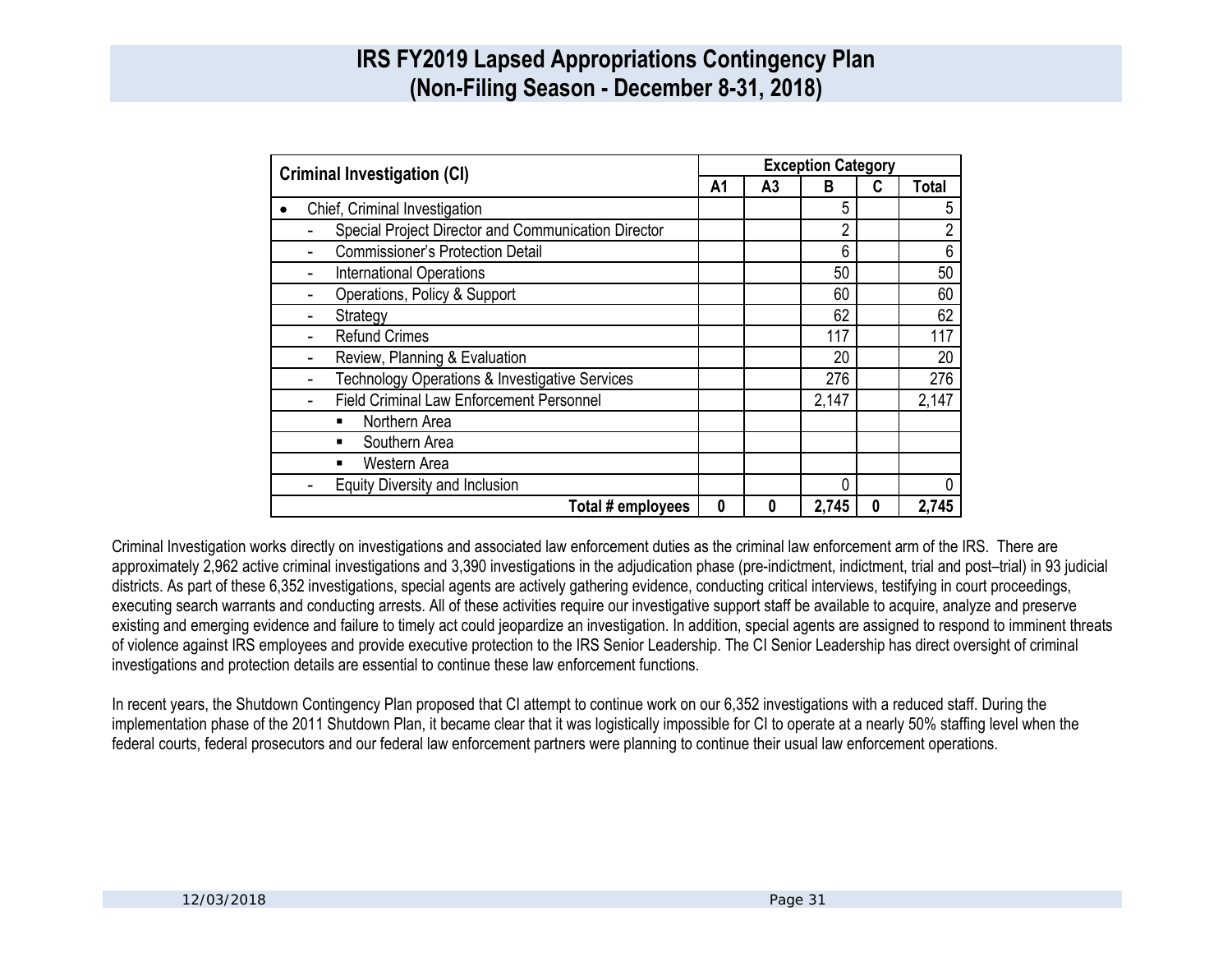| <b>Criminal</b>                                                                       |    |    | <b>Exception</b> |   | Detail of excepted positions by category                                                                                                                                                                                                                            |                                                                                                                                                                                                                                                                                                                                                                            |  |  |  |
|---------------------------------------------------------------------------------------|----|----|------------------|---|---------------------------------------------------------------------------------------------------------------------------------------------------------------------------------------------------------------------------------------------------------------------|----------------------------------------------------------------------------------------------------------------------------------------------------------------------------------------------------------------------------------------------------------------------------------------------------------------------------------------------------------------------------|--|--|--|
| Investigation                                                                         | A1 | A3 | B                | C |                                                                                                                                                                                                                                                                     |                                                                                                                                                                                                                                                                                                                                                                            |  |  |  |
| <b>Chief, Criminal</b><br>Investigation (5)                                           |    |    | 5                |   | 1 - Chief, Criminal Investigation<br>1 - Deputy Chief, Criminal Investigation<br>2- Chief of Staff<br>1 - Senior Analyst                                                                                                                                            | Provides executive oversight of operations and any<br>$\bullet$<br>shutdown notification/recall activities.                                                                                                                                                                                                                                                                |  |  |  |
| <b>Special Project</b><br><b>Director and</b><br><b>Communication</b><br>Director (2) |    |    | $\overline{2}$   |   | 1 - Project Director/CI Risk Officer<br>1 - Director, Communications and Education                                                                                                                                                                                  | Provides guidance and assistance to the Chief CI for<br>$\bullet$<br>internal communications to excepted CI agents. (As<br>Needed)<br>Manages the risk of miscommunication to excepted<br>employees during a time when most public affairs and<br>public information staff will be furloughed, and few<br>information products issued through the shutdown. (As<br>Needed) |  |  |  |
| <b>Commissioner's</b><br><b>Protection</b><br>Detail (6)                              |    |    | 6                |   | 6 - Special Agents                                                                                                                                                                                                                                                  | Ensure the protection of human life and/or the protection<br>$\bullet$<br>of property. (As Needed)                                                                                                                                                                                                                                                                         |  |  |  |
| International<br><b>Operations</b><br>(50)                                            |    |    | 33               |   | <b>International Operations</b><br>2-Director and Deputy Director, International<br>Operations<br>1-Staff Member<br>30-Special Agents (Headquarters and Field<br>Personnel), Attachés; Senior Analysts,<br>Management & Program Analysts, Investigative<br>Analysts | Support ongoing criminal investigations with an<br>$\bullet$<br>International component.<br>Support of International Investigations and Narcotics<br>investigations.<br>Carry out excepted activities like timekeeping and to<br>$\bullet$<br>support ongoing criminal investigations (As Needed)                                                                          |  |  |  |
|                                                                                       |    |    | $\overline{2}$   |   | <b>International Field Operations</b><br>2-Directors, International Field Operations (East<br>and West)                                                                                                                                                             | Support ongoing criminal investigations with an<br>$\bullet$<br>international component.                                                                                                                                                                                                                                                                                   |  |  |  |
|                                                                                       |    |    | 15               |   | Narcotics and Counterterrorism<br>1-Director<br>14-Investigative Analysts, Special Agents                                                                                                                                                                           | Support ongoing criminal investigations with an<br>$\bullet$<br>international component.                                                                                                                                                                                                                                                                                   |  |  |  |
| Operations,<br>Policy &<br>Support (63)                                               |    |    | 3                |   | 2 - Director and Deputy Director of Operations,<br>Policy & Support<br>1 - Support Staff                                                                                                                                                                            | Carry out support Operations<br>$\bullet$                                                                                                                                                                                                                                                                                                                                  |  |  |  |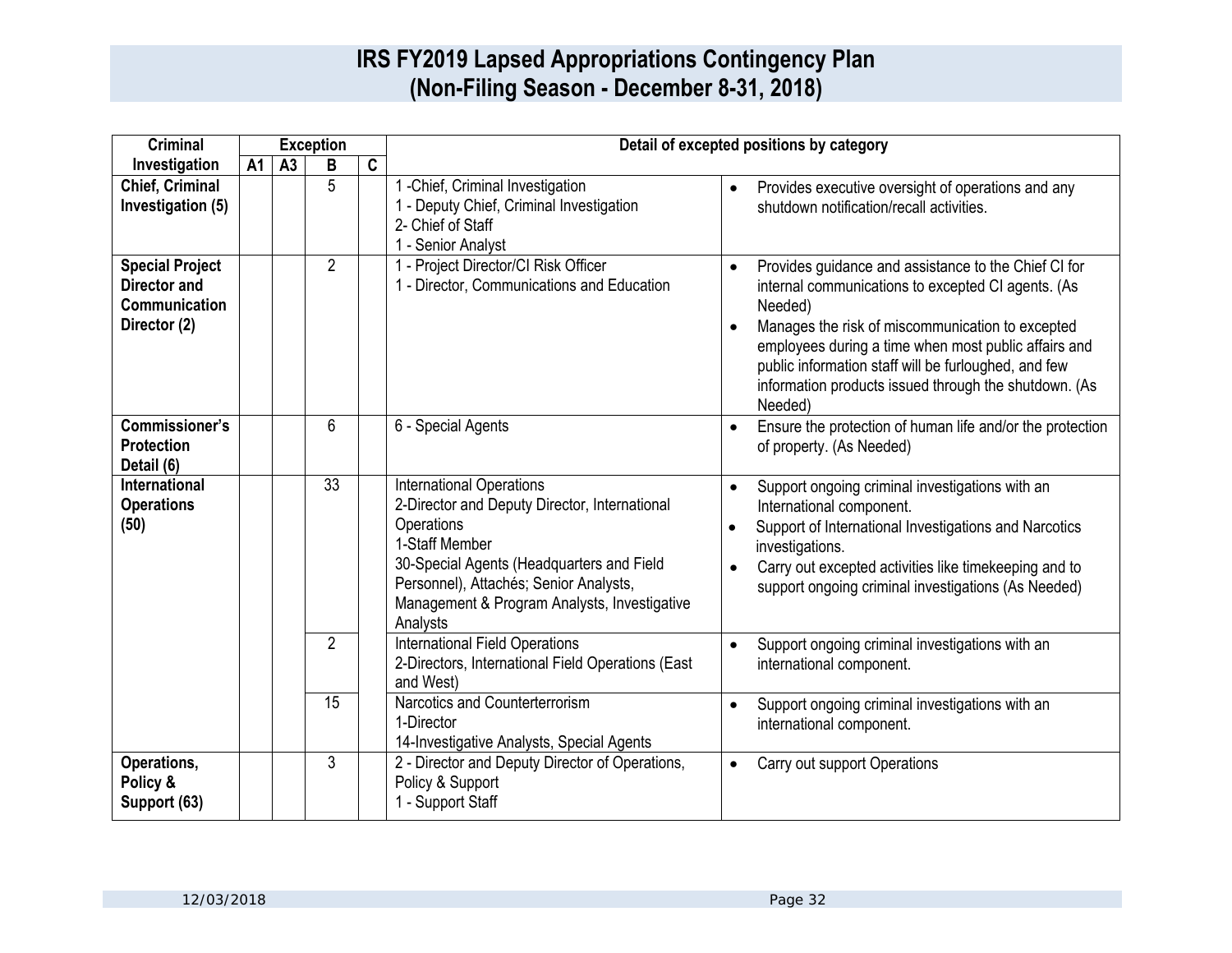| <b>Criminal</b>            |                |    | <b>Exception</b> |   |                                                                                                                                                                                                           | Detail of excepted positions by category |                                                                                                                                                                                                                                                                                                                              |
|----------------------------|----------------|----|------------------|---|-----------------------------------------------------------------------------------------------------------------------------------------------------------------------------------------------------------|------------------------------------------|------------------------------------------------------------------------------------------------------------------------------------------------------------------------------------------------------------------------------------------------------------------------------------------------------------------------------|
| Investigation              | A <sub>1</sub> | A3 | B                | C |                                                                                                                                                                                                           |                                          |                                                                                                                                                                                                                                                                                                                              |
|                            |                |    | 4                |   | <b>Financial Crimes</b><br>1 - Director, Financial Crimes<br>3 - Financial Crimes Special Agents and<br><b>Investigative Analysts</b>                                                                     |                                          | Ensure the processing of evidence to support ongoing<br>criminal investigations and criminal trials.                                                                                                                                                                                                                         |
|                            |                |    | 17               |   | Forensics<br>1 - Director, Forensic Laboratory<br>16 - Forensics Laboratory Special Agents and Trial<br><b>Illustrators</b>                                                                               |                                          | Support ongoing criminal investigations (As Needed)                                                                                                                                                                                                                                                                          |
|                            |                |    | 25               |   | Special Investigative Techniques<br>1 - Director of Special Investigative Techniques<br>24 - Special Investigative Techniques Special<br>Agents, Investigative Analysts, Management &<br>Program Analysts |                                          | Support ongoing criminal investigations (As Needed)                                                                                                                                                                                                                                                                          |
|                            |                |    | 11               |   | <b>Warrants and Forfeitures</b><br>1 - Director of Warrants and Forfeiture<br>10 - Warrants and Forfeiture Special Agents<br>Management & Program Analysts.                                               |                                          | Support ongoing criminal investigations (As Needed)                                                                                                                                                                                                                                                                          |
| <b>CI Strategy</b><br>(62) |                |    | $\overline{2}$   |   | 2 - Executive Director and Deputy Director,<br>Strategy                                                                                                                                                   | $\bullet$                                | Provides executive oversight of operations and any<br>shutdown notification/recall activities.                                                                                                                                                                                                                               |
|                            |                |    | 39               |   | Finance<br>1 - Director, Finance<br>1 - Supervisors<br>6 - Financial Management Analysts<br>- Management and Program Analyst<br>1 - Professional Staff Member<br>29 - Budget Analysts                     | $\bullet$                                | Handle mission critical budget activities – i.e.,<br>processing funding for emergency enforcement or<br>imprest fund activity.<br>Manage contracts that are designated as excepted<br>during a shutdown requiring oversight of a COR Manage<br>timekeeping and to support operation of the Office of<br>Strategy (As Needed) |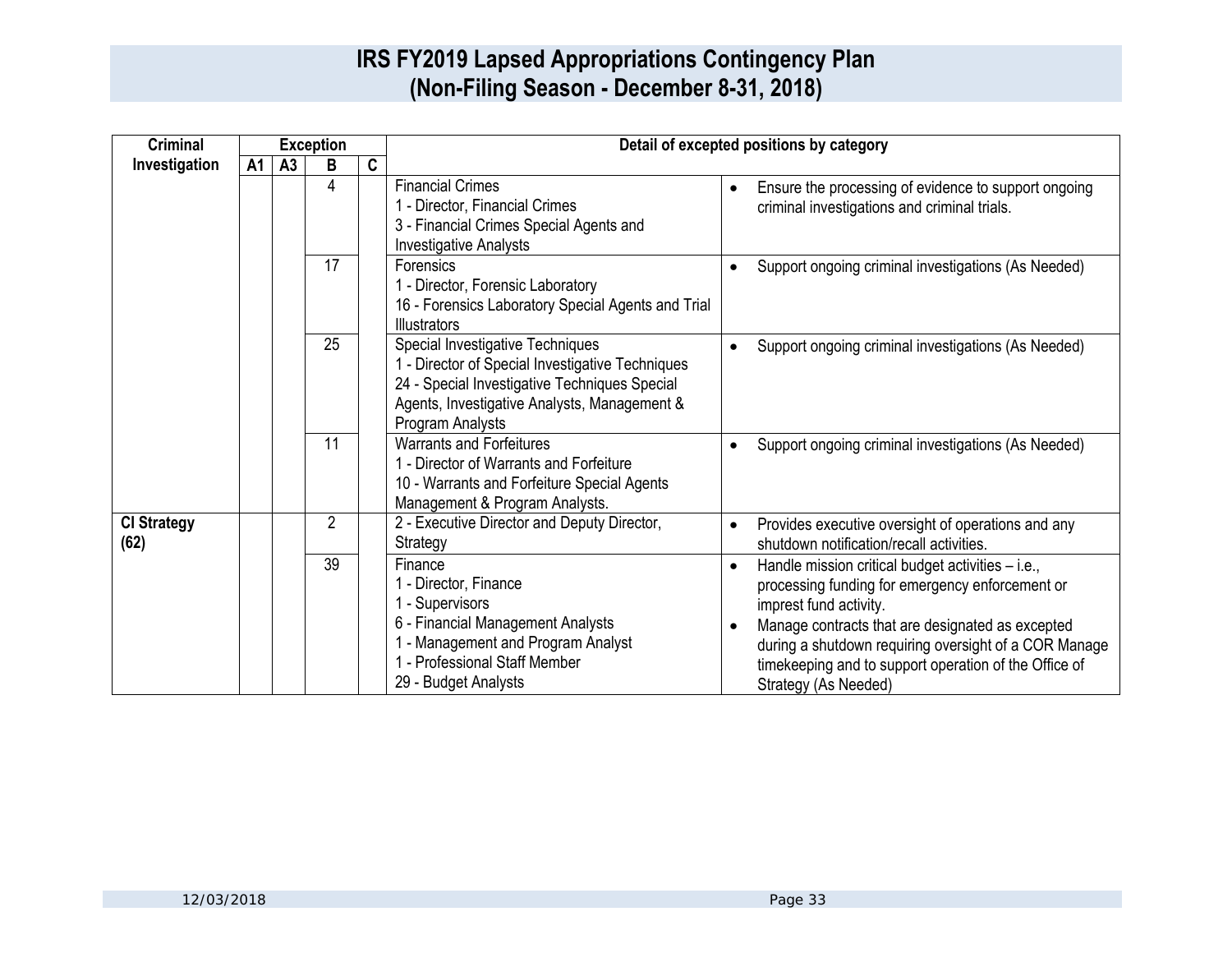| Criminal                      |    |    | <b>Exception</b>   |   | Detail of excepted positions by category                                                                                                                                                                                                                                                                                                 |                                                                                                                                                                                                                                                                                                                                                                                                                                                                                                                                         |  |  |  |
|-------------------------------|----|----|--------------------|---|------------------------------------------------------------------------------------------------------------------------------------------------------------------------------------------------------------------------------------------------------------------------------------------------------------------------------------------|-----------------------------------------------------------------------------------------------------------------------------------------------------------------------------------------------------------------------------------------------------------------------------------------------------------------------------------------------------------------------------------------------------------------------------------------------------------------------------------------------------------------------------------------|--|--|--|
| Investigation                 | A1 | A3 | B                  | C |                                                                                                                                                                                                                                                                                                                                          |                                                                                                                                                                                                                                                                                                                                                                                                                                                                                                                                         |  |  |  |
|                               |    |    | $\overline{2}$     |   | Human Resources<br>2 - Director and Deputy Director, CI Human<br>Resources                                                                                                                                                                                                                                                               | Provide overall planning, guidance and support to<br>executives/managers to effectively execute all aspects of<br>the furlough/shutdown for HR-related issues.<br>Responsible for shutdown notification procedures and<br>recall activities.<br>Serve as liaisons with the IRS Human Capital Office and<br>Facilities Management and Security Services,<br>participating in meetings and obtaining clarification on<br>shutdown/recall activities                                                                                       |  |  |  |
|                               |    |    | $\overline{7}$     |   | National CI Training Academy<br>2 - Director, National Criminal Investigation<br>Training Academy and Assistant Director (NCITA).<br>5 - Special Agents                                                                                                                                                                                  | Work with NCITA located at the Federal Law<br>$\bullet$<br>Enforcement Training Center (FLETC) in Glynco, GA,<br>and operated by Homeland Security.                                                                                                                                                                                                                                                                                                                                                                                     |  |  |  |
|                               |    |    | 12                 |   | Planning Research and Analysis<br>1 - Director and Assistant Director of Planning,<br>Research, & Analysis<br>3 - Senior Analysts<br>8 - Program Analysts                                                                                                                                                                                | Support the functions of Planning & Strategy. (As<br>$\bullet$<br>Needed)                                                                                                                                                                                                                                                                                                                                                                                                                                                               |  |  |  |
| <b>Refund Crimes</b><br>(117) |    |    | 32<br>$\mathbf{1}$ |   | <b>Refund Crimes</b><br>2 - Director and Deputy Director, Refund Crimes<br>1 - Director, Refund Crimes Operations and Policy<br>(East and West)<br>1 - Identity Theft Coordinator<br>1 - HQ Senior Analysts<br>4 - Support Staff<br>23-Fraud Analysts, Investigative Analyst,<br>Investigative Aide<br><b>Cyber Crimes</b><br>1-Director | Support ongoing criminal investigations and scheme<br>development<br>Process ongoing criminal investigations and scheme<br>$\bullet$<br>development in the Scheme Development Center -<br>includes Resident Agents in Charge (RACs), Scheme<br>Development Center Investigative Analysts, Supervisory<br>Investigative Analysts, Management Analysts and<br>support staff processing<br>Carry out excepted activities like timekeeping.<br>$\bullet$<br>Support ongoing criminal investigations and scheme<br>$\bullet$<br>development. |  |  |  |
|                               |    |    | 6                  |   | System & Analysis<br>1-Director<br>5-Fraud Detection Analysts, Senior Investigative<br>Analysts                                                                                                                                                                                                                                          | Support ongoing criminal investigations and scheme<br>$\bullet$<br>development.                                                                                                                                                                                                                                                                                                                                                                                                                                                         |  |  |  |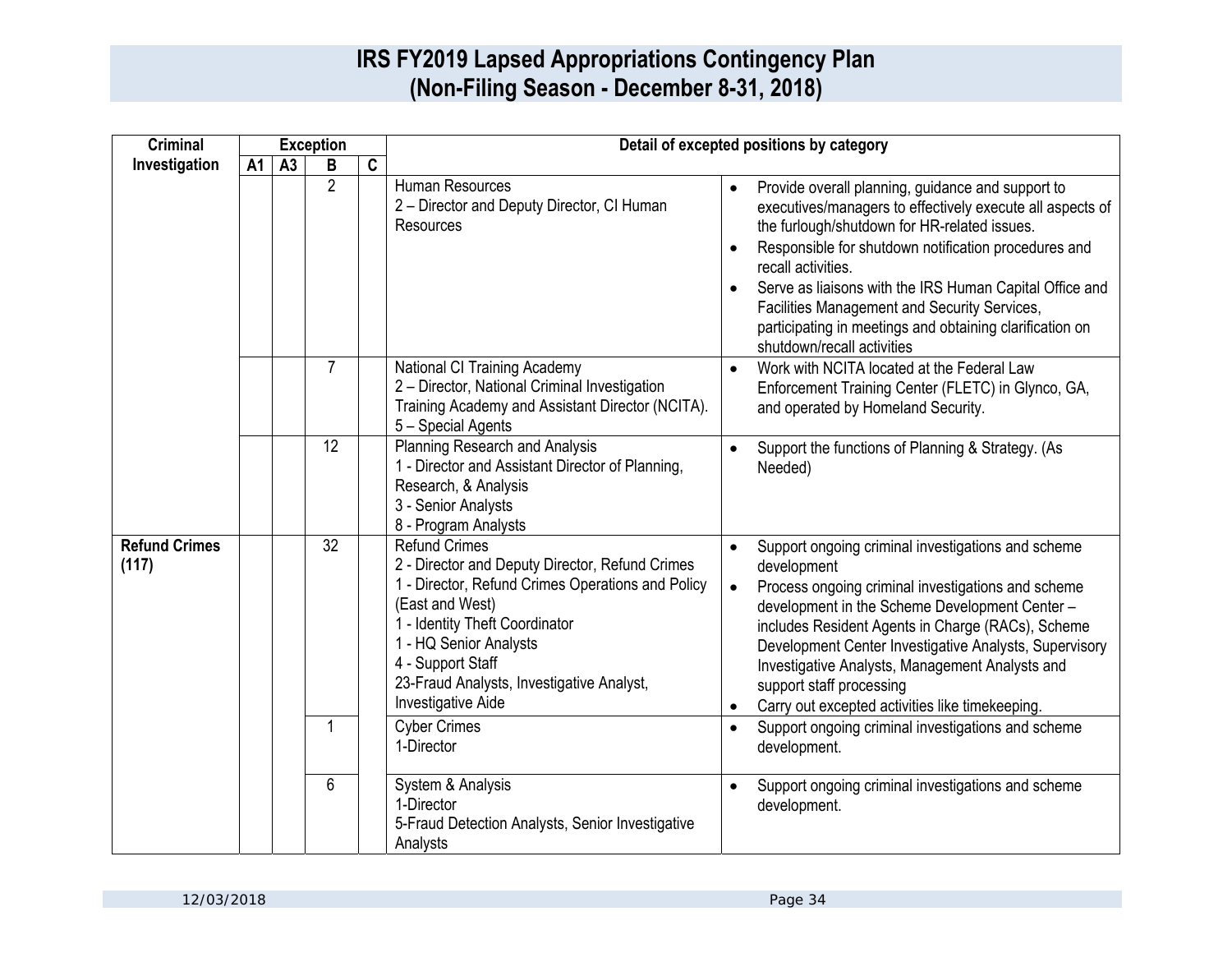| <b>Criminal</b>                                                                  |    |    | <b>Exception</b> |   |                                                                                                                                                                                                                 | Detail of excepted positions by category                                                                                                                                                                                                                                    |
|----------------------------------------------------------------------------------|----|----|------------------|---|-----------------------------------------------------------------------------------------------------------------------------------------------------------------------------------------------------------------|-----------------------------------------------------------------------------------------------------------------------------------------------------------------------------------------------------------------------------------------------------------------------------|
| Investigation                                                                    | A1 | A3 | B                | C |                                                                                                                                                                                                                 |                                                                                                                                                                                                                                                                             |
|                                                                                  |    |    | $\overline{78}$  |   | Scheme Development Center<br>2-Resident Agents in Charge<br>76-Scheme Development Center Investigative<br>Analysts, Supervisory Investigative Analysts,<br>Management Analysts and support staff<br>processing. | Support ongoing criminal investigations and scheme<br>$\bullet$<br>development.<br>Process ongoing criminal investigations.<br>$\bullet$<br>Scheme development.<br>Carry out timekeeping duties.                                                                            |
| Review,<br>Planning &<br><b>Evaluation</b><br>(20)                               |    |    | 20               |   | 1-Director<br>19-Senior Analysts, Centralized Case Reviewers,<br>Management & Program Analysts                                                                                                                  | Support ongoing criminal investigations and Field Office<br>$\bullet$<br>operations.                                                                                                                                                                                        |
| <b>Technology</b><br><b>Operations &amp;</b><br>Investigative<br><b>Services</b> |    |    | 4                |   | <b>Directors Office</b><br>3-Director and Deputy Directors, Technology<br>Operations and Investigative Services<br>1-Senior Management Analyst                                                                  | Support the functions of Technology Operations and<br>$\bullet$<br>Investigative Services (as needed).                                                                                                                                                                      |
| (276)                                                                            |    |    | 1                |   | <b>Enterprise Computing</b><br>1-Deputy Director                                                                                                                                                                | Support Field Office and Headquarter operations.<br>$\bullet$                                                                                                                                                                                                               |
|                                                                                  |    |    | 11               |   | <b>Business Systems Development</b><br>11-Senior Program Analysts, Data Management<br>Specialists, System Analysts, Specialists                                                                                 | Maintain the integrity of integral Business Systems.<br>$\bullet$<br>Support Field Office and Headquarter operations.                                                                                                                                                       |
|                                                                                  |    |    |                  |   | Program Management & Contracting                                                                                                                                                                                | Support Field Office and Headquarters operations.<br>$\bullet$                                                                                                                                                                                                              |
|                                                                                  |    |    |                  |   | <b>Technical Operations Center</b>                                                                                                                                                                              | Support Field Office and Headquarters operations.<br>$\bullet$                                                                                                                                                                                                              |
|                                                                                  |    |    | 1                |   | <b>Field Operations</b><br>1-Deputy Director                                                                                                                                                                    | Support Field Office and Headquarters operations.<br>$\bullet$                                                                                                                                                                                                              |
|                                                                                  |    |    |                  |   | <b>Cyber Security</b>                                                                                                                                                                                           | Support Field Office and Headquarters operations.<br>$\bullet$                                                                                                                                                                                                              |
|                                                                                  |    |    | 189              |   | <b>User Support</b><br>189-Data Processing Center, Field Support, User<br>Support (COA), Customer Support, Information<br>Tech Specialists, Computer Investigative<br>Specialists                               | Support ongoing criminal investigations<br>$\bullet$<br>Support Field Office and Headquarters operations.<br>$\bullet$<br>Carry out timekeeping duties, contracting duties, and<br>$\bullet$<br>support the operation of Technology Operations &<br>Investigative Services. |
|                                                                                  |    |    | 70               |   | <b>Electronic Crimes</b><br>70-Computer Investigative Specialists                                                                                                                                               | Support Field Office and Headquarters operations.<br>$\bullet$                                                                                                                                                                                                              |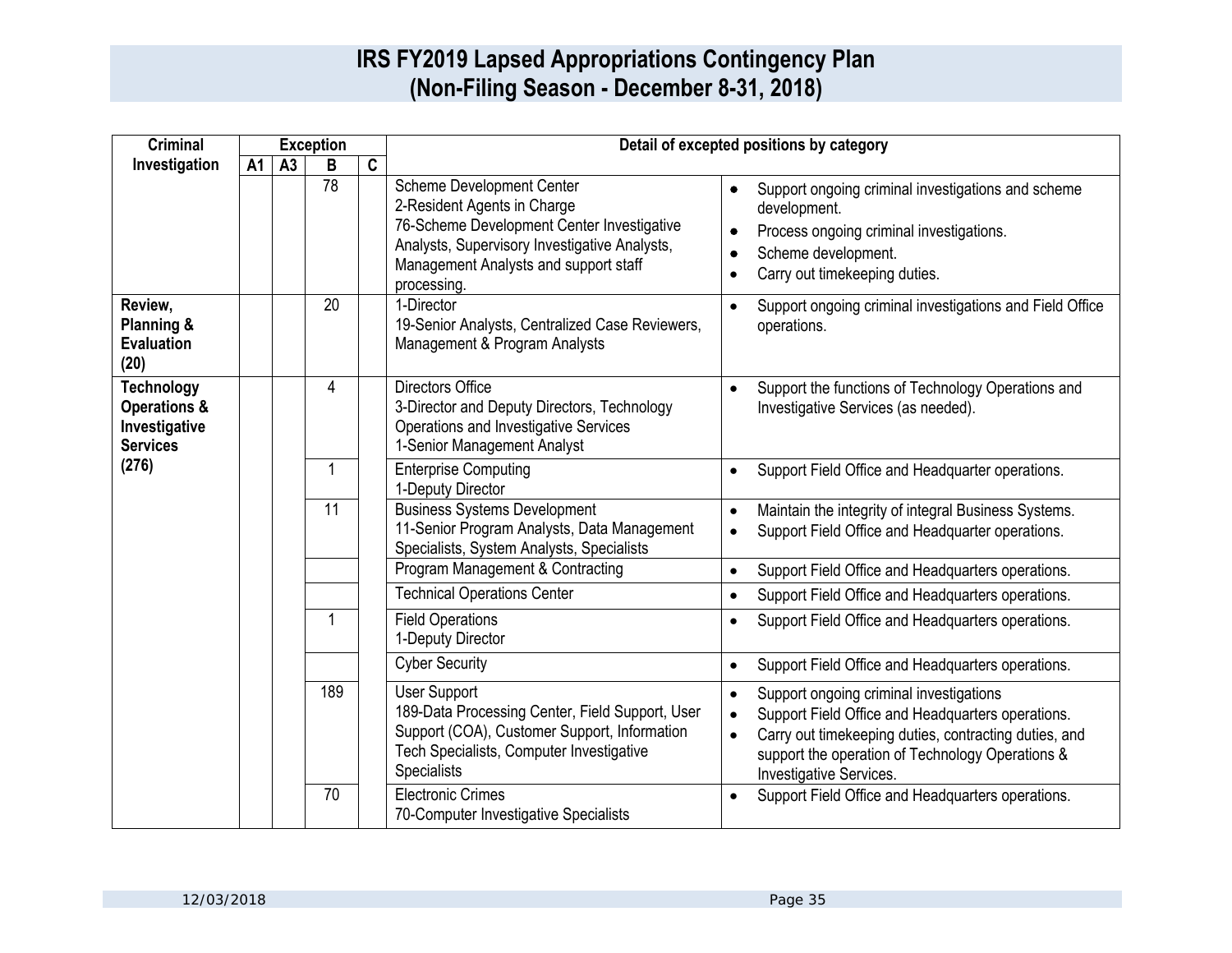| <b>Criminal</b>                                                        |    |                | <b>Exception</b> |   |                                                                                                                                                                                                                                                                                                                                                                                                                                                                                                                       | Detail of excepted positions by category                                                                                                                                                                                                                                    |  |  |
|------------------------------------------------------------------------|----|----------------|------------------|---|-----------------------------------------------------------------------------------------------------------------------------------------------------------------------------------------------------------------------------------------------------------------------------------------------------------------------------------------------------------------------------------------------------------------------------------------------------------------------------------------------------------------------|-----------------------------------------------------------------------------------------------------------------------------------------------------------------------------------------------------------------------------------------------------------------------------|--|--|
| Investigation                                                          | A1 | A <sub>3</sub> | B                | C |                                                                                                                                                                                                                                                                                                                                                                                                                                                                                                                       |                                                                                                                                                                                                                                                                             |  |  |
|                                                                        |    |                |                  |   | <b>Electronic Crimes</b><br><b>Computer Investigative Specialists</b>                                                                                                                                                                                                                                                                                                                                                                                                                                                 | Carry out time keeping, contracting duties, and support<br>$\bullet$<br>the operation of Technology Operations & Investigative<br>Services. (As Needed)<br><b>User Support Managers</b><br>COAs<br><b>Professional Staff</b>                                                |  |  |
| <b>Field Criminal</b><br>Law<br><b>Enforcement</b><br><b>Personnel</b> |    |                | 2,147            |   | 3 - Directors of Field Operations<br>19 - Special Agents in Charge<br>39 - Assistant Special Agents in Charge<br>190 - Supervisory Special Agents<br>1896 - Special Agents, Support Staff, Senior<br>Analysts, Investigative Analysts and Management<br>Analysts.<br>The number of employees required varies based<br>on the circumstances at the time of shutdown and<br>includes anticipated new hires. The total will be<br>less than or equal to the total of such positions on<br>rolls at the time of shutdown. | Working criminal law enforcement investigations or<br>related functions that cannot be shut down without<br>harming the investigation, CI's or the Service's mission,<br>or risking life or property; and field office support staff<br>necessary to support those efforts. |  |  |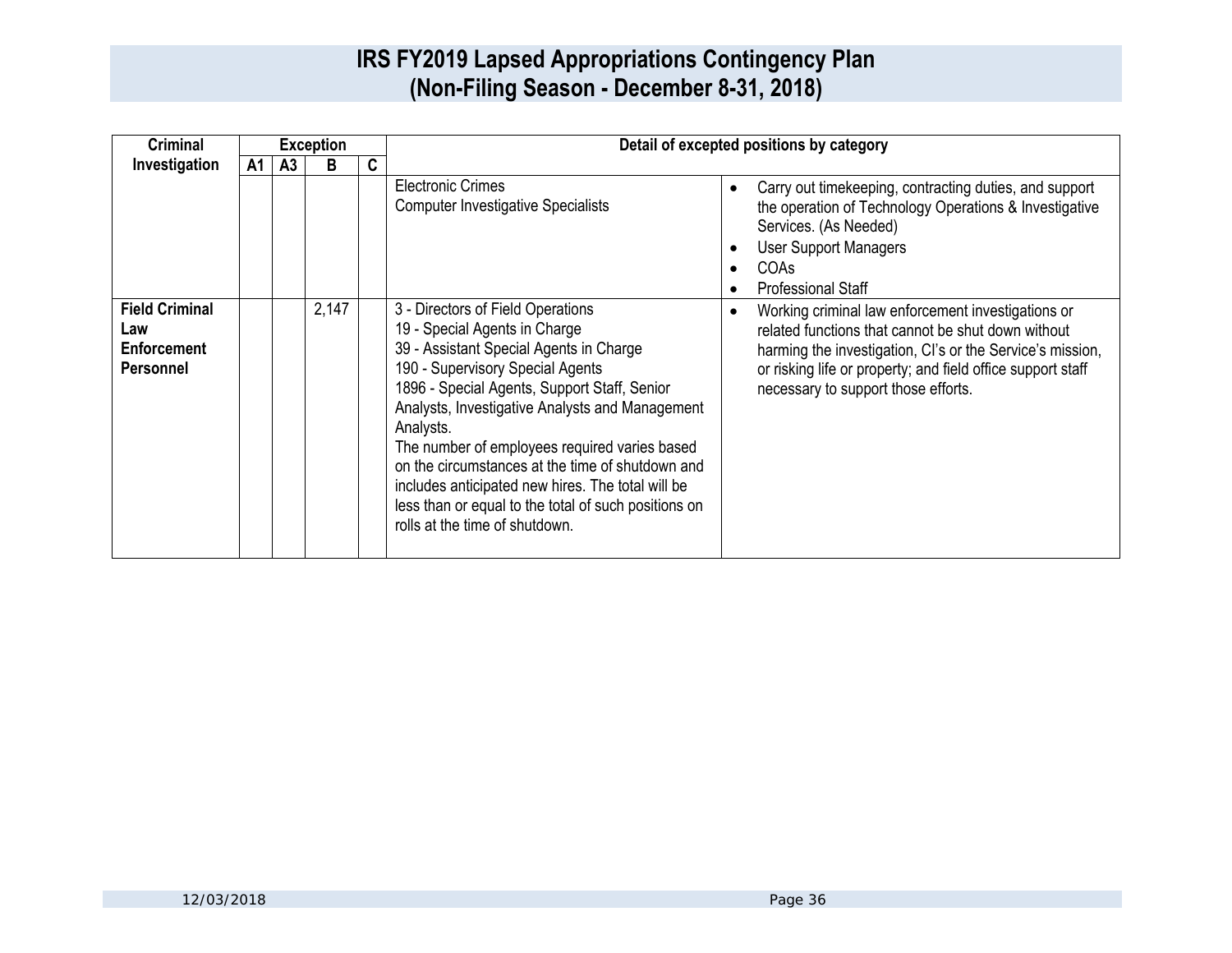| Equity, Diversity and Inclusion (EDI)         | <b>Exception Category</b> |    |   |  |       |  |  |
|-----------------------------------------------|---------------------------|----|---|--|-------|--|--|
|                                               | Α1                        | A3 | B |  | ⊺otal |  |  |
| Office of Equity, Diversity and Inclusion     |                           |    |   |  |       |  |  |
| <b>Operations Division, Disability Branch</b> |                           |    | 4 |  |       |  |  |
| Office of the Director                        |                           |    |   |  |       |  |  |
| <b>Total Excepted</b>                         |                           |    | 4 |  |       |  |  |

The Executive Director, Office of Equity, Diversity and Inclusion (EDI) requires minimal personnel to coordinate shutdown and start up activities, and to ensure reasonable accommodations (RA), as appropriate, are provided to excepted personnel performing authorized activities.

| <b>Equity, Diversity and</b>                     |    |                | <b>Exception</b> |   | Detail of excepted positions by category                                                                                                                                 |           |                                                                                                                                                                                                                                                                                                                                                                                                                                                                                                                                                                                                                                                                                                                                                     |  |  |  |
|--------------------------------------------------|----|----------------|------------------|---|--------------------------------------------------------------------------------------------------------------------------------------------------------------------------|-----------|-----------------------------------------------------------------------------------------------------------------------------------------------------------------------------------------------------------------------------------------------------------------------------------------------------------------------------------------------------------------------------------------------------------------------------------------------------------------------------------------------------------------------------------------------------------------------------------------------------------------------------------------------------------------------------------------------------------------------------------------------------|--|--|--|
| <b>Inclusion</b>                                 | A1 | A <sub>3</sub> | B                | C |                                                                                                                                                                          |           |                                                                                                                                                                                                                                                                                                                                                                                                                                                                                                                                                                                                                                                                                                                                                     |  |  |  |
| Operations Division,<br><b>Disability Branch</b> |    |                | 4                |   | 2 - Staff Interpreter<br>- Chief, Disability Branch or the Chief,<br><b>Disability Services</b><br>- Administrative Specialist (Authorized<br>Government Representative) | $\bullet$ | Provide sign language interpreting (SLI) services and as<br>needed requisition and schedule supplemental SLI and/or<br>CART services.<br>Maintain contact with managers of excepted employees with<br>disabilities to ensure timely and appropriate provision of RA<br>services when needed, including via contracted services; to<br>approve any requisitions for supplemental SLI and CART<br>services required; and to approve time and attendance<br>records of essential personnel during the lapse.<br>Schedule staff and contract SLI and/or CART services; as<br>needed requisition any supplemental services required; and<br>to complete receipt and acceptance of any SLI and CART<br>service invoices received during the lapse period. |  |  |  |
| Office of the Director, EDI                      |    |                |                  |   | - Executive Assistant to the Director                                                                                                                                    |           | Serve as the Point of Contact for EDI during a shutdown and<br>act as shutdown coordinator to perform the necessary<br>activities to facilitate the orderly shutdown and startup of EDI<br>operations. These activities require up to 1 work day to<br>complete and are wholly devoted to the shutdown.                                                                                                                                                                                                                                                                                                                                                                                                                                             |  |  |  |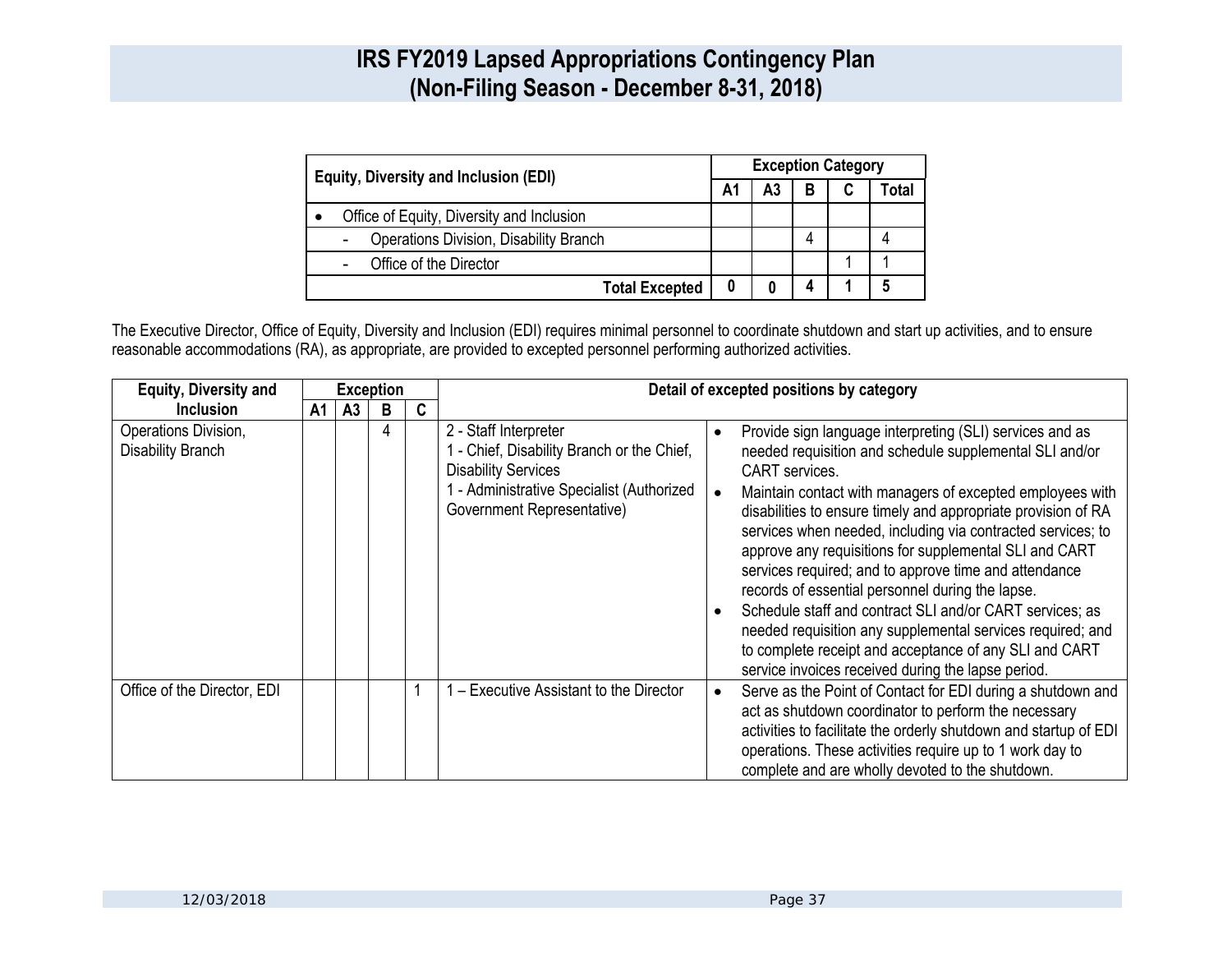| <b>Facilities Management and Security Services (FMSS)</b>                                 | <b>Exception Category</b> |    |    |  |              |  |  |
|-------------------------------------------------------------------------------------------|---------------------------|----|----|--|--------------|--|--|
|                                                                                           | A1                        | A3 | В  |  | <b>Total</b> |  |  |
| <b>Chief, Facilities Management and Security Services</b>                                 |                           |    |    |  |              |  |  |
| <b>Facilities Management and Security Services</b>                                        |                           |    | 9  |  |              |  |  |
| <b>Facilities Management and Security Services</b><br>Operations (Territories and campus) |                           |    | 57 |  | 57           |  |  |
| Project Management/Financial Management                                                   |                           |    | ŋ  |  |              |  |  |
| Total # employees                                                                         |                           |    | 72 |  |              |  |  |

| <b>Facilitates Management and</b>                                                            |                |    | <b>Exception</b> |   |                                                                                                                                                                     | Detail of excepted positions by category                                                                                                                                                                                                                                                                                                                                                  |
|----------------------------------------------------------------------------------------------|----------------|----|------------------|---|---------------------------------------------------------------------------------------------------------------------------------------------------------------------|-------------------------------------------------------------------------------------------------------------------------------------------------------------------------------------------------------------------------------------------------------------------------------------------------------------------------------------------------------------------------------------------|
| <b>Security Services</b>                                                                     | A <sub>1</sub> | A3 | B                | C |                                                                                                                                                                     |                                                                                                                                                                                                                                                                                                                                                                                           |
| Chief, Facilities Management and<br><b>Security Services</b>                                 |                |    | 4                |   | 1 - Chief, Facilities Management and<br><b>Security Services</b><br>I - Chief of Staff<br>- Executive Assistant<br>1 - Admin/Secretary                              | Provide executive oversight of all FMSS contingency<br>$\bullet$<br>operations and engage in cross-functional activities to<br>support excepted activities as necessary during<br>shutdown.<br>Coordinate shutdown and reactivation of division<br>operations.                                                                                                                            |
| Facilities Management and<br><b>Security Services</b>                                        |                |    | 9                |   | - Associate Director, Design &<br><b>Strategic Campus Planning</b><br>7 - Contracting Officer<br>Representatives (CORs)<br>- ePACs Project Manager.                 | COR support for FMSS excepted contracts.<br>$\bullet$                                                                                                                                                                                                                                                                                                                                     |
| Facilities Management and<br><b>Security Services Operations</b><br>(Territories and campus) |                |    | 57               |   | 13 - Territory Managers<br>13 - Security Section Chiefs<br>12 - building managers<br>10 - Operations and Maintenance sub-<br><b>CORs</b><br>9 - IRS Police Officers | Support general security services that increase as the<br>IRS population escalates in excepted employees.<br>Security and emergency response actions are influenced<br>by other external activities such as bomb threats,<br>suspicious packages and threats to employees.<br>Situational Awareness Management Center/Threat<br>Incident Reporting is operational 24/7 during a shutdown. |
| Project Management/Financial<br>Management                                                   |                |    | $\overline{2}$   |   | 2 - Financial Analysts                                                                                                                                              | Address budget and accounting issues related to the<br>$\bullet$<br>lapse in appropriation and prevent loss of accounting data<br>and provide financial services to Facilities Management<br>and Security Services during a lapse.                                                                                                                                                        |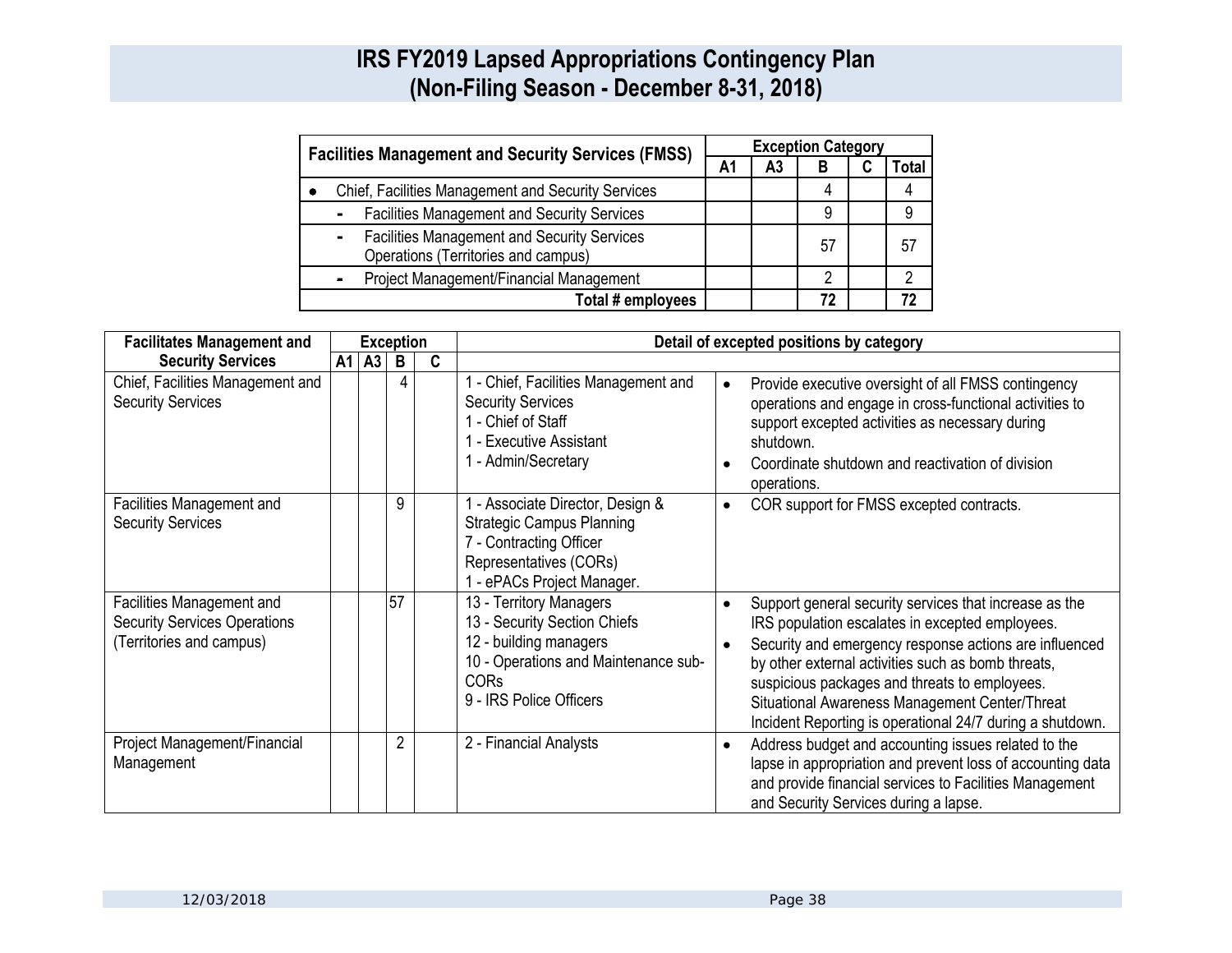| <b>Human Capital Office (HCO)</b>                                                                    | <b>Exception Category</b> |    |     |   |       |
|------------------------------------------------------------------------------------------------------|---------------------------|----|-----|---|-------|
|                                                                                                      | A1                        | A3 | В   | C | Total |
| IRS Human Capital Officer                                                                            |                           | 2  |     |   | 2     |
| <b>Employment, Talent &amp; Security</b>                                                             | 43                        | 12 | 161 |   | 216   |
| Plans & Operations<br>Senior Commissioner Representatives and Continuity of<br>$\circ$<br>Operations |                           | 2  | ◢   |   | 3     |
| Worklife, Benefits, & Performance                                                                    |                           | 6  |     |   | 6     |
| <b>Workforce Relations</b>                                                                           |                           | 4  |     |   | 4     |
| Payroll & Personnel Systems                                                                          | 10                        | 3  | 126 |   | 139   |
| Human Resources Customer Service Division                                                            |                           |    | 3   |   | 3     |
| Leadership Education and Delivery Services                                                           |                           |    | 0   |   |       |
| <b>Office of Executive Services</b>                                                                  |                           |    | 4   |   |       |
| Total # employees                                                                                    | 53                        | 29 | 291 |   | 374   |

HCO personnel will assure timely notification of government shutdown operations to all IRS personnel and manage and monitor activities during furlough and recall. Contacts will be maintained with the Commissioner's Office, the media, Treasury and IRS internal emergency notification vehicles.

If the lapse in appropriations extends beyond five business days, at the direction of the DCOS, the IRS Human Capital Officer will coordinate the agency-wide reassessment of excepted activities and adjust excepted positions accordingly. However, the needs identified in this plan are not likely to change significantly before December 31, 2018.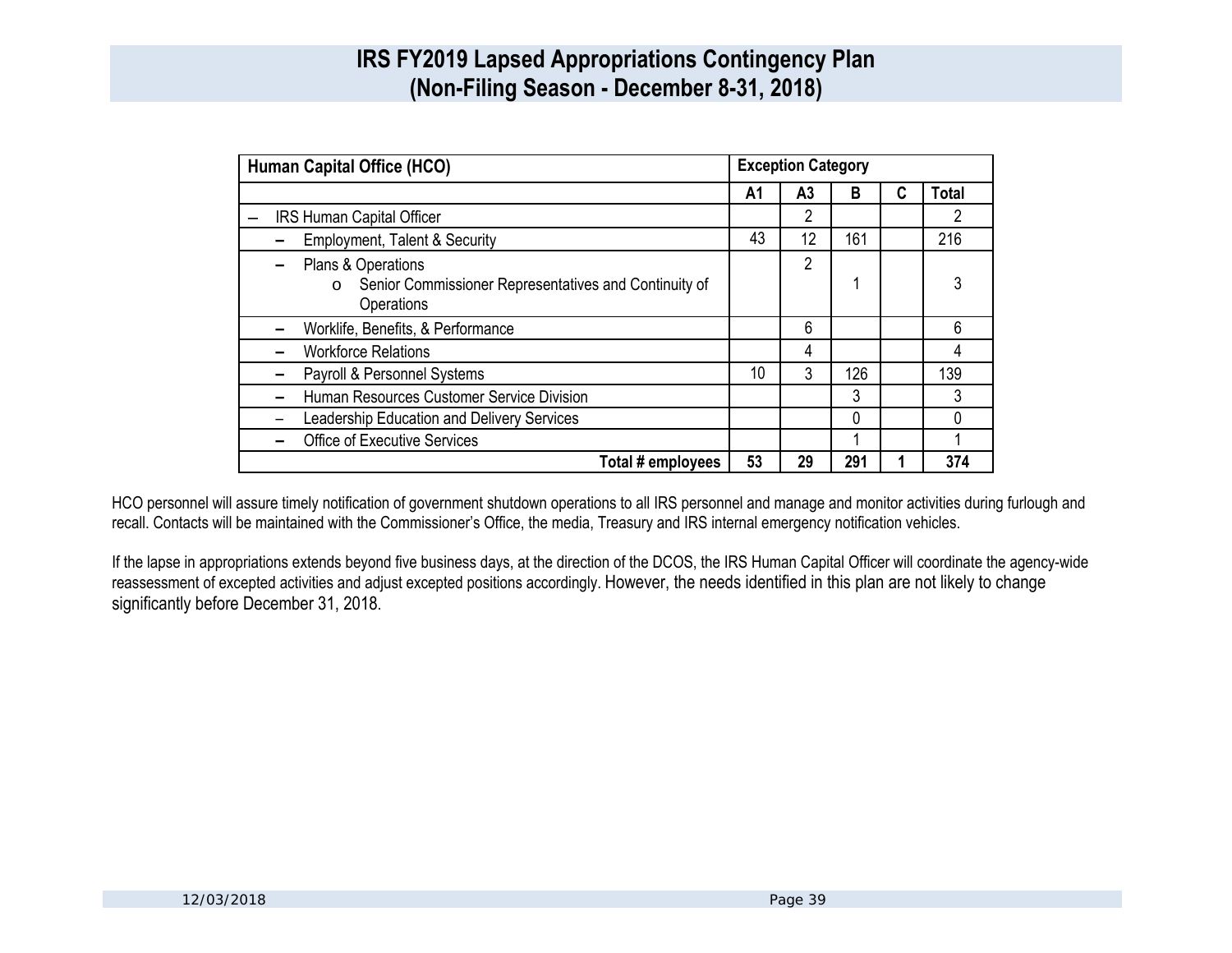| <b>Human Capital Office</b><br><b>Exception</b><br>Detail of excepted positions by category |    |                |   |   |                                                                                                                                                                                                                                 |                                                                                                                                                                                                                                                                                                                                           |
|---------------------------------------------------------------------------------------------|----|----------------|---|---|---------------------------------------------------------------------------------------------------------------------------------------------------------------------------------------------------------------------------------|-------------------------------------------------------------------------------------------------------------------------------------------------------------------------------------------------------------------------------------------------------------------------------------------------------------------------------------------|
|                                                                                             | A1 | A <sub>3</sub> | B | C |                                                                                                                                                                                                                                 |                                                                                                                                                                                                                                                                                                                                           |
| IRS Human Capital Officer                                                                   |    | $\overline{2}$ |   |   | - IRS Human Capital Officer<br>1 - IRS Deputy Human Capital Officer                                                                                                                                                             | Provides executive oversight of shutdown<br>$\bullet$<br>notification/recall activities including<br>management, employees and the National<br>Treasury Employees Union.<br>Focuses on service-wide personnel issues<br>arising from shutdown questions, and one staff<br>member (will provide technical support on an as<br>needed basis |
| <b>Employment Talent &amp;</b><br>Security                                                  |    |                | 2 |   | - Director, Employment, Talent & Security<br>- Deputy Director, Employment, Talent &<br>Security                                                                                                                                | Provides executive oversight of excepted hiring<br>$\bullet$<br>activities and shutdown notification/recall<br>activities                                                                                                                                                                                                                 |
|                                                                                             |    |                | 6 |   | - Associate Director or Deputy Associate<br>Director, Personnel Security<br>1 - National Security Program position<br>1 - Personnel Security Manager<br>1 - Personnel Security Assistant<br>2 - Personnel Security Adjudicators | <b>Coordinates National Security Clearance</b><br>requests/questions.                                                                                                                                                                                                                                                                     |
|                                                                                             | 43 |                |   |   | 28 - HR Specialists<br>11 - HR Assistants<br>4 - Personnel Security Adjudicators                                                                                                                                                | <b>TCJA Funded Positions</b>                                                                                                                                                                                                                                                                                                              |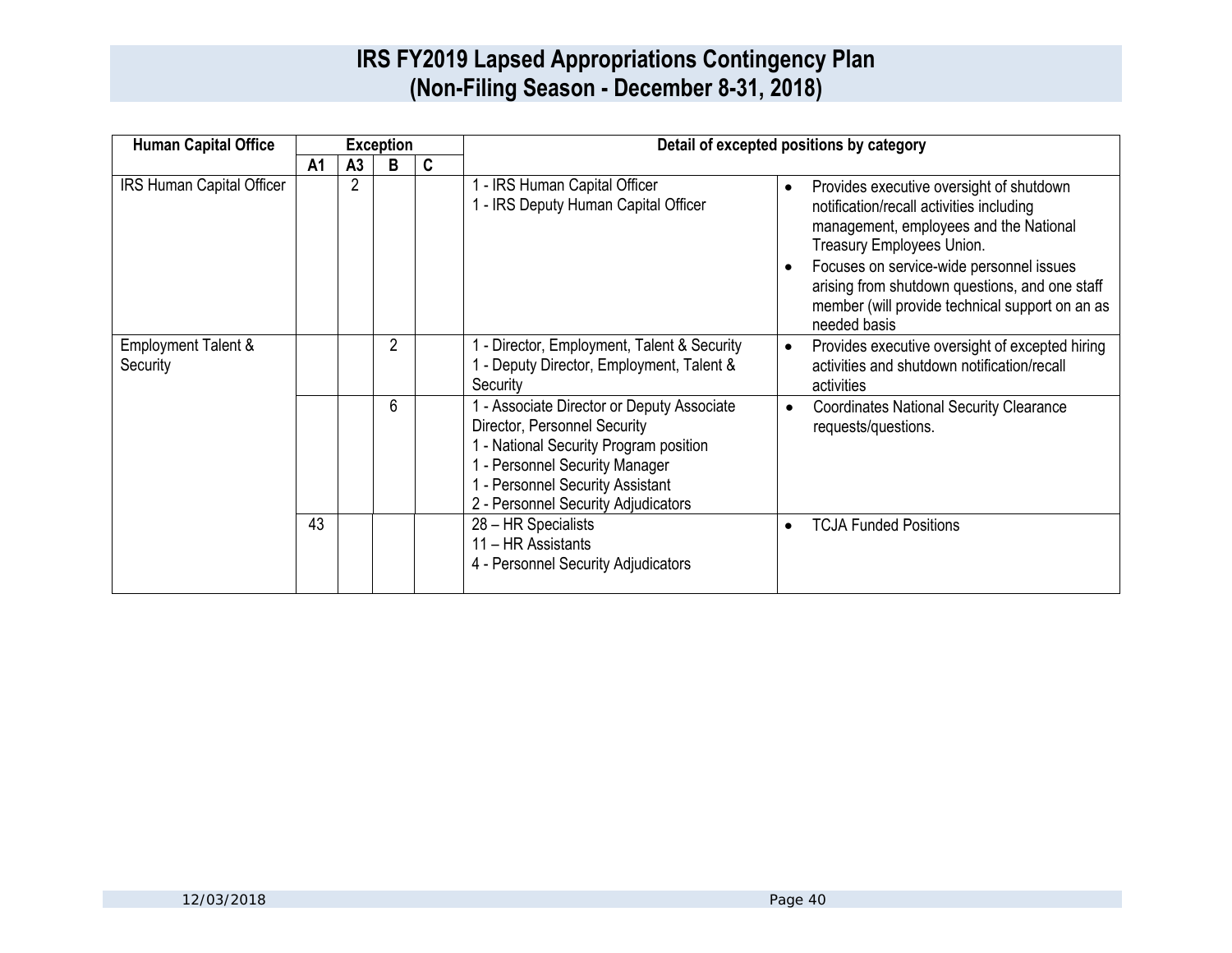| <b>Human Capital Office</b>           |           |                 | <b>Exception</b> | Detail of excepted positions by category |                                                                                                                                                                                                                                                                                                                                                                             |                                                                                                                                                                                                                                                                                                                                                                                                                                                                                                                                                                                                                                                                                                                                         |  |  |
|---------------------------------------|-----------|-----------------|------------------|------------------------------------------|-----------------------------------------------------------------------------------------------------------------------------------------------------------------------------------------------------------------------------------------------------------------------------------------------------------------------------------------------------------------------------|-----------------------------------------------------------------------------------------------------------------------------------------------------------------------------------------------------------------------------------------------------------------------------------------------------------------------------------------------------------------------------------------------------------------------------------------------------------------------------------------------------------------------------------------------------------------------------------------------------------------------------------------------------------------------------------------------------------------------------------------|--|--|
|                                       | <b>A1</b> | A3              | B                | $\mathbf{C}$                             |                                                                                                                                                                                                                                                                                                                                                                             |                                                                                                                                                                                                                                                                                                                                                                                                                                                                                                                                                                                                                                                                                                                                         |  |  |
|                                       |           | $\overline{12}$ | 153              |                                          | 1 - Associate Director, Employment Operations<br>1 - Shutdown Coordinator<br>1 - Shutdown Support<br>1 - Chief, Employment Operations Center<br>1 - EO Center Chief<br>54 - Employment Operations - East Support<br>Staff<br>43 - Employment Operations - South Support<br>Staff<br>47 - Employment Operations - West Support<br>Staff<br>4 - NCAC Support Staff (New York) | Coordinates issuance of notifications, responds<br>$\bullet$<br>to questions concerning furlough and recall to<br>duty. (As needed for up to 8 hours)<br>Required to carry out critical pre-screening and<br>$\bullet$<br>on-boarding activities affecting and estimated<br>126 Information Technology and 540 Wage &<br>Investment employees. The IT employees will<br>start immediately and be paid with two-year<br>funds available for TCJA implementation. The<br>W&I employees scheduled to on-board 12/9<br>and 12/10 are seasonal and new hires who<br>must be on board in December to begin<br>preparing for the upcoming filing season. These<br>employees require additional<br>training/preparation on new TCJA provisions. |  |  |
| Plans & Operations<br><b>Division</b> |           | $\overline{2}$  |                  |                                          | - Director, Plans and Operations Division<br>1 - IRS Shutdown Contingency Plan Program<br>Manager                                                                                                                                                                                                                                                                           | Administer the agency's shutdown operations,<br>$\bullet$<br>continuance of activities during furlough and<br>reactivation operations.                                                                                                                                                                                                                                                                                                                                                                                                                                                                                                                                                                                                  |  |  |
|                                       |           |                 |                  |                                          | 1 - Director, SCR-CO Director                                                                                                                                                                                                                                                                                                                                               | Manage the emergency response incident<br>$\bullet$<br>command in the event of an emergency or<br>incident. (As Needed)                                                                                                                                                                                                                                                                                                                                                                                                                                                                                                                                                                                                                 |  |  |
| Worklife, Benefits, &<br>Performance  |           | 6               |                  |                                          | 1 - Director or Deputy Director, Worklife,<br>Benefits, & Performance<br>4 - WCC/BeST specialists<br>1 - Personnel Policy specialist                                                                                                                                                                                                                                        | Provide direction and coordination of activities<br>$\bullet$<br>necessary during the shutdown. (As Needed)<br>Completes time-sensitive casework relating to<br>$\bullet$<br>existing inventory on death cases, disability<br>retirements, immediate retirements and<br>workers' claims needing to be submitted to<br>Department of Labor. (As Needed - up to 5<br>days/for half-days)<br>Addresses personnel policy questions related to<br>shutdown questions. (As Needed)                                                                                                                                                                                                                                                            |  |  |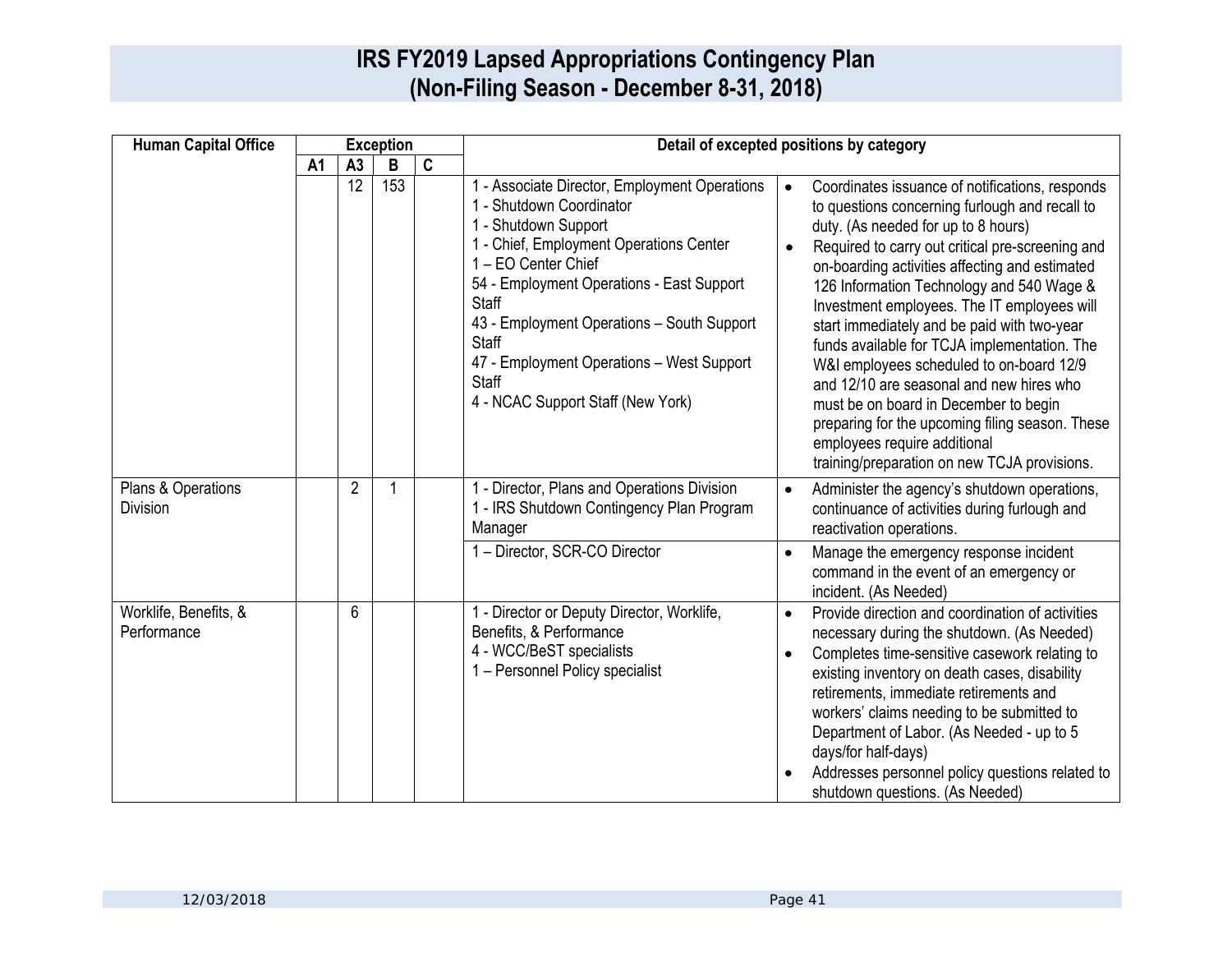|    |    | <b>Exception</b> |   | Detail of excepted positions by category                                                                                                                                                                                                               |                                     |                                                                                                                                                                                                                                                                                                                                                          |  |  |  |  |  |
|----|----|------------------|---|--------------------------------------------------------------------------------------------------------------------------------------------------------------------------------------------------------------------------------------------------------|-------------------------------------|----------------------------------------------------------------------------------------------------------------------------------------------------------------------------------------------------------------------------------------------------------------------------------------------------------------------------------------------------------|--|--|--|--|--|
| A1 | A3 | B                | C |                                                                                                                                                                                                                                                        |                                     |                                                                                                                                                                                                                                                                                                                                                          |  |  |  |  |  |
|    | 4  |                  |   | 1 - Director or Deputy Director, Workforce<br>Relations<br>1 - Associate Director, Labor Relations Strategy<br>and Negotiations<br>1 - Associate Director, Labor<br>Relations/Employee Relations Field Operations<br>1- Workforce Relations Specialist | $\bullet$<br>$\bullet$<br>$\bullet$ | Provide direction and coordination of activities<br>necessary during the shutdown.<br>Address NTEU issues and contract compliance<br>Address managerial concerns throughout the<br>field in the active business units. (As needed)<br>Support the increase in employees supporting<br>excepted work in the event of a prolonged<br>shutdown. (As Needed) |  |  |  |  |  |
|    | 3  |                  |   | 1 - Director, Payroll and Personnel Systems<br>- Deputy Director, Payroll and Personnel<br><b>Systems</b><br>1 - Associate Directors, Payroll and Personnel<br><b>Systems</b>                                                                          |                                     |                                                                                                                                                                                                                                                                                                                                                          |  |  |  |  |  |
| 10 |    |                  |   | 1 - Chief, Debt Management<br>6 - Human Resourced Specialists<br>2 - Human Resources Specialists (IS)<br>1 - HR Assistant                                                                                                                              | $\bullet$                           | TCJA Funded Positions (FY18-FY19)<br>Will assist in processing PARs and Payroll<br>documents, to support the work of bringing on<br>the new hires in support of TCJA.                                                                                                                                                                                    |  |  |  |  |  |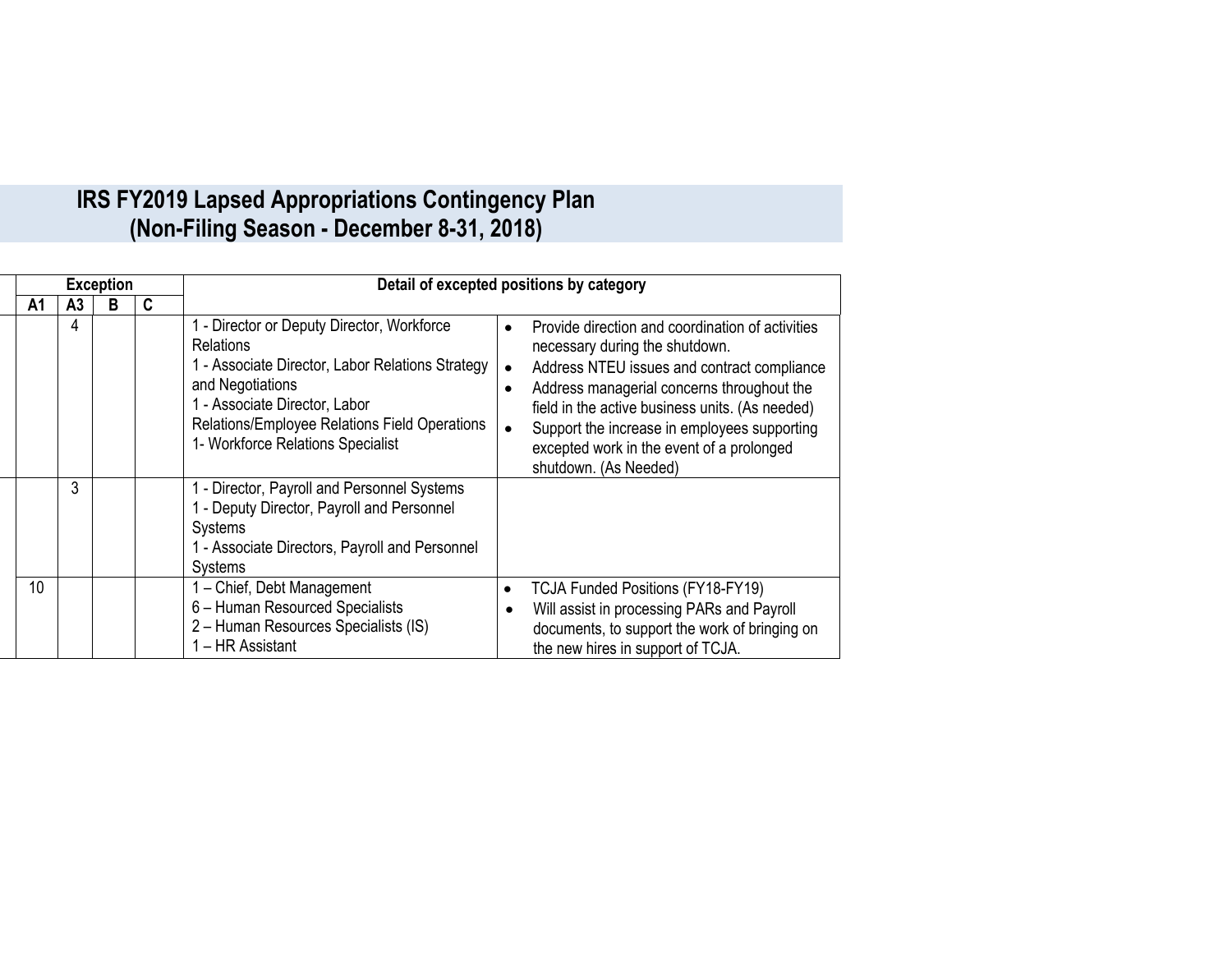| <b>Human Capital Office</b>                         |                |                | <b>Exception</b> |     |                                                                                                                                                                                                                                                                                                                                                                                                                                                                                                                | Detail of excepted positions by category                                                                                                                                                                        |
|-----------------------------------------------------|----------------|----------------|------------------|-----|----------------------------------------------------------------------------------------------------------------------------------------------------------------------------------------------------------------------------------------------------------------------------------------------------------------------------------------------------------------------------------------------------------------------------------------------------------------------------------------------------------------|-----------------------------------------------------------------------------------------------------------------------------------------------------------------------------------------------------------------|
|                                                     | A <sub>1</sub> | A <sub>3</sub> | B                | C   |                                                                                                                                                                                                                                                                                                                                                                                                                                                                                                                |                                                                                                                                                                                                                 |
|                                                     |                |                |                  | 126 | 126 - Chiefs, Payroll Centers; and staff<br>members<br>List the positions by series and grade<br>3 - Branch Chiefs<br>1 - Executive Assistant<br>5 - Lead SETR Representatives<br>26 - SETR Representatives<br>22 - Human Resources Specialist (GS-09, GS-<br>11, GS-12, GS-13 & Leads GS-14)<br>14 – Front-line Managers<br>4 - ERC Representatives<br>1 - Management Assistant<br>$1 -$ Clerk<br>6 - Lead Human Resources Assistant (GS-08)<br>& GS-09)<br>43 – Human Resources Assistant (GS-07 &<br>GS-08) | Performs required payroll functions for the<br>$\bullet$<br>period just prior to the appropriation lapse.2 If<br>essential work decreases or is not required, the<br>employees will be subsequently furloughed. |
| Human Resources<br><b>Customer Service Division</b> |                |                | 3                |     | 1- Director, Human Resources Customer<br>Service Division<br>1 - Manager<br>- Chief, Organization & Position Management                                                                                                                                                                                                                                                                                                                                                                                        | Oversee Information Technology time<br>management (As Needed)                                                                                                                                                   |
| Office of Executive<br><b>Services</b>              |                |                |                  |     | 1 - Director, Executive Services                                                                                                                                                                                                                                                                                                                                                                                                                                                                               | Provide direction and coordination of activities<br>$\bullet$<br>related to Senior Leadership necessary during<br>the shutdown.                                                                                 |

<sup>&</sup>lt;sup>2</sup> Pursuant to OMB guidance, employees would receive pay for the last pay period completed prior to a lapse in appropriations (OMB's August 28, 1980, Bulletin No. 80-14, Shutdown of Agency Operations Upon Failure by the Congress to Enact Appropriations, paragraph 3.b. (1) Appropriations and Funds).

Time & Attendance (T&A) processing for the pay period leading up to the shutdown must be completed. Preservation of personnel and payroll data submitted via PAR and T&A prior to the shutdown is required. Other work considerations include: posting of original and corrected T&As, terminal lump sum leave payments and other types of payments effective prior to the shutdown must be completed. In addition, any changes to our payroll systems at the National Finance Center or Treasury's HR Connect, requires close coordination with Payroll, e.g., validation of salary table and other code tables, and error resolution of personnel and payroll transactions that reject. The Payroll Gate Operations must be staffed to address employee payroll issues. Payroll support is required for all excepted employees who continue to work throughout the shutdown.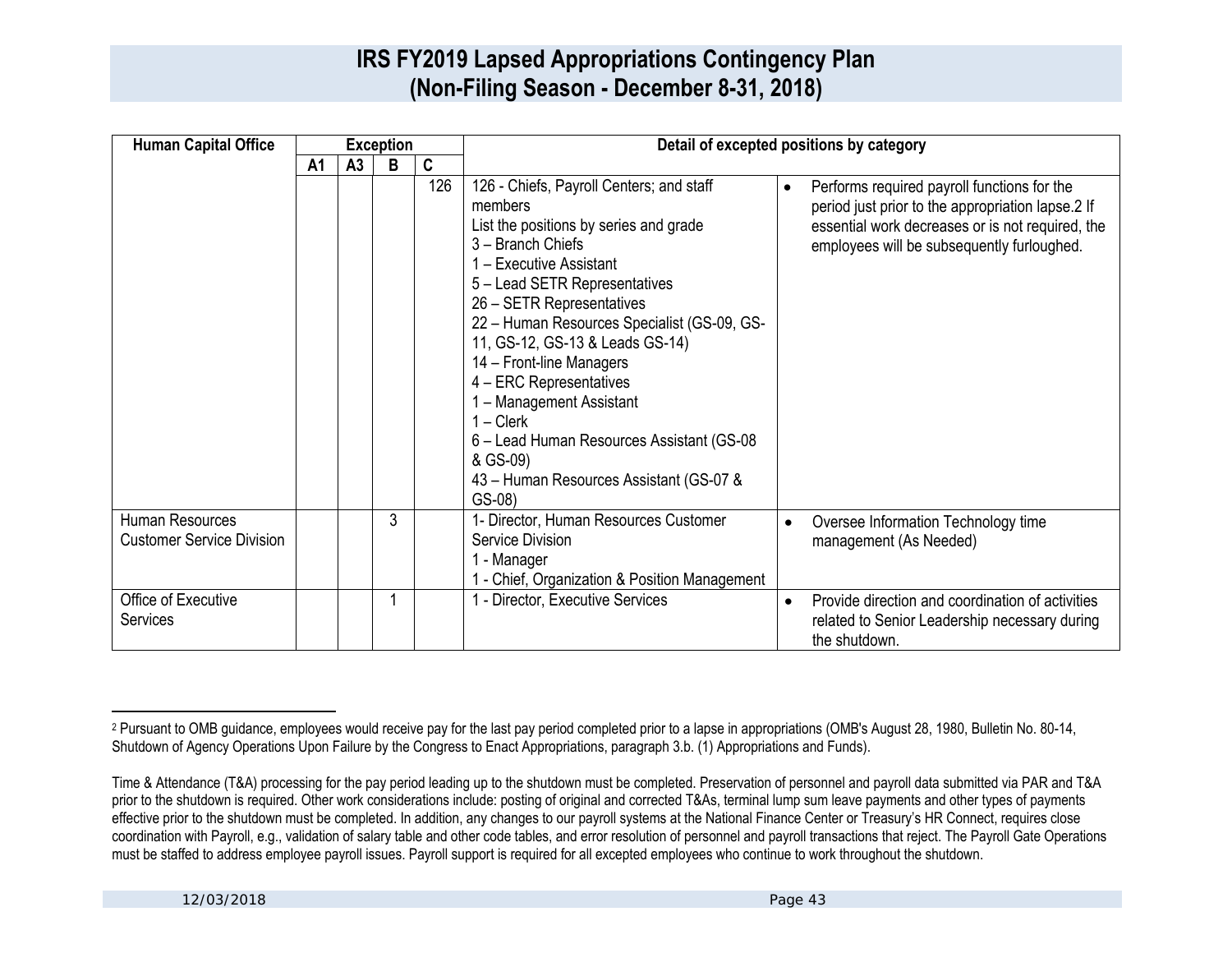| <b>Information Technology (IT)</b>                          | <b>Exception Category</b> |    |       |   |       |  |
|-------------------------------------------------------------|---------------------------|----|-------|---|-------|--|
|                                                             | A1                        | A3 | B     | С | Total |  |
| <b>Chief Information Officer</b>                            | 2                         |    | 3     |   | 5     |  |
| Deputy Chief Information Officer for Operations             |                           |    | 4     |   | 4     |  |
| Deputy Chief Information Officer for Strategy/Modernization |                           |    | 4     |   | 4     |  |
| Deputy Chief Information Officer for Tax Reform and Filing  | 60                        |    | 3     |   | 63    |  |
| Season                                                      |                           |    |       |   |       |  |
| - ACIO, Applications Development                            | 505                       |    | 293   |   | 798   |  |
| - ACIO, Cybersecurity                                       | 23                        |    | 131   |   | 154   |  |
| ACIO, Enterprise Operations                                 | 446                       | 3  | 1,008 |   | 1457  |  |
| ACIO, Strategy & Planning                                   | 4                         |    | 24    |   | 28    |  |
| <b>ACIO, Enterprise Services</b>                            | 281                       | 18 | 133   |   | 432   |  |
| ACIO, User and Network Services                             | 113                       | 4  | 191   |   | 308   |  |
| ACIO, Enterprise Program Management Office                  | 24                        |    | 60    |   | 84    |  |
| Total # employees                                           | 1,458                     | 25 | 1,854 |   | 3,337 |  |

| Information Technology                                                | Exception      |                |   |   | Detail of excepted positions by category                                                           |                                                                                                                                                                                                                                                                                                                                                                                                                |
|-----------------------------------------------------------------------|----------------|----------------|---|---|----------------------------------------------------------------------------------------------------|----------------------------------------------------------------------------------------------------------------------------------------------------------------------------------------------------------------------------------------------------------------------------------------------------------------------------------------------------------------------------------------------------------------|
| (IT)                                                                  | A <sub>1</sub> | A <sub>3</sub> | B | C |                                                                                                    |                                                                                                                                                                                                                                                                                                                                                                                                                |
| <b>5 Chief Information</b>                                            | $\overline{2}$ |                | 3 |   | - Chief Information officer                                                                        | Provide Executive oversight and administration of all                                                                                                                                                                                                                                                                                                                                                          |
| Officer (CIO)                                                         |                |                |   |   | - Operations Advisor                                                                               | shutdown activities, continuing activities and reactivation                                                                                                                                                                                                                                                                                                                                                    |
|                                                                       |                |                |   |   | - Senior Operations Advisor                                                                        |                                                                                                                                                                                                                                                                                                                                                                                                                |
|                                                                       |                |                |   |   | - Management and Program Analyst                                                                   |                                                                                                                                                                                                                                                                                                                                                                                                                |
|                                                                       |                |                |   |   | - Staff Assistant                                                                                  |                                                                                                                                                                                                                                                                                                                                                                                                                |
| 4 Deputy Chief<br><b>Information Officer</b><br>(DCIO) for Operations |                |                | 4 |   | - DCIO for Operations<br>- Senior Operations Advisor<br>- Executive Assistant<br>- Staff Assistant | Provide Executive oversight of shutdown activities for specific<br>Associate Chief Information Officer (ACIO) areas and overall<br>management of computer operations to prevent the loss of<br>data in process<br>Responsible for ensuring critical data operations necessary to<br>ensure operational capabilities required for the filing year<br>programs and applications and to support recall activities |
|                                                                       |                |                |   |   |                                                                                                    | Non-Filing Season Integration Services provides critical<br>oversight and support for the planning and execution<br>of enterprise processes to ensure Non-Filing Season<br>Readiness and Operation of all critical systems<br>Ensures the integrity of all Non-Filing Season operations                                                                                                                        |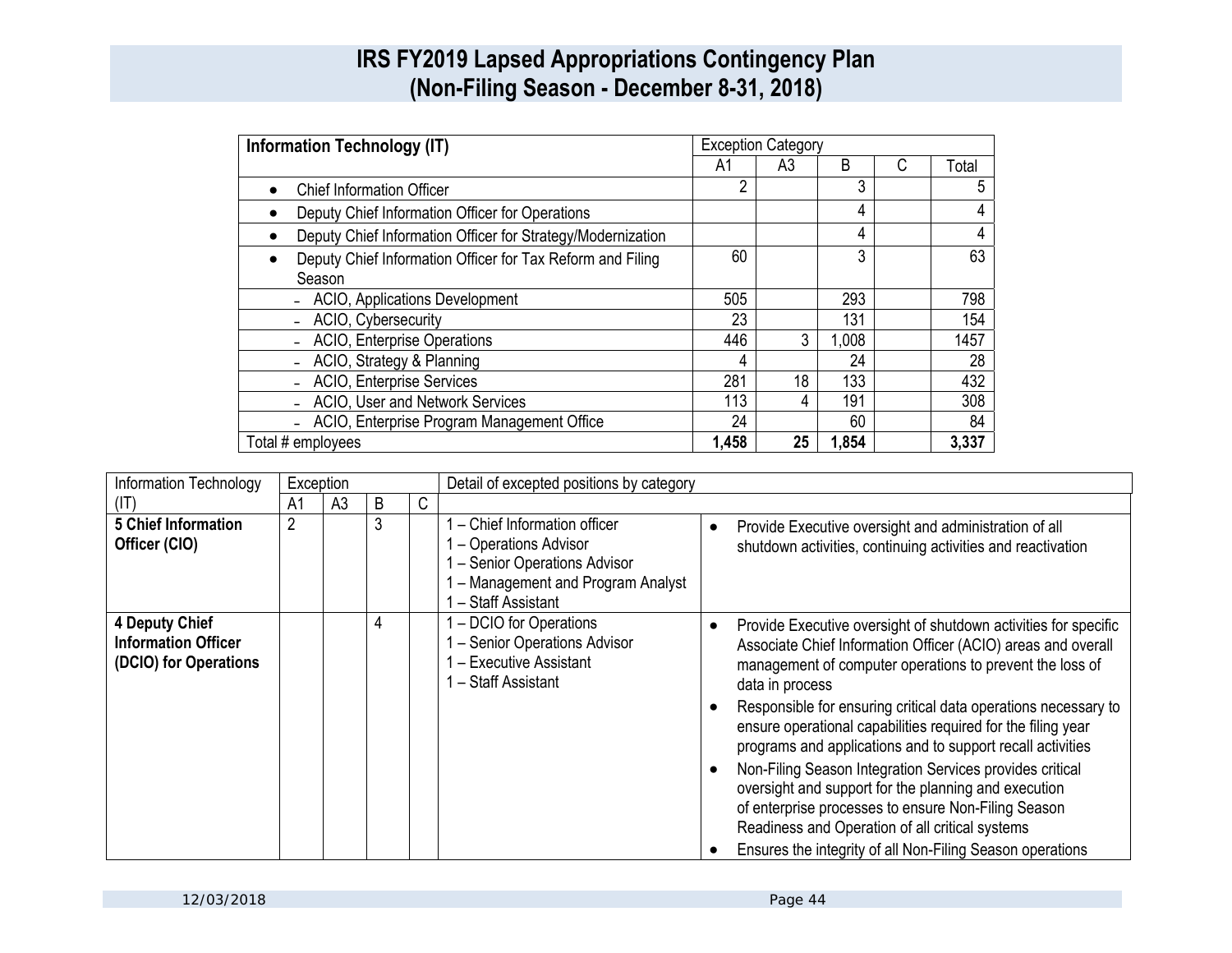| 4 DCIO for<br>4<br>1 - DCIO for Strategy/Modernization<br>$\bullet$<br><b>Strategy/Modernization</b><br>1 - Senior Management Analyst<br>1 - Executive Assistant<br>1 - Staff Assistant<br>data in process<br>programs and applications and to support recall activities<br>Non-Filing Season Integration Services provides critical<br>oversight and support for the planning and execution<br>of enterprise processes to ensure Non-Filing Season<br>Readiness and Operation of all critical systems<br>Ensure the integrity of all Non-Filing Season operations<br>continuing during federal shutdown<br><b>DCIO for Tax Reform</b><br>$\mathbf 0$<br>1 - DCIO for Tax Reform/Filing Season<br>1<br>Responsible for overseeing all planning, development,<br>$\bullet$<br>and Filing Season (63)<br>successful Filing Season<br>provide seamless processing to America's Taxpayers<br>$\overline{2}$<br>1 - Executive Assistant<br>60<br>1 - Staff Assistant<br>60 - IT Specialists (on-boarding 12/10)<br>of approximately 200 million tax returns annually<br>for TCJA and Filing Season)<br><b>Applications Development (AD) (798)</b><br>Applications Development (AD) - Front Office - 4<br>Applications Development Operations - 794<br><b>ACIO Front Office</b><br>1 - ACIO, Applications Development<br>4<br>$\bullet$ |  |                                        | continuing during federal shutdown                                                                                                                                                                                                                                                                                            |
|-----------------------------------------------------------------------------------------------------------------------------------------------------------------------------------------------------------------------------------------------------------------------------------------------------------------------------------------------------------------------------------------------------------------------------------------------------------------------------------------------------------------------------------------------------------------------------------------------------------------------------------------------------------------------------------------------------------------------------------------------------------------------------------------------------------------------------------------------------------------------------------------------------------------------------------------------------------------------------------------------------------------------------------------------------------------------------------------------------------------------------------------------------------------------------------------------------------------------------------------------------------------------------------------------------------------------------------|--|----------------------------------------|-------------------------------------------------------------------------------------------------------------------------------------------------------------------------------------------------------------------------------------------------------------------------------------------------------------------------------|
|                                                                                                                                                                                                                                                                                                                                                                                                                                                                                                                                                                                                                                                                                                                                                                                                                                                                                                                                                                                                                                                                                                                                                                                                                                                                                                                                   |  |                                        | Provide Executive oversight of shutdown activities for specific<br>Associate Chief Information Officer (ACIO) areas and overall<br>management of computer operations to prevent the loss of<br>Responsible for ensuring critical data operations necessary to<br>ensure operational capabilities required for the Filing year |
|                                                                                                                                                                                                                                                                                                                                                                                                                                                                                                                                                                                                                                                                                                                                                                                                                                                                                                                                                                                                                                                                                                                                                                                                                                                                                                                                   |  |                                        | testing, and deployment to production activities to ensure a<br>Oversees the Tax Cuts and Jobs Act (TCJA) legislation to<br>ensure all changes are implemented effectively and timely to                                                                                                                                      |
|                                                                                                                                                                                                                                                                                                                                                                                                                                                                                                                                                                                                                                                                                                                                                                                                                                                                                                                                                                                                                                                                                                                                                                                                                                                                                                                                   |  |                                        | Support the IT filing season systems that operate the nation's<br>tax infrastructure are updated and in place for the processing                                                                                                                                                                                              |
|                                                                                                                                                                                                                                                                                                                                                                                                                                                                                                                                                                                                                                                                                                                                                                                                                                                                                                                                                                                                                                                                                                                                                                                                                                                                                                                                   |  |                                        |                                                                                                                                                                                                                                                                                                                               |
| Officer (DACIO), Applications<br>$\bullet$<br>Development, Development Operations<br>Support the application and web services operations<br>$\bullet$<br>1 - Executive Assistant<br>necessary to prevent loss of data in process and revenue<br>1 - Technical Advisor<br>Plan execution<br>18<br>Applications<br>$9 -$ Directors<br>$\bullet$                                                                                                                                                                                                                                                                                                                                                                                                                                                                                                                                                                                                                                                                                                                                                                                                                                                                                                                                                                                     |  | 1 - Deputy Associate Chief Information | Provide executive leadership in support of application and<br>web services development operations<br>Support the ACIO and DACIO, Applications Development<br>collections, and oversight and management of Contingency<br>Provide leadership and direction in support of applications                                          |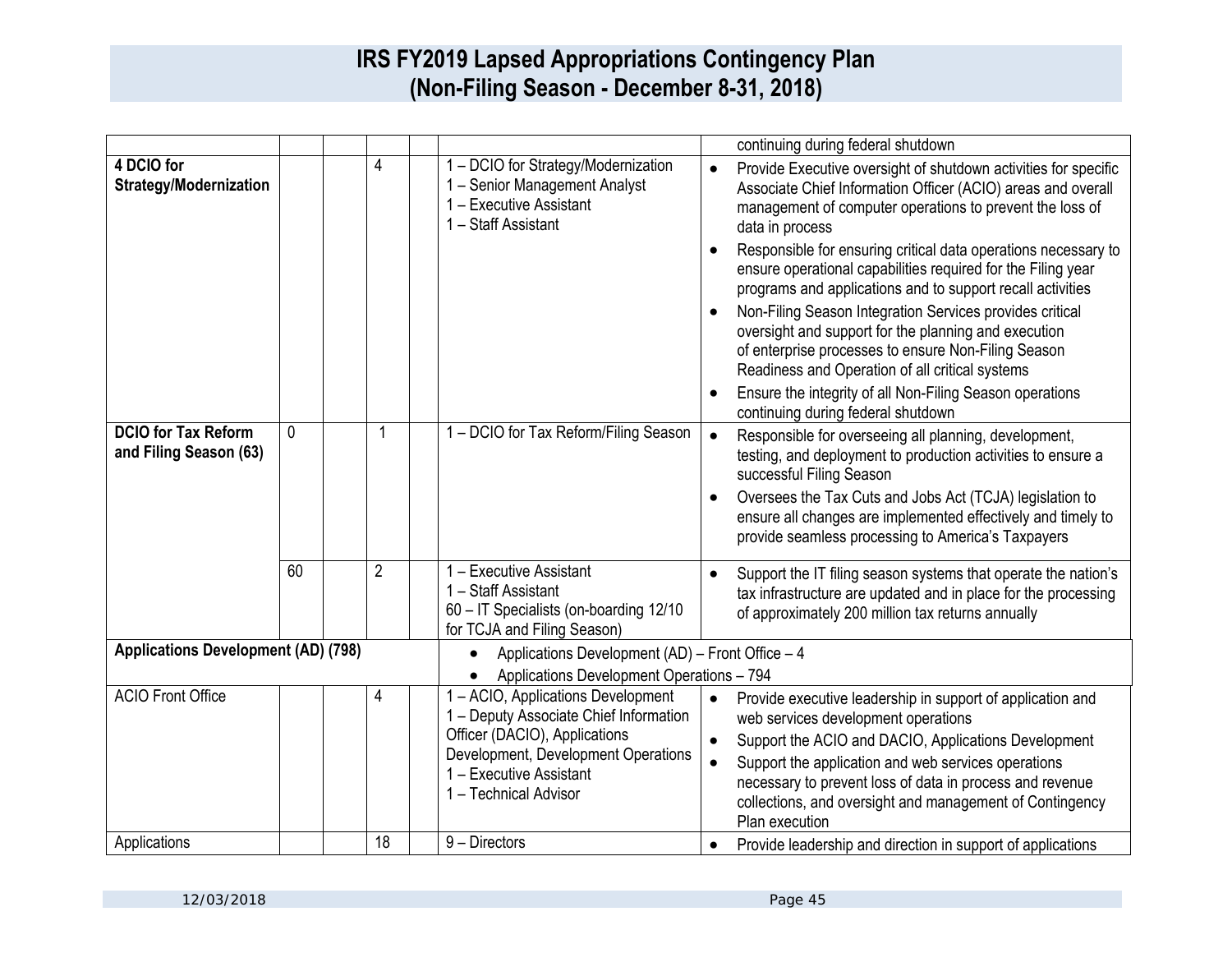|     |    |     | 9 - Deputy/Assistant Directors                                                                                                                                                                                                                                                                | development operations to include processing tax returns and<br>testing of Filing Year programs                                                                                                                                                                                                                                                             |  |  |  |
|-----|----|-----|-----------------------------------------------------------------------------------------------------------------------------------------------------------------------------------------------------------------------------------------------------------------------------------------------|-------------------------------------------------------------------------------------------------------------------------------------------------------------------------------------------------------------------------------------------------------------------------------------------------------------------------------------------------------------|--|--|--|
| 27  |    |     | 27 - Supervisory IT Specialists                                                                                                                                                                                                                                                               | TCJA Hiring - approximately 500 additional TCJA authorized<br>$\bullet$<br>positions yet to be filled; onboarded and trained                                                                                                                                                                                                                                |  |  |  |
|     |    | 143 | 143 - Supervisory IT Specialists                                                                                                                                                                                                                                                              | Oversee application operations necessary to prevent loss of<br>$\bullet$<br>data in process and revenue collections and approval of Tier<br>1/2 transmittal, responsible for development for late change<br>requirements and managing programmers responsible for<br>development of submission processing applications critical for<br>Filing season (TCJA) |  |  |  |
| 505 |    | 66  | 571 - IT Specialists - Lead Application<br>Developers and Application<br>Developers, Relational Database<br>Developers, System Acceptability<br>Testers, Systems Analyst, Technology<br>Project Managers and Policy &<br><b>Planning IT Specialists</b><br>505 Category A1<br>66 - Category B | Support application & web services operations necessary to<br>$\bullet$<br>prevent loss of data in process and revenue collections,<br>application support for critical systems, manage code,<br>perform builds, process transmittals, completion and testing<br>of Filing Year programs                                                                    |  |  |  |
|     | 20 | 10  | 15 - Management and Program<br>Analysts<br>15 - Project Managers                                                                                                                                                                                                                              | 10 MPAs and 10 Project Managers are TCJA Funded<br>$\bullet$<br>Support completion of Filing Year programs, responsible for<br>$\bullet$<br>preparing requisitions, monitoring contractors and ensuring<br>System Life Cycle (SLC)                                                                                                                          |  |  |  |
|     |    | 5   | 5 - Staff Assistants                                                                                                                                                                                                                                                                          | Support the ACIO, DACIO, Directors, Executive Assistant,<br>$\bullet$<br>Technical Advisor with administrative tasks such as<br>communications, excepted employee list management and<br>Single-Entry Time Reporting (SETR)                                                                                                                                 |  |  |  |
|     |    |     | ACIO Front Office - 3<br>$\bullet$                                                                                                                                                                                                                                                            |                                                                                                                                                                                                                                                                                                                                                             |  |  |  |
|     |    |     | Security Risk Management - 53                                                                                                                                                                                                                                                                 |                                                                                                                                                                                                                                                                                                                                                             |  |  |  |
|     |    |     |                                                                                                                                                                                                                                                                                               | Cybersecurity Operations Division - 3                                                                                                                                                                                                                                                                                                                       |  |  |  |
|     |    |     |                                                                                                                                                                                                                                                                                               |                                                                                                                                                                                                                                                                                                                                                             |  |  |  |
|     |    |     | Online Fraud Detection and Prevention Branch - 29                                                                                                                                                                                                                                             |                                                                                                                                                                                                                                                                                                                                                             |  |  |  |
|     |    |     |                                                                                                                                                                                                                                                                                               |                                                                                                                                                                                                                                                                                                                                                             |  |  |  |
|     |    |     |                                                                                                                                                                                                                                                                                               | Technical Operations Branch - 34<br>Security Operations Branch - 15<br>Architecture and Implementation Division Office - 16                                                                                                                                                                                                                                 |  |  |  |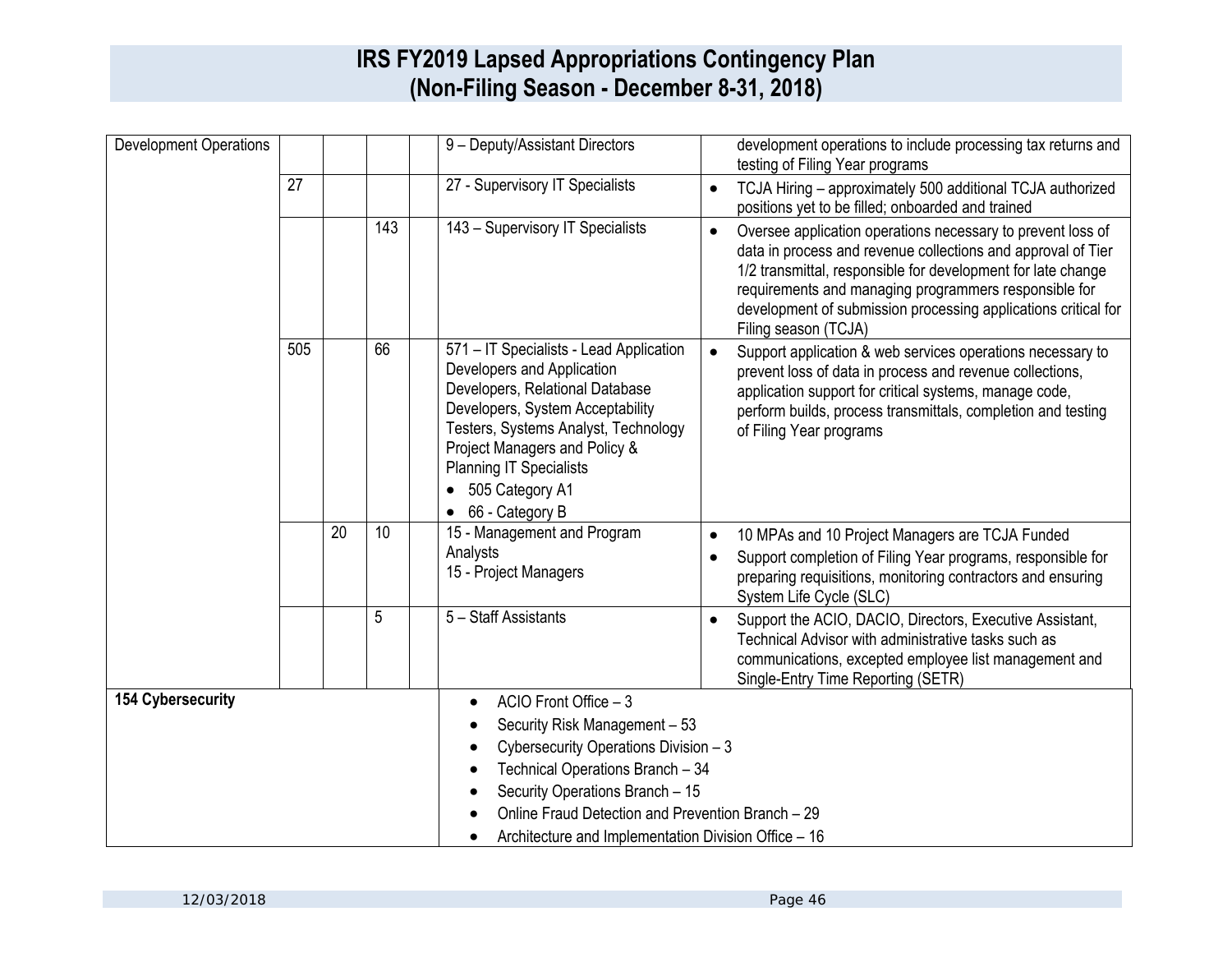|                                                        |    |    | Criminal Investigations - 1<br>$\bullet$                                                                                                                               |                                                                                                                                                                                                                                                                                                                                                                                                                 |  |  |
|--------------------------------------------------------|----|----|------------------------------------------------------------------------------------------------------------------------------------------------------------------------|-----------------------------------------------------------------------------------------------------------------------------------------------------------------------------------------------------------------------------------------------------------------------------------------------------------------------------------------------------------------------------------------------------------------|--|--|
| <b>ACIO Front Office</b>                               |    | 3  | 1 - ACIO for Cybersecurity t<br>1 - Deputy Associate Chief Information<br>Officer (DACIO),<br>1 - Executive Assistant                                                  | Provide executive direction for operations and shutdown<br>$\bullet$<br>activities<br>Primary contingency coordinator for shutdown of operations<br>$\bullet$<br>and continuance during furlough and recall (TCJA Hiring)                                                                                                                                                                                       |  |  |
| <b>Security Risk</b><br>Management                     | 23 | 30 | $1 -$ Director<br>3 - Associate Directors<br>1 - Senior Technical Advisor<br>10 - Managers<br>9 - Security Assessment Specialists -<br><b>Security Risk Management</b> | Oversee day-to-day resiliency of IRS computer systems<br>$\bullet$<br>supporting mission essential functions, TCJA Hiring & TCJA,<br>critical business processes, TCJA and ensuring timely<br>completion of security assessments that keep Affordable<br>Care Act (ACA) and other mission critical systems (i.e.,<br>Foreign Account Tax Compliance Act (FATCA) and Graphics<br>Subsystem (GSS-41)) on schedule |  |  |
|                                                        |    |    | 6 - Code Reviewers                                                                                                                                                     | Support to ensure code analysis and review occurs and to<br>$\bullet$<br>support TCJA                                                                                                                                                                                                                                                                                                                           |  |  |
|                                                        |    |    | 4 - Enterprise Database Scanners                                                                                                                                       | Support to ensure scanning occurs and to support TCJA<br>$\bullet$                                                                                                                                                                                                                                                                                                                                              |  |  |
|                                                        |    |    | 5 - Enterprise Vulnerability Scanners                                                                                                                                  | Support to ensure scanning occurs and to support TCJA<br>$\bullet$                                                                                                                                                                                                                                                                                                                                              |  |  |
|                                                        |    |    | 3 - Contractor Security Assessments<br>Specialist                                                                                                                      | Conduct external assessments and to support TCJA<br>$\bullet$                                                                                                                                                                                                                                                                                                                                                   |  |  |
|                                                        |    |    | 3 - Business Impact Analysis<br>Specialists                                                                                                                            | Support TCJA<br>$\bullet$                                                                                                                                                                                                                                                                                                                                                                                       |  |  |
|                                                        |    |    | 5 - Certification Program Office staff<br>3 - Compliance Assessment Validation                                                                                         | <b>Support TCJA</b><br>$\bullet$                                                                                                                                                                                                                                                                                                                                                                                |  |  |
| Cybersecurity<br><b>Operations Division</b>            |    | 3  | - Director<br>- Senior Technical Advisor<br>- Executive Assistant                                                                                                      | Provide oversight for operational and shutdown activities.<br>$\bullet$                                                                                                                                                                                                                                                                                                                                         |  |  |
| <b>Technical Operations</b><br><b>Branch</b>           |    | 34 | - Associate Director<br>3 - Managers<br>1 - Senior Tech Advisor<br>29 - Specialists                                                                                    | Sustain Operational Capabilities 24 hours a day<br>Support Enterprise Case Management (ECM)                                                                                                                                                                                                                                                                                                                     |  |  |
| <b>Security Operations</b><br><b>Branch</b>            |    | 15 | - Associate Director<br>2 - Managers<br>1 - Senior Tech Advisor<br>11 - Specialists                                                                                    | Sustain Operational Capabilities 24 hours a day.                                                                                                                                                                                                                                                                                                                                                                |  |  |
| <b>Online Fraud Detection</b><br>and Prevention Branch |    | 29 | 1 - Associate Director<br>2 - Managers                                                                                                                                 | Continue day-to-day detection and mitigation of phishing<br>scam, malware scams, unencrypted Personally Identifiable                                                                                                                                                                                                                                                                                            |  |  |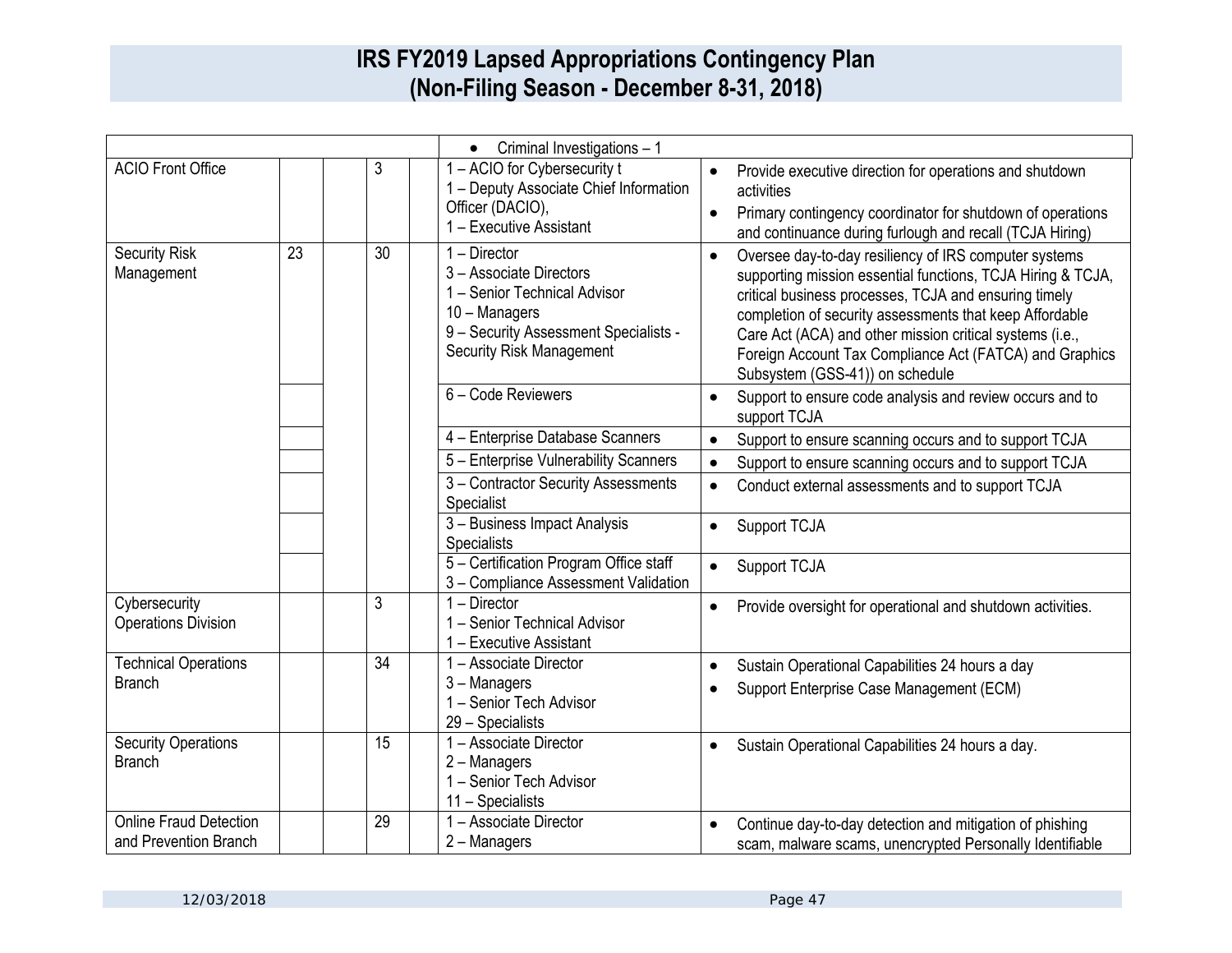|                                                              |  |  |                                                                                                                                                                                                                                                                                                                                                                                                                                                                                                                                                                                | 26 - IT Security Specialists                                                                                                                                                                                                                                                                                                                                                                                                  | Information (PII) being sent outside the IRS and Fraud<br>analytics used to identify indicators of fraudulent transaction                        |
|--------------------------------------------------------------|--|--|--------------------------------------------------------------------------------------------------------------------------------------------------------------------------------------------------------------------------------------------------------------------------------------------------------------------------------------------------------------------------------------------------------------------------------------------------------------------------------------------------------------------------------------------------------------------------------|-------------------------------------------------------------------------------------------------------------------------------------------------------------------------------------------------------------------------------------------------------------------------------------------------------------------------------------------------------------------------------------------------------------------------------|--------------------------------------------------------------------------------------------------------------------------------------------------|
|                                                              |  |  |                                                                                                                                                                                                                                                                                                                                                                                                                                                                                                                                                                                |                                                                                                                                                                                                                                                                                                                                                                                                                               | within the Portal environment                                                                                                                    |
| Architecture and<br><b>Implementation Division</b><br>Office |  |  | 16                                                                                                                                                                                                                                                                                                                                                                                                                                                                                                                                                                             | - Director<br>4 - Managers<br>2 - Employees - Toolkit Suite<br>Command Centre (TSCC) Operations<br>1 - Employee - Enterprise Security<br>Audit Trails (ESAT) Operations<br>3 - Employees Enterprise Case<br>Management (ECM)<br>1 - Manager - Security Audit Analysis<br>System (SAAS) Operations<br>1 - Contracting Officer's<br>Representative (COR) employee for<br>essential contracts management<br>3 - IT Hire Supports | Incorporate updates to Architecture and Implementation that<br>$\bullet$<br>affect the filing season<br>Support Enterprise Case Management (ECM) |
| Criminal Investigations                                      |  |  | 1                                                                                                                                                                                                                                                                                                                                                                                                                                                                                                                                                                              | $1 -$ Manager                                                                                                                                                                                                                                                                                                                                                                                                                 | Provide continuous monitoring of CI systems and applications                                                                                     |
| 1,457 Enterprise Operations (EOps)                           |  |  | ACIO Front Office - 7<br>Data Management Services and Support Division (DMSSD) - 138<br>Demand Management and Project Governance (DMPG) Division - 27<br>Enterprise Computing Center (ECC) Division - 555<br>Enterprise Technology Implementation (ETI) Division - 197<br>Infrastructure Services Division (ISD) - 121<br>IT Operations Command Center (ITOCC) Division - 157<br>Enterprise Server Division (ESD) - 106<br>Security Operations and Standards (SOSD) - 72<br>Server Support & Services Division (SSSD) - 40<br>Service Delivery Management Division (SDMD) - 37 |                                                                                                                                                                                                                                                                                                                                                                                                                               |                                                                                                                                                  |
| <b>ACIO Front Office</b>                                     |  |  | $\overline{7}$                                                                                                                                                                                                                                                                                                                                                                                                                                                                                                                                                                 | - ACIO, Enterprise Operations<br>- Deputy Associate Chief Information<br>Officer (DACIO<br>- Senior Advisor to the ACIO<br>2 - Management & Program Analysts                                                                                                                                                                                                                                                                  | Provide Executive Oversight and support to continue IT<br>$\bullet$<br>Operations and oversee any shutdown activities                            |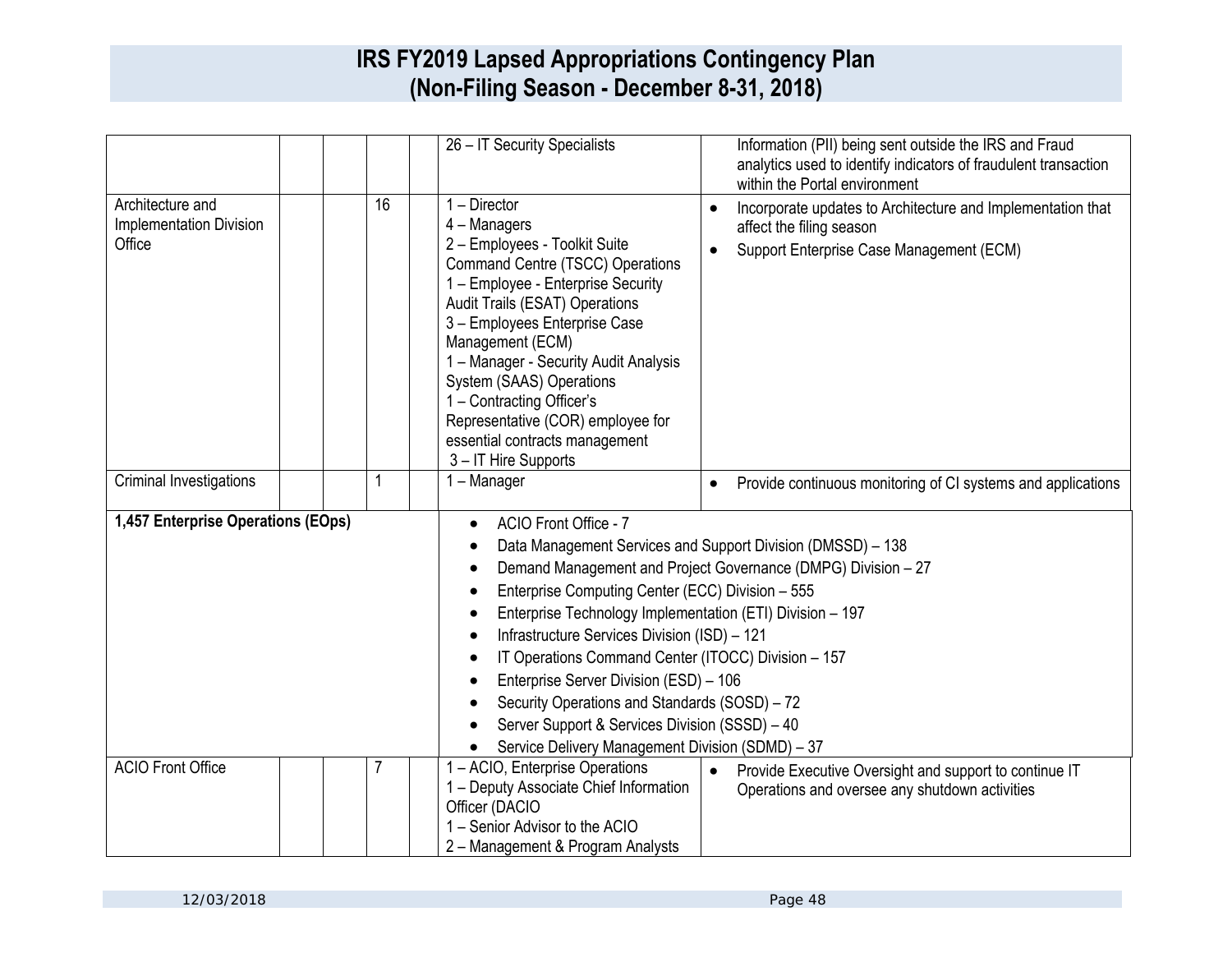| Data Management<br>Services and Support<br>Division (DMSSD)    | $\overline{1}$ | 1<br>17 | (Executive Assistant/Sr. Analyst)<br>1 - IT Specialist<br>1 - Management Assistant (As<br>Needed)<br>1 - Division Director<br>1 - Supervisory Program Manager<br>(TCJA Activities)<br>17 - Supervisory Program<br>Managers/Supervisory IT Specialists | Supervise and manage key data storage and management<br>$\bullet$<br>operations<br>Supervise and manage key data storage and management<br>$\bullet$<br>operations, (i.e., critical data calls, SETR entry, PeopleTrak)                                                                                                                     |  |
|----------------------------------------------------------------|----------------|---------|-------------------------------------------------------------------------------------------------------------------------------------------------------------------------------------------------------------------------------------------------------|---------------------------------------------------------------------------------------------------------------------------------------------------------------------------------------------------------------------------------------------------------------------------------------------------------------------------------------------|--|
|                                                                |                | 119     | 2 - Executive Assistant/Management<br>Analysts<br><b>Division Operations</b><br>113 - IT Specialists (Data<br>Management/Systems<br>Analysis/Operating Systems)<br>4 - Media Management Specialists                                                   | Provide 24x7 database support, including data storage, data<br>replication and data backup and recovery for critical IT<br>projects in Dev/Test/Prod/DR environments to continue to<br>work deliverables and maintain all systems related to filing<br>season preparedness, IT Security and IT support for<br>Essential processes/employees |  |
| Demand Management<br>and Project Governance<br>(DMPG) Division |                | 27      | Division Management<br>$1 -$ Director<br>1 - Division Management Office (DMO)<br>Chief<br>2 - Technical Advisor<br>1 - Executive Assistant<br>5 - Analysts to<br>11 - Managers<br>2 - Project Managers                                                | Oversee DMPG during a government shutdown and ensure<br>SETR processing is accurate and timely for the entire Division<br>Provide support and manage critical data calls that pertain to<br>$\bullet$<br>EOps budget, Sustaining Infrastructure and Infrastructure<br>Currency                                                              |  |
|                                                                |                |         | <b>Acquisitions and Contract Management</b><br>(A&CM)<br>1 - Section Chief<br>2 - IT Specialists<br>1 - Management Analyst                                                                                                                            | Manage contract information with vendors (As Needed)<br>$\bullet$                                                                                                                                                                                                                                                                           |  |
| Enterprise Computing Center (ECC)<br>Division - 555            |                |         | Executive Office - 2<br>Mainframe Operations Branch (MOB) - 131<br>Operations Scheduling Branch (OSB) - 100                                                                                                                                           |                                                                                                                                                                                                                                                                                                                                             |  |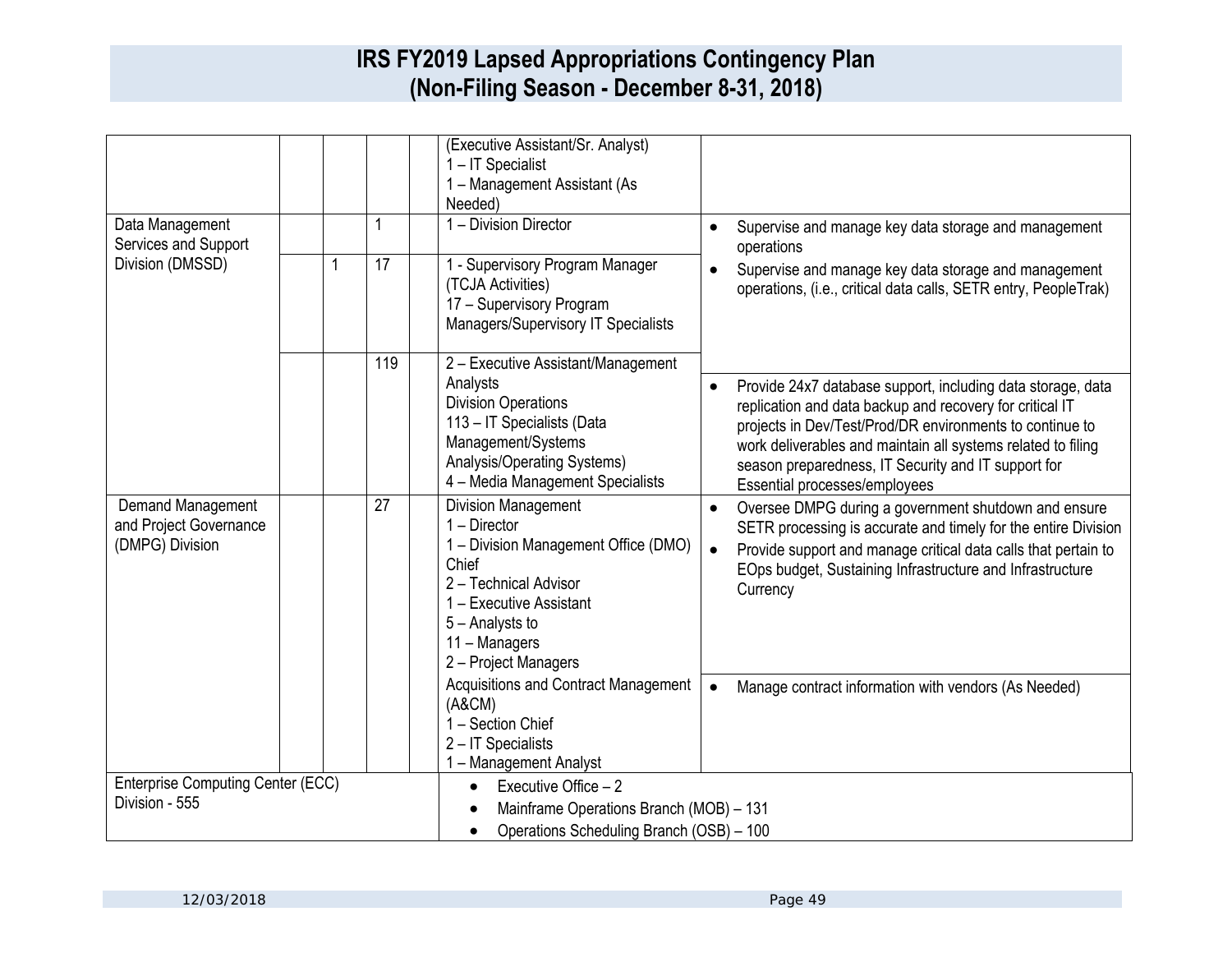|                                              |    |                | Enterprise Automated Deployment Branch (EADB) - 32<br>Division Management Office (DMO) - 6<br>Server Infrastructure Support Branch (SISB) - 75<br>Server Product & Application Support Branch 1 - 36<br>Server Product & Application Support Branch 2 - 47<br>Server Product & Application Support Branch 3 - 42<br>Server Product & Application Support Branch 4 - 66<br>ECC Project Response Incident & Management Office (PRIMO) - 18 |                                                                                                                                                                                                                                                                                                                                                                                                                                                                                                                                                                                                                                                               |  |  |
|----------------------------------------------|----|----------------|------------------------------------------------------------------------------------------------------------------------------------------------------------------------------------------------------------------------------------------------------------------------------------------------------------------------------------------------------------------------------------------------------------------------------------------|---------------------------------------------------------------------------------------------------------------------------------------------------------------------------------------------------------------------------------------------------------------------------------------------------------------------------------------------------------------------------------------------------------------------------------------------------------------------------------------------------------------------------------------------------------------------------------------------------------------------------------------------------------------|--|--|
| <b>Executive Office</b>                      |    | $\overline{2}$ | 1 - Division Director<br>1 - Deputy Director                                                                                                                                                                                                                                                                                                                                                                                             | Essential to run the ECC during a government shutdown<br>$\bullet$<br>provide critical project support for Filing Season, validate and<br>sign SETR for the Division and ensure data call are reacted to<br>timely                                                                                                                                                                                                                                                                                                                                                                                                                                            |  |  |
| Mainframe Operations<br>Branch (MOB)         | 94 | 37             | 1 - Mainframe Operations Branch<br>Chief<br>2 - Admin/Technical Advisor<br>4 - Service Center Support Managers<br>32 - Computer Systems Analysts<br>5 - Service Center Support Managers<br>48 - Computer Systems Analysts for<br>the Service Center Support Section<br><b>Integrated Document Solution</b><br>Enterprise (IDSE) Section<br>3 - Managers<br>36 - Computer Assistants & IT<br>Specialist                                   | Provides critical 24x7x365 coverage to applications<br>$\bullet$<br>Process tax returns, tax deposit and refunds continue to<br>$\bullet$<br>process successfully on IBM and Unisys mainframe systems<br>and to provide print and electronic documents support for<br>internal and external customers<br>Oversee Branch operations and Ensuring SETR processing is<br>$\bullet$<br>accurate and timely for the Branch<br>Serve the Service Center Support Section<br>$\bullet$<br>The IDSE Section provides printed notices and letters to<br>taxpayers, as well as both printed and electronic documents<br>to internal customer<br><b>TCJA</b><br>$\bullet$ |  |  |
| <b>Operations Scheduling</b><br>Branch (OSB) | 80 | 20             | 2 - OSB Branch Chiefs<br><b>Server Scheduling Section</b><br>1 - Manager<br>14 - Computer Assistant Schedulers<br>1-IT Specialist                                                                                                                                                                                                                                                                                                        | Operates 24x7x365 to create and implement the Batch<br>$\bullet$<br>schedules for all the IRS production computer systems,<br>including Individual Master File (IMF) and Business Master<br>File (BMF); TCJA<br>Essential for overseeing Branch operations ensuring SETR<br>processing is accurate and timely for the Branch<br>Create and implement production schedules; without this<br>staff, no batch processing will run on IRS Tier 2 computer<br>systems, essentially shutting down the IRS computer<br>processing                                                                                                                                    |  |  |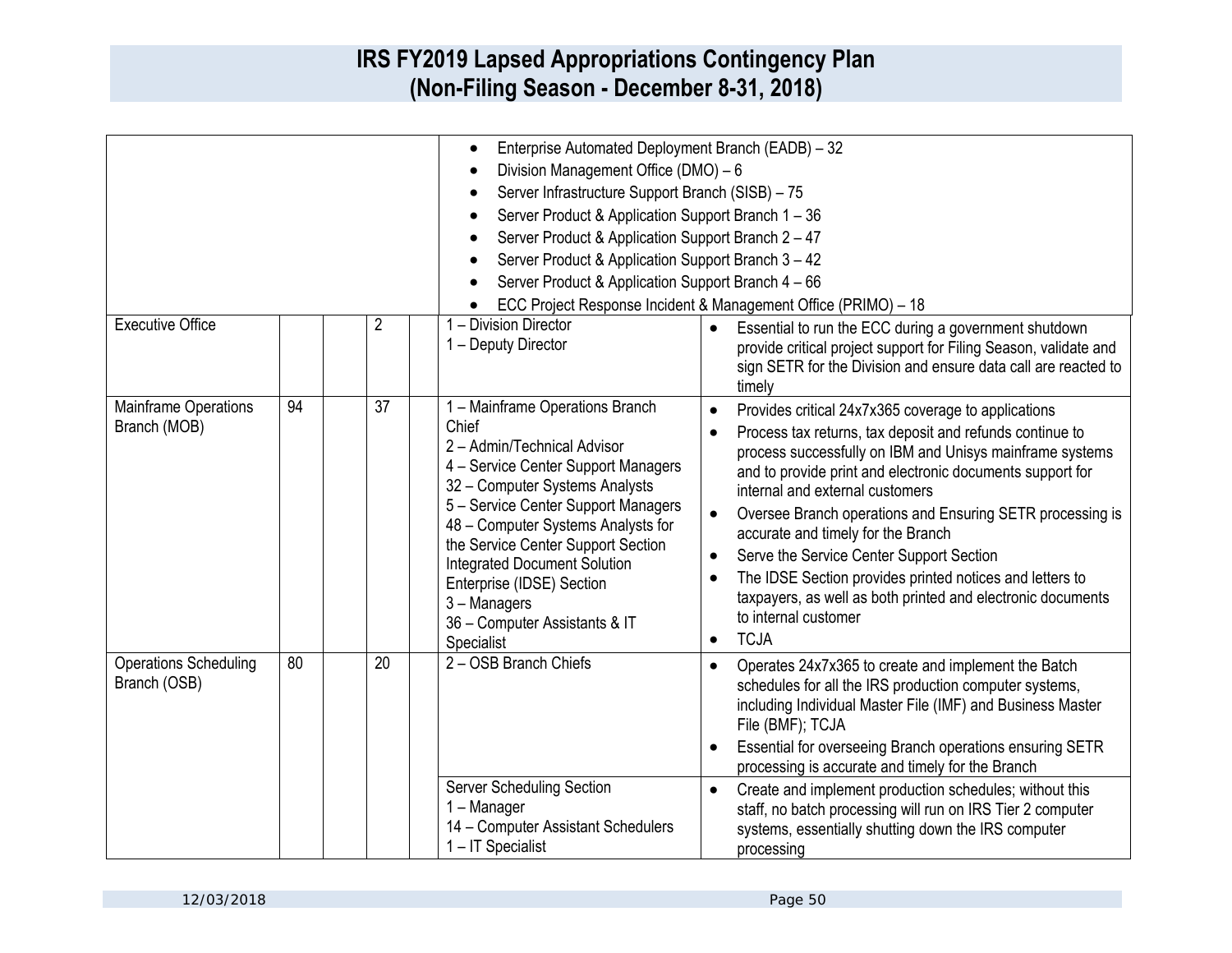|                                                            |    |    | Mainframe Scheduling Section<br>1 - Manager<br>4 - Unit Chiefs<br>59 - Computer Assistant Schedulers<br>2 - IT Specialists                                                                     | Create and implement production schedules without this staff,<br>no batch processing will run on IRS IBM Masterfile and<br>UNISYS mainframe computer systems, essentially shutting<br>down the IRS computer processing                                                                                                                                                                                        |
|------------------------------------------------------------|----|----|------------------------------------------------------------------------------------------------------------------------------------------------------------------------------------------------|---------------------------------------------------------------------------------------------------------------------------------------------------------------------------------------------------------------------------------------------------------------------------------------------------------------------------------------------------------------------------------------------------------------|
|                                                            |    |    | <b>File Transfer Section</b><br>1 - Manager<br>15 - IT Specialist                                                                                                                              | Set up and initiate all File Transfers within the IRS computer<br>systems, 24x7x365 and this staff are essential to provide this<br>function; without the File Transfer Section staff, no data will<br>move between the IRS computer systems, essentially<br>shutting down the IRS computer processing                                                                                                        |
| <b>Enterprise Automated</b><br>Deployment Branch<br>(EADB) |    | 32 | 1 - Branch Chief<br>5 - Managers<br>6 - Computer Assistants<br>1 - Computer Equipment Analyst<br>2 - Lead IT Specialists<br>17 - IT Specialists                                                | Works 7x24x365 to provide independent source code control<br>$\bullet$<br>of the Service's critical systems, balances and validates<br>master file and CADE runs and certifies accuracy of master<br>file and CADE refunds<br>Essential for overseeing the operations of this Branch and<br>ensuring SETR is completed timely and accurately<br>Essential to maintaining the production baseline<br>$\bullet$ |
| <b>Division Management</b><br>Office (DMO)                 |    | 6  | 1 - Supervisory IT Program Manager<br>1 - Senior IT Specialist<br>1 - Technical Advisor<br>1 - Filing Season Point of Contact<br>1 – Management and Program Analyst<br>1 - Executive Assistant | Assists the Director with oversight of ECC operations during a<br>$\bullet$<br>government shutdown and provide administrative and other<br>support for critical filing season processing (i.e., critical data<br>calls, demand management, SETR entry, PeopleTrak, etc.)                                                                                                                                      |
| Server Infrastructure<br>Support Branch (SISB)             | 75 |    | 1 - Branch Chief<br>4 - Section Chiefs (of critical filing<br>season systems)<br>4 - IT Specialists (Policy/Planning)<br>3 - Management & Program Assistants                                   | Provides System and Product Administration to support a<br>stable server environment for development, test, pre-<br>production, production, and DR/ASPE for developers, testers,<br>project offices, internal IT customers, and end users. Also<br>servicing the entire Tier2 Organization (Tier2 Branches 1-4 &<br>SISB) with Policy & Planning/Administrative Support                                       |
|                                                            |    |    | 63 - IT Specialists (Systems & Product<br>Administrators)                                                                                                                                      | Provide Branch oversight/support, operation & maintenance<br>$\bullet$<br>support and serve as Subject Matter Experts for critical filing<br>season servers/product tools; without this level of technical<br>support and leadership, the timely implementation of<br>Premium & Non-Premium Filing Season systems would be at<br>risk along with the IRS Mission to provide efficient and highly              |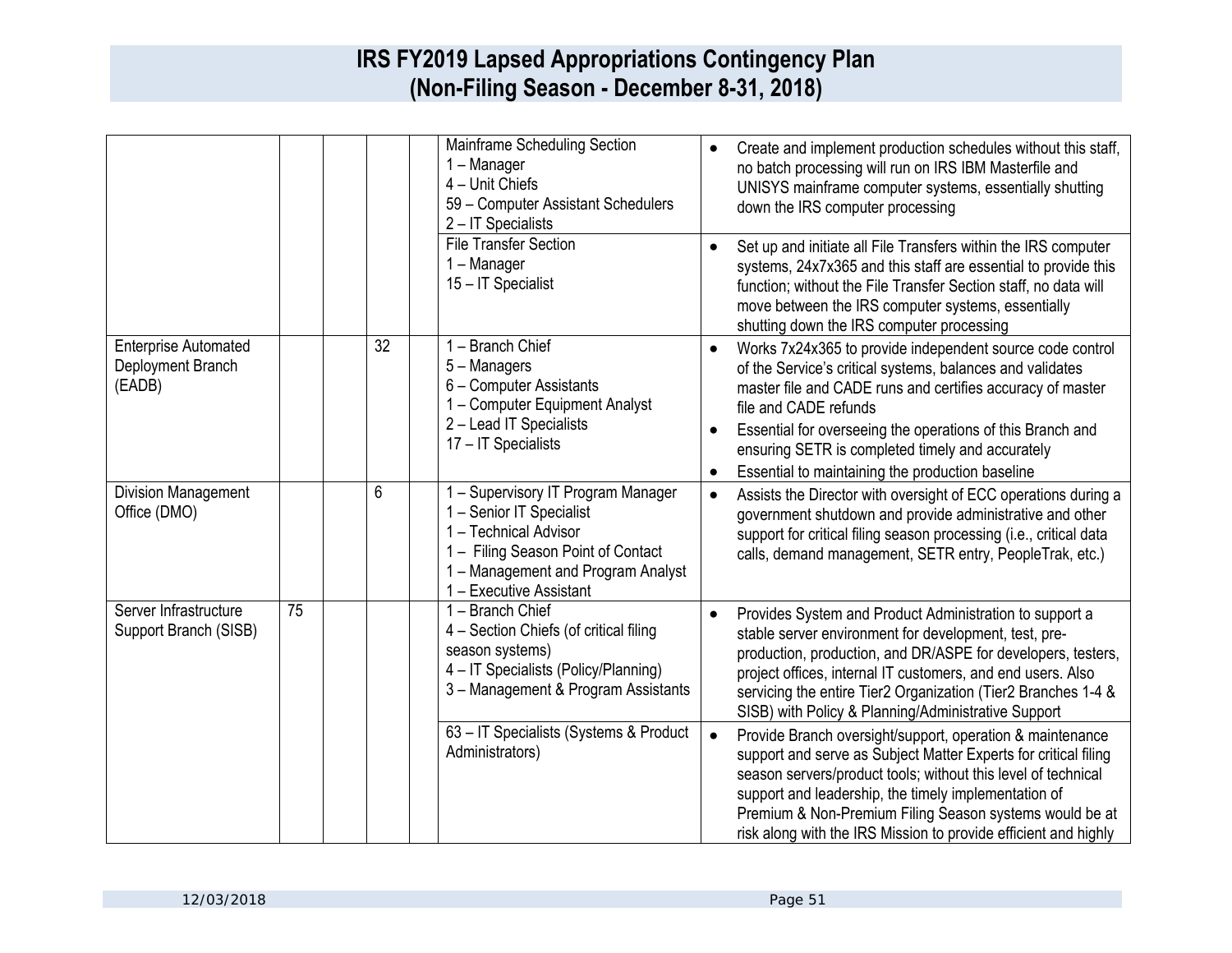|                                                                       |  |    |                                                                                                                                 |           | reliable computing services for all IRS business entities and<br>taxpayers; this could also jeopardize the preparations for the<br>upcoming Filing Season                                                                                                                                                                                                                                                                                                                                                                                                                                                                      |
|-----------------------------------------------------------------------|--|----|---------------------------------------------------------------------------------------------------------------------------------|-----------|--------------------------------------------------------------------------------------------------------------------------------------------------------------------------------------------------------------------------------------------------------------------------------------------------------------------------------------------------------------------------------------------------------------------------------------------------------------------------------------------------------------------------------------------------------------------------------------------------------------------------------|
| Server Product &<br><b>Application Support</b><br>Branch 1            |  | 36 | 1 - Branch Chief<br>3 - Unit Managers (of critical filing<br>season systems)<br>2 - IT Specialists                              | $\bullet$ | Manages the development, test, pre-production, production<br>and ASP environments for both internal and external<br>customers, 24x7x365; provides subject matter expertise and<br>support of mission critical systems such as Electronic Fraud<br>Detection System (EFDS), Automated Underreporter (AUR),<br>Online Notice Review (OLNR), Chief Counsel Clearwell,<br>Return Review Program (RRP)<br>Essential for overseeing the operations of this branch and<br>ensuring SETR is completed timely and accurately                                                                                                            |
|                                                                       |  |    | 30 - IT Specialists (Operating<br>Systems)                                                                                      | $\bullet$ | Provide Branch oversight/support, operational support and<br>serve as Subject Matter Experts for critical filing season<br>servers/applications; without this level of technical support<br>and leadership, the timely implementation of the Electronic<br>Fraud Detection System (EFDS). Return Review Program<br>(RRP) and all other critical Filing Season servers/applications<br>would be at risk along with the IRS Mission to provide efficient<br>and highly reliable computing services for all IRS business<br>entities and taxpayers; this could also jeopardize the<br>preparations for the upcoming Filing Season |
| Server Product &<br><b>Application Support</b><br>Branch <sub>2</sub> |  | 47 | 3 - Section Managers (of critical filing<br>season systems)<br>2 - IT Specialists<br>42 - IT Specialists (Operating<br>Systems) | $\bullet$ | Provide Branch oversight/support, operational support and<br>serve as Subject Matter Experts for critical filing season<br>servers/applications; without this level of technical support<br>and leadership, the timely implementation of the MeF,<br>FATCA, Return Review Program (RRP) and all other critical<br>filing season servers/applications would be at risk along with<br>the IRS                                                                                                                                                                                                                                    |
|                                                                       |  |    |                                                                                                                                 |           | Mission to provide efficient and highly reliable computing<br>services for all IRS business entities and taxpayers; this could<br>also jeopardize the preparations for the upcoming Filing<br>Season                                                                                                                                                                                                                                                                                                                                                                                                                           |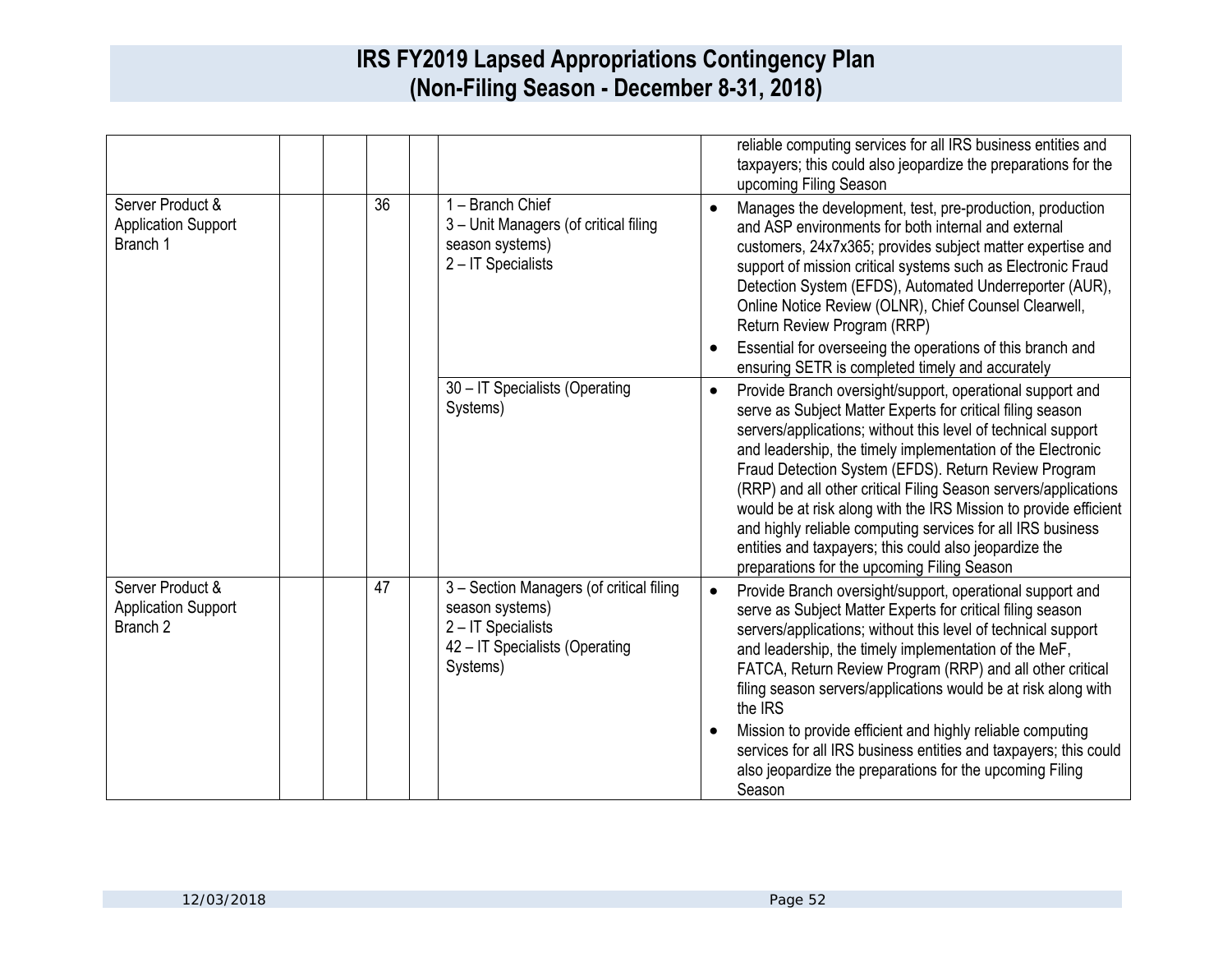| Server Product &<br><b>Application Support</b><br>Branch 3 | 42 | 3 - Section Managers (of critical filing<br>season systems)<br>2 – IT Specialists<br>37 - IT Specialists (Operating<br>Systems) | Provide Branch oversight/support, operational support and<br>$\bullet$<br>serve as Subject Matter Experts for critical filing season<br>servers/applications; without this level of technical support<br>and leadership, the timely implementation of the MeF,<br>FATCA, Return Review Program (RRP) and all other critical<br>filing season servers/applications would be at risk along with<br>the IRS Mission to provide efficient and highly reliable<br>computing services for all IRS business entities and<br>taxpayers; this could also jeopardize the preparations for the<br>upcoming Filing Season       |
|------------------------------------------------------------|----|---------------------------------------------------------------------------------------------------------------------------------|---------------------------------------------------------------------------------------------------------------------------------------------------------------------------------------------------------------------------------------------------------------------------------------------------------------------------------------------------------------------------------------------------------------------------------------------------------------------------------------------------------------------------------------------------------------------------------------------------------------------|
| Server Product &<br><b>Application Support</b><br>Branch 4 | 66 | 3 - Section Managers (of critical filing<br>season systems)<br>2 - IT Specialist<br>61 - IT Specialists (Operating<br>Systems)  | Provide Branch oversight/support, operational support and<br>$\bullet$<br>serve as Subject Matter Experts for critical filing season<br>servers/applications; without this level of technical support<br>and leadership, the timely implementation of the<br>ISRP/SCRIPS, IFS/IPS, eTrust, KISAM, and FIRE and all<br>other critical filing season servers/applications would be at<br>risk along with the IRS Mission to provide efficient and highly<br>reliable computing services for all IRS business entities and<br>taxpayers; this could also jeopardize the preparations for the<br>upcoming Filing Season |
| <b>ECC Project Response</b><br>Incident & Management       |    | 1 – Chief, PRIMO Chief                                                                                                          | Operates 7x24x365 to provide problem management for<br>$\bullet$                                                                                                                                                                                                                                                                                                                                                                                                                                                                                                                                                    |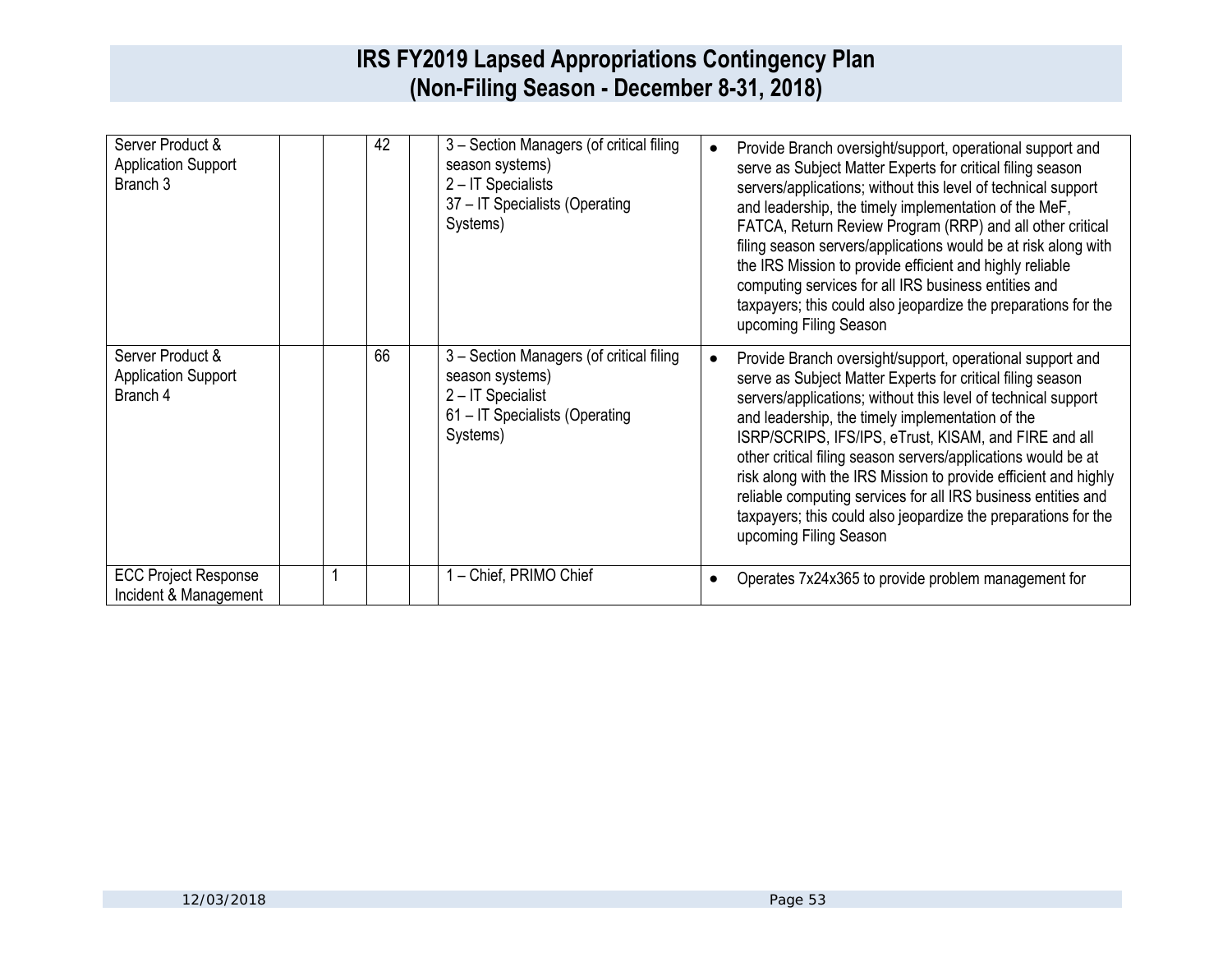| Office (PRIMO)                                                          |     |  | 17             | $10 - Specialists$<br>2 - IT Specialists<br>2 - Project Managers<br>3 - Project Managers                                                                                                                                                                              | P1/P2 - Priority (1)/ Priority (2) incidents; oversight of<br>computer room management for all IRS computer and ECC<br>project management for Dual Power, Counsel Server<br>Migration, CI Server Relocation Analysis and CADE 2<br>Essential for overseeing the office operations and ensuring<br>SETR processing is accurate and timely for the Office<br>Provide support for computer room access monitoring<br>$\bullet$<br>systems on the computer room floor and coordination of the<br>receipt and installation of new equipment that may be<br>received during a government shutdown<br>Provide support for P1 and P2 incidents acting as Incident<br>Managers of Record (IMR) for ECC<br>Provide ECC project management support of major projects<br>$\bullet$                                           |  |
|-------------------------------------------------------------------------|-----|--|----------------|-----------------------------------------------------------------------------------------------------------------------------------------------------------------------------------------------------------------------------------------------------------------------|------------------------------------------------------------------------------------------------------------------------------------------------------------------------------------------------------------------------------------------------------------------------------------------------------------------------------------------------------------------------------------------------------------------------------------------------------------------------------------------------------------------------------------------------------------------------------------------------------------------------------------------------------------------------------------------------------------------------------------------------------------------------------------------------------------------|--|
| <b>Enterprise Technology</b><br>Implementation (ETI)<br><b>Division</b> | 197 |  |                | 4 - Executives<br>7 - Senior Managers<br>8 - Frontline Managers<br>12 - IT Project Mangers<br>2 - Computer Engineers<br>19 - Management and Program<br>Analysts (2 As Needed)<br>1 - Executive Assistant<br>1 - Staff Assistant<br>143 – IT Specialists (2 As Needed) | Provide support for two Portal branches. Portal Operations<br>$\bullet$<br>branch ensures successful operations of the current portal<br>infrastructure; ensure successful operation of transitioned<br>new portals and monitor daily operational. Portal Project<br>branch transitions the equipment infrastructure, applications<br>and functionality resident on the current portals Public User<br>Portal (PUP), Registered User Portal (RUP) and Employee<br>User Portal (EUP) to the new portal in addition, IT Specialist<br>provide support for three Key Offices; Technology<br>Development Support Office, eRecords Support Office, Aged<br>Infrastructure Office. Providing Key support to major<br>infrastructure initiatives. In support of Tax Reform, Filing<br>Season, Legislative Mandates, etc |  |
| Infrastructure Services Division (ISD) - 121                            |     |  |                | Director and support staff from DMO - 7<br>$\bullet$<br>Enterprise Messaging & Virtualization Branch - 31<br>Directory Services Branch - 11<br>Middleware Services Branch - 38<br>Automation Support Branch - 34                                                      |                                                                                                                                                                                                                                                                                                                                                                                                                                                                                                                                                                                                                                                                                                                                                                                                                  |  |
| Director and support<br>staff from DMO                                  |     |  | $\overline{7}$ | $1 -$ Director<br>1 - Office Chief<br>1 – Executive Assistant                                                                                                                                                                                                         | Provide oversight for critical virtualization Infrastructure                                                                                                                                                                                                                                                                                                                                                                                                                                                                                                                                                                                                                                                                                                                                                     |  |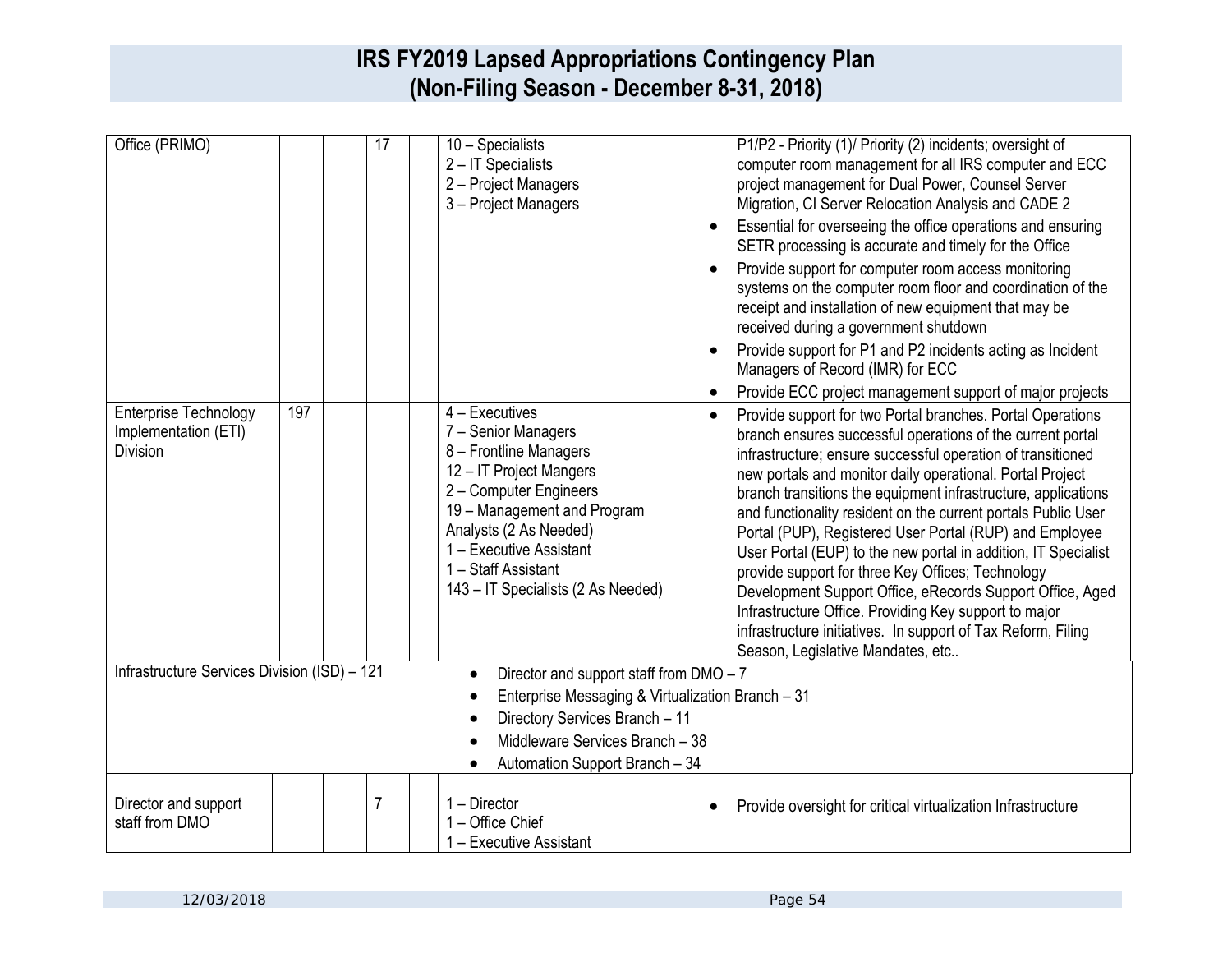| Enterprise Messaging &<br>Virtualization Branch | 31 | - Technical Advisor<br>- Project Manager<br>- Division Secretary<br>- Program Management Analyst<br>1 - Branch Manager<br>1 - Technical Advisor/Program<br>Manager<br>1 - Admin/Technical Assistant<br><b>Enterprise Messaging Infrastructure</b><br>Services (EMIS) & Enterprise<br><b>Messaging Compliance Services</b><br>(EMCS)<br>2 - Frontline Managers<br>12 - IT Specialists<br>Virtualization Support Section (VSS)<br>1 - Frontline Manager |                                                  | Provide support for Exchange and related mission critical<br>applications<br>Provide support for the mission critical virtualization<br>infrastructure                                                                               |
|-------------------------------------------------|----|-------------------------------------------------------------------------------------------------------------------------------------------------------------------------------------------------------------------------------------------------------------------------------------------------------------------------------------------------------------------------------------------------------------------------------------------------------|--------------------------------------------------|--------------------------------------------------------------------------------------------------------------------------------------------------------------------------------------------------------------------------------------|
| <b>Directory Services</b><br><b>Branch</b>      | 11 | 13 - IT Specialists<br>1 - Branch Manager<br>1 - Technician<br>Public Key Infrastructure<br>1 - Frontline Manager<br>1 - Management of the CA<br>1 - Discovery Director<br>1 - Forefront Identity Manager<br>Directory Management 1 Section<br>(DM1S)<br>1 - Front Line Manager<br>1 – DM1 to support ARS<br>Directory Management 2 Section<br>1 - Frontline Manager<br>1 - Technical Advisor<br>1 - Group Policy Object (GPO)<br>Management          | $\bullet$<br>$\bullet$<br>$\bullet$<br>$\bullet$ | Manage AD Services<br>Public Key Infrastructure (PKI)<br>DM 1, from DM 1 for support of ARS<br>DM-2, 1 Manager, 1 to support Taxpayer Account<br>Management (TPAM) Operations & Maintenance (O&M) 1 for<br>Group Policy Object (GPO) |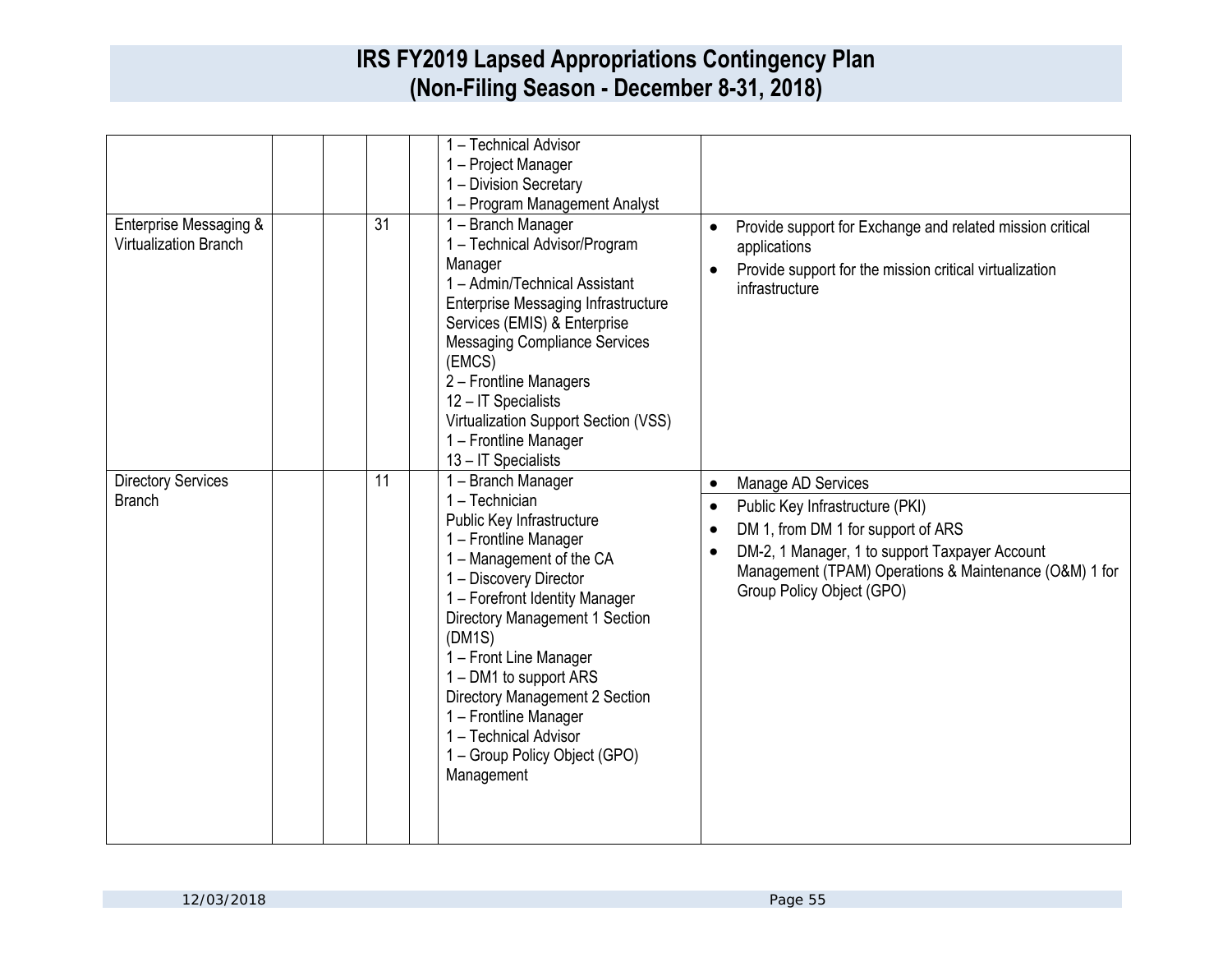| Middleware Services<br><b>Branch</b>                    | 38 | - Branch Manager, MSB<br>- Admin/Technical Assistant,<br>1 – IT Specialist (Policy & Planning),                                                                                                                                         | Support critical branch operations, ensuring SETR processing<br>is accurate and timely, and supporting the Branch and<br>Division with critical data calls and work requests<br>Oversee critical support for Middleware Enterprise<br>٠<br>Applications |  |
|---------------------------------------------------------|----|-----------------------------------------------------------------------------------------------------------------------------------------------------------------------------------------------------------------------------------------|---------------------------------------------------------------------------------------------------------------------------------------------------------------------------------------------------------------------------------------------------------|--|
|                                                         |    | 1 - Frontline Manager, IFTS<br>6 - IT Specialists                                                                                                                                                                                       | <b>IFTS</b><br>$\bullet$<br>to provide critical support for Middleware file transfer<br>applications                                                                                                                                                    |  |
|                                                         |    | - Frontline Manager, MIIS<br>5 - IT Specialists t                                                                                                                                                                                       | <b>MIIS</b><br>$\bullet$<br>Provide critical support for Middleware messaging<br>applications                                                                                                                                                           |  |
|                                                         |    | 1 - Frontline Manager, MSSS<br>8 - IT Specialists                                                                                                                                                                                       | <b>MSSS</b><br>$\bullet$<br>Provide critical support for Middleware Enterprise applications<br>$\bullet$                                                                                                                                                |  |
|                                                         |    | 1 - Frontline Manager, MTDS<br>12 - IT Specialists                                                                                                                                                                                      | <b>MTDS</b><br>$\bullet$<br>Provide critical support for Middleware Enterprise applications<br>$\bullet$                                                                                                                                                |  |
| <b>Automation Support</b><br><b>Branch</b>              | 34 | 1 - Branch Chief, ASB<br>1 - Technical Advisor<br>1 - Admin/Technical Assistant                                                                                                                                                         | Support critical branch operations, ensuring SETR processing<br>$\bullet$<br>is accurate and timely, and supporting the Branch and<br>Division with critical data calls and work requests                                                               |  |
|                                                         |    | 1 – Frontline Manager, ISS<br>$6 - IT$ Specialists                                                                                                                                                                                      | <b>ISS</b><br>$\bullet$<br>Provide critical support for IEM Infrastructure                                                                                                                                                                              |  |
|                                                         |    | 1 - Frontline Manager, SDS<br>3 - IT Specialists                                                                                                                                                                                        | <b>SDS</b><br>$\bullet$<br>Provide critical support for Software Distribution                                                                                                                                                                           |  |
|                                                         |    | 1 - Frontline Manager, T3AS<br>8 - IT Specialists<br>4 - IT Specialists                                                                                                                                                                 | T <sub>3</sub> A <sub>S</sub><br>$\bullet$<br>Provide critical support for Symantec Platform and Control M                                                                                                                                              |  |
|                                                         |    | 1 - Frontline Manager, IAS<br>6 - IT Specialists                                                                                                                                                                                        | <b>IAS</b><br>$\bullet$<br>Provide critical support for Control M, ICS/ACS/Print (IAP)<br>Tools, PVS, SCIPAS                                                                                                                                            |  |
| IT Operations Command Center (ITOCC) Division<br>$-157$ |    | Executive Office - 6<br>Monitoring Solutions Branch - 22<br>Mainframe Monitoring Triage Branch - 45<br>Server & Network Monitoring/ Triage Branch - 47<br>Incident & Problem Management Branch - 23<br>IT System Monitoring Branch - 14 |                                                                                                                                                                                                                                                         |  |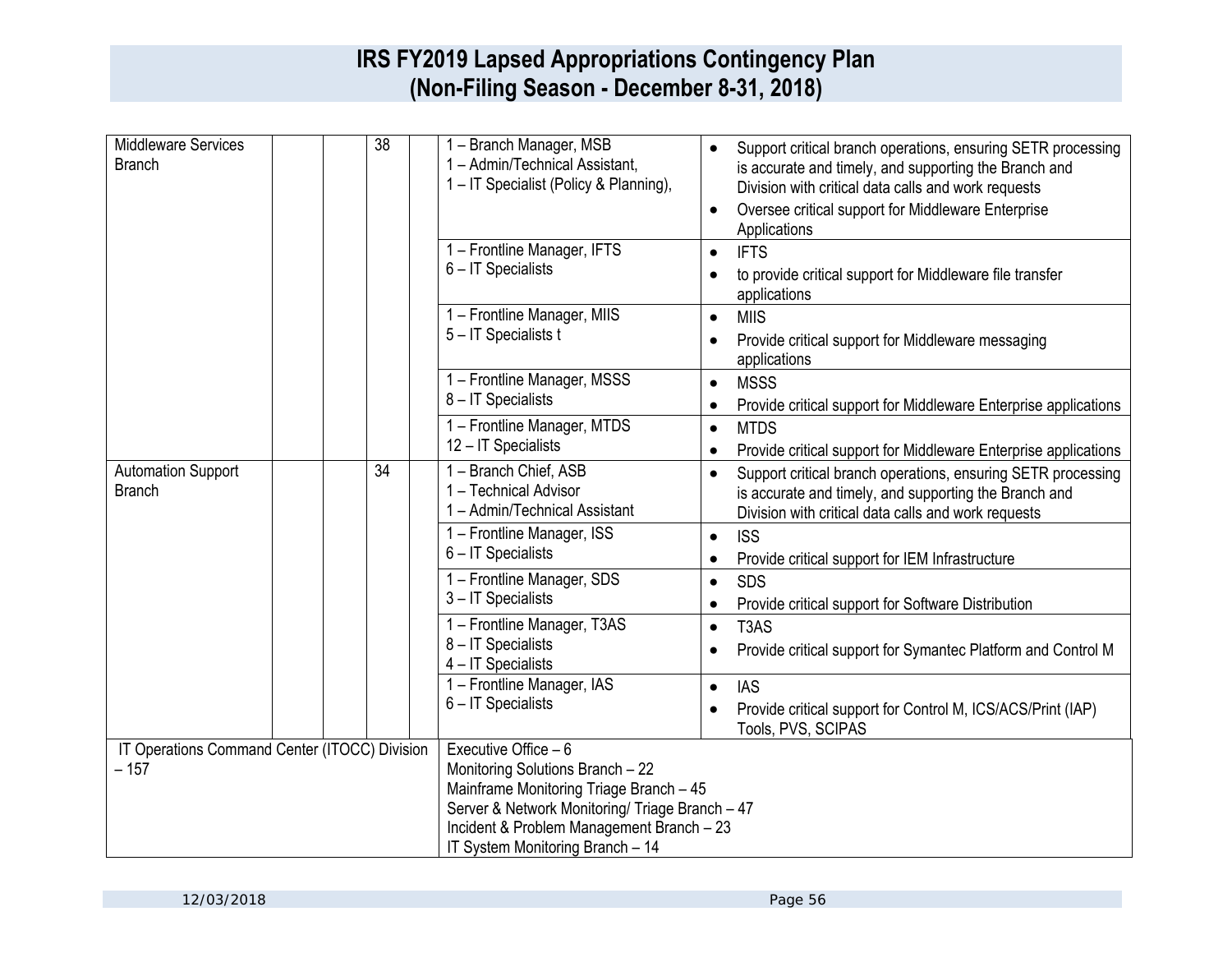| <b>Executive Office</b>                                 |  | $\overline{2}$<br>$\mathbf 1$<br>3 | - Division Director<br>- Assistant to Director<br>1 - Division Management Officer<br>1 - Executive Assistant<br>1 - Technical Advisor   | Oversee the IT Operations Command Center Division<br>$\bullet$<br>providing critical project support to End-to-End, Filing Season<br>and Incident Management projects, validate and sign SETR<br>for the Division, maintain PeopleTrak and ensure timely<br>response to data calls            |  |
|---------------------------------------------------------|--|------------------------------------|-----------------------------------------------------------------------------------------------------------------------------------------|-----------------------------------------------------------------------------------------------------------------------------------------------------------------------------------------------------------------------------------------------------------------------------------------------|--|
| <b>Monitoring Solutions</b><br><b>Branch</b>            |  | 22                                 | 1 - Senior Manager & Program Analyst<br>1 - Branch Chief<br>2 - Section Chiefs<br>1 - Technical Advisor                                 | Provide critical End-to-End (E2E) monitoring support<br>$\bullet$                                                                                                                                                                                                                             |  |
| Mainframe Monitoring<br>Triage Branch                   |  | 45                                 | 18 - IT Specialists<br>1 - Branch Chief<br>3 - Section Chiefs (each shift)<br>41 - IT Specialists                                       | Ensure normal IT service operations are maintained, and<br>$\bullet$<br>minimize service outages on mainframe systems by providing<br>24x7x365 solutions for proactive monitoring and resolution of<br>critical infrastructure issues                                                         |  |
| Server & Network<br>Monitoring/ Triage<br><b>Branch</b> |  | 47                                 | 1 - Branch Chief<br>4 - Section Chiefs (1 for each Section)<br>42 - IT Specialists                                                      | Ensure normal IT service operations are maintained, and<br>minimize service outages on servers and the enterprise<br>network by providing 24x7x365 solutions for proactive<br>monitoring and resolution of critical infrastructure issues                                                     |  |
| Incident & Problem<br>Management Branch                 |  | 23                                 | 1 - Branch Chief<br>2 - Section Chiefs<br>20 - IT Specialists                                                                           | Manage Assessment Calls and Service Restoration Teams<br>$\bullet$<br>as part of the Incident Management Process during critical<br>P1/P2. outages and to perform problem analyses to<br>determine root cause of critical P1/P2 outages and prevent<br>recurring incidents for the same issue |  |
| <b>IT System Monitoring</b><br><b>Branch</b>            |  | 14                                 | - Branch Chief<br>- Technical Advisor<br>2 - Section Chiefs<br>10 - IT Specialists                                                      | Provide critical support for KISAM, ECMS, E2E Tools and<br>$\bullet$<br>other critical monitoring and automation tools                                                                                                                                                                        |  |
| Enterprise Server Division (ESD) - 106                  |  |                                    | Executive Office - 12<br>Unisys Support Branch - 30<br>z/OS Support Services Branch - 43<br>zLinux Security Services Branch (ZSSB) - 21 |                                                                                                                                                                                                                                                                                               |  |
| <b>Executive Office</b>                                 |  | 12                                 | - Director<br>1 – Chief, Division Management Office                                                                                     | Provide support to continue operations of critical mainframe<br>$\bullet$<br>systems and ensure the safety of ESD employees, EA will                                                                                                                                                          |  |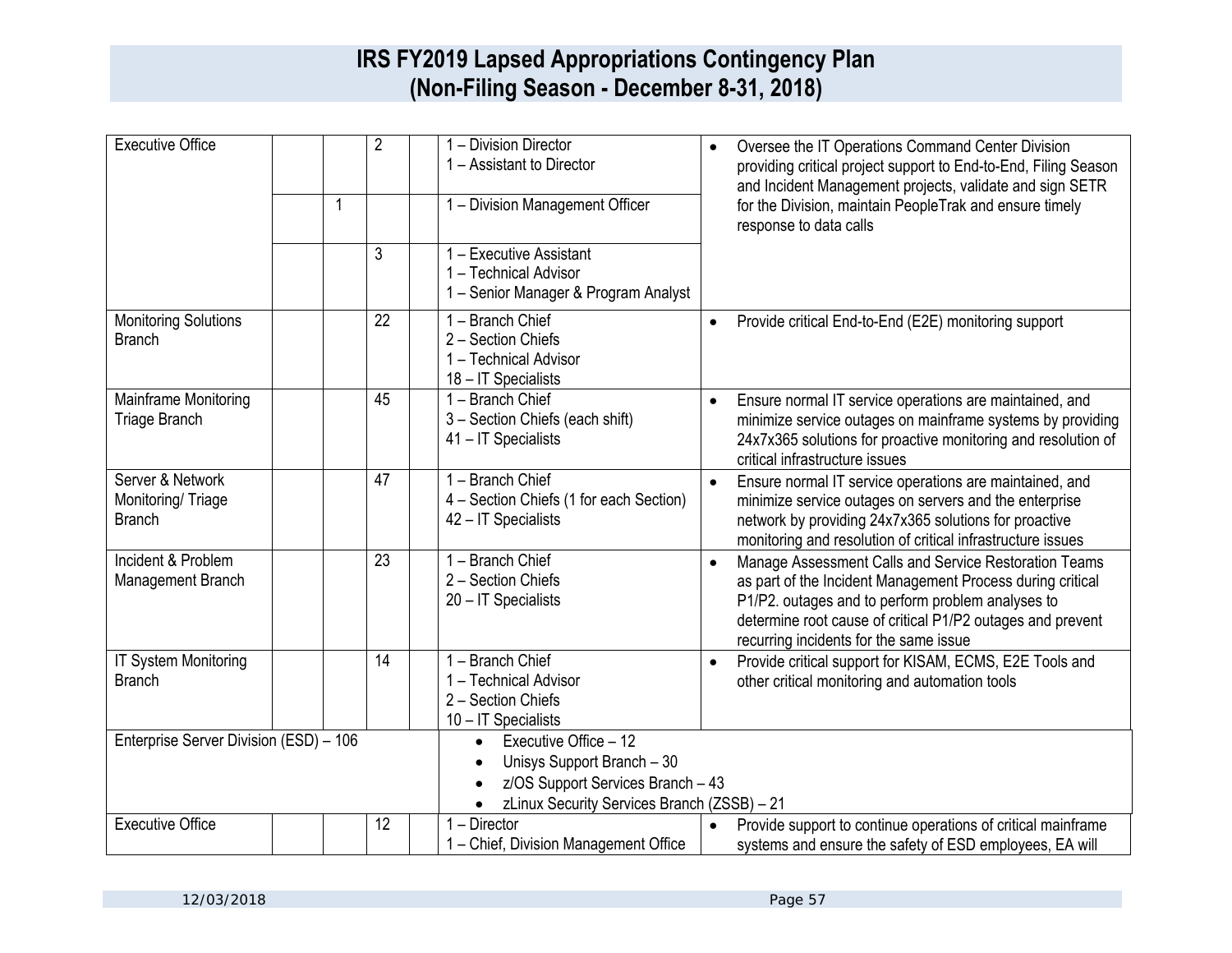|                                   |    | 2 - Technical Advisors                            | provide administrative support                                          |
|-----------------------------------|----|---------------------------------------------------|-------------------------------------------------------------------------|
|                                   |    | 1 - Executive Assistant                           |                                                                         |
|                                   |    | 1 – Staff Assistant                               |                                                                         |
|                                   |    | $6 - IT$ Specialists                              |                                                                         |
| Unisys Support Branch             | 30 | 25 - IT Specialists                               | Provide support for Filing Season on the Unisys Mainframes<br>$\bullet$ |
|                                   |    | 2 - Branch Manager                                | to ensure system availability and prevent loss of data and              |
|                                   |    | 1 - Management and Program Analyst                | provide critical performance analytics and Capacity                     |
|                                   |    | 2 - Section Chiefs                                | planning/forecasting for all Unisys systems. ESD                        |
| z/OS Support Services             | 43 | 38 - IT Specialists                               | Support the Master file IBM Mainframes to ensure system<br>$\bullet$    |
| <b>Branch</b>                     |    | 1 - Management and Program Analyst                | availability, uninterrupted tax processing and prevent loss or          |
|                                   |    | 1 - Branch Chief                                  | compromise of taxpayer data                                             |
|                                   |    | 3 - Section Chiefs                                |                                                                         |
| zLinux Security                   | 21 | 18 - IT Specialists                               | Support the Security and Communications System (SACS)<br>$\bullet$      |
| Services Branch                   |    | 1 - Branch Chief                                  | IBM Mainframes to ensure system availability, prevent loss of           |
| (ZSSB)                            |    | 2 - Section Chiefs                                | data and provide critical performance for IBM zTPF systems.             |
|                                   |    |                                                   | ZSSB provides support on the Computer Assisted Publishing               |
|                                   |    |                                                   | System (CAPS) to ensure system availability, reliability, and           |
|                                   |    |                                                   | prevent loss of data. ZSSB provides support for building and            |
|                                   |    |                                                   | maintaining z/VM hypervisor environments involving z13                  |
|                                   |    |                                                   | Linux enterprise servers                                                |
| Security Operations and Standards |    | Division Director - 4<br>$\bullet$                |                                                                         |
| $(SOSD) - 72$                     |    |                                                   | Information Technology Continuity Management Office (ITCMO) - 14        |
|                                   |    | Account Management Branch (AMB) - 17              |                                                                         |
|                                   |    | Security Operations Management Branch (SOMO) - 37 |                                                                         |
| <b>Division Director</b>          | 4  | 1 - Division Director                             |                                                                         |
|                                   |    | $1 - DMO$                                         |                                                                         |
|                                   |    | 1 - Executive Assistant                           |                                                                         |
|                                   |    | 1 - Senior Manager Operational                    |                                                                         |
|                                   |    | Assurance Branch OAB (As Needed)                  |                                                                         |
| Information Technology            | 14 | $2 -$ Supervisors for PeopleTrak                  | Ensure support of PeopleTrak.<br>$\bullet$                              |
| <b>Continuity Management</b>      |    | modifications & DR                                |                                                                         |
| Office (ITCMO)                    |    | 1 - Senior Manager (on-call)                      |                                                                         |
|                                   |    | 1-IT Specialist for PeopleTrak and                |                                                                         |
|                                   |    | DR (on-call)                                      |                                                                         |
|                                   |    | 10 - IT Specialists (on-call) to support          |                                                                         |
|                                   |    | major outages                                     |                                                                         |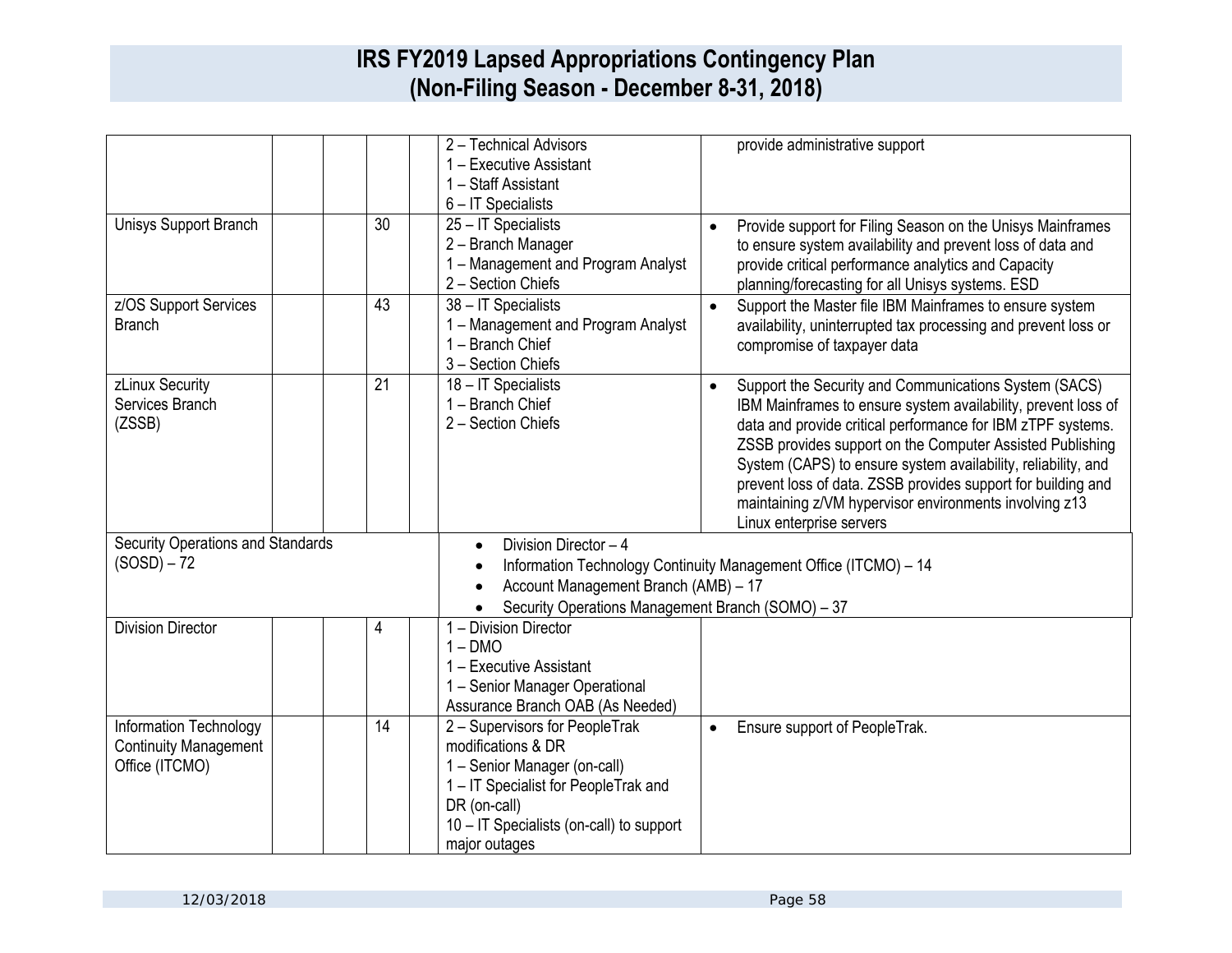| <b>Account Management</b><br>Branch (AMB)                 | 17 | 1 - Senior Manager AMB<br>4 - Section Chiefs (on-call)<br>3 - IT Security Specialists to support<br><b>IDRS/RACF</b><br>3 - IT Security Specialists to support<br>zOS/UNISYS<br>2 - IT Specialists to support elevated<br><b>ACCESS Management</b><br>1 – IT Specialist to support ISRP<br>Account<br>3 - IT Specialists to support the Portal | $\bullet$ | Ensure that users continue to have access to the mainframe<br>environment and will provide oversight of IDRS users to<br>ensure that the tax administration process is not impacted<br>due to the shutdown                                                                                                                                        |
|-----------------------------------------------------------|----|------------------------------------------------------------------------------------------------------------------------------------------------------------------------------------------------------------------------------------------------------------------------------------------------------------------------------------------------|-----------|---------------------------------------------------------------------------------------------------------------------------------------------------------------------------------------------------------------------------------------------------------------------------------------------------------------------------------------------------|
| <b>Security Operations</b><br>Management Branch<br>(SOMO) | 37 | 1 – Program Manager (SOMO)<br>4 - Section Chiefs<br>1 - Section Chief (Patch Pilot)<br>4 – IT Specialists to support the Patch<br>Pilot activities<br>27 - IT Specialists                                                                                                                                                                      | $\bullet$ | Manage operational Security for Windows, Linux, Solaris and<br>IBM platforms; remediation of Operating System<br>vulnerabilities; maintain Malware protection; processing of<br>audit log collections and maintaining RACF security to ensure<br>critical infrastructure and Filing Season systems are<br>protected; and support patch management |
| Server Support & Services Division<br>$(SSSD) - 40$       |    | Director Staff - 5<br>Program and Project Management Office - 1<br>Server Build Branch (SBB) - 20<br>Support Services Branch (SSB) - 14                                                                                                                                                                                                        |           |                                                                                                                                                                                                                                                                                                                                                   |
| <b>Director Staff</b>                                     | 5  | 1 - Director, Server Support & Services<br>Division (SSSD)<br>1 – Chief, Division Management Office<br>(SSSD - DMO)<br>1 - Executive Assistant<br>2 - Technical Advisor                                                                                                                                                                        | $\bullet$ | Provide leadership and administrative support of continued<br>operations and any shutdown activities                                                                                                                                                                                                                                              |
| Program and Project<br>Management Office                  | 1  | 1 – Chief, Program and Project<br>Management                                                                                                                                                                                                                                                                                                   | $\bullet$ | Maintain continued support of critical projects impacting<br><b>EOPS</b>                                                                                                                                                                                                                                                                          |
| Server Build Branch<br>(SBB)                              | 20 | 1 - Branch Manager, SBB<br>1 - IT Specialists (Policy & Planning)<br>4 - Section Chiefs (WINDOWS &<br>LINUX Server Build, Windows and<br><b>UNIX/Linus CSIS)</b><br>14 - IT Specialists                                                                                                                                                        | $\bullet$ | Provide Server Build Support and ensure continuity of COTS<br>installations in the production environments for UNIX, Linux<br>and Windows servers                                                                                                                                                                                                 |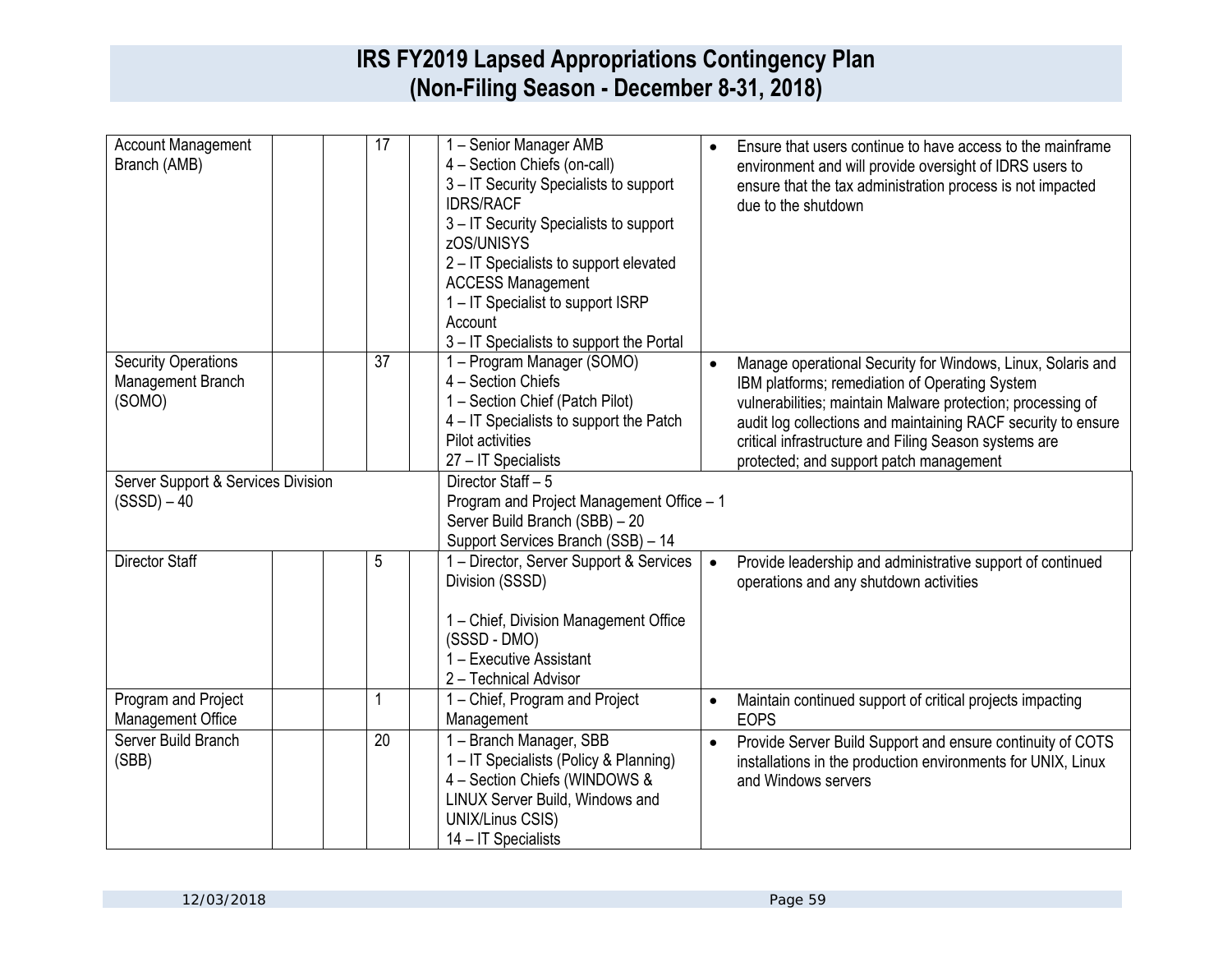| <b>Support Services</b><br>Branch (SSB)       |                | 14 |  | 1 - Branch Manager, Support Services<br>Branch (SSB)<br>2 - Section Chiefs (RTS & RPIS)<br>1 - IT Specialist (Policy & Planning)<br>10 - IT Specialists                                                                             | $\bullet$ | Support IBM Rational Tools deployed throughout the IRS                                    |
|-----------------------------------------------|----------------|----|--|-------------------------------------------------------------------------------------------------------------------------------------------------------------------------------------------------------------------------------------|-----------|-------------------------------------------------------------------------------------------|
| Service Delivery Management Division (SDMD) - |                |    |  | Director $-4$                                                                                                                                                                                                                       |           |                                                                                           |
| 37                                            |                |    |  | Large Program Support - 33                                                                                                                                                                                                          |           |                                                                                           |
| <b>Director</b>                               |                | 4  |  | - Director<br>1 - Chief Division Management Office<br>1 - Executive Assistant<br>- Management Analyst                                                                                                                               | $\bullet$ | Provide support to critical filing season systems, financial<br>management and SETR entry |
| Large Program Support                         |                | 33 |  | 3 - Senior Managers                                                                                                                                                                                                                 | $\bullet$ | Provide support to large programs such as, but not limited to,                            |
| Offices                                       |                |    |  | 28 - IT Specialists                                                                                                                                                                                                                 |           | Modernized eFile (MeF), FATCA, Web Applications and RRP                                   |
|                                               |                |    |  | 2 - Management Analyst                                                                                                                                                                                                              |           |                                                                                           |
| 28 Strategy and Planning (S&P)                |                |    |  | ACIO Strategy and Planning $-3$<br>Financial Management Services (FMS) - 6<br>Strategic Supplier Management (SSM) - 12<br>Business Planning and Risk Management (BPRM) - 5<br>Investment & Portfolio Control & Oversight (IPCO) - 2 |           |                                                                                           |
| <b>ACIO Strategy and</b>                      |                | 3  |  | 1 – ACIO, S&P                                                                                                                                                                                                                       |           | Provide executive leadership for continuing operations and                                |
| Planning                                      |                |    |  | 1 - Executive Assistant                                                                                                                                                                                                             |           | shutdown activities                                                                       |
|                                               |                |    |  | 1 - Management and Program Analyst                                                                                                                                                                                                  | $\bullet$ | Provide executive and director administrative support. (TCJA<br>Hiring)                   |
| <b>Financial Management</b><br>Services (FMS) | $\overline{2}$ |    |  | 1 - Director (TCJA)<br>1 - Supervisory Financial Administrative<br>and Program Specialist for Budget<br>Execution (or subordinate manager)<br>(TCJA)                                                                                |           | Oversee compliance with TCJA authority and monitor<br>authorized activities               |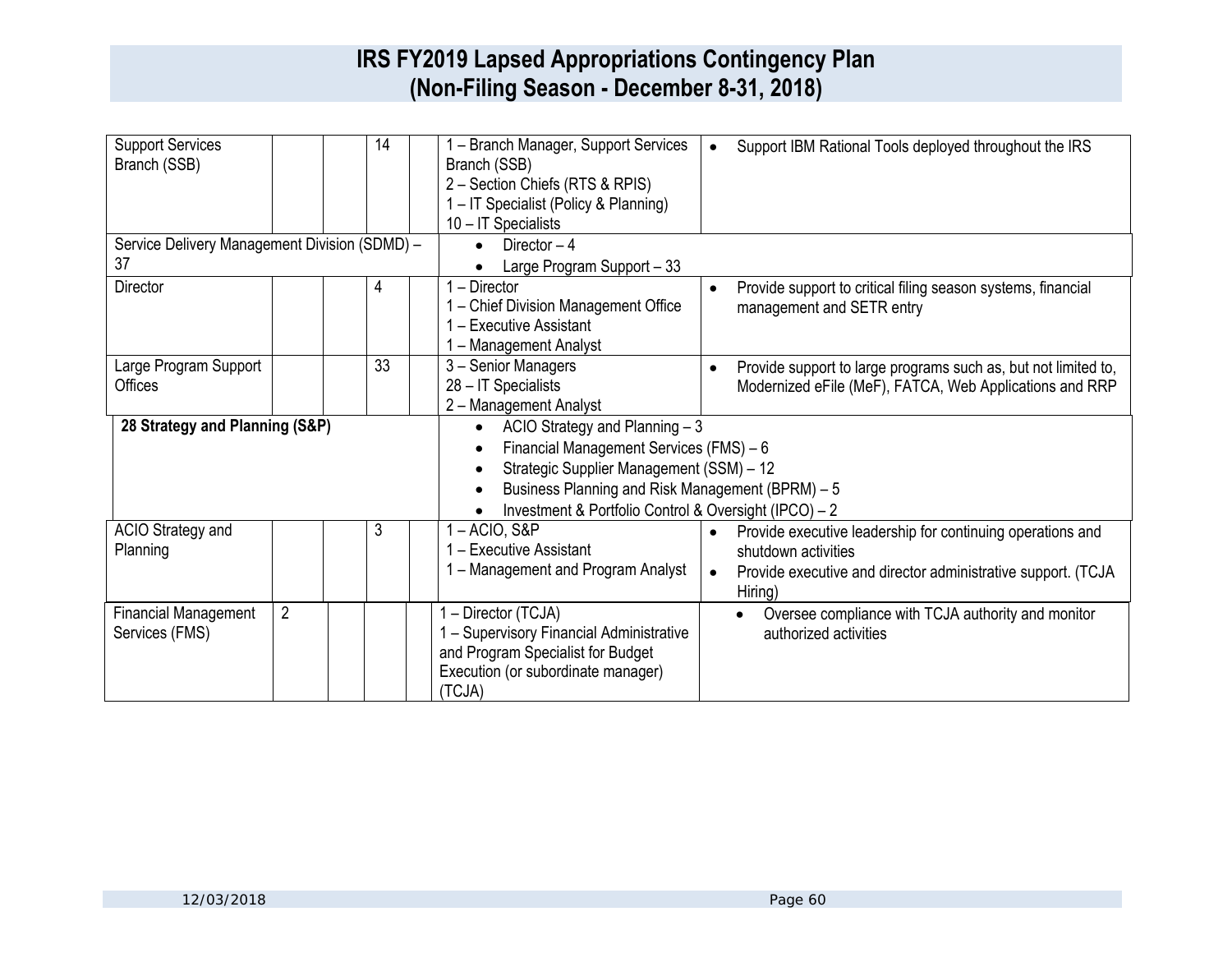|                                                                  | $\overline{2}$              |         | $\overline{2}$                                                                             | 1 - Financial Administration and<br>Program Specialist, Budget Execution<br>(TCJA)<br>1 - Management & Program Analyst,<br><b>Budget Execution (TCJA)</b><br>1 - Supervisory Budget Analyst, Budget<br>Execution (TCJA)<br>1 - Management & Program Analyst,<br>(TCJA Hiring) | $\bullet$ | Work purchase card approvals without reconciliation and to<br>provide direction during the lapsed appropriation period. The<br>financial analysts are needed to perform minimal financial<br>and management support activities that require system<br>access (passwords) and who possess specific skills, such as<br>knowledge of how to use the system and specific procedures<br>(e.g., the capability to update the Integrated Financial System<br>(IFS) and work funds certification and services receipts)<br>required in support of staff that are continuing IRS computer<br>operations to prevent loss of data in process and in the<br>processing of tax returns that include remittances |
|------------------------------------------------------------------|-----------------------------|---------|--------------------------------------------------------------------------------------------|-------------------------------------------------------------------------------------------------------------------------------------------------------------------------------------------------------------------------------------------------------------------------------|-----------|----------------------------------------------------------------------------------------------------------------------------------------------------------------------------------------------------------------------------------------------------------------------------------------------------------------------------------------------------------------------------------------------------------------------------------------------------------------------------------------------------------------------------------------------------------------------------------------------------------------------------------------------------------------------------------------------------|
| <b>Strategic Supplier</b><br>Management (SSM)                    |                             |         | 12                                                                                         | $1 -$ Director<br>1 - Supervisory Financial Management<br>Specialist (TCJA Hiring)<br>2 - Supervisory Management/Program<br>Analysts<br>6 - Management and Program Analysts<br>(1-TCJA Hiring)<br>1 - Financial Administration/Program<br>Specialist<br>1 - IT Specialist     | $\bullet$ | Identify and manage excepted contracts (provide oversight<br>and monitoring for contracts continuing through a shutdown),<br>including an IT Specialist to support work with Contracting<br>Officer's Representatives (CORs) from other functional areas.<br>SSM has the Contingency team that will support the<br>Succession Management and Strategy process by<br>overseeing the IT Contingency Plan for shutdown and startup<br>activities                                                                                                                                                                                                                                                      |
| <b>Business Planning and</b><br><b>Risk Management</b><br>(BPRM) |                             |         | 5                                                                                          | 1 - Supervisory Information Technology<br>Specialist (TCJA Hiring)<br>3 - IT Specialists<br>1 - Program Analyst                                                                                                                                                               | $\bullet$ | Support the Work Request Management System (WRMS)<br>requirements during a shutdown in the areas of business<br>objects reporting, technical support configuration, and work<br>request coordination/routing and 508 Support for Web Apps                                                                                                                                                                                                                                                                                                                                                                                                                                                          |
| Investment & Portfolio<br>Control & Oversight<br>(IPCO)          |                             |         | $\overline{2}$                                                                             | 1 - Supervisory Management and<br>Program Analyst (TCJA Hiring)<br>1 - Management and Program Analyst<br>(TCJA Hiring)                                                                                                                                                        | $\bullet$ | Manage TCJA Hiring underway to increase IRS workforce<br>needed to implement TCJA                                                                                                                                                                                                                                                                                                                                                                                                                                                                                                                                                                                                                  |
| Information Technology<br>(IT)                                   | Exception<br>A <sub>1</sub> | A3<br>B | C                                                                                          | Detail of excepted positions by category                                                                                                                                                                                                                                      |           |                                                                                                                                                                                                                                                                                                                                                                                                                                                                                                                                                                                                                                                                                                    |
| 432 Enterprise Services (ES)                                     |                             |         | ACIO Front Office - 3<br>ITeDiscovery-3<br>Strategic Planning and Technology Direction - 2 |                                                                                                                                                                                                                                                                               |           |                                                                                                                                                                                                                                                                                                                                                                                                                                                                                                                                                                                                                                                                                                    |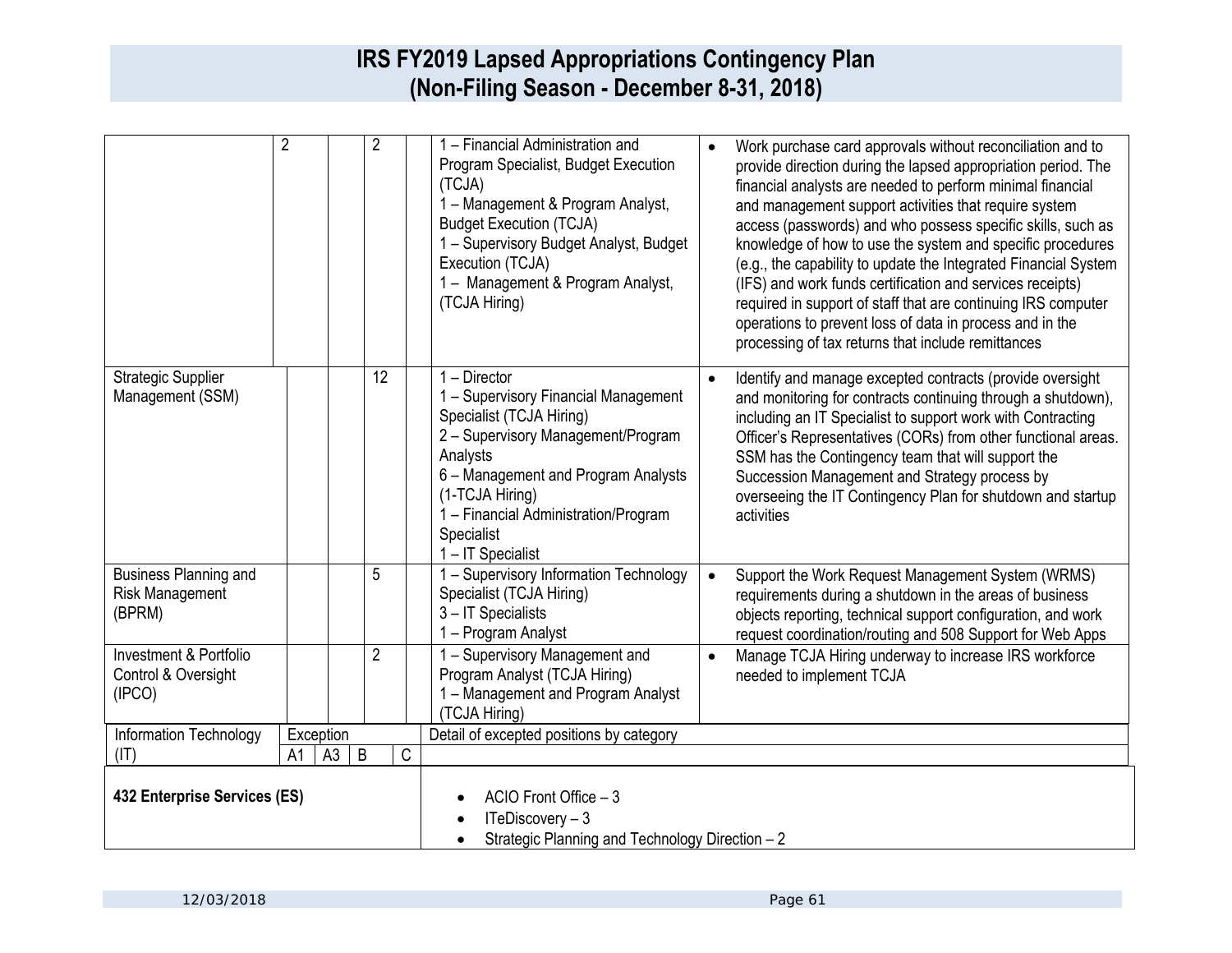|                                                       |                |                | Solution Engineering - 61                                                                                 |           |                                                                                                                                                                                                                                                                                                                                                                                   |  |  |  |  |  |
|-------------------------------------------------------|----------------|----------------|-----------------------------------------------------------------------------------------------------------|-----------|-----------------------------------------------------------------------------------------------------------------------------------------------------------------------------------------------------------------------------------------------------------------------------------------------------------------------------------------------------------------------------------|--|--|--|--|--|
|                                                       |                |                | Acquisitions - 14                                                                                         |           |                                                                                                                                                                                                                                                                                                                                                                                   |  |  |  |  |  |
|                                                       |                |                | Enterprise Systems Testing - 331                                                                          |           |                                                                                                                                                                                                                                                                                                                                                                                   |  |  |  |  |  |
|                                                       |                |                | Enterprise Architecture - 18                                                                              |           |                                                                                                                                                                                                                                                                                                                                                                                   |  |  |  |  |  |
| <b>ACIO Front Office</b>                              |                | 3              | - ACIO, Enterprise Services<br>- Executive Assistant to the ACIO<br>1 - Staff Assistant                   |           | Provide executive direction of IT Infrastructure Architecture &<br>Engineering activities necessary for an orderly shutdown of IRS<br>computer operations to prevent loss of data in process and<br>provide executive direction on continuity activities and recall                                                                                                               |  |  |  |  |  |
| IT eDiscovery                                         |                | 3              | - Supervisory IT Specialist<br>2 - IT Specialist                                                          |           | Manage Congressionally mandated eDiscovery activities                                                                                                                                                                                                                                                                                                                             |  |  |  |  |  |
| Strategic Planning and<br><b>Technology Direction</b> |                | $\overline{2}$ | - Senior Advisor<br>1 - IT Technical Director                                                             | $\bullet$ | Provide project support for critical filing season systems/projects                                                                                                                                                                                                                                                                                                               |  |  |  |  |  |
| <b>Solution Engineering</b>                           |                | 1              | $\overline{1}$ – Director                                                                                 | $\bullet$ | Involved with performance and external processing engineering                                                                                                                                                                                                                                                                                                                     |  |  |  |  |  |
|                                                       | $\overline{4}$ |                | 4 - Supervisory IT Specialists (TCJA<br>activities)<br>1 - Supervisory IT Specialists                     |           |                                                                                                                                                                                                                                                                                                                                                                                   |  |  |  |  |  |
|                                                       |                | 55             | 3 - Program/Systems Analysts<br>52 - Computer Scientists, Computer<br><b>Engineers and IT Specialists</b> |           |                                                                                                                                                                                                                                                                                                                                                                                   |  |  |  |  |  |
| Acquisitions                                          |                | 14             | 1 - Branch Chief for Acquisitions<br>2 - Chiefs for Acquisitions<br>11 - Acquisition Employees            |           | Manage critical procurement activities, process and approve<br>requisitions, modify task orders, conduct invoice receipt and<br>acceptance to avoid interest accrual, monitor contractor<br>performance, review/approve contractor application/system<br>access requests, and perform various other required contract<br>administration functions critical to business continuity |  |  |  |  |  |
| <b>Enterprise Systems</b><br>Testing                  |                | 12             | - Director<br>- Assistant Director (Tax Reform)                                                           |           | Provide Leadership and direction in support of testing critical<br><b>Filing Season programs</b>                                                                                                                                                                                                                                                                                  |  |  |  |  |  |
|                                                       |                |                | 1 - Executive Assistant                                                                                   |           | Assist in orderly shutdown of operations, continuing activities<br>and recall                                                                                                                                                                                                                                                                                                     |  |  |  |  |  |
|                                                       |                |                | 1 - Technical Advisor                                                                                     | $\bullet$ | Provide oversight and direction in support testing critical filing<br>season Programs                                                                                                                                                                                                                                                                                             |  |  |  |  |  |
|                                                       |                |                | 8 - Branch Chiefs                                                                                         | $\bullet$ | Provide direction in support of testing critical filing season                                                                                                                                                                                                                                                                                                                    |  |  |  |  |  |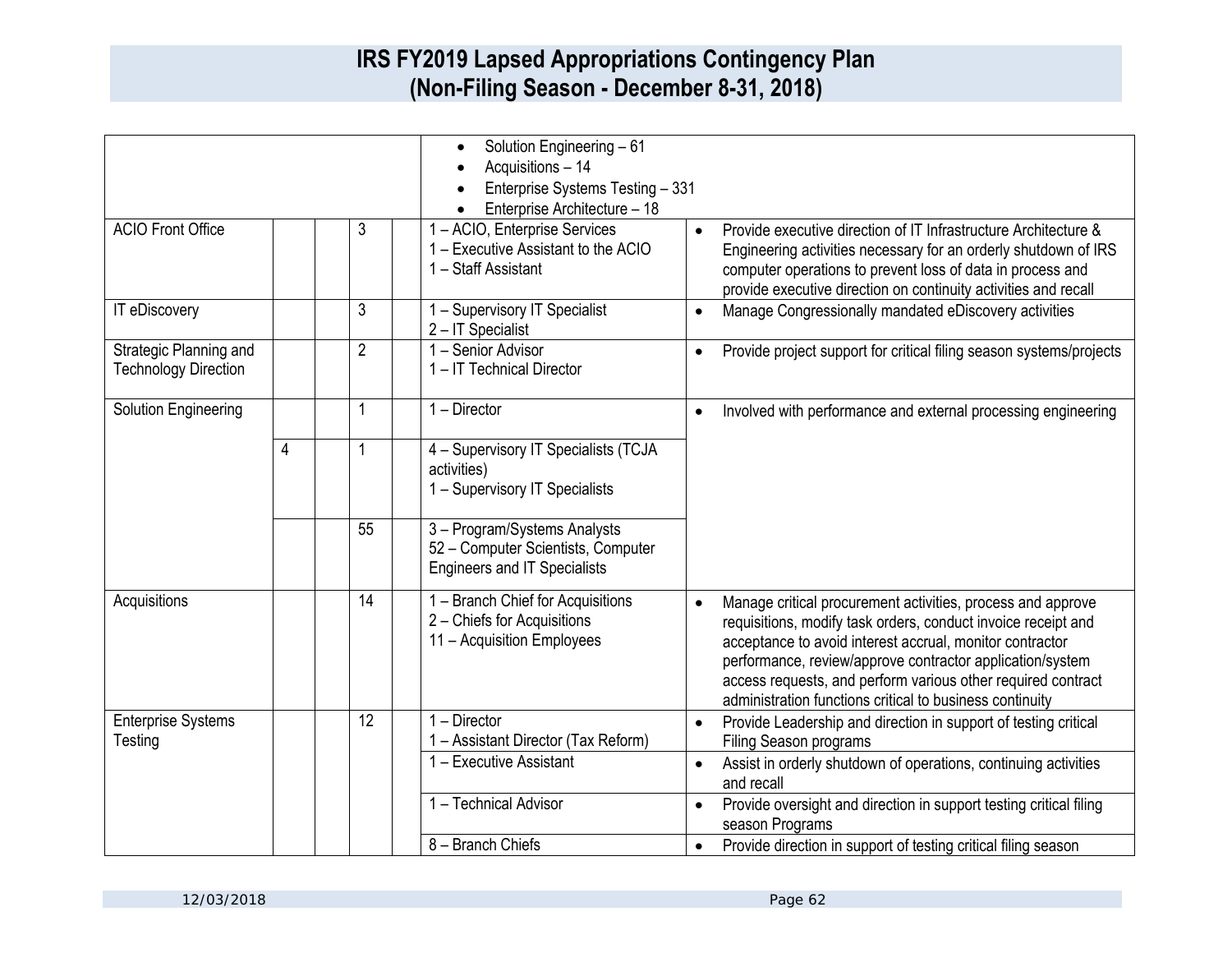|                                   |     |    |    |  |                                                                                                                                                                                                                                                                                                                |           | programs                                                                                                |  |
|-----------------------------------|-----|----|----|--|----------------------------------------------------------------------------------------------------------------------------------------------------------------------------------------------------------------------------------------------------------------------------------------------------------------|-----------|---------------------------------------------------------------------------------------------------------|--|
|                                   |     | 18 |    |  | 18 - Supervisory IT Specialists                                                                                                                                                                                                                                                                                |           | Provide direction of testing critical filing season programs (TCJA<br>activities)                       |  |
|                                   | 279 |    | 22 |  | 301 - IT Specialists                                                                                                                                                                                                                                                                                           | $\bullet$ | Complete the testing of critical filing season programs                                                 |  |
| Enterprise Architecture           |     |    | 4  |  | - Director<br>- Assistant Director<br>- Assistant to the Director,<br>Modernization<br>1 - Executive Assistant                                                                                                                                                                                                 |           | Support technical design and support of critical Filing season<br>programs                              |  |
| $\overline{2}$                    |     |    |    |  | 2 - Branch Chiefs (TCJA Funded)                                                                                                                                                                                                                                                                                |           |                                                                                                         |  |
|                                   |     |    | 11 |  | 3 - Section Chiefs<br>9 – IT Specialists (1 As Needed)                                                                                                                                                                                                                                                         |           |                                                                                                         |  |
| 308 User & Network Services (UNS) |     |    |    |  | ACIO Front Office - 5<br>Customer Service Support (CSS) - 94<br>Operations Service Support (OSS) - 18<br>Service Planning and Improvement (SPI) - 13<br>Contact Center Support Division (CCSD) - 24<br>Enterprise Field Operations (EFO) - 113<br>Engineering (ENG) - 28<br>Unified Communications $(UC) - 13$ |           |                                                                                                         |  |
| <b>ACIO Front Office</b>          |     |    | 5  |  | - ACIO, UNS<br>- Deputy Associate Chief Information<br>Officer (DACIO)<br>- Executive Assistant<br>- Staff Assistant<br>- IT Specialist                                                                                                                                                                        | $\bullet$ | Provide executive level direction for continuing operations and<br>coordination for an orderly shutdown |  |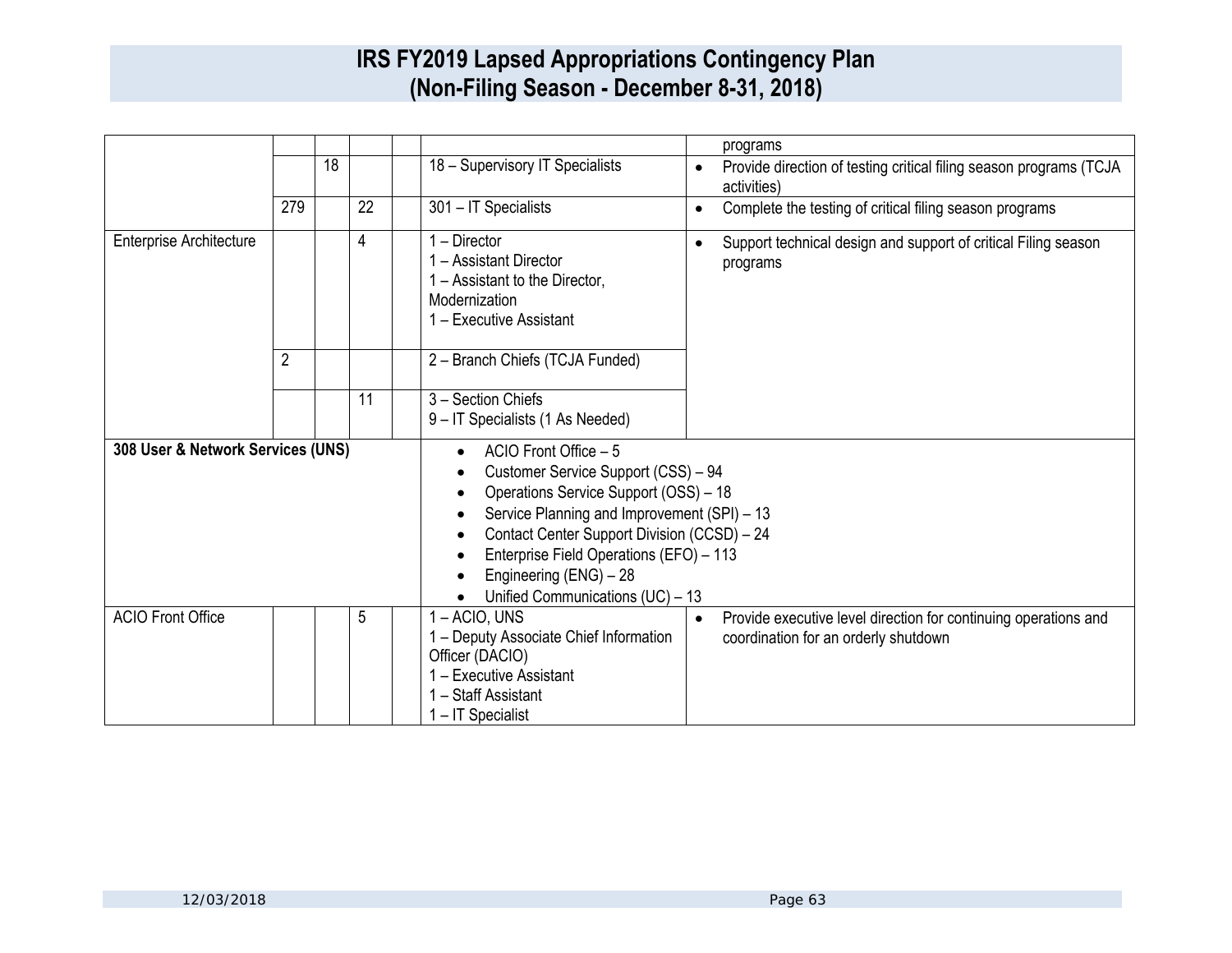| <b>Customer Service</b><br>Support (CSS)   | 56 | 38 | - Director<br>- Assistant Director<br>1 - Executive Assistant<br>7 - Senior Managers<br>4 – Frontline Managers (one per CSSC)<br>1 - Senior Analyst<br>4 - Specialists (2 OPCC and 2 SDD)<br>75 - Service Desk Specialists                                                            | Perform the role of incident response and problem mitigation to<br>all excepted IRS staff who continue to work with computer<br>assets during the lapsed budget period<br>Service Desk specialists will manage the 24/7 incident call needs<br>of all employees on duty during this period supporting Customer<br>Account Data Engine (CADE) 2, Affordable Care Act (ACA),<br>Filing Season, and all critical systems. Service Desk staff<br>attempt to resolve problems remotely, while on the call, before<br>referring the incident to the on-site technicians |
|--------------------------------------------|----|----|---------------------------------------------------------------------------------------------------------------------------------------------------------------------------------------------------------------------------------------------------------------------------------------|-------------------------------------------------------------------------------------------------------------------------------------------------------------------------------------------------------------------------------------------------------------------------------------------------------------------------------------------------------------------------------------------------------------------------------------------------------------------------------------------------------------------------------------------------------------------|
| <b>Operations Service</b><br>Support (OSS) | 1  | 11 | - Director<br>1 - Program Manager (TCJA Funded)<br>1 - Manager Development & Standards<br>3 - IT Specialists (Development &<br>Standards)<br>3 - IT Specialists (Release<br>Management)<br>1-IT Specialist (Software Asset<br>Management)<br>1– IT Specialist (Integration & Testing) | Required for executive direction and execution of the following<br>operational support activities during contingency operations:<br>Maintaining required security compliance for the workstation<br>environment (i.e., deploying security patches and addressing<br>security vulnerabilities as they emerge; deploying required<br>application updates and transmittals in support of critical<br>business systems/applications<br>Manage and distribute software security patches                                                                                |
|                                            |    | 1  | 1 - Program Manager                                                                                                                                                                                                                                                                   |                                                                                                                                                                                                                                                                                                                                                                                                                                                                                                                                                                   |
|                                            |    | 6  | 1 - Supervisory (Ogden Equipment<br>Depot) WIN 10 Support<br>1 - Supervisory IT Specialist (Materials<br>Management) WIN 10 Support<br>1 - Supervisory IT Specialist (Hardware<br>Asset Management) WIN 10 Support<br>3 - IT Specialists (Ogden Equipment<br>Depot) WIN 10 Support    |                                                                                                                                                                                                                                                                                                                                                                                                                                                                                                                                                                   |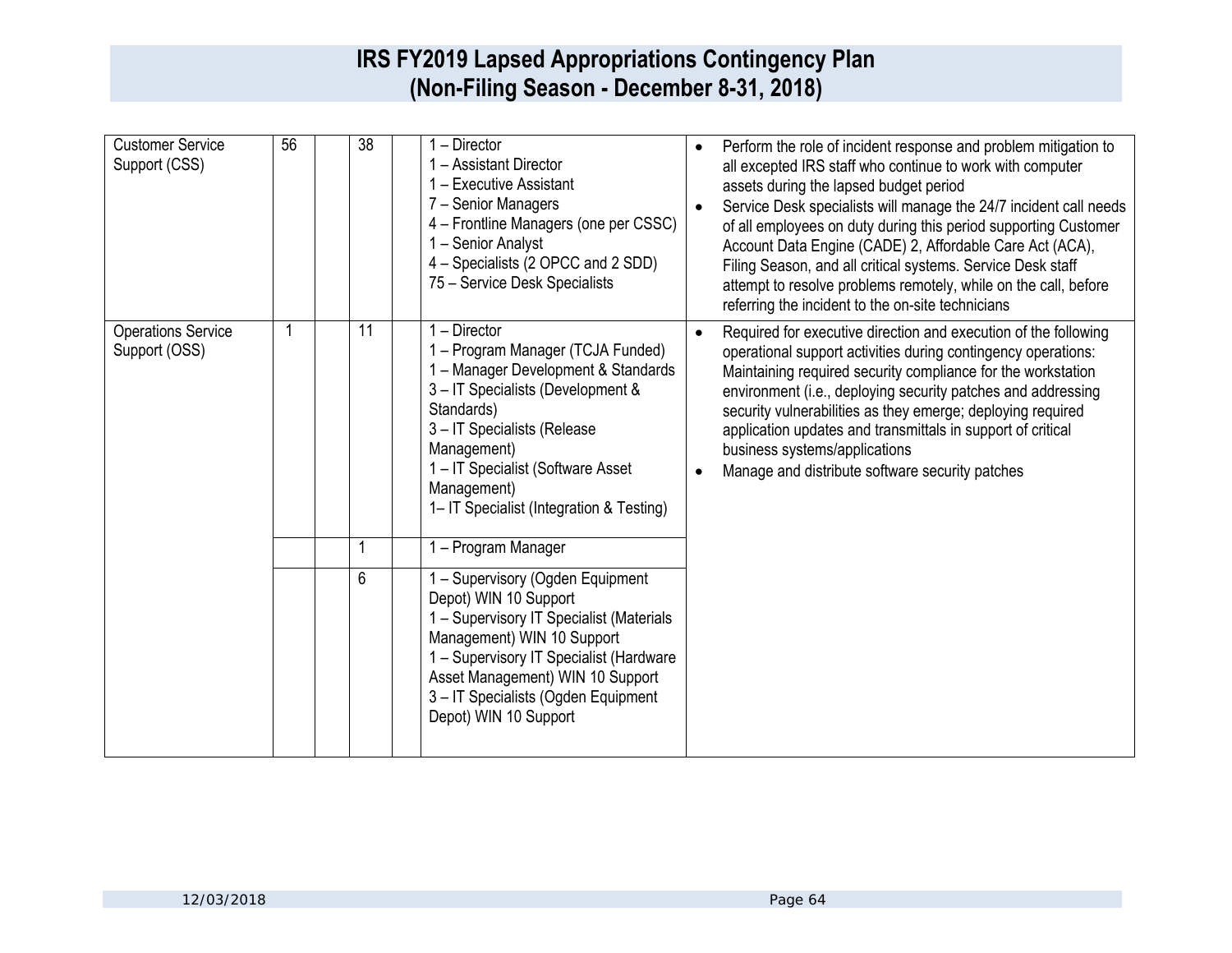| Service Planning and<br>Improvement (SPI)        |                | 13             | - Director<br>1 – Manager<br>1 - Management and Program Analyst<br>2 - IT Security Specialists<br>1 - OL5081 Specialist from Security<br>Compliance<br>2 - IT Specialists (TCJA Hiring)<br>$1 -$ Director<br>1 – Reporting & Risk Management<br>(WIN 10 Support)<br>1 - Communication (WIN 10 Support)<br>- Funding (WIN 10 Support)<br>- Contract (WIN 10 Support) | Provide leadership<br>$\bullet$<br>Support contingency management activities<br>٠<br>Update shutdown documents and track excepted activities<br>$\bullet$<br><b>Support Security</b><br>Support compliance reporting, monitoring, security standards<br>$\bullet$<br>and OL5081 application |
|--------------------------------------------------|----------------|----------------|---------------------------------------------------------------------------------------------------------------------------------------------------------------------------------------------------------------------------------------------------------------------------------------------------------------------------------------------------------------------|---------------------------------------------------------------------------------------------------------------------------------------------------------------------------------------------------------------------------------------------------------------------------------------------|
| <b>Contact Center Support</b><br>Division (CCSD) |                | $\overline{2}$ | - Director<br>1 - Asst. Director                                                                                                                                                                                                                                                                                                                                    | Support Call Center service operations, support and direct<br>actions of technical staff                                                                                                                                                                                                    |
|                                                  |                |                | 1 - Executive Assistant (TCJA Funded)                                                                                                                                                                                                                                                                                                                               |                                                                                                                                                                                                                                                                                             |
|                                                  |                | 4              | 4 - Supervisory IT Specialist (Senior<br>Managers)                                                                                                                                                                                                                                                                                                                  |                                                                                                                                                                                                                                                                                             |
|                                                  | $\overline{2}$ | 3              | 3 - Supervisory Frontline Managers<br>2 - Supervisory Frontline Managers<br>(TCJA Funded)                                                                                                                                                                                                                                                                           |                                                                                                                                                                                                                                                                                             |
|                                                  |                | 12             | 1 – WIN 10 Support<br>11 - IT Specialists                                                                                                                                                                                                                                                                                                                           |                                                                                                                                                                                                                                                                                             |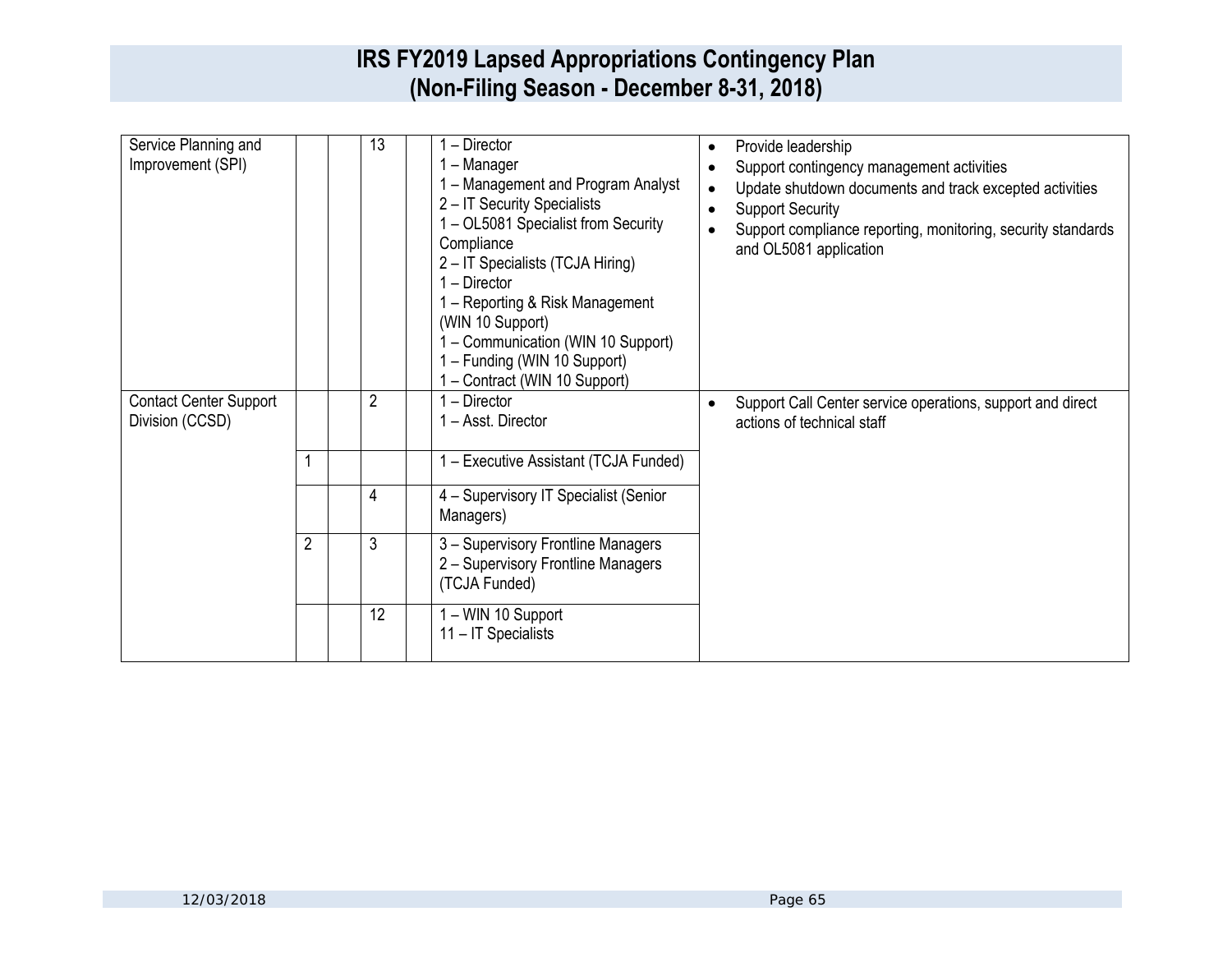| <b>Enterprise Field</b><br>Operations (EFO)       | 57 | 56                                                                                                                                                                                                                                                                             |  | $1 -$ Director<br>10 - Program Managers<br>15 - Supervisory IT Specialists<br>49 - IT Specialists<br>9 - IT Specialists<br>2 - Staff Assistants<br>1 - Supervisory IT Specialist<br>24 - IT Specialists<br>1- Project Lead (WIN10 Support)<br>1 - Organizational Readiness (WIN10<br>Support) | $\bullet$<br>$\bullet$<br>$\bullet$ | Support operations, Service Restoration Teams and the day<br>to day maintenance of the IRS tax infrastructure which covers<br>over 755 sites nationwide for Counsel<br><b>Support excepted Counsel Operations</b><br>Provide minimal on-site presence                                                                                                                                                                                                                                                                                                                                                                                                                                 |
|---------------------------------------------------|----|--------------------------------------------------------------------------------------------------------------------------------------------------------------------------------------------------------------------------------------------------------------------------------|--|-----------------------------------------------------------------------------------------------------------------------------------------------------------------------------------------------------------------------------------------------------------------------------------------------|-------------------------------------|---------------------------------------------------------------------------------------------------------------------------------------------------------------------------------------------------------------------------------------------------------------------------------------------------------------------------------------------------------------------------------------------------------------------------------------------------------------------------------------------------------------------------------------------------------------------------------------------------------------------------------------------------------------------------------------|
| Engineering (ENG)                                 |    | 28                                                                                                                                                                                                                                                                             |  | $1 -$ Director<br>7 - Engineer/Supervisory IT Specialists<br>20 - IT Specialists                                                                                                                                                                                                              | $\bullet$                           | Provide oversight of critical Common Communications<br>Gateway (CCG), Development, Integration and Test<br>Environment (DITE), portal environments supporting Excise<br>File Information Reporting System (ExFIRS), Return Review<br>Program (RRP), eAuth, Customer Account Data Engine<br>(CADE), Treasury Net (TNET) Wide Area Network (WAN)<br>infrastructure; Performance Engineering Model (PEM) team<br>application performance analysis efforts; Engineer supports<br>NMCC technical Services and troubleshooting for FS<br>Readiness as primary Cisco CPC support; IT Tech/Specs<br>support critical network support, critical FS applications and<br>resolutions (As Needed) |
| <b>Unified Communications</b><br>(UC)             |    | 13                                                                                                                                                                                                                                                                             |  | $1 -$ Director<br>2 - IT Specialist (Hiring Efforts)<br>4 - Supervisory IT Specialists<br>1 - Operation Lead<br>1 - Management Program Analyst<br>4 - IT Specialists                                                                                                                          |                                     | Support UNS, voice infrastructure and critical tax implications<br>Telecommunication specialists respond to outages by<br>evaluating system alerts and handle incoming KISAM tickets                                                                                                                                                                                                                                                                                                                                                                                                                                                                                                  |
| 84 Enterprise Program Management Office<br>(EPMO) |    | EPMO Front Office $-3$<br>Cade 2 (TCJA Matrixed Support) - 2<br>Revenue Integrity and Compliance Office - 9<br>Enterprise Program Control - 12<br>Web Applications Program Management Office - 20<br>Emerging Programs and Initiatives $-7$<br>Enterprise Case Management - 31 |  |                                                                                                                                                                                                                                                                                               |                                     |                                                                                                                                                                                                                                                                                                                                                                                                                                                                                                                                                                                                                                                                                       |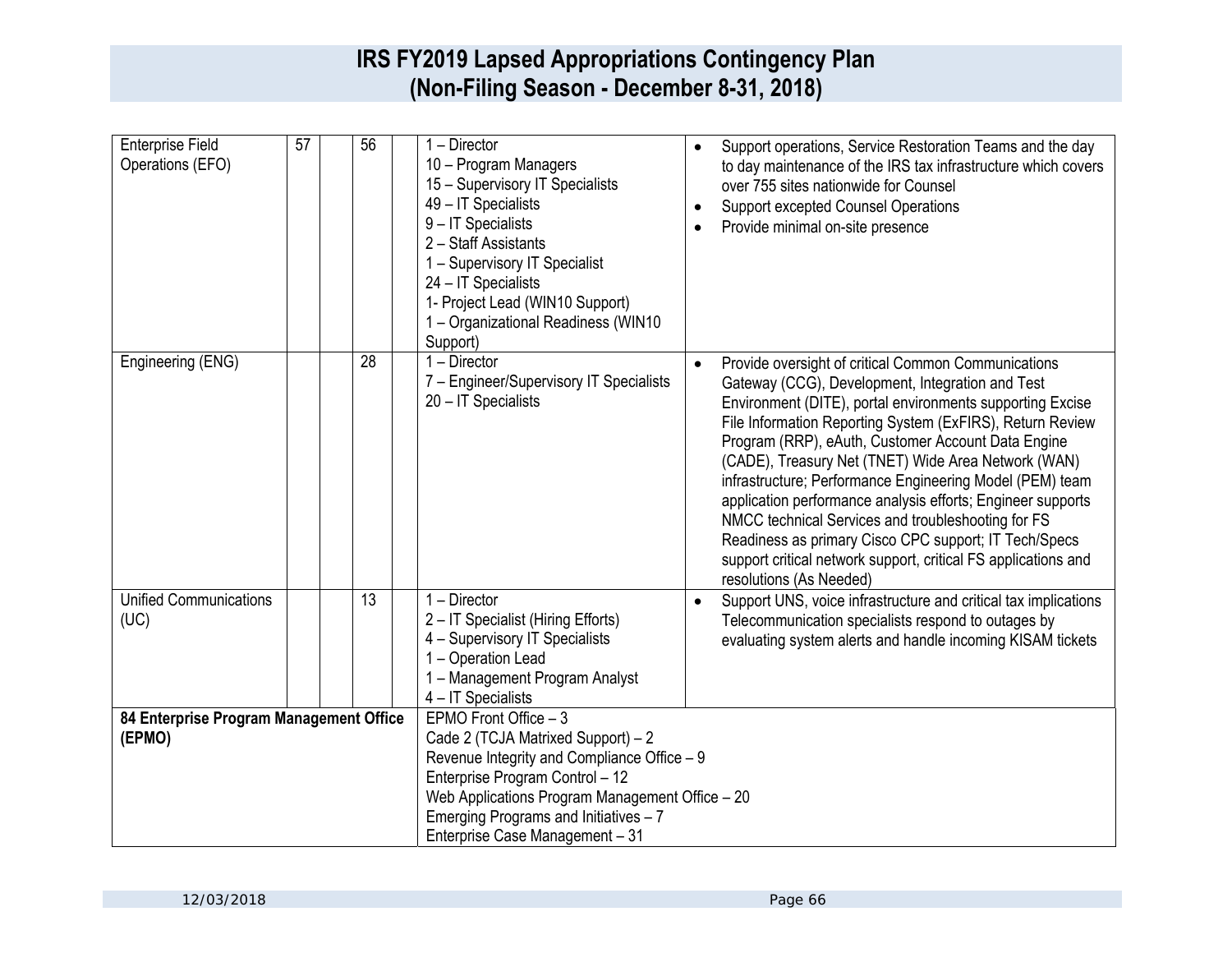| <b>EPMO Front Office</b>                      |                | 3  | $1 - ACIO$<br>1 - Executive Assistant<br>1 - Management/Program Analyst                                                                                                                                                                                                                                            | Responsible for the modernization development for filing/non-<br>filing season tasking related Revenue Integrity/Compliance<br>(RIC), Enterprise Program Controls (EPC), WEB Applications<br>Program Management Office, and Emerging Programs and<br>Initiatives (EP&I)                                                                                                                                             |
|-----------------------------------------------|----------------|----|--------------------------------------------------------------------------------------------------------------------------------------------------------------------------------------------------------------------------------------------------------------------------------------------------------------------|---------------------------------------------------------------------------------------------------------------------------------------------------------------------------------------------------------------------------------------------------------------------------------------------------------------------------------------------------------------------------------------------------------------------|
| CADE 2 (TCJA Matrixed)<br>Support)            | $\overline{2}$ |    | 1 - Executive Officer (TCJA)<br>1 - Front Line Managers (TCJA)                                                                                                                                                                                                                                                     | Provide on-going oversight, guidance, development,<br>processing and tasking preparations for production/non-<br>production                                                                                                                                                                                                                                                                                         |
| Revenue Integrity and<br>Compliance Office    |                | 1  | 1 - Front Line Managers                                                                                                                                                                                                                                                                                            | Responsible for the modernization development for filing/non-<br>filing season tasking related Revenue Integrity/Compliance<br>(RIC), Enterprise Program Controls (EPC), WEB Applications<br>Program Management Office, and Emerging Programs and<br>Initiatives (EP&I)                                                                                                                                             |
|                                               |                | 8  | 2 - Supervisory IT Specialists<br>1 - Executive Assistant<br>2 - IT Specialists<br>1-IT Project Manager<br>2 - IT Program Managers (TCJA)                                                                                                                                                                          | Responsible for the modernization development for filing/non-<br>filing season tasking related Revenue Integrity/Compliance<br>(RIC), Enterprise Program Controls (EPC), WEB Applications<br>Program Management Office, and Emerging Programs and<br>Initiatives (EP&I)                                                                                                                                             |
| <b>Enterprise Program</b><br>Control          | 12             |    | 1 – Executive Officer (TCJA)<br>2 - Senior Managers (TCJA Hiring)<br>1 - Senior Manager (COR/Acquisition)<br>1 - Senior Manager (Infrastructure<br>Currency)<br>1 - IT Specialist (Infrastructure<br>Currency)<br>1 - Management Analyst (TCJA)<br>5 - Senior Management Analysts/IT<br>Specialist (TCJA/COR Work) | Provide on-going oversight, guidance, development,<br>processing and tasking preparations for production/non-<br>production<br>Responsible for the modernization development for filing/non-<br>$\bullet$<br>filing season tasking related Revenue Integrity/Compliance<br>(RIC), Enterprise Program Controls (EPC), WEB Applications<br>Program Management Office, and Emerging Programs and<br>Initiatives (EP&I) |
| <b>Web Applications</b><br>Program Management | 4              | 16 | - Director<br>1 - Executive Assistant                                                                                                                                                                                                                                                                              | Responsible for the modernization development for filing/non-<br>filing season tasking related Revenue Integrity/Compliance                                                                                                                                                                                                                                                                                         |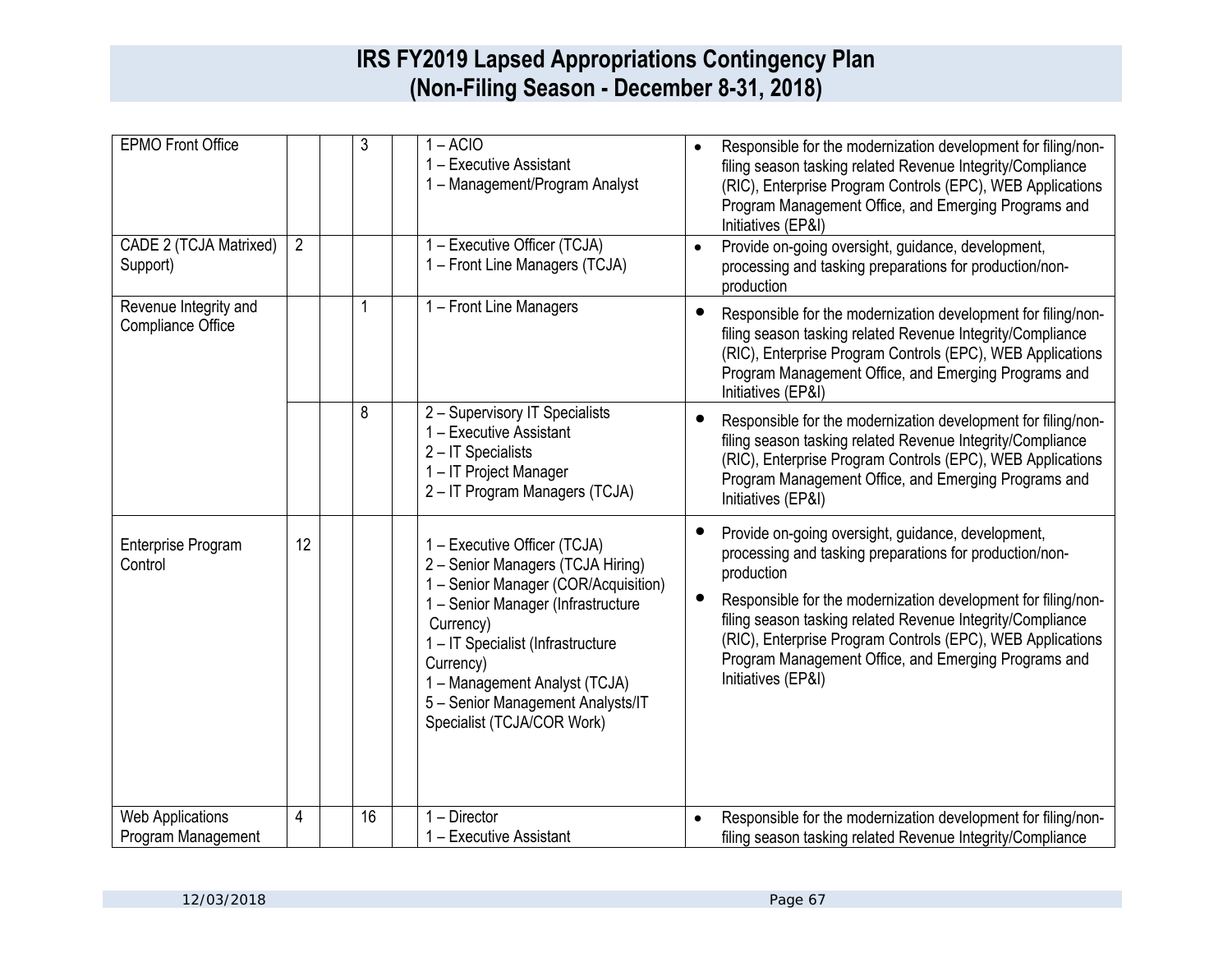| Office<br><b>Emerging Programs and</b><br>Initiatives |   | 1  | 2 - Senior Managers<br>4 - Frontline Managers<br>5 - IT Program Managers<br>5 - IT Specialists<br>2 - Management Analysts<br>$1 -$ Director                                                                                                                                                                                                                                                                                                                                                                                                                                                                                                                     | (RIC), Enterprise Program Controls (EPC), WEB Applications<br>Program Management Office, and Emerging Programs and<br>Initiatives (EP&I)<br>Responsible for the modernization development for filing/non-                                                               |
|-------------------------------------------------------|---|----|-----------------------------------------------------------------------------------------------------------------------------------------------------------------------------------------------------------------------------------------------------------------------------------------------------------------------------------------------------------------------------------------------------------------------------------------------------------------------------------------------------------------------------------------------------------------------------------------------------------------------------------------------------------------|-------------------------------------------------------------------------------------------------------------------------------------------------------------------------------------------------------------------------------------------------------------------------|
|                                                       |   |    |                                                                                                                                                                                                                                                                                                                                                                                                                                                                                                                                                                                                                                                                 | filing season tasking related Revenue Integrity/Compliance<br>(RIC), Enterprise Program Controls (EPC), WEB Applications<br>Program Management Office, and Emerging Programs and<br>Initiatives (EP&I)                                                                  |
|                                                       | 6 |    | 3 - IT Specialist TCJA)<br>1 - Senior Manager (TCJA)<br>1 - IT Project Manager (TCJA)<br>1 - Management Analyst (TCJA)                                                                                                                                                                                                                                                                                                                                                                                                                                                                                                                                          | Provide on-going oversight, guidance, development,<br>processing and tasking preparations for production/non-<br>production                                                                                                                                             |
| <b>Enterprise Case</b><br>Management                  |   | 31 | $1 -$ Director<br>1 - Management and Program Analyst<br>1 - IT Specialist (Sr. Advisor)<br>2 - IT Specialists (Governance)<br>1-IT Specialist (ECM First Release<br>Manager)<br>1 - IT Specialist (Budget Financials)<br>1 - IT Specialist (Change Management)<br>1 - IT Specialist (Investment Portfolio)<br>1 - IT Specialist (Requirements<br>Management)<br>1 - IT Specialist (IMS/Schedule<br>Management)<br>1-IT Specialist (ECM Contract PM)<br>1 - IT Specialist (Treasury Cloud<br>Infrastructure)<br>5 - IT Specialist (EPAA Environment)<br>7 - IT Specialist (ECM Release)<br>2 - Senior Managers<br>3 - Frontline Manager<br>1-IT Specialist - COR | Responsible for the modernization development for filing/non-<br>filing season tasking related Revenue Integrity/Compliance<br>(RIC), Enterprise Program Controls (EPC), WEB Applications<br>Program Management Office, and Emerging Programs and<br>Initiatives (EP&I) |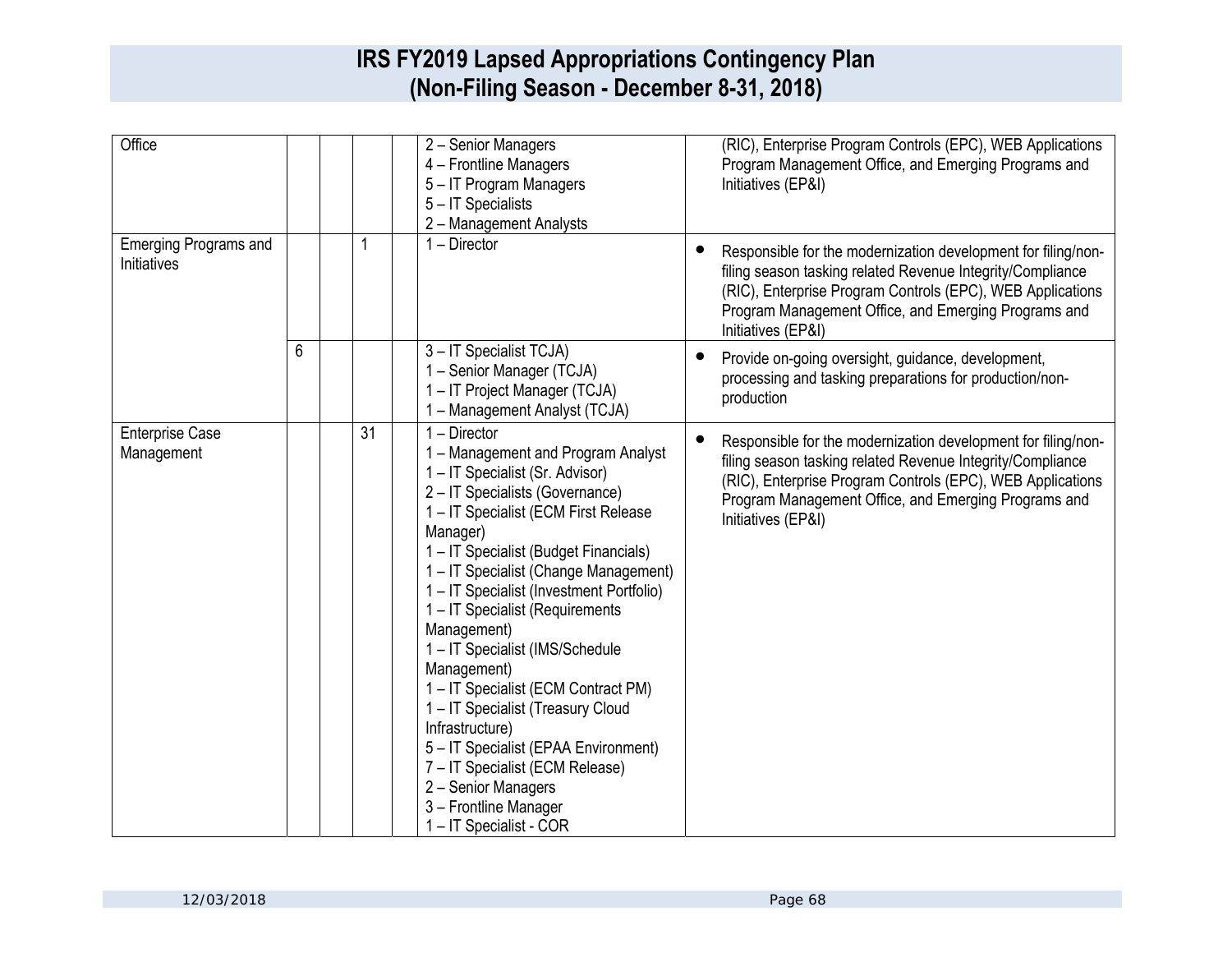| Large Business and International Division (LB&I)                  | <b>Exception Category</b> |                |     |    |              |  |  |  |  |
|-------------------------------------------------------------------|---------------------------|----------------|-----|----|--------------|--|--|--|--|
|                                                                   | A1                        | A <sub>3</sub> | В   | C  | <b>Total</b> |  |  |  |  |
| Commissioner                                                      |                           |                | 5   |    | 5            |  |  |  |  |
| <b>Assistant Deputy Commissioner (Compliance Integration)</b>     |                           |                | 2   |    | 2            |  |  |  |  |
| Assistant Deputy Commissioner (International)                     |                           |                | 2   |    | 2            |  |  |  |  |
| Program and Business Solutions                                    |                           |                | 2   |    | 4            |  |  |  |  |
| <b>Cross Border Practice Area</b>                                 |                           |                |     | 15 | 15           |  |  |  |  |
| Eastern Compliance Practice Area                                  |                           |                | 19  |    | 19           |  |  |  |  |
| <b>Enterprise Activities Practice Area</b>                        |                           |                | 9   |    | 9            |  |  |  |  |
| Northeastern Compliance Practice Area                             |                           |                | 18  |    | 18           |  |  |  |  |
| Pass Through Entities Practice Area                               |                           |                | 20  |    | 20           |  |  |  |  |
| Treaty and Transfer Pricing Operations Practice Area              |                           |                | 12  |    | 12           |  |  |  |  |
| Western Compliance Practice Area                                  |                           |                | 21  |    | 21           |  |  |  |  |
| Withholding and International Individual Compliance Practice Area |                           |                | 20  |    | 20           |  |  |  |  |
| Total # employees                                                 |                           |                | 130 | 16 | 147          |  |  |  |  |

**\*Notes**: **FY19: 147 Excepted Employees.** LB&I positions have all been designated as On Call, except for, the Plan Executive, Director of Program and Business Solutions. Managers will utilize the "call tree" procedures if any of these positions will be required to report to prevent expiration of a statute. In addition to one position on the Director, RS Staff that would be responsible for ALL SETR and PAR Actions related to shutdown preparation activities, LB&I activities surround the protection of statutes, Tax Reform, and timekeeping during a shutdown. Timekeeping and mail processing responsibilities has been included as a duty for the secretaries. Timekeeping Input and approval would only be necessary if a shutdown would occur for several days. CALL TREES will be utilized in LB&I for recall purposes.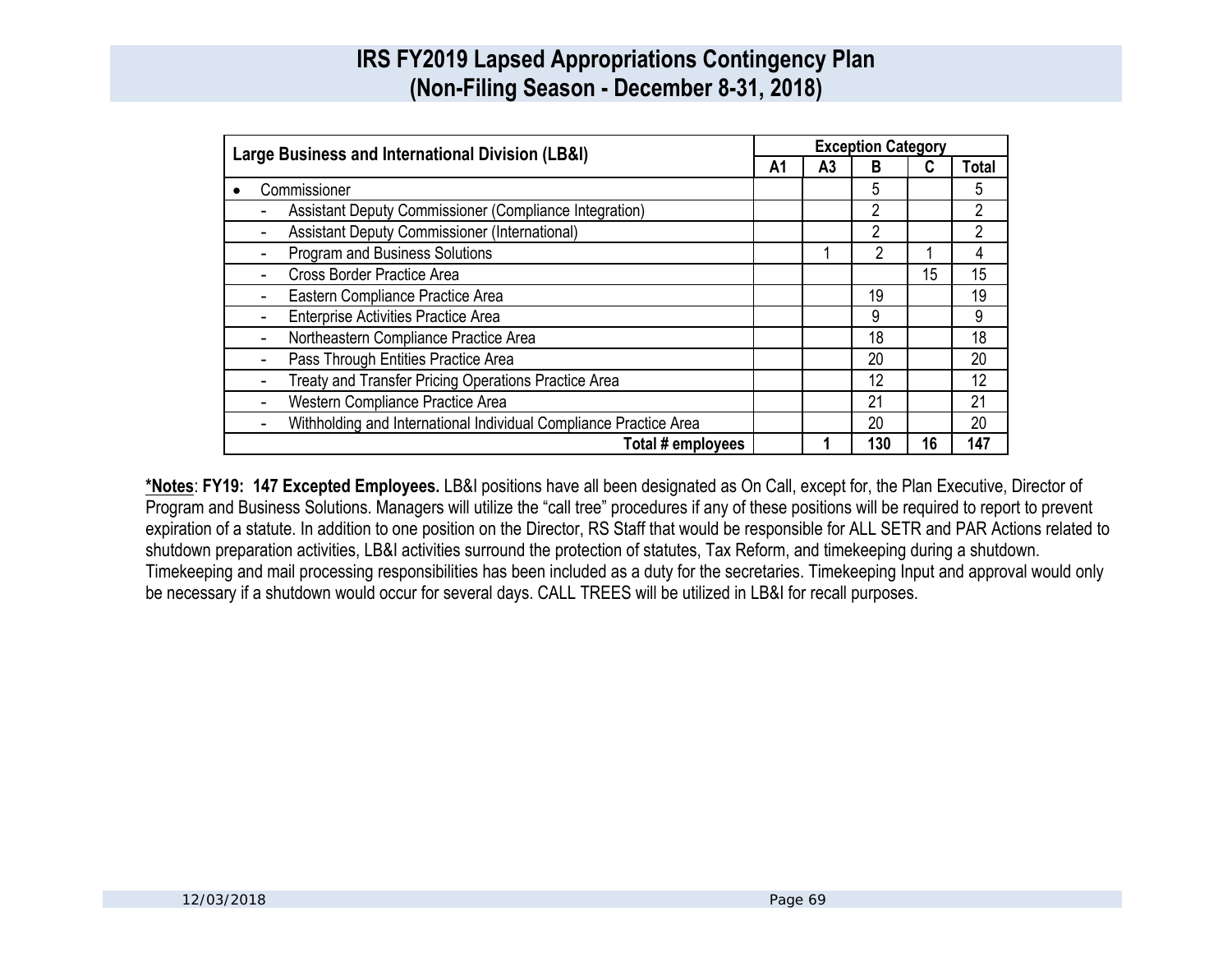| <b>Large Business and</b>                                        | <b>Exception</b> |    |                |              | Detail of excepted positions by category                                                                                                                  |                                                                                                                                                                                                                           |
|------------------------------------------------------------------|------------------|----|----------------|--------------|-----------------------------------------------------------------------------------------------------------------------------------------------------------|---------------------------------------------------------------------------------------------------------------------------------------------------------------------------------------------------------------------------|
| International                                                    | <b>A1</b>        | A3 | B              | $\mathbf{C}$ |                                                                                                                                                           |                                                                                                                                                                                                                           |
| Commissioner                                                     |                  |    | 5              |              | 1 - Commissioner, LB&I<br>1 - Deputy Commissioner; LBI<br>1 - Executive Assistant<br>1 - Program Manager - Tax Reform<br>1 - Support Analyst - Tax Reform | Provide oversight of statute protection<br>$\bullet$<br>activities in field operations.                                                                                                                                   |
| <b>Assistant Deputy Commissioner</b><br>(Compliance Integration) |                  |    | $\overline{2}$ |              | 1 - Assistant Deputy Commissioner Compliance<br>Integration<br>1 - Director, Data Solutions                                                               | Provide oversight of statute protection<br>$\bullet$<br>activities in field operations.                                                                                                                                   |
| <b>Assistant Deputy Commissioner</b><br>(International)          |                  |    | $\overline{2}$ |              | 1 - Assistant Deputy Commissioner International.<br>1 - Tax Law Specialist                                                                                | Provide oversight of statute protection<br>$\bullet$<br>activities in field operations                                                                                                                                    |
| Program and Business Solutions                                   |                  |    | $\overline{2}$ |              | 1 - Director, Resource Solutions<br>1 – Director, Technology and Program Solutions<br>4 positions identified in the Summary                               | Provide oversight of budget matters related<br>$\bullet$<br>to excepted activities and, as necessary,<br>direct orderly shutdown and recall of<br>activities.<br>$\bullet$                                                |
|                                                                  |                  |    | 1              |              | 1 - Director, Resource Solutions (Plan Executive)                                                                                                         | Provide oversight of budget matters related<br>$\bullet$<br>to<br>Provides executive oversight of budget<br>$\bullet$<br>matters and technical systems related to<br>the execution of excepted activities. (As<br>Needed) |
|                                                                  |                  |    | $\mathbf 1$    |              | Program Analyst/Human Resource Specialist                                                                                                                 | Perform SETR validation/PAR actions<br>$\bullet$<br>immediately following shutdown. Activities<br>require 1-2 days                                                                                                        |
| <b>Cross Border Practice Area</b>                                |                  |    | 15             |              | 1 - Director, Cross Border<br>6 - Territory or Team managers<br>1 - PSP Analyst<br>6 - Secretary or Management Assistants<br>1 Senior Advisor             | Conduct activities, as necessary, for the<br>oversight and protection of statutes in field<br>operations. (As Needed)                                                                                                     |
|                                                                  |                  |    | 19             |              | 1 - Director, Eastern Compliance<br>8 - Territory or Team managers<br>1 - PSP Analyst<br>9 - Secretary or Management Assistants                           | Conduct activities, as necessary, for the<br>$\bullet$<br>oversight and protection of<br>statutes/remittances in field operations. (As<br>Needed)                                                                         |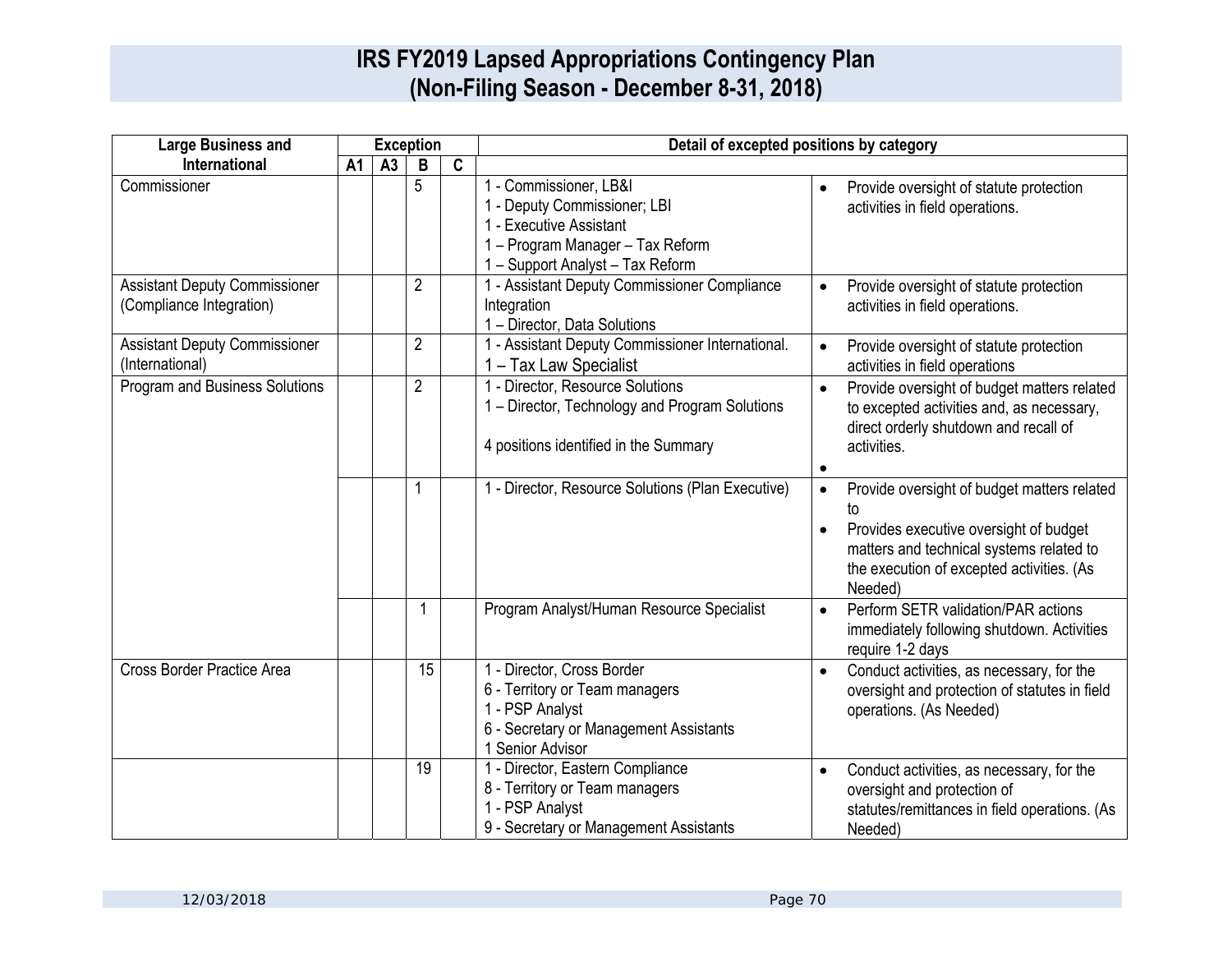| <b>Large Business and</b>                     |           |                | <b>Exception</b> |   | Detail of excepted positions by category                                                                                                                                                                                                                                            |                                                                                                                                                                                                                                                                                                                                                                               |
|-----------------------------------------------|-----------|----------------|------------------|---|-------------------------------------------------------------------------------------------------------------------------------------------------------------------------------------------------------------------------------------------------------------------------------------|-------------------------------------------------------------------------------------------------------------------------------------------------------------------------------------------------------------------------------------------------------------------------------------------------------------------------------------------------------------------------------|
| <b>International</b>                          | <b>A1</b> | A <sub>3</sub> | B                | C |                                                                                                                                                                                                                                                                                     |                                                                                                                                                                                                                                                                                                                                                                               |
| <b>Enterprise Activities Practice</b><br>Area |           |                |                  |   | 1 - Director, Enterprise Activities                                                                                                                                                                                                                                                 | Conduct activities, as necessary, for the<br>$\bullet$<br>oversight and protection of statutes in field<br>operations.                                                                                                                                                                                                                                                        |
|                                               |           |                | 8                |   | 8 - Enterprise Activities Territory or Team<br>managers                                                                                                                                                                                                                             | Support ACA activities, including large<br>$\bullet$<br>payments of the Insurance Provider<br>Fees (IPF) which are due on Sept 30,<br>ACA fee remittances, branded<br>prescription drug fees processing. Tax<br>Reform activities – implementation of<br>the Tax Cuts and Job Act and<br>provisions assigned to the Practice<br>Area that could have filing season<br>impact. |
| Northeastern Compliance<br>Practice Area      |           |                | 18               |   | 1 - Director, Northeastern Compliance<br>9 - Territory or Team managers<br>1 - PSP Analyst<br>7 - Secretary or Management Assistants                                                                                                                                                | Conduct activities, as necessary, for the<br>$\bullet$<br>oversight and protection of<br>statutes/remittances in field operations. (As<br>Needed)                                                                                                                                                                                                                             |
| Pass Through Entities Practice<br>Area        |           |                | 20               |   | 1 - Director, Pass Through;<br>1 - Operations Analyst<br>1 - Senior Manager Promoter<br>1 - Promoter Support Member<br>1 - Senior Manager TEFRA Unit<br>1 - Senior Manager SMEs and IGPs<br>3 - SME and IPG Support Members<br>1 - Admin Support<br>10 - TEFRA Unit Support Members | Conduct activities, as necessary, for the<br>$\bullet$<br>oversight and protection of<br>statutes/remittances in field operations. (As<br>Needed)                                                                                                                                                                                                                             |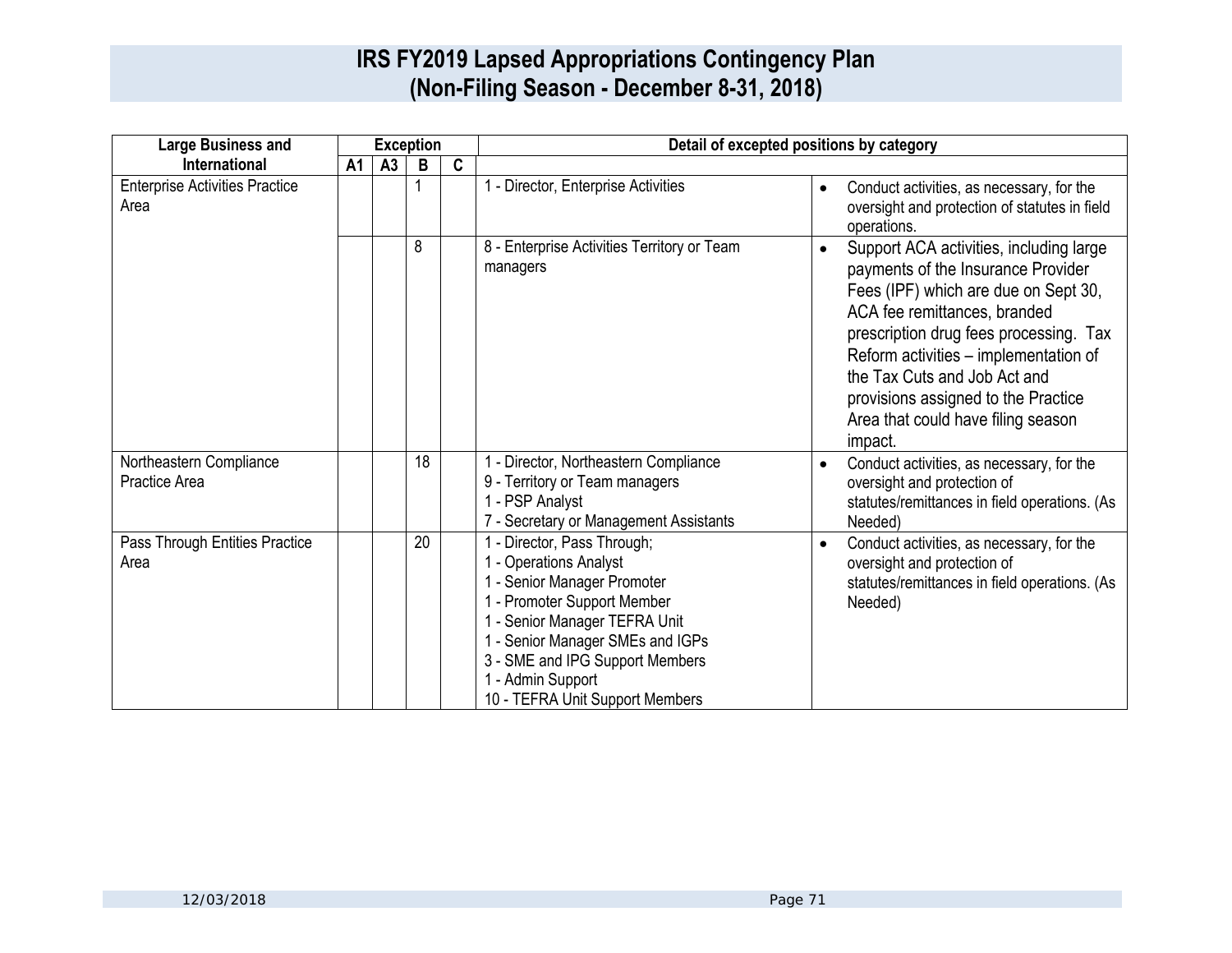| <b>Large Business and</b>                                                      |    |                | <b>Exception</b> |   | Detail of excepted positions by category                                                                                                                                                                                                                                                           |                                                                                                                                                   |
|--------------------------------------------------------------------------------|----|----------------|------------------|---|----------------------------------------------------------------------------------------------------------------------------------------------------------------------------------------------------------------------------------------------------------------------------------------------------|---------------------------------------------------------------------------------------------------------------------------------------------------|
| <b>International</b>                                                           | A1 | A <sub>3</sub> | B                | C |                                                                                                                                                                                                                                                                                                    |                                                                                                                                                   |
| <b>Treaty and Transfer Pricing</b><br><b>Operations Practice Area</b>          |    |                | 12               |   | - Director, Treaty and Transfer Pricing<br>- Director, Advance Pricing and Agreement<br>- Director, Transfer Pricing Practice<br>1 - Director, Treaty Administration<br>1 - Senior International Advisor<br>1 - Program Manager, Treaty Assistance and<br>Interpretation Team<br>3 - Secretaries - | Conduct activities, as necessary, for the<br>$\bullet$<br>oversight and protection of statutes per<br>Treaty requirements. (As Needed)            |
| <b>Western Compliance Practice</b><br>Area                                     |    |                | 21               |   | - Director, Western Compliance<br>11 - Territory or Team manager<br>1 - PSP Analyst<br>8 - Secretaries or Management Assistants                                                                                                                                                                    | Conduct activities, as necessary, for the<br>$\bullet$<br>oversight and protection of<br>statutes/remittances in field operations. (As<br>Needed) |
| Withholding and International<br><b>Individual Compliance Practice</b><br>Area |    |                | 20               |   | - Director, Withholding & International Individual<br>Compliance<br>6 - WIIC Territory or Team Managers<br>6 - WIIC Secretary/Support Staff<br>4 - IIC Territory or Team Managers<br>2- IIC Program Manager<br>1 - IIC Secretary                                                                   | Conduct activities, as necessary, for the<br>$\bullet$<br>oversight and protection of statutes. (As<br>Needed)                                    |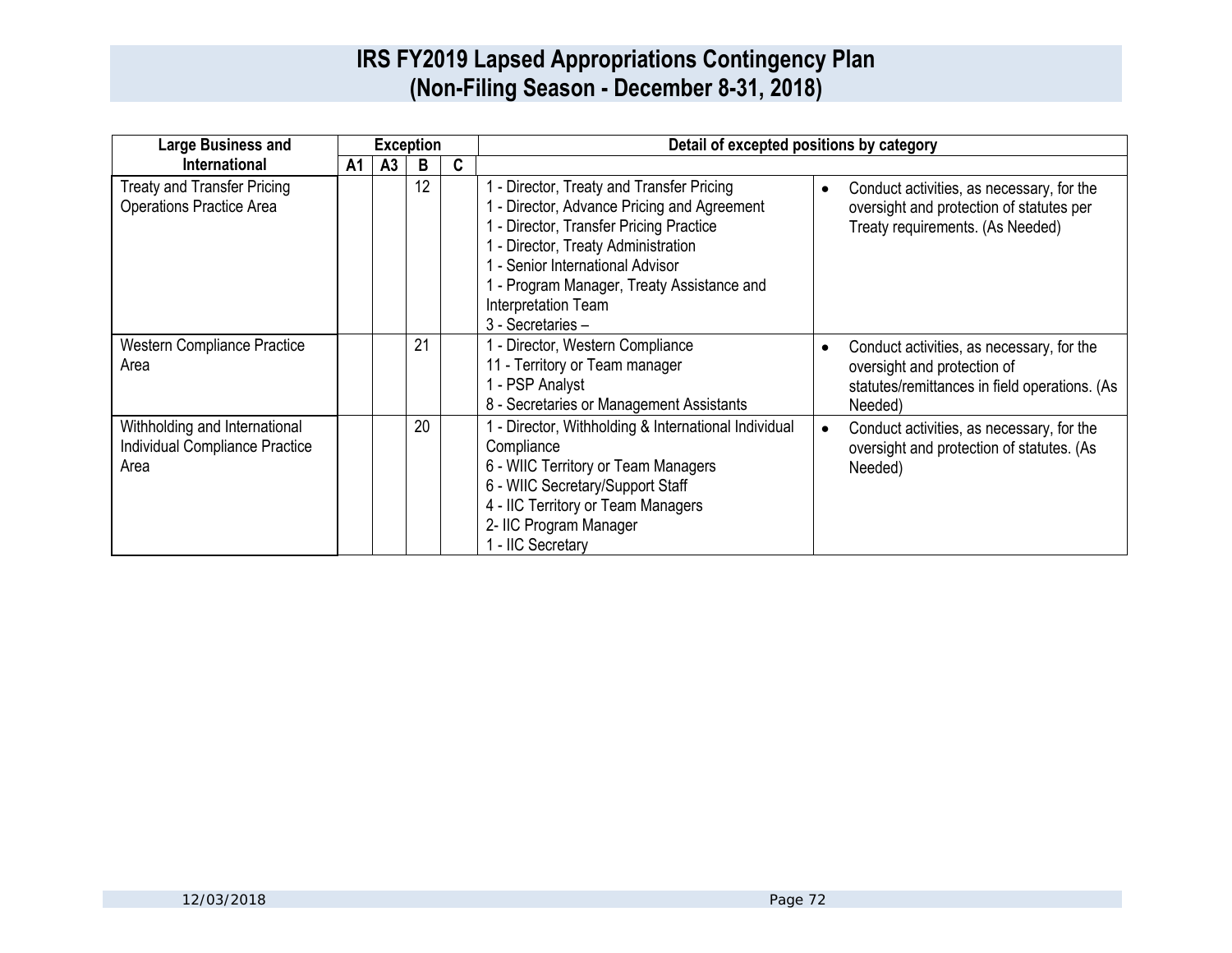| <b>Office of Professional Responsibility (OPR)</b>              | <b>Exception Category</b> |    |   |  |       |  |  |  |  |
|-----------------------------------------------------------------|---------------------------|----|---|--|-------|--|--|--|--|
|                                                                 | Α1                        | A3 | B |  | Гоtal |  |  |  |  |
| Director's Office                                               |                           |    |   |  |       |  |  |  |  |
| Chief, Legal Analysis Branch                                    |                           |    |   |  |       |  |  |  |  |
| Management & Program Analyst, Operations &<br>Management Branch |                           |    |   |  |       |  |  |  |  |
| Total # employees                                               |                           |    |   |  |       |  |  |  |  |

OPR positions identified below perform the necessary activities to facilitate the orderly shutdown and startup of OPR operations. These activities require up to 1 work day to complete. OPR has no critical systems; activities are restricted to shutdown (Category C).

| <b>Office of Professional Responsibility</b> |    |    | <b>Exception</b> |    | Detail of excepted positions by category |                              |  |  |
|----------------------------------------------|----|----|------------------|----|------------------------------------------|------------------------------|--|--|
|                                              | A1 | A3 | в                | C. |                                          |                              |  |  |
| Director's Office                            |    |    |                  |    | - Executive Director                     | Perform the necessary        |  |  |
| Chief, Legal Analysis Branch                 |    |    |                  |    | - Chief, Legal Analysis Branch           | activities to facilitate the |  |  |
| Management & Program Analyst, Operations &   |    |    |                  |    | - Management & Program Analyst           | orderly shutdown and startup |  |  |
| <b>Management Branch</b>                     |    |    |                  |    |                                          | of operations.               |  |  |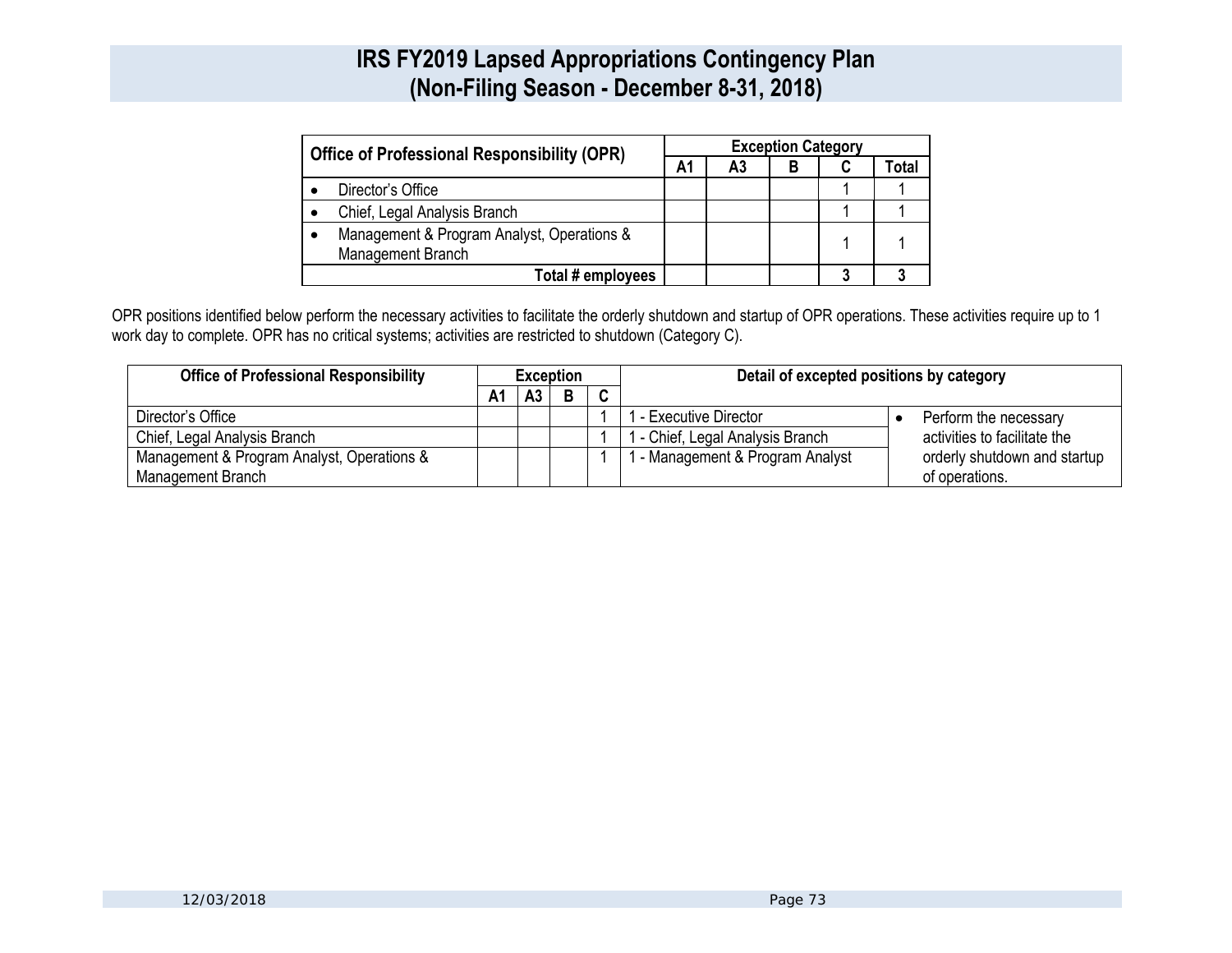| <b>Online Services (OLS)</b>            | <b>Exception Category</b> |   |  |       |  |  |
|-----------------------------------------|---------------------------|---|--|-------|--|--|
|                                         | A3                        | В |  | Total |  |  |
| Director, Online Services               |                           |   |  |       |  |  |
| Online Engagement, Operations and Media |                           | 6 |  |       |  |  |
| <b>Product Management</b>               |                           |   |  |       |  |  |
| <b>Portal Business Office</b>           |                           | n |  |       |  |  |
| <b>Operations</b>                       |                           |   |  |       |  |  |
| Strategy & Finance                      |                           |   |  |       |  |  |
| Total # employees                       |                           |   |  |       |  |  |

Online Services (OLS) is responsible for the development and continuity of operations for IRS.gov, which is the agency's exclusive external facing website servicing the public. IRS gov is the means in which taxpayers may continue to file returns and submit remittances online. OLS anticipates that 10 employees will be needed for the duration of the shutdown to maintain the IRS.gov website.

| <b>Online Services</b>                     |           |                | <b>Exception</b> |    | Detail of excepted positions by category                                        |  |                                                                                                                                                                                                                 |  |  |  |  |
|--------------------------------------------|-----------|----------------|------------------|----|---------------------------------------------------------------------------------|--|-----------------------------------------------------------------------------------------------------------------------------------------------------------------------------------------------------------------|--|--|--|--|
|                                            | <b>A1</b> | A <sub>3</sub> | B                | C. |                                                                                 |  |                                                                                                                                                                                                                 |  |  |  |  |
| Director's Office                          |           |                | 3                |    | 1 - Director, Online Services<br>1 - Advisor<br>l - Technical Advisor           |  | Provide executive leadership, coordination and continuity of<br>online operations as related to IRS.gov.                                                                                                        |  |  |  |  |
| Online Engagement,<br>Operations and Media |           |                | 6                |    | 1 - Director, Online Engagement,<br>Operations and Media (OEOM)<br>5 - Analysts |  | Support continuing operation of IRS.gov, and its Web Content<br>Management System (WCMS) to ensure that all information<br>and applications, especially those concerning remittances, are<br>accessible online. |  |  |  |  |
| <b>Product Management</b>                  |           |                |                  |    |                                                                                 |  | All positions within the Product Management Division are<br>identified as non-excepted during Non-Filing Season.                                                                                                |  |  |  |  |
| <b>Portal Business Office</b>              |           |                | 2                |    | 2 - Analysts                                                                    |  | Ensure that Registered User Portal (RUP) and Public User<br>Portal (PUP) applications remain operational, to allow for<br>online remittances and continued filing of returns.                                   |  |  |  |  |
| Operations                                 |           |                | 0                |    |                                                                                 |  | All positions within Operations are identified as non-excepted<br>during Non-Filing Season.                                                                                                                     |  |  |  |  |
| Strategy & Finance                         |           |                |                  |    |                                                                                 |  | All positions within Strategy & Finance are identified as non-<br>excepted during Non-Filing Season                                                                                                             |  |  |  |  |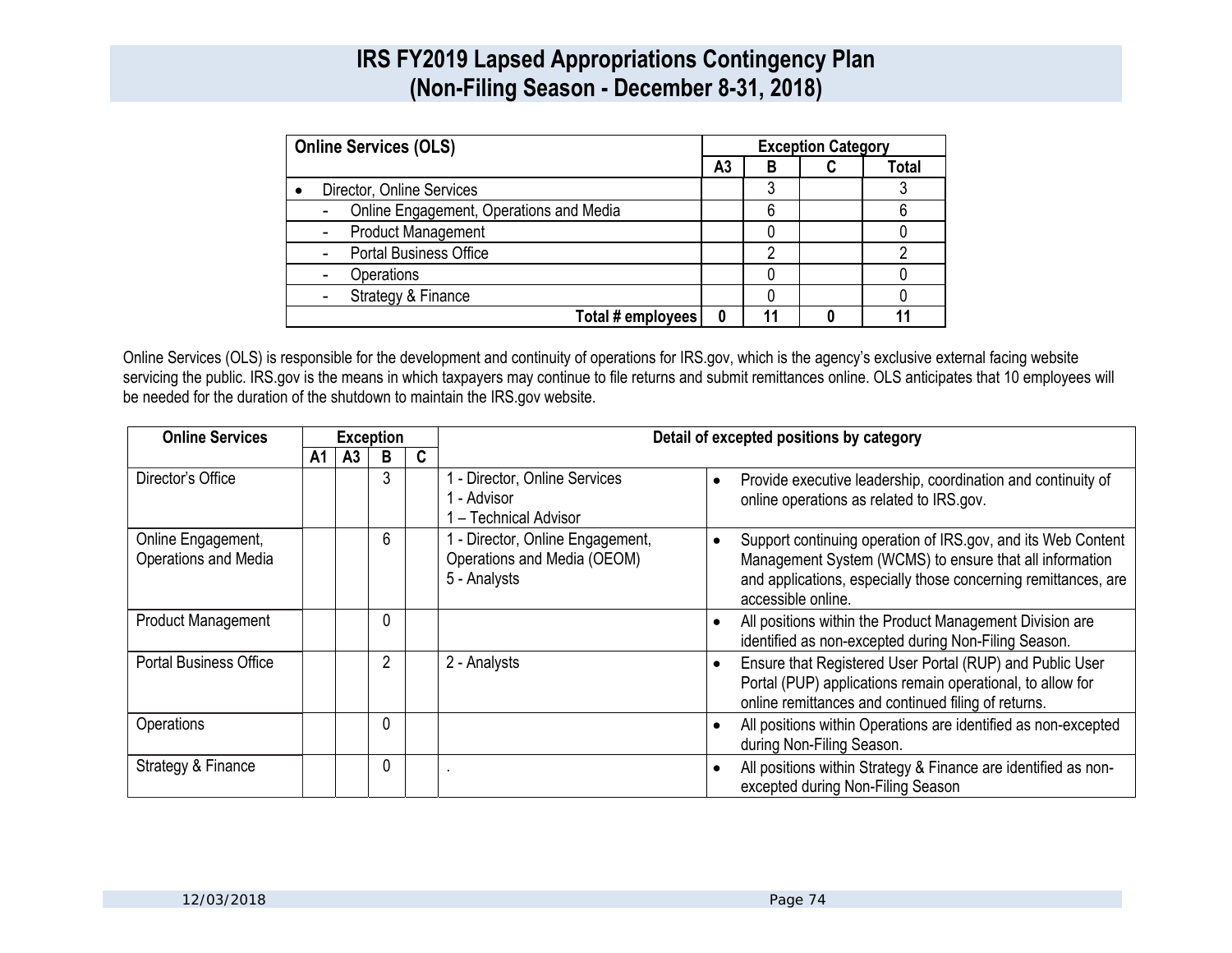| Privacy, Government Liaison & Disclosure (PGLD) | <b>Exception Category</b> |    |                |   |              |  |  |
|-------------------------------------------------|---------------------------|----|----------------|---|--------------|--|--|
|                                                 | A1                        | А3 | В              | C | <b>Total</b> |  |  |
| <b>Chief Privacy Officer</b>                    |                           |    | 3              |   |              |  |  |
| Identity & Records Protection                   |                           |    | $\overline{2}$ |   |              |  |  |
| <b>Privacy Policy &amp; Compliance</b>          |                           |    | 2              |   |              |  |  |
| Program & Planning Support                      |                           |    | 2              |   |              |  |  |
| <b>Identity Assurance Office</b>                |                           |    | 3              |   |              |  |  |
| Government Liaison Disclosure & Safeguards      |                           |    | 10             |   | 10           |  |  |
| Total # employees                               |                           |    | 22             |   | 22           |  |  |

**Privacy, Governmental Liaisons & Disclosure (PGLD)** - PGLD ensures the proper protection and sharing of taxpayer data.

In the event of a furlough lasting longer than 5 days, the persons identified as being on call (as needed) may be needed to fill critical gaps or to perform specialized tasks such as paying invoices for contractors that will continue working.

| <b>Privacy, Governmental</b>     | <b>Exception</b> |                |   |    | Detail of excepted positions by category                                         |                                                                                                                                                                                                                                                                                                                                                                            |
|----------------------------------|------------------|----------------|---|----|----------------------------------------------------------------------------------|----------------------------------------------------------------------------------------------------------------------------------------------------------------------------------------------------------------------------------------------------------------------------------------------------------------------------------------------------------------------------|
| <b>Liaisons &amp; Disclosure</b> | A <sub>1</sub>   | A <sub>3</sub> | B | C. |                                                                                  |                                                                                                                                                                                                                                                                                                                                                                            |
| Chief Privacy Officer            |                  |                | 3 |    | 1 - Chief Privacy Officer<br>1 - Staff Assistant<br>1 - Technical Advisor        | Provide executive oversight of operations. The PGLD CPO will<br>also serve as a liaison between PGLD and major customers<br>such as the Department of Treasury and Congressional<br>committees.<br>Support the administrative needs of the organization such the<br>SETR and any other task as needed (As Needed). Supports<br>the CPO in everyday activities. (As Needed) |
| Identity & Records<br>Protection |                  |                | 2 |    | - Director IRP<br>- IRS Records Officer                                          | Provide executive oversight of IRP operations. (As Needed)<br>Answer questions arising from the Federal Records Centers<br>(FRC). The FRC operate on a Capital Working Fund and are<br>managing/servicing IRS records during a lapse in<br>appropriations. (As Needed)                                                                                                     |
| Privacy Policy &<br>Compliance   |                  |                | 2 |    | 1 - Director. Privacy Policy &<br>Compliance<br>1 - Management / Program Analyst | Provide executive oversight of PPC operations. (As Needed)<br>Monitor CSIRC and implement incident management<br>procedures in the event of data loss. (As Needed)                                                                                                                                                                                                         |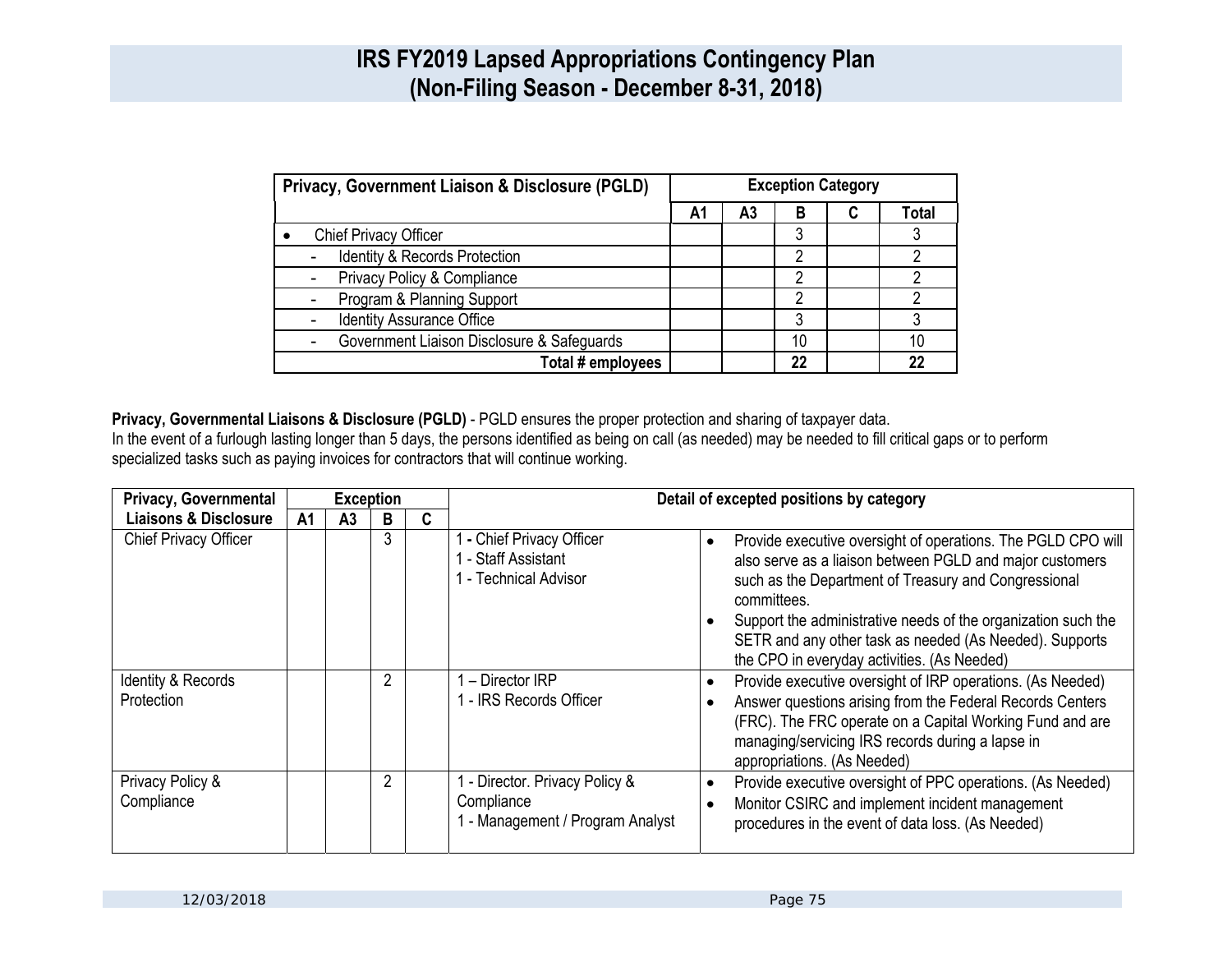| <b>Privacy, Governmental</b>              |    | <b>Exception</b> |   | Detail of excepted positions by category |                                                                                          |                                                                                                                                                                                                                                                                                                                                     |  |  |  |  |  |
|-------------------------------------------|----|------------------|---|------------------------------------------|------------------------------------------------------------------------------------------|-------------------------------------------------------------------------------------------------------------------------------------------------------------------------------------------------------------------------------------------------------------------------------------------------------------------------------------|--|--|--|--|--|
| <b>Liaisons &amp; Disclosure</b>          | А1 | A3               | B | C.                                       |                                                                                          |                                                                                                                                                                                                                                                                                                                                     |  |  |  |  |  |
|                                           |    |                  |   |                                          |                                                                                          |                                                                                                                                                                                                                                                                                                                                     |  |  |  |  |  |
| Program & Planning<br>Support             |    |                  | 2 |                                          | 1 - Director, Program & Planning<br>Support<br>1 - Management / Program Analyst<br>(COR) | Manage the shutdown process and maintain critical contracts<br>and budget matters during the shutdown in addition to<br>performing all HCO related activities. (As Needed)<br>Administer to any contractual obligations that may arise. (As<br>Needed)<br>Respond to any disasters that may arise during a shutdown.<br>(As Needed) |  |  |  |  |  |
| <b>Identity Assurance Office</b><br>(IAO) |    |                  |   |                                          | 1 - Director, IAO<br>2 - Management/Program Analyst                                      | Provide oversight of the IAO operations. (As Needed)<br>2 - Program Analysts to monitor the 3rd party Secure Access<br>integration activities with IT and the business. (As Needed)                                                                                                                                                 |  |  |  |  |  |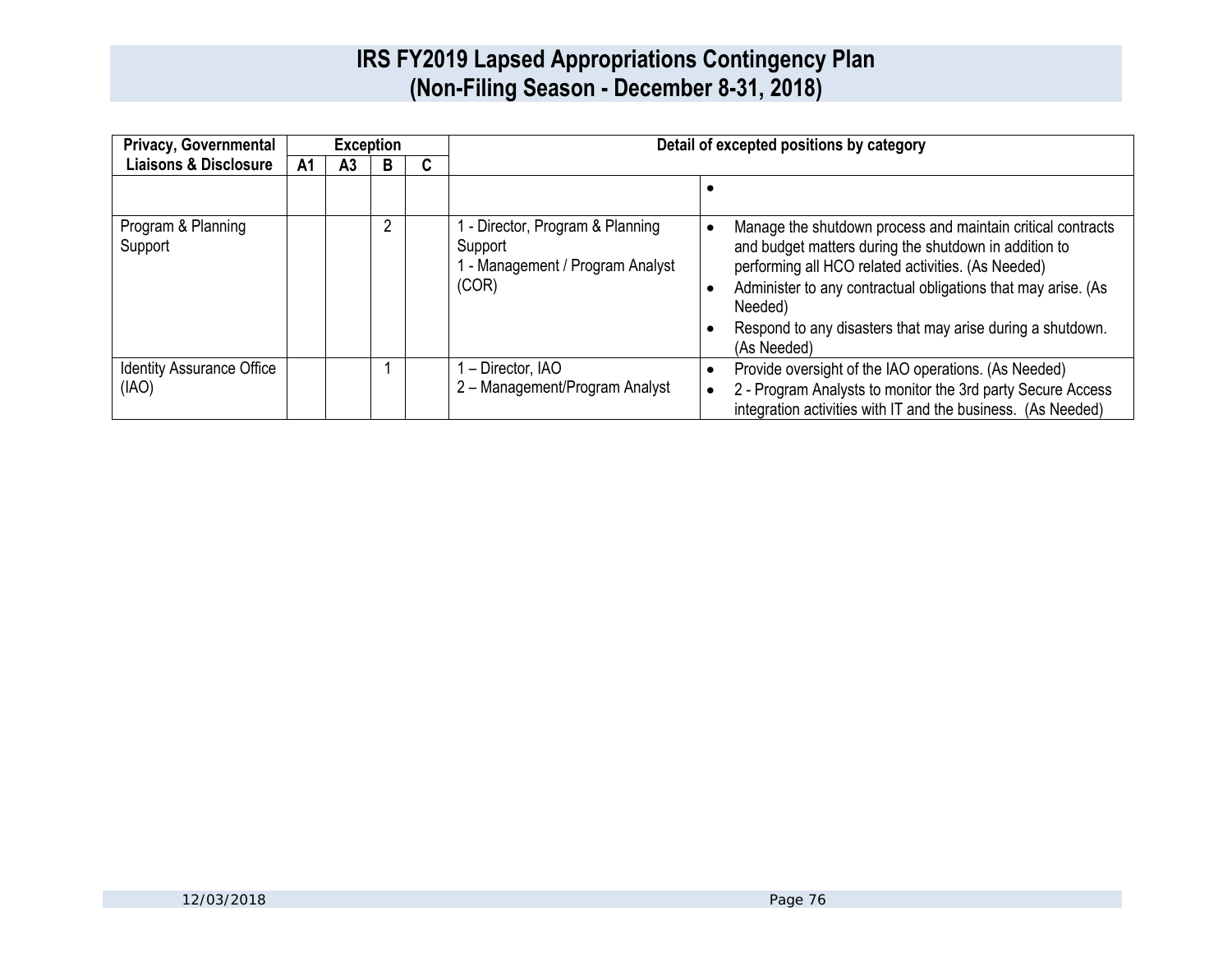| <b>Privacy, Governmental</b>                         |           | <b>Exception</b> |   |   |                                                                                                                                                                                                                                                                                                                                            | Detail of excepted positions by category                                                                                                                                                                                                                                                                                                                                                                                                                                                                                                                                                                                                                                                                                                                                                                                                                                                                                                                                                                                                                                                                                                                                                                                                                                                                                                                                                                                                                                                                                                                                                                                            |
|------------------------------------------------------|-----------|------------------|---|---|--------------------------------------------------------------------------------------------------------------------------------------------------------------------------------------------------------------------------------------------------------------------------------------------------------------------------------------------|-------------------------------------------------------------------------------------------------------------------------------------------------------------------------------------------------------------------------------------------------------------------------------------------------------------------------------------------------------------------------------------------------------------------------------------------------------------------------------------------------------------------------------------------------------------------------------------------------------------------------------------------------------------------------------------------------------------------------------------------------------------------------------------------------------------------------------------------------------------------------------------------------------------------------------------------------------------------------------------------------------------------------------------------------------------------------------------------------------------------------------------------------------------------------------------------------------------------------------------------------------------------------------------------------------------------------------------------------------------------------------------------------------------------------------------------------------------------------------------------------------------------------------------------------------------------------------------------------------------------------------------|
| <b>Liaisons &amp; Disclosure</b>                     | <b>A1</b> | A <sub>3</sub>   | В | C |                                                                                                                                                                                                                                                                                                                                            |                                                                                                                                                                                                                                                                                                                                                                                                                                                                                                                                                                                                                                                                                                                                                                                                                                                                                                                                                                                                                                                                                                                                                                                                                                                                                                                                                                                                                                                                                                                                                                                                                                     |
| Government Liaison<br>Disclosure & Safeguards<br>[6] |           |                  | 9 |   | 1 - Director, GLDS<br>1 - Lead Management / Program<br>Analyst<br>1 - Technical Advisor<br>1 - Chief, CPU<br>1 - Associate Director Safeguards<br>1 - Chief, Safeguards Policy<br>1 - IT Specialist<br>1 - Safeguards Review Team Chief<br>1 - PGLD point of contact for ISAC<br>1 – Analyst working for the ICJA<br>Implementation Office | Ensure disclosure activities in support of federal and state<br>$\bullet$<br>agencies continue as well as responding to requests from<br>authorized sources and to respond to specialized disclosure<br>requests such as providing tax information in response to<br>6103(i) requests for exparte court orders. Other GLDS<br>operations are non-excepted but would be in the event of an<br>emergency. (As Needed)<br>Process requests for tax checks from the White House (As<br>Needed)<br>Support the Director in responding to 6103(i) and other<br>emergency requests. (As Needed)<br>Process Court Order or Subpoena cases with short turnaround<br>dates that come in electronically during a shutdown. (As<br>Needed)<br>Coordinate issues that impact data security and identity theft in<br>$\bullet$<br>the event of a data breach during a shutdown. (As Needed)<br>Cover any policy issues in the event of a data breach during a<br>$\bullet$<br>shutdown. (As Needed)<br>Cover an IT/technical issues in the event of a data breach<br>$\bullet$<br>during a shutdown. (As Needed)<br>Cover any procedural issues in the event of a data breach<br>$\bullet$<br>during a shutdown. (As Needed)<br>Address issues concerning ISAC ensure it does not stop<br>$\bullet$<br>operating (As Needed)<br>Surge team members will assist the Director, Tax Forms and<br>$\bullet$<br>Publications to ensure timely development and completion of<br>tax products for tax years 2018 and 2019 due to<br>implementation of TCJA, ongoing initiatives (redesign of Form<br>1040, W-4, etc.), and increases in product workload |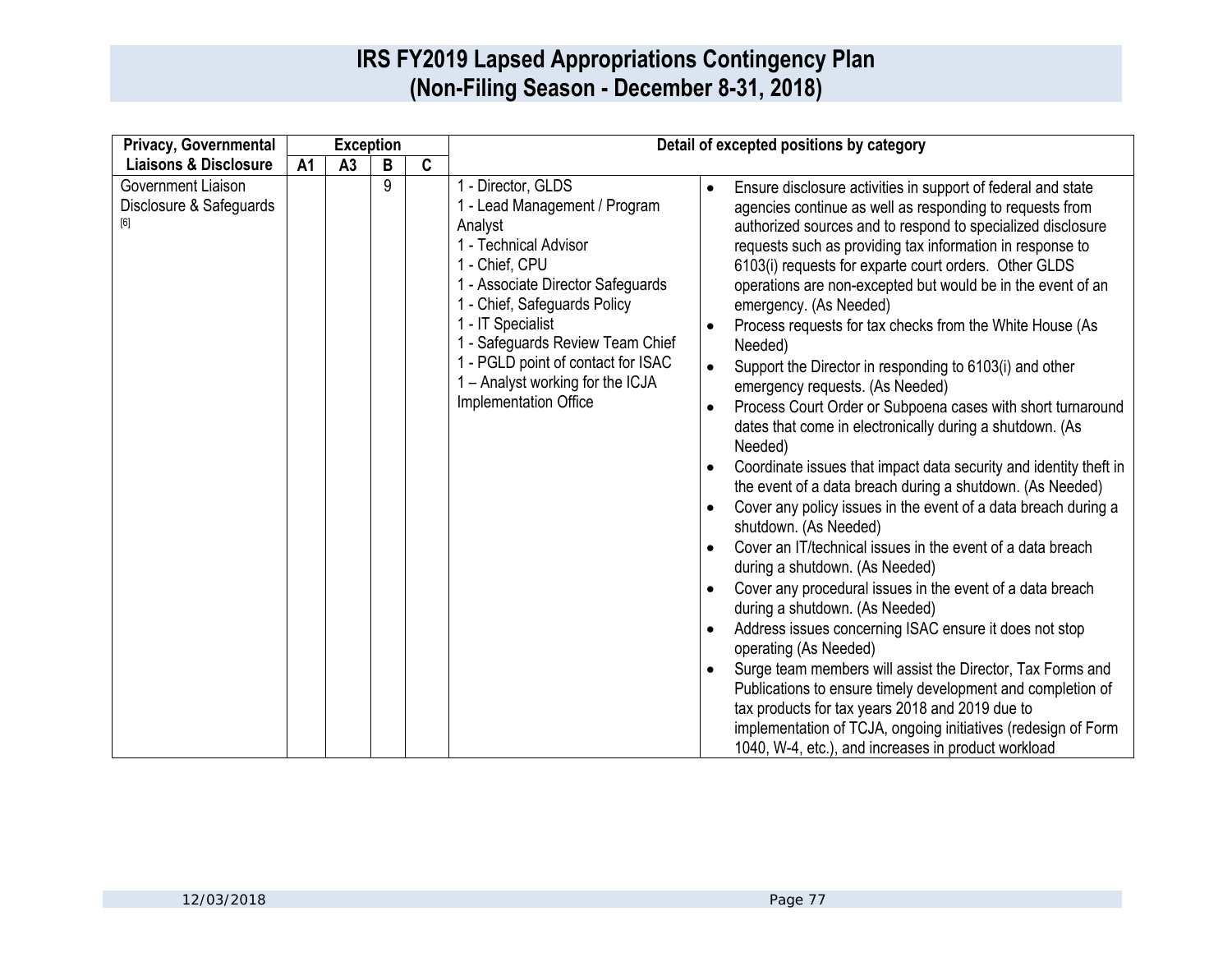| <b>Procurement</b>                                     | <b>Exception Category</b> |    |   |  |              |  |  |  |
|--------------------------------------------------------|---------------------------|----|---|--|--------------|--|--|--|
|                                                        | A1                        | A3 | B |  | <b>Total</b> |  |  |  |
| <b>Chief Procurement Officer</b>                       |                           |    |   |  |              |  |  |  |
| Deputy Chief Procurement Officer                       |                           |    |   |  |              |  |  |  |
| Director, Office of Information Technology Acquisition |                           |    |   |  |              |  |  |  |
| Office of Procurement Support Services                 |                           | 6  |   |  |              |  |  |  |
| <b>Policy Support</b>                                  |                           | 3  |   |  |              |  |  |  |
| <b>Contracting Officers</b>                            |                           | 26 |   |  | 26           |  |  |  |
| <b>Business Operations Procurement Analysts</b>        |                           | 5  |   |  |              |  |  |  |
| Total # employees                                      |                           | 42 |   |  |              |  |  |  |

The Chief Procurement Officer (CPO) is on detail to Treasury for 180 days (1/1/18-4/1/19). The Deputy Chief Procurement Officer (DCPO) assumes the CPO position and the Director, Office of Information Technology Acquisition assumes the DCPO position through 4/31/19. The Director, Office of Information Technology Acquisition position is not filled behind.

| <b>Procurement</b>                                           |    |                | <b>Exception</b> |   | Detail of excepted positions by category                             |                                                                                                                                                                               |  |  |  |  |  |
|--------------------------------------------------------------|----|----------------|------------------|---|----------------------------------------------------------------------|-------------------------------------------------------------------------------------------------------------------------------------------------------------------------------|--|--|--|--|--|
|                                                              | A1 | A <sub>3</sub> | B                | C |                                                                      |                                                                                                                                                                               |  |  |  |  |  |
| <b>Chief Procurement</b><br>Officer                          |    |                |                  |   | 1 - Chief Procurement Officer                                        | Provide Executive leadership and support for the<br>lo<br>administration of excepted contracts.                                                                               |  |  |  |  |  |
| Deputy Chief<br>Procurement Officer                          |    |                |                  |   | 1- Deputy Chief Procurement Officer                                  | Provide Executive leadership and support for the<br>I۰<br>administration of excepted contracts.                                                                               |  |  |  |  |  |
| Director, Office of<br>Information Technology<br>Acquisition |    |                |                  |   | 1 - Director, Office of Information<br><b>Technology Acquisition</b> | Provide Executive leadership and support for the<br>$\bullet$<br>administration of excepted contracts.                                                                        |  |  |  |  |  |
| Office of Procurement<br><b>Support Services</b>             |    | 6              |                  |   | 6 - Procurement Support Services                                     | Administer and monitor the excepted contracts list.<br>$\bullet$<br>Coordinate the publication of the excepted contracts to<br>irs.gov daily. Provide PPS Operations Support. |  |  |  |  |  |
| <b>Policy Support</b>                                        |    | 3              |                  |   | 3 - Policy Support employees                                         | Work with customers to notify contractors of their need.<br>lo<br>Award emergency contracts that may arise.<br>I۰                                                             |  |  |  |  |  |
| <b>Contracting Offices</b>                                   |    | 26             |                  |   | 26 - Contracting Officers                                            | Work with customers to notify contractors of their need.<br>lo<br>Award emergency contracts that may arise.<br>lo                                                             |  |  |  |  |  |
| <b>Business Operations</b><br><b>Procurement Activities</b>  |    | 5              |                  |   | 5 - Business Operations Procurement<br>Analysts                      | Work with customers to notify contractors of their need.<br>lo<br>Award emergency contracts that may arise.<br>I۰                                                             |  |  |  |  |  |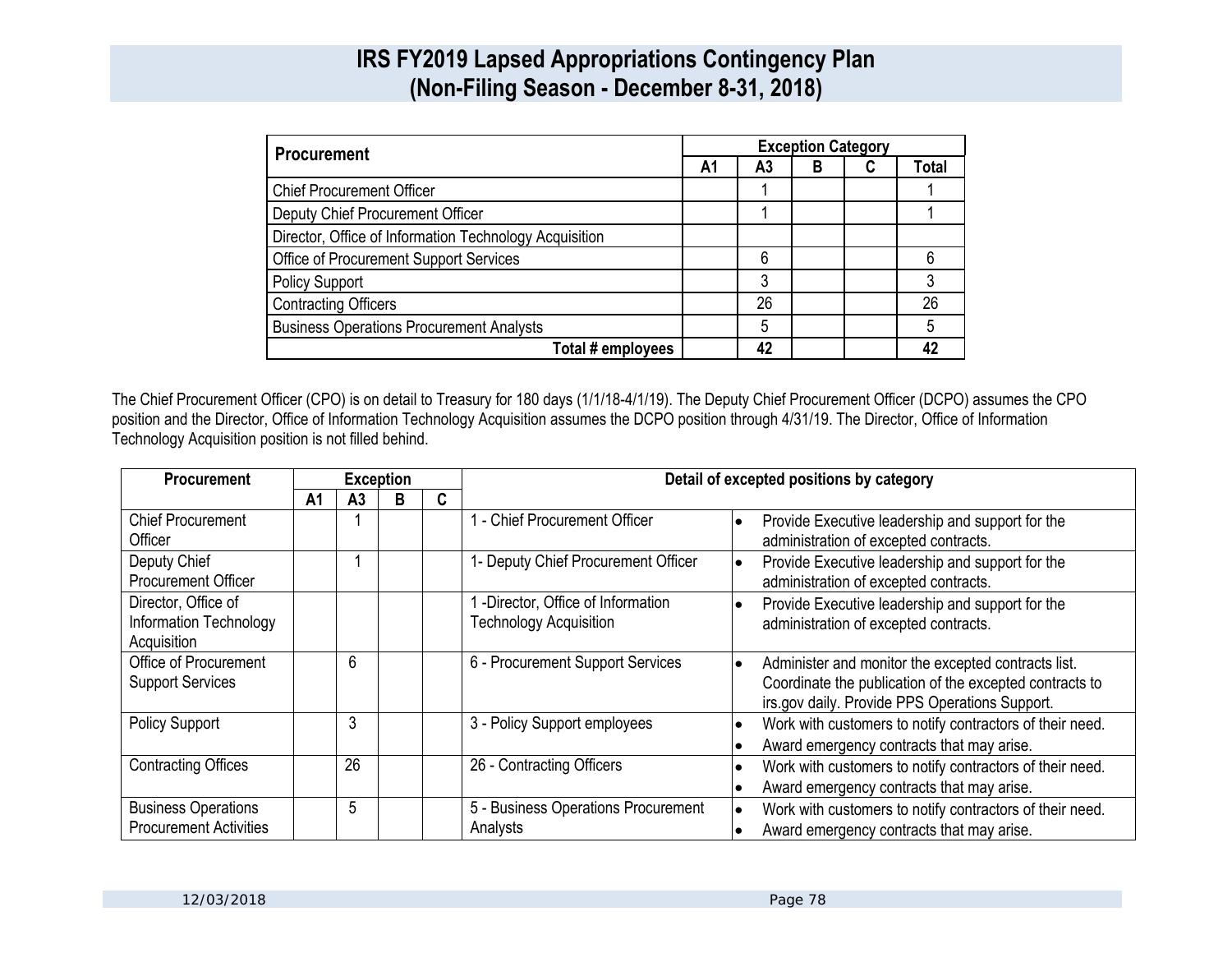| <b>Research, Applied Analytics, and Statistics (RAAS)</b> | <b>Exception Category</b> |    |   |   |       |  |  |
|-----------------------------------------------------------|---------------------------|----|---|---|-------|--|--|
|                                                           | A1                        | А3 | В | C | Total |  |  |
| Research, Applied Analytics, and Statistics               |                           |    |   |   |       |  |  |
| Director, Data Exploration & Testing                      |                           |    |   |   |       |  |  |
| Director, Data Management                                 |                           |    | 4 |   |       |  |  |
| Director, Statistics of Income                            | 5                         |    |   |   |       |  |  |
| Total # employees                                         | 5                         |    |   |   |       |  |  |

Research, Applied Analytics, and Statistics is categorized as non-excepted, except as indicated below. Positions in these functions would be furloughed.

| Research, Applied                              |    | <b>Exception</b> |                |   | Detail of excepted positions by category                |                                                                                                                                                                                                                                                                             |  |  |  |  |
|------------------------------------------------|----|------------------|----------------|---|---------------------------------------------------------|-----------------------------------------------------------------------------------------------------------------------------------------------------------------------------------------------------------------------------------------------------------------------------|--|--|--|--|
| <b>Analytics and Statistics</b>                | A1 | A <sub>3</sub>   | B              | C |                                                         |                                                                                                                                                                                                                                                                             |  |  |  |  |
| Research, Applied Analytics,<br>and Statistics |    |                  |                |   | - Director, RAAS                                        | Provide leadership to support orderly shutdown activities and be<br>available as needed by IRS senior leadership in support of the<br>excepted activities listed below. (As Needed)                                                                                         |  |  |  |  |
| Director, Data Exploration &<br>Testing        |    |                  | $\overline{2}$ |   | - Supervisory Program<br>Manager<br>1 - Program Manager | Provide oversight for a development contract developing fraud<br>prevention software for use in next year's filing season. (As<br>Needed)<br>Provide oversight for a development contract developing fraud<br>prevention software for use in next year's filing season.     |  |  |  |  |
| Director, Data Management                      |    |                  |                |   | 1- Information Technology<br>Specialist (Security)      | Serve as the National Continuity Point of Contact (NCPOC) and<br>Local Continuity Representative (LCR) who would be notified in<br>the case of a physical emergency involving IRS locations used<br>by RAAS staff. (As Needed)<br>Acts as the shutdown coordinator for RAAS |  |  |  |  |
|                                                |    |                  | 3              |   | 3 - Information Technology<br><b>Specialists</b>        | Provide on-call technical support for computers that host<br>enforcement software for W&I for use in next year's filing<br>season. (As Needed)                                                                                                                              |  |  |  |  |
| Director, Statistics of Income                 | 5  |                  |                |   | - Director, Statistics of Income<br>5 - Economists      | Provides oversight for 4 TCJA-funded economists - part-time<br><b>TCJA</b> funded positions (Economists)                                                                                                                                                                    |  |  |  |  |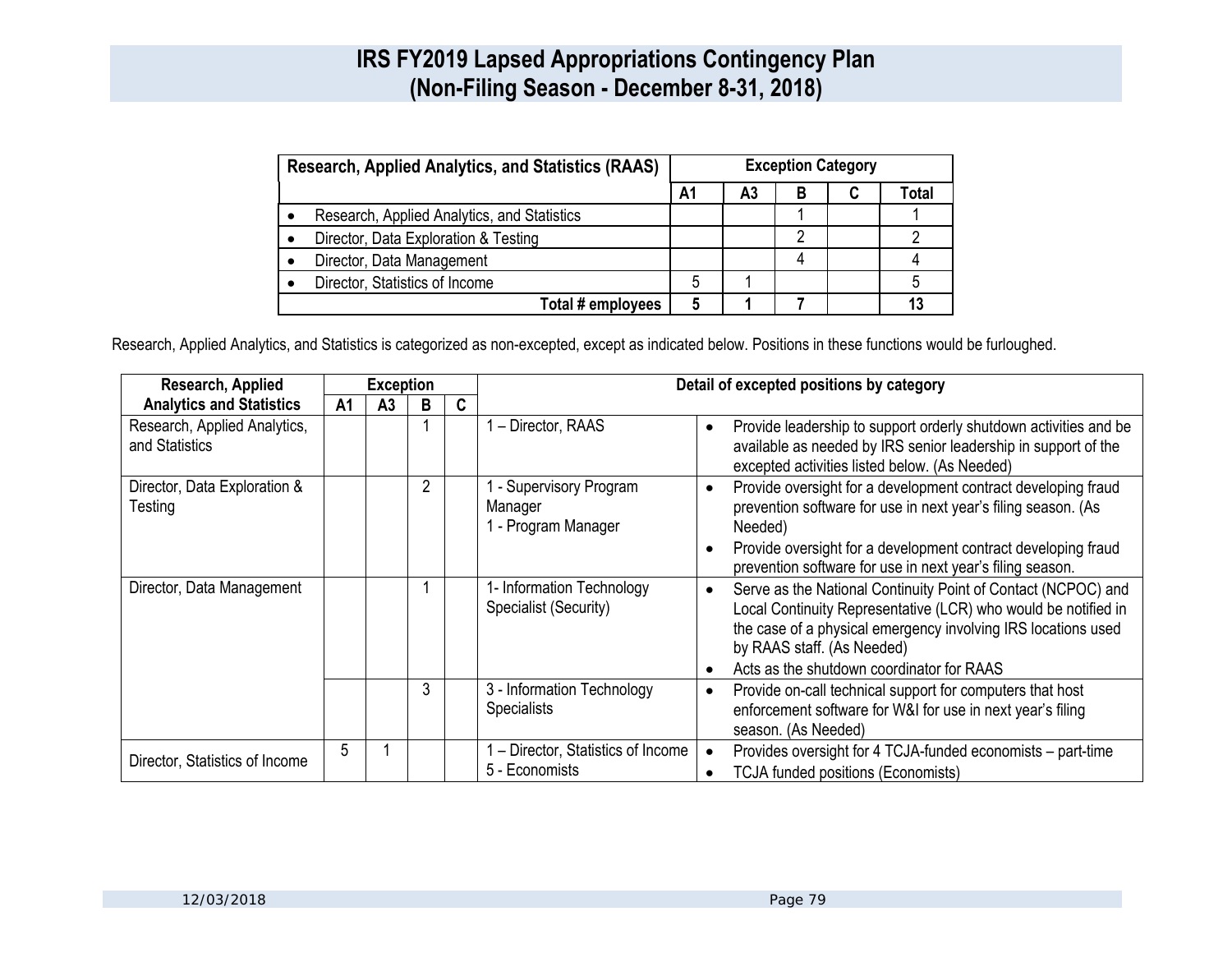| <b>Return Preparer Office (RPO)</b>      | <b>Exception Category</b> |    |   |  |       |  |  |  |  |
|------------------------------------------|---------------------------|----|---|--|-------|--|--|--|--|
|                                          | A.                        | А3 | B |  | Total |  |  |  |  |
| Director, Return Preparer Office         |                           |    |   |  |       |  |  |  |  |
| Strategy & Finance                       |                           |    |   |  |       |  |  |  |  |
| Vendor Processes & Business Requirements |                           |    |   |  |       |  |  |  |  |
| Total # employees                        |                           |    |   |  |       |  |  |  |  |

| <b>Return Preparer Office</b>               |    |    | <b>Exception</b> |   | Detail of excepted positions by category                                                   |                                                                                                                                        |  |  |  |
|---------------------------------------------|----|----|------------------|---|--------------------------------------------------------------------------------------------|----------------------------------------------------------------------------------------------------------------------------------------|--|--|--|
|                                             | A1 | А3 | B                | C |                                                                                            |                                                                                                                                        |  |  |  |
| Director's Office                           |    |    |                  | 2 | - Director of RPO<br>- Deputy Director of RPO                                              | Facilitate the orderly shutdown and start-up of RPO<br>operations.                                                                     |  |  |  |
| Strategy & Finance                          |    |    |                  |   | Director of Strategy & Finance<br>l - Budget Manager<br>- Lead Budget Analyst              | Handle budget matters related to the lapse in<br>appropriations and facilitate the orderly shutdown<br>and start-up of RPO operations. |  |  |  |
| Vendor Processes & Business<br>Requirements |    |    |                  | 4 | - Director of Vendor Process &<br><b>Business Requirements</b><br>3 - Contracting Officers | Facilitate the orderly shutdown of contractor systems<br>administered and monitored by RPO.                                            |  |  |  |

Most of positions in the Return Preparer Office are categorized as non-excepted, pending litigation could change the status of these positions back to exempt (Category A1), (Steele v. United States).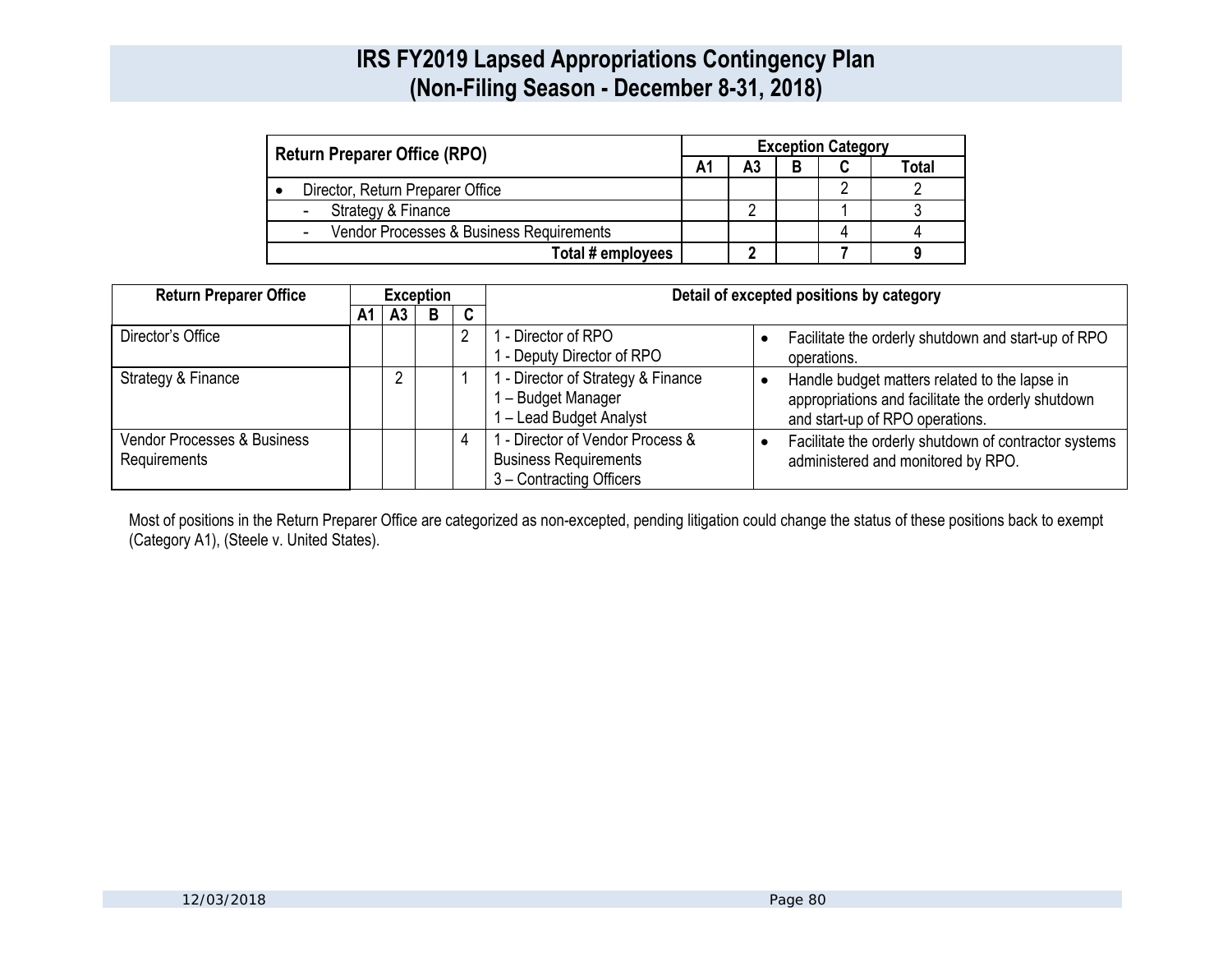| <b>Small Business/Self-Employed (SBSE)</b> | <b>Exception Category</b> |    |     |   |       |  |  |  |  |  |
|--------------------------------------------|---------------------------|----|-----|---|-------|--|--|--|--|--|
|                                            | Α1                        | А3 | В   | C | Total |  |  |  |  |  |
| <b>Commissioner</b>                        |                           |    |     |   |       |  |  |  |  |  |
| <b>Operations Support</b>                  |                           |    | 14  |   | 14    |  |  |  |  |  |
| Collection                                 |                           |    | 310 |   | 310   |  |  |  |  |  |
| Examination<br>۰                           |                           |    |     |   | 77    |  |  |  |  |  |
| Tax Cuts & Job Act                         | 10                        |    |     |   | 10    |  |  |  |  |  |
| Total # employees                          | 10                        |    | 404 |   | 414   |  |  |  |  |  |

| <b>SBSE</b>                       |    |    | <b>Exception</b> |    |                                                                                             | Detail of excepted positions by category                                                                                                                                                                                                                                                                                                                                                                                                                                                                                                                                                       |
|-----------------------------------|----|----|------------------|----|---------------------------------------------------------------------------------------------|------------------------------------------------------------------------------------------------------------------------------------------------------------------------------------------------------------------------------------------------------------------------------------------------------------------------------------------------------------------------------------------------------------------------------------------------------------------------------------------------------------------------------------------------------------------------------------------------|
|                                   | A1 | A3 | B                | C. | <b>Position</b>                                                                             | Role                                                                                                                                                                                                                                                                                                                                                                                                                                                                                                                                                                                           |
| <b>Commissioner - 3</b>           |    |    | 3                |    | 1 - Commissioner, SBSE<br>1 - Deputy Commissioner, SBSE (Acting)<br>1 - Executive Assistant | Oversee continued SBSE operations and shutdown<br>activities including processing of tax returns with<br>remittances; computer operations necessary to prevent loss<br>of data in process and revenue collections; securing and<br>storing equipment, records, files and work in process;<br>budget matters pertaining to the lapse in appropriations;<br>loss of accounting data; maintaining minimal personnel to<br>maintain safe conditions for essential personnel; and<br>protection of statute expiration, bankruptcy, liens and<br>seizure cases                                       |
| <b>Operations Support -</b><br>14 |    |    |                  |    | 1 - Director, Operations Support (OS)                                                       | Oversee OS operations and shutdown activities including;<br>$\bullet$<br>oversight of IT support, communications efforts related to<br>Servicewide disaster policy, and finance issues.                                                                                                                                                                                                                                                                                                                                                                                                        |
|                                   |    |    |                  |    | 1 - Management Program Analyst                                                              | Oversee shutdown activities and continued SBSE<br>$\bullet$<br>operations and shutdown activities including processing of<br>tax returns with remittances; computer operations necessary<br>to prevent loss of data in process and revenue collections;<br>securing and storing equipment, records, files and work in<br>process; budget matters pertaining to the lapse in<br>appropriations; loss of accounting data; maintaining minimal<br>personnel to maintain safe conditions for essential<br>personnel; and protection of statute expiration, bankruptcy,<br>liens and seizure cases. |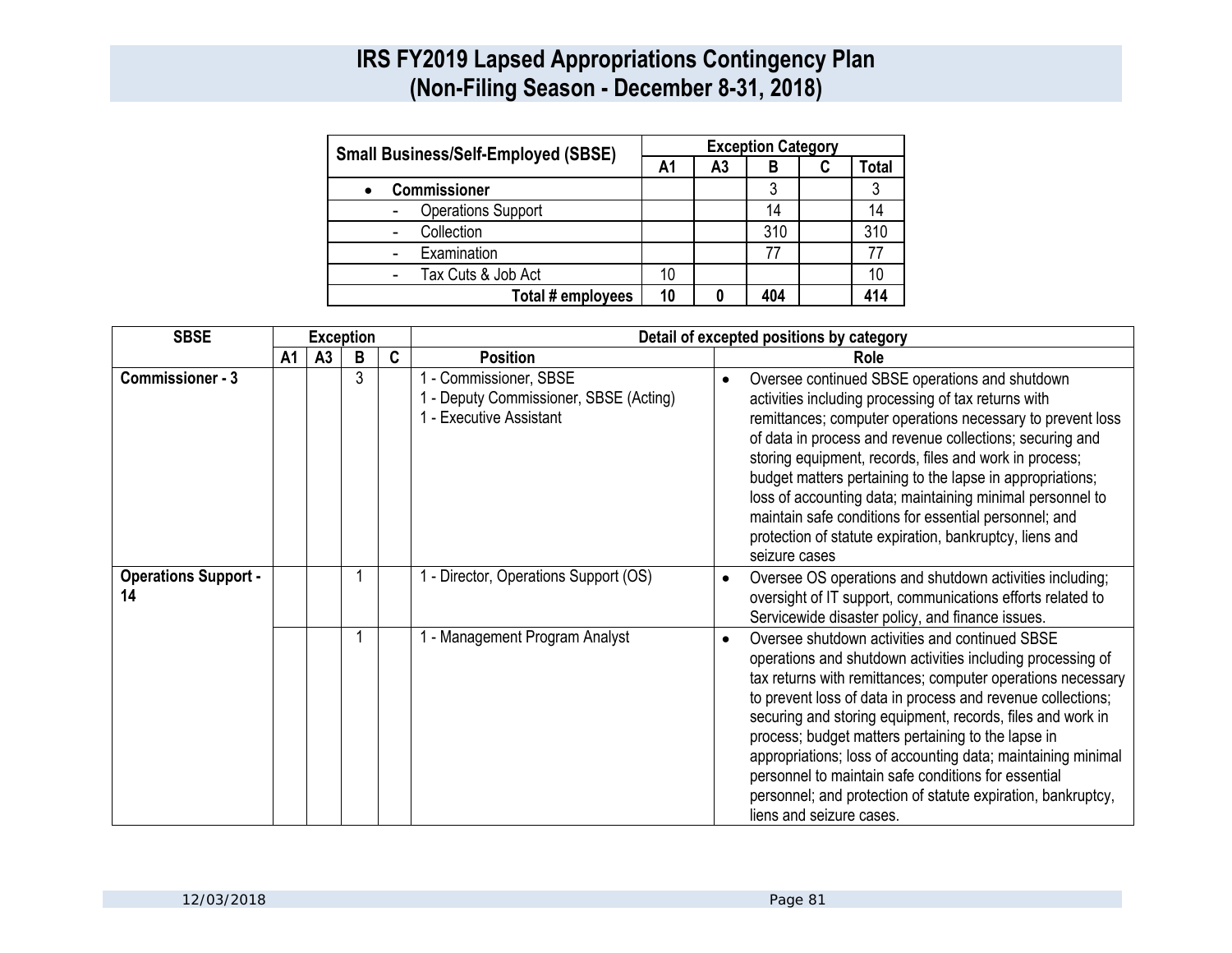| <b>SBSE</b> |                | <b>Exception</b> |                |             | Detail of excepted positions by category                          |           |                                                                                                                                                                                                                                                            |  |  |
|-------------|----------------|------------------|----------------|-------------|-------------------------------------------------------------------|-----------|------------------------------------------------------------------------------------------------------------------------------------------------------------------------------------------------------------------------------------------------------------|--|--|
|             | A <sub>1</sub> | A <sub>3</sub>   | B              | $\mathbf c$ | <b>Position</b>                                                   |           | <b>Role</b>                                                                                                                                                                                                                                                |  |  |
|             |                |                  |                |             | 1 - OS Staff Assistant/Management Program<br>Analyst              |           | Assist the Director by providing oversight over all continuing<br>OS operations, including controlling and responding to data<br>and other requests and distributing notices and information.<br>(As needed)                                               |  |  |
|             |                |                  |                |             | 1 - OS Secretary                                                  | $\bullet$ | Support of administrative activities, such as SETR, required<br>as an excepted activity during shutdown. (As Needed)                                                                                                                                       |  |  |
|             |                |                  | 1              |             | 1 - Director, Technology Solutions (TS)                           | $\bullet$ | Oversee TS operations and shutdown activities including:<br>oversight for providing IT support related to excepted<br>activities and coordinated IT activities to prevent the loss of<br>data in process.                                                  |  |  |
|             |                |                  |                |             | 1 - TS Program Manager, Business Systems<br>Planning (BSP)        | $\bullet$ | Assist IT in managing systems and data security for SBSE<br>related to issues that occur during shutdown. (As Needed)                                                                                                                                      |  |  |
|             |                |                  | $\mathbf{1}$   |             | 1 - TS Program Manager, Exam Systems &<br>Projects                | $\bullet$ | Assist IT in managing systems and data security for SBSE<br>related to issues that occur during shutdown. (As Needed)                                                                                                                                      |  |  |
|             |                |                  | 1              |             | 1 - TS Program Manager, RGS Systems<br>Support                    | $\bullet$ | Assist IT in managing systems and data security for SBSE<br>related to issues that occur during shutdown. (As Needed)                                                                                                                                      |  |  |
|             |                |                  | $\overline{2}$ |             | 2 - TS Analysts                                                   | $\bullet$ | Assist in providing systems support related to excepted<br>activities performed during shutdown. (As Needed)                                                                                                                                               |  |  |
|             |                |                  |                |             | 1 - HCO/Continuity of Operations Analyst                          | $\bullet$ | Assist with Service-wide disaster policy in coordinating the<br>preparation of disaster declarations with FEMA, coordinating<br>staffing needs at disaster sites, and the resolution to unique<br>scenarios impacting those staffing the sites (As Needed) |  |  |
|             |                |                  | 1              |             | 1 - Business Support Office (BSO) Financial<br>Management Analyst | $\bullet$ | Ensure existing excepted contracts are administered as<br>appropriate and to answer questions and address situations<br>that may come up regarding the contracts. (As Needed)                                                                              |  |  |
|             |                |                  | 1              |             | 1 - BSO Budget Analyst                                            | $\bullet$ | Address any technical/systemic issues with the<br>Procurement for Public Sector (PPS) system. (As Needed)                                                                                                                                                  |  |  |
|             |                |                  | 1              |             | 1 - BSO Fraud Program Manager                                     | $\bullet$ | Address timekeeping and other issues for Fraud employees<br>who are required to report to court during a shutdown. (As<br>Needed)                                                                                                                          |  |  |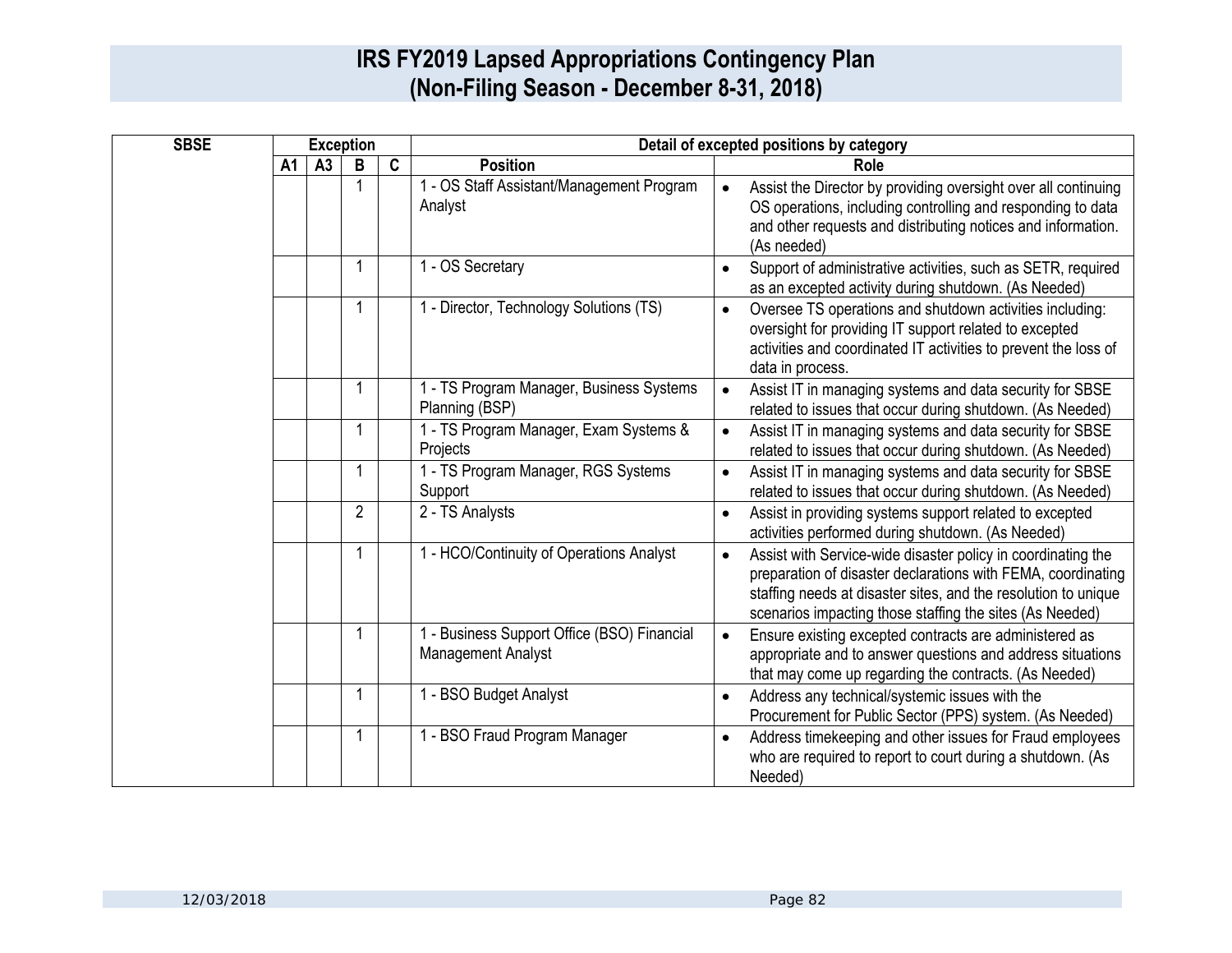| <b>SBSE</b>                           |                |    | <b>Exception</b> |              |                                                                                                                                                                                                                                                                                         | Detail of excepted positions by category |                                                                                                                                                                                                                                                                                                                                                                                                                                        |  |  |  |
|---------------------------------------|----------------|----|------------------|--------------|-----------------------------------------------------------------------------------------------------------------------------------------------------------------------------------------------------------------------------------------------------------------------------------------|------------------------------------------|----------------------------------------------------------------------------------------------------------------------------------------------------------------------------------------------------------------------------------------------------------------------------------------------------------------------------------------------------------------------------------------------------------------------------------------|--|--|--|
|                                       | A <sub>1</sub> | A3 | B                | $\mathbf{C}$ | <b>Position</b>                                                                                                                                                                                                                                                                         |                                          | Role                                                                                                                                                                                                                                                                                                                                                                                                                                   |  |  |  |
|                                       |                |    | 1                |              | 1 - Program Manager - TCJA                                                                                                                                                                                                                                                              |                                          | Lead critical SBSE owned Tax Cuts and Jobs Act<br>provisions, including 199A and Opportunity Zones 1400Z to<br>ensure these provisions are accurately reflected for Filing<br>Season programs, products and services.                                                                                                                                                                                                                  |  |  |  |
| Collection - 310                      |                |    |                  |              | Headquarters Collection - 8<br>Campus Collection - 64<br>Specialty Collection - Offer in Compromise - 29<br>Field Collection - 165<br>Specialty Collection Insolvency - 44<br><b>Total - 310</b>                                                                                        |                                          |                                                                                                                                                                                                                                                                                                                                                                                                                                        |  |  |  |
| <b>Headquarters</b><br>Collection - 8 |                |    | 8                |              | 1 - Director, Collection<br>2 - Senior Operations Advisors<br>1 - Director, Headquarters (HQ) Collection<br>1 - Director, Collection Policy<br>1 - Director Collection Inventory Delivery and<br>Selection<br>1 - Director, Quality and Technical Support<br>1 - Senior Revenue Officer |                                          | Provide executive oversight over all continuing Collection<br>operations, including the protection of statutes, bankruptcy<br>related activities and ensuring other revenue generating<br>programs are adequately addressed during shutdown.<br>Specific activities include technical oversight of collection<br>matters, timekeeping for excepted personnel, and ensuring<br>critical excepted case work is addressed as appropriate. |  |  |  |
| <b>Campus Collection -</b><br>64      | $\bullet$      |    |                  |              | Process incoming payments, protection of lien cases in Centralized Liens and protection of statute expiration/assessment activities,<br>or other revenue generating issues and to ensure/oversee shut down of operations.                                                               |                                          |                                                                                                                                                                                                                                                                                                                                                                                                                                        |  |  |  |
|                                       |                |    | 3                |              | 1 - Director, Campus Collection Headquarters<br>2 - Staff Member                                                                                                                                                                                                                        | $\bullet$                                | Carry out shutdown operations and continuance activities in<br>the Campus including processing payments and levy<br>releases.                                                                                                                                                                                                                                                                                                          |  |  |  |
|                                       |                |    | 13               |              | 5 - Campus Directors [1-AN, 1-ATL, 1-FR, 1-<br>$K C$ , 1-PHL,]<br>5 - P&A Chiefs [1-AN, 1-ATL, 1-FR, 1-KC, 1-<br>PHL1<br>3 - Campus Frontline Managers                                                                                                                                  |                                          | Carry out shutdown operations and continuance activities in<br>the Campus including processing payments and levy<br>releases.                                                                                                                                                                                                                                                                                                          |  |  |  |
|                                       |                |    |                  |              | 1 - Operation Manager                                                                                                                                                                                                                                                                   | $\bullet$                                | Protect lien cases, controlling and/or responding to data<br>and/or other requests, timekeeping entry, and other<br>administrative tasks as well as carrying out shutdown<br>operations and continuance activities in the Centralized<br>Liens.                                                                                                                                                                                        |  |  |  |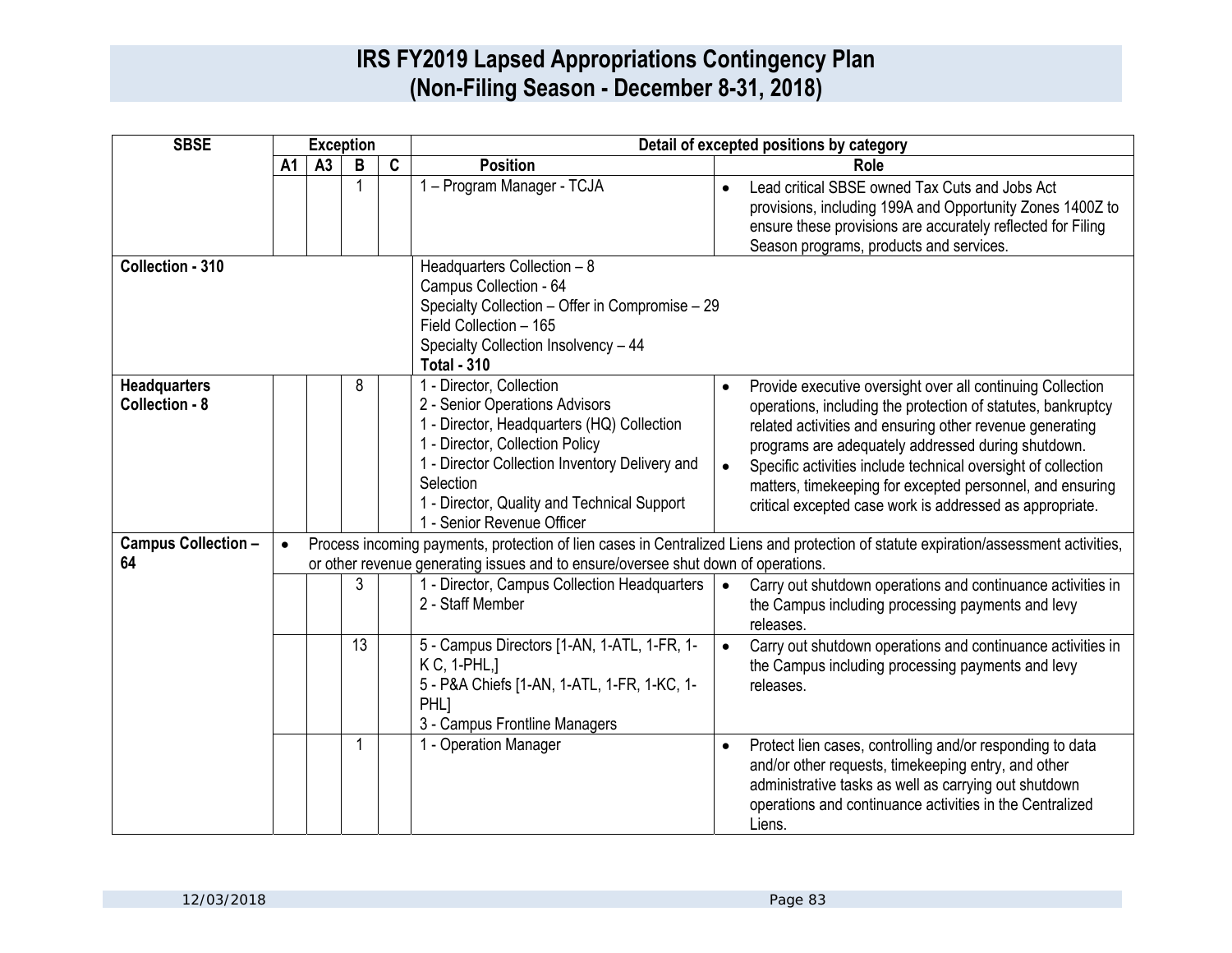| <b>SBSE</b>                                                     |           |                | <b>Exception</b> |             |                                                                                                                                                                                                                                                                                                                                                                                                                                                                                                                                                                                                          | Detail of excepted positions by category |                                                                                                                                                                                                                                                                                                                                                          |  |  |  |
|-----------------------------------------------------------------|-----------|----------------|------------------|-------------|----------------------------------------------------------------------------------------------------------------------------------------------------------------------------------------------------------------------------------------------------------------------------------------------------------------------------------------------------------------------------------------------------------------------------------------------------------------------------------------------------------------------------------------------------------------------------------------------------------|------------------------------------------|----------------------------------------------------------------------------------------------------------------------------------------------------------------------------------------------------------------------------------------------------------------------------------------------------------------------------------------------------------|--|--|--|
|                                                                 | A1        | A <sub>3</sub> | B                | $\mathbf c$ | <b>Position</b>                                                                                                                                                                                                                                                                                                                                                                                                                                                                                                                                                                                          |                                          | <b>Role</b>                                                                                                                                                                                                                                                                                                                                              |  |  |  |
|                                                                 |           |                | 3                |             | 3 - Clerks                                                                                                                                                                                                                                                                                                                                                                                                                                                                                                                                                                                               |                                          | Protect lien cases in Centralized Liens which is a statutory                                                                                                                                                                                                                                                                                             |  |  |  |
|                                                                 |           |                |                  |             |                                                                                                                                                                                                                                                                                                                                                                                                                                                                                                                                                                                                          |                                          | requirement.                                                                                                                                                                                                                                                                                                                                             |  |  |  |
|                                                                 |           |                | 1                |             | 1 - e-Lien Analyst                                                                                                                                                                                                                                                                                                                                                                                                                                                                                                                                                                                       | $\bullet$                                | Protect electronic lien cases in Centralized Liens.                                                                                                                                                                                                                                                                                                      |  |  |  |
|                                                                 |           |                | 43               |             | <b>Compliance Services Collection Operations</b><br>(CSCO)<br>1 - Headquarters Analyst<br>13 - Kansas City CSCO<br>[12 TE's/Lead TE's, 1 Frontline<br>Manager]<br>6 - Austin CSCO<br>[5 TE's/Lead TE's, 1 Frontline<br>Manager]<br>6 - Fresno CSCO<br>[5 TE's/Lead TE's, 1 Frontline<br>Manager]<br>5 - Memphis CSCO<br>[4 TE's/Lead TE's, 1 Frontline<br>Manager]<br>5 - Atlanta CSCO<br>[4 TE's/Lead TE's, 1 Frontline<br>Manager]<br>5 - Philadelphia CSCO<br>[4 TE's/Lead TE's, 1 Frontline<br>Manager]<br>1 - Brookhaven CSCO<br>[1 Frontline Manager]<br>1 - Andover CSCO<br>[1 Frontline Manager] | $\bullet$                                | Identify protection of statue expiration and resolution.<br>Notice responses where the expiration of the Collection<br>statute (CSED) is imminent.<br>Work where the assessment statute (ASED) is<br>approaching.<br>File federal tax lien(s) to protect collection statutes and<br>revenue collection.<br>Process prompt assessments on imminent ASEDs. |  |  |  |
| <b>Specialty Collection</b><br>– Offer In<br>Compromise (OIC) - | $\bullet$ |                |                  |             | ensure/oversee shut down of operations.                                                                                                                                                                                                                                                                                                                                                                                                                                                                                                                                                                  |                                          | Address completing offer in compromise process ability and payment deposits on Centralized Offers in Compromise (COIC) offers<br>with remittances and assist with the protection of statute expiration/assessment activities, or other revenue generating issues and to                                                                                  |  |  |  |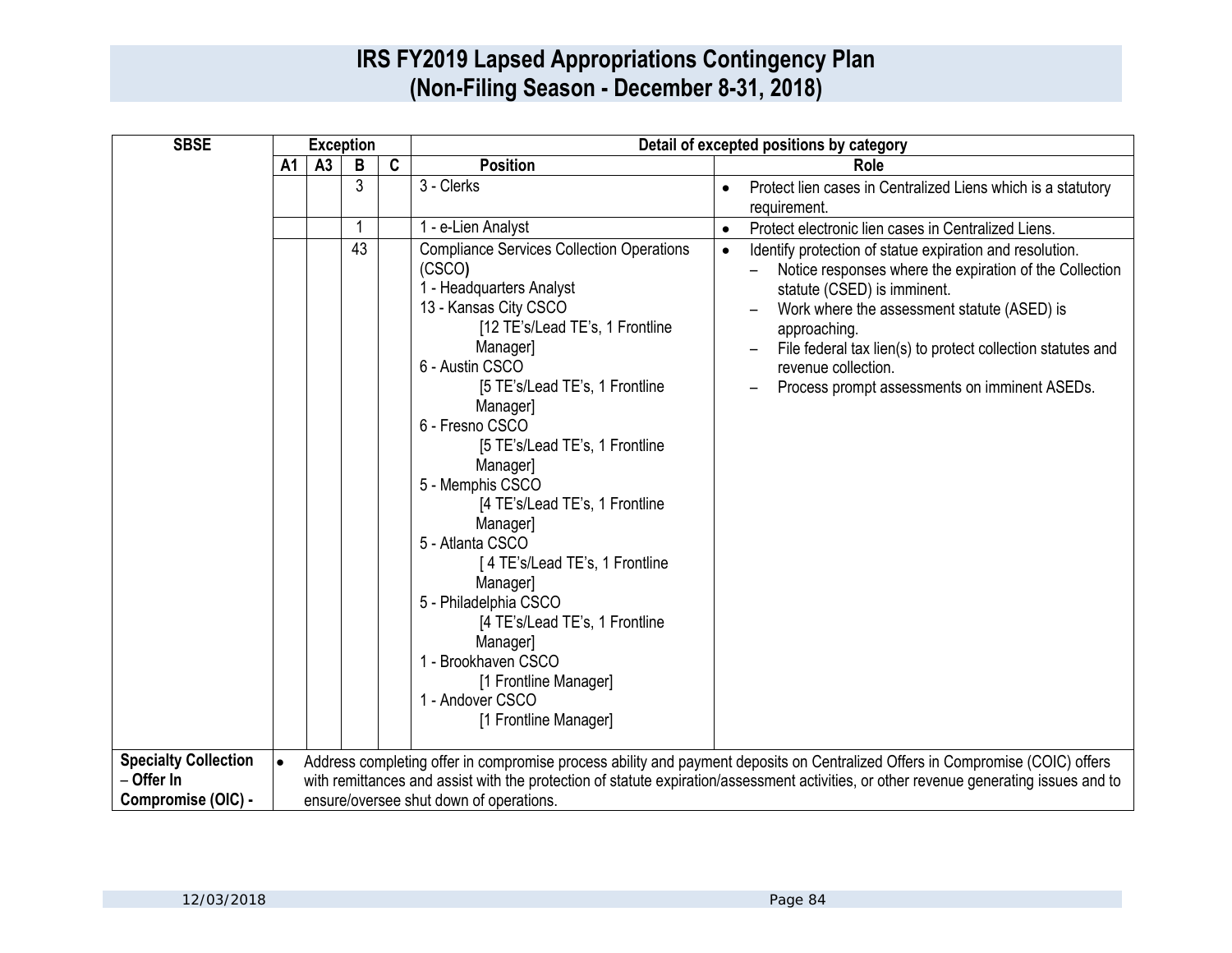| <b>SBSE</b>                         |                |                | <b>Exception</b> |             |                                                                                                                   |           | Detail of excepted positions by category                                                                                                                                                                                                                                                                                                       |
|-------------------------------------|----------------|----------------|------------------|-------------|-------------------------------------------------------------------------------------------------------------------|-----------|------------------------------------------------------------------------------------------------------------------------------------------------------------------------------------------------------------------------------------------------------------------------------------------------------------------------------------------------|
|                                     | A <sub>1</sub> | A <sub>3</sub> | B                | $\mathbf c$ | <b>Position</b>                                                                                                   |           | <b>Role</b>                                                                                                                                                                                                                                                                                                                                    |
| 29                                  |                |                | $\overline{2}$   |             | 1 - Director, Specialty Collection, Offer In<br>Compromise<br>1 - Senior Operations Advisor or Staff<br>Assistant |           | Carry out shutdown operations and continuance activities<br>within the campus and field programs.                                                                                                                                                                                                                                              |
|                                     |                |                | 4                |             | 2 - Operation Managers [1-BSC; 1-MSC]<br>2- Frontline Managers [1-BSC; 1-MSC]                                     | $\bullet$ | Oversee process ability and payment deposits on OIC offers<br>submitted with remittances; timekeeping entry, and other<br>administrative tasks as well as carrying out shutdown<br>operations and continuance activities in the COIC<br>Operation.                                                                                             |
|                                     |                |                | 23               |             | 23 - Process Examiners (PE's) [11-BSC; 12-<br>MSC <sub>1</sub>                                                    |           | Complete offer in compromise process ability and payment<br>deposits on Centralized Offers in Compromise offers<br>submitted with remittances.                                                                                                                                                                                                 |
| <b>Field Collection - 165</b>       |                |                |                  |             |                                                                                                                   |           |                                                                                                                                                                                                                                                                                                                                                |
|                                     |                |                | 3                |             | 1 - Director, Field Collection<br>2 - Staff members to assist the Director                                        | $\bullet$ | Protect statute expiration/assessment activities, bankruptcy<br>or other revenue generating issues and to ensure/oversee<br>shut down of operations.                                                                                                                                                                                           |
|                                     |                |                | 150              |             | 38 - Territory Managers<br>105 - Group Managers<br>7 - Area Directors                                             | $\bullet$ | Oversee the collection of taxes and processing of returns.<br>There is an imminent need for these employees to protect<br>statute expiration/assessment activities, bankruptcy or other<br>revenue generating issues and to ensure/oversee shut<br>down of operations.                                                                         |
|                                     |                |                | 12               |             | 12 - Staff Members (Technical Analysts, Staff<br>Assistants, Revenue Officers and Tax<br>Examiners)               |           | Process tax returns which include remittances, complete<br>computer operations necessary to prevent loss of data in<br>process and revenue collections, protect government's<br>interests (i.e., statutes, bankruptcy, liens, and seizure<br>cases), handle budget matters related to the lapse in<br>appropriations and administer contracts. |
| <b>Specialty Insolvency</b><br>- 44 |                |                |                  |             | excepted case work is addressed as appropriate.                                                                   |           | Oversee the protection of statute expiration/assessment activities, bankruptcy or other revenue generating issues and to<br>ensure/oversee shut down of operations. Specific activities include technical oversight of bankruptcy matters and ensuring critical                                                                                |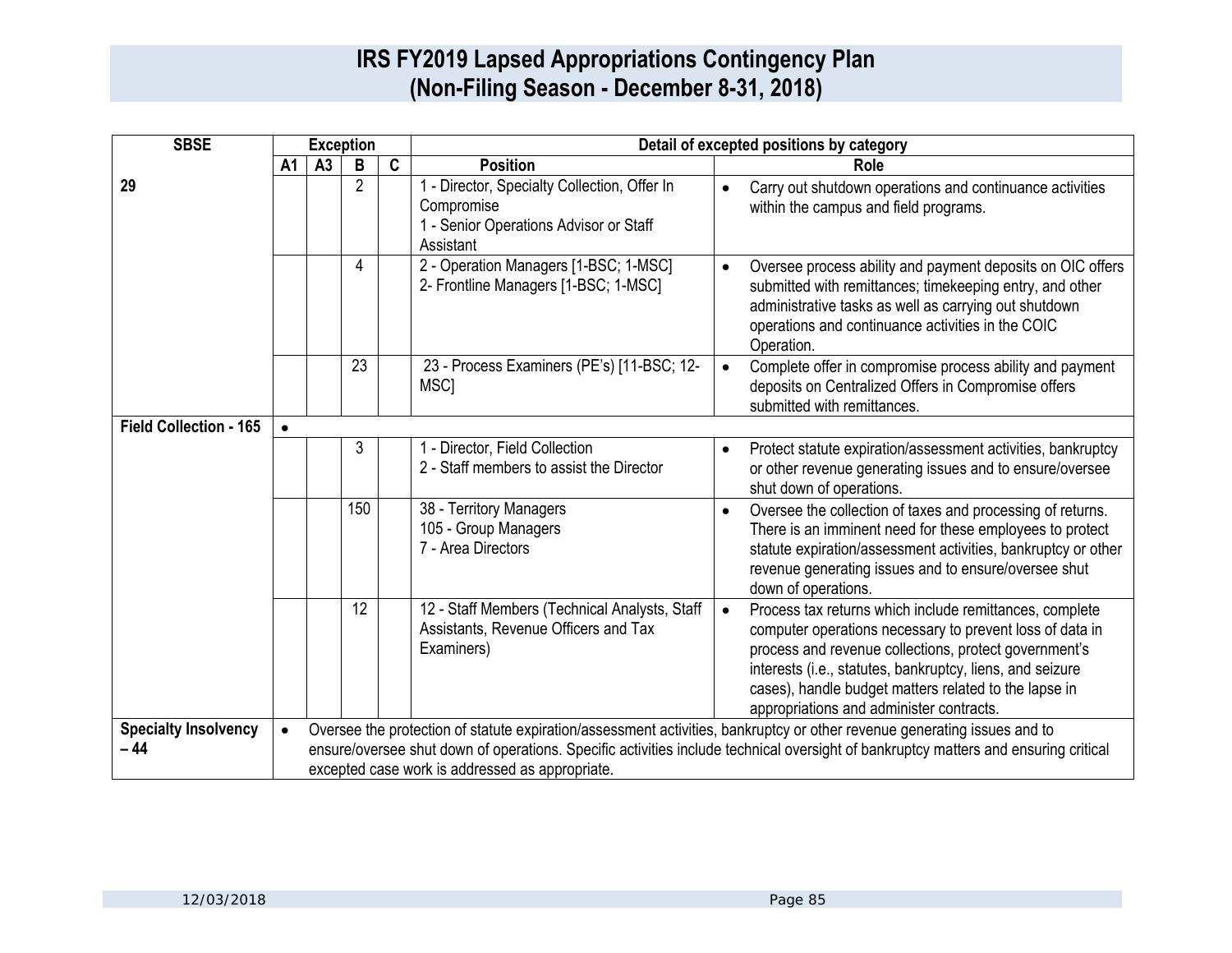| <b>SBSE</b>      |           |                | <b>Exception</b>   |             | Detail of excepted positions by category                                        |           |                                                                                                                                                                                                                                                                                                                                                                                                                                                                                                                                                                                                            |  |
|------------------|-----------|----------------|--------------------|-------------|---------------------------------------------------------------------------------|-----------|------------------------------------------------------------------------------------------------------------------------------------------------------------------------------------------------------------------------------------------------------------------------------------------------------------------------------------------------------------------------------------------------------------------------------------------------------------------------------------------------------------------------------------------------------------------------------------------------------------|--|
|                  | A1        | A <sub>3</sub> | B                  | $\mathbf c$ | <b>Position</b>                                                                 |           | <b>Role</b>                                                                                                                                                                                                                                                                                                                                                                                                                                                                                                                                                                                                |  |
|                  |           |                | 3                  |             | 1 - Director, Specialty Insolvency<br>1 - Senior Technical Analyst<br>1 - Staff |           | Process tax returns which include remittances, complete<br>computer operations necessary to prevent loss of data in<br>process and revenue collections, protect government's<br>interests (i.e., statutes, bankruptcy, liens, and seizure cases),<br>handle budget matters related to the lapse in appropriations<br>and administer contracts and to ensure/oversee shut down of<br>operations                                                                                                                                                                                                             |  |
|                  |           |                | 41                 |             | 41- Territory Managers, Group Managers and<br>Employees                         |           | Process tax returns which include remittances, complete<br>computer operations necessary to prevent loss of data in<br>process and revenue collections, protect government's<br>interest (i.e., statutes, bankruptcy, liens, and seizure cases),<br>timekeeping for excepted employees, handle budget matters<br>related to the lapse in appropriations and administer<br>contracts. (On-Site)<br>There is an imminent need for these employees to<br>protect statute expiration/assessment activities,<br>bankruptcy or other revenue generating issues and to<br>ensure/oversee shut down of operations. |  |
| Examination - 77 | $\bullet$ |                | Director Staff - 5 |             |                                                                                 |           |                                                                                                                                                                                                                                                                                                                                                                                                                                                                                                                                                                                                            |  |
|                  | $\bullet$ |                |                    |             | <b>Examination Campus - 17</b>                                                  |           |                                                                                                                                                                                                                                                                                                                                                                                                                                                                                                                                                                                                            |  |
|                  | $\bullet$ |                |                    |             | Performance Planning and Analysis - 2                                           |           |                                                                                                                                                                                                                                                                                                                                                                                                                                                                                                                                                                                                            |  |
|                  | $\bullet$ |                |                    |             | <b>Examination Headquarters - 5</b>                                             |           |                                                                                                                                                                                                                                                                                                                                                                                                                                                                                                                                                                                                            |  |
|                  | $\bullet$ |                |                    |             | Examination Field - 43                                                          |           |                                                                                                                                                                                                                                                                                                                                                                                                                                                                                                                                                                                                            |  |
|                  |           | Total - 77     | Specialty Exam - 5 |             |                                                                                 |           |                                                                                                                                                                                                                                                                                                                                                                                                                                                                                                                                                                                                            |  |
|                  |           |                |                    |             | <b>Examination Director Staff - 5</b>                                           |           |                                                                                                                                                                                                                                                                                                                                                                                                                                                                                                                                                                                                            |  |
|                  |           |                | 2                  |             | 1 - Director, Examination                                                       | $\bullet$ | Provide executive oversight over all continuing SB/SE Exam                                                                                                                                                                                                                                                                                                                                                                                                                                                                                                                                                 |  |
|                  |           |                |                    |             | 1 - Deputy Director, Examination                                                |           | operations, including the protection of statutes, bankruptcy<br>related activities and ensuring other revenue generating<br>programs are adequately addressed during shutdown.                                                                                                                                                                                                                                                                                                                                                                                                                             |  |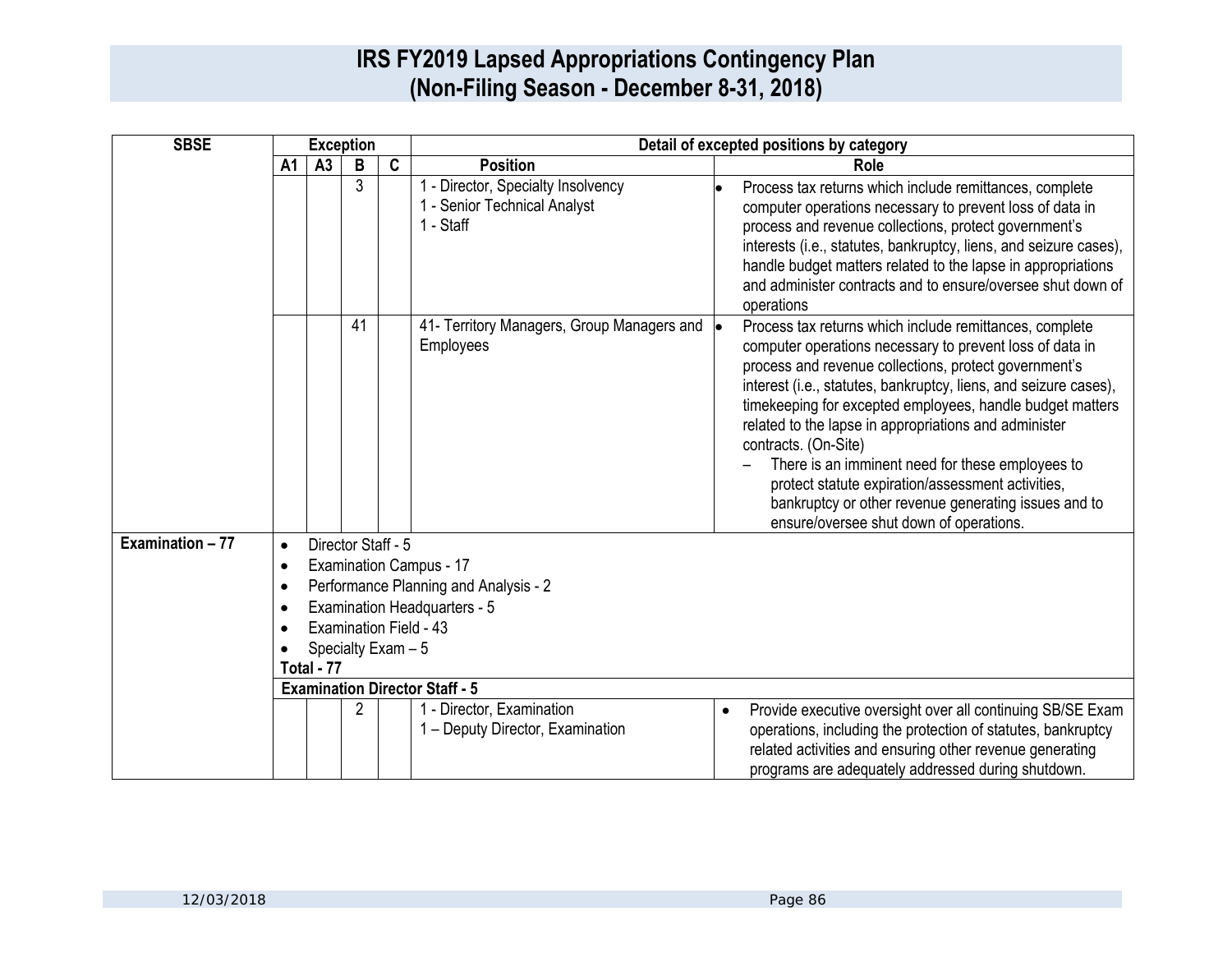| <b>SBSE</b> |           |    | <b>Exception</b> |              |                                                                                                                                                                                                                                                    |           | Detail of excepted positions by category                                                                                                                                                                                                                                                                                                                                                                                                  |
|-------------|-----------|----|------------------|--------------|----------------------------------------------------------------------------------------------------------------------------------------------------------------------------------------------------------------------------------------------------|-----------|-------------------------------------------------------------------------------------------------------------------------------------------------------------------------------------------------------------------------------------------------------------------------------------------------------------------------------------------------------------------------------------------------------------------------------------------|
|             | <b>A1</b> | A3 | B                | $\mathbf{C}$ | <b>Position</b>                                                                                                                                                                                                                                    |           | <b>Role</b>                                                                                                                                                                                                                                                                                                                                                                                                                               |
|             |           |    | 3                |              | 1 - Exam Senior Operations Advisor<br>1 - Exam Staff Assistant<br>1 - Exam Secretary to the Director                                                                                                                                               |           | Assist the Director in providing oversight over all continuing<br>SB/SE Exam operations, including the protection of statutes,<br>bankruptcy related activities and ensuring other revenue<br>generating programs are adequately addressed during<br>shutdown. Specific activities include technical oversight of<br>statutes, statute report preparation and/or review,<br>timekeeping for excepted personnel throughout<br>Examination. |
|             |           |    |                  |              | <b>Examination Campus - 17</b>                                                                                                                                                                                                                     |           |                                                                                                                                                                                                                                                                                                                                                                                                                                           |
|             |           |    | 2                |              | - Director, Examination Campus<br>- Senior Operations Advisor                                                                                                                                                                                      |           | Oversee shutdown operations providing critical guidance<br>and coordination to Campus operations.                                                                                                                                                                                                                                                                                                                                         |
|             |           |    | 4                |              | 4 - Campus Directors or Planning & Analysis<br>Chiefs (Brookhaven, Cincinnati, Memphis and<br>Ogden);                                                                                                                                              | $\bullet$ | Carry out shutdown operations and continuance activities in<br>the campus.                                                                                                                                                                                                                                                                                                                                                                |
|             |           |    | 11               |              | 7 - Tax Examiners<br>[2 BSC, 2 CSC, 3-MSC]<br>1 - Department Managers<br>$[1-CSC]$<br>1 - Supervisory Financial Assistant<br>$[1-BSC]$<br>1 - Supervisory Internal Revenue Agent<br>$[1-MSC]$<br>1 Complex Restricted Interest Examiner<br>[1-OSC] | $\bullet$ | Continue statue expiration/assessment activities:                                                                                                                                                                                                                                                                                                                                                                                         |
|             |           |    |                  |              | <b>Performance Planning and Analysis - 2</b>                                                                                                                                                                                                       |           |                                                                                                                                                                                                                                                                                                                                                                                                                                           |
|             |           |    |                  |              | 1 - Director, Examination Planning &<br>Performance Analysis                                                                                                                                                                                       | $\bullet$ | Provide executive oversight over continuing SB/SE Exam<br>operations, including the protection of statutes ensuring<br>necessary data reports for all Exam functions and programs<br>are provided for statute monitoring.<br>Prepare a report on all Examination cases maintained on<br>AIMS as well as coordination of reports for all other SB<br>Exam programs.                                                                        |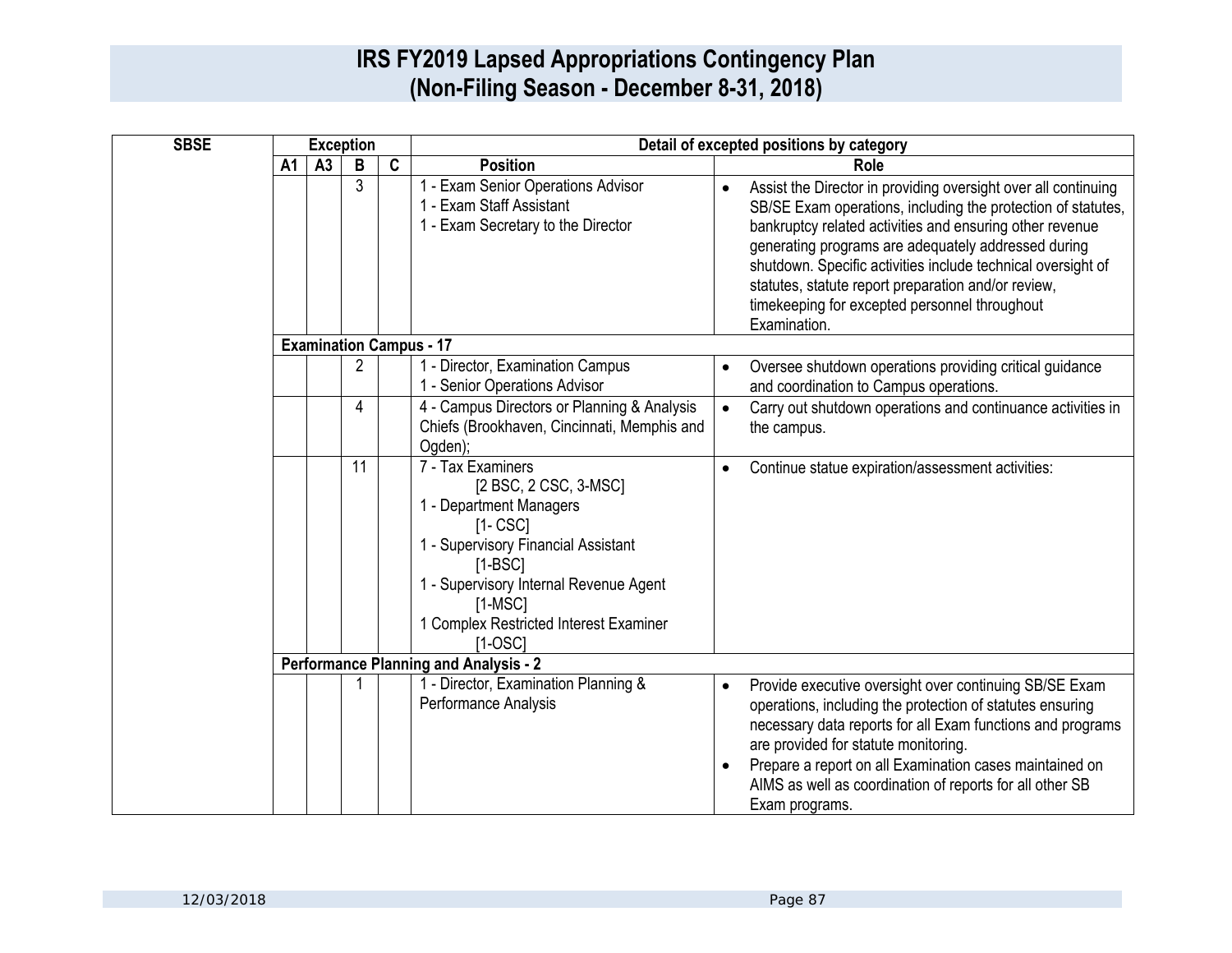| <b>SBSE</b> |           |                | <b>Exception</b>                    |   |                                                                            |           | Detail of excepted positions by category                                                                                                                                                                                                                          |  |  |  |  |  |
|-------------|-----------|----------------|-------------------------------------|---|----------------------------------------------------------------------------|-----------|-------------------------------------------------------------------------------------------------------------------------------------------------------------------------------------------------------------------------------------------------------------------|--|--|--|--|--|
|             | A1        | A <sub>3</sub> | B                                   | C | <b>Position</b>                                                            |           | <b>Role</b>                                                                                                                                                                                                                                                       |  |  |  |  |  |
|             |           |                |                                     |   | 1 - Senior Tax Analyst                                                     | $\bullet$ | Provide critical support to SB/SE Exam's activities with<br>respect to the protection of statutes and assessment<br>activities by providing consolidated reports identifying<br>imminent statutes for all Examination programs maintained<br>on AIMS. (As needed) |  |  |  |  |  |
|             | $\bullet$ |                | <b>Examination Headquarters - 5</b> |   |                                                                            |           |                                                                                                                                                                                                                                                                   |  |  |  |  |  |
|             |           |                |                                     |   | 1 - Director, Exam Headquarters                                            |           | Provide executive oversight over continuing SB/SE Exam<br>operations including statutes and policy guidance.                                                                                                                                                      |  |  |  |  |  |
|             |           |                |                                     |   | - Program Manager, Field and Campus<br>Policy, BMF Document Matching       | $\bullet$ | Continue SB/SE Exam operations for the BMF<br>Underreported and Other Document Matching programs,<br>including addressing potential statute issues.                                                                                                               |  |  |  |  |  |
|             |           |                | 1                                   |   | 1 - Senior Tax Analyst, Field and Campus<br>Policy, IMF/AUR Policy         | $\bullet$ | Continue SB/SE Exam operations for the AUR program,<br>including addressing potential statute issues in AUR.                                                                                                                                                      |  |  |  |  |  |
|             |           |                |                                     |   | 1 - Program Manager, Exam Case Selection,<br><b>Campus Case Selection</b>  |           | Continue SB/SE Exam operations in the Campus Exam<br>programs, including addressing potential statute issues.                                                                                                                                                     |  |  |  |  |  |
|             |           |                | 1                                   |   | - Tax Policy Analyst, Exam Case Selection,<br><b>Campus Case Selection</b> |           | Continue SB/SE Exam operations in the Campus Exam<br>programs, including addressing potential statute issues                                                                                                                                                      |  |  |  |  |  |
|             |           |                |                                     |   | <b>Examination Field - 43</b>                                              |           |                                                                                                                                                                                                                                                                   |  |  |  |  |  |
|             |           |                |                                     |   | 1 - Director, Examination Field                                            | $\bullet$ | Provide executive oversight over all continuing SB/SE<br>Examination Field operations, including the protection of<br>statutes and bankruptcy related activities ensuring they are<br>adequately addressed during shutdown.                                       |  |  |  |  |  |
|             |           |                | $\overline{2}$                      |   | - Senior Operations Advisor<br>1 - Project Manager                         | $\bullet$ | Assist the Director in providing oversight over all continuing<br>SB/SE Examination Field operations with the protection of<br>statutes.                                                                                                                          |  |  |  |  |  |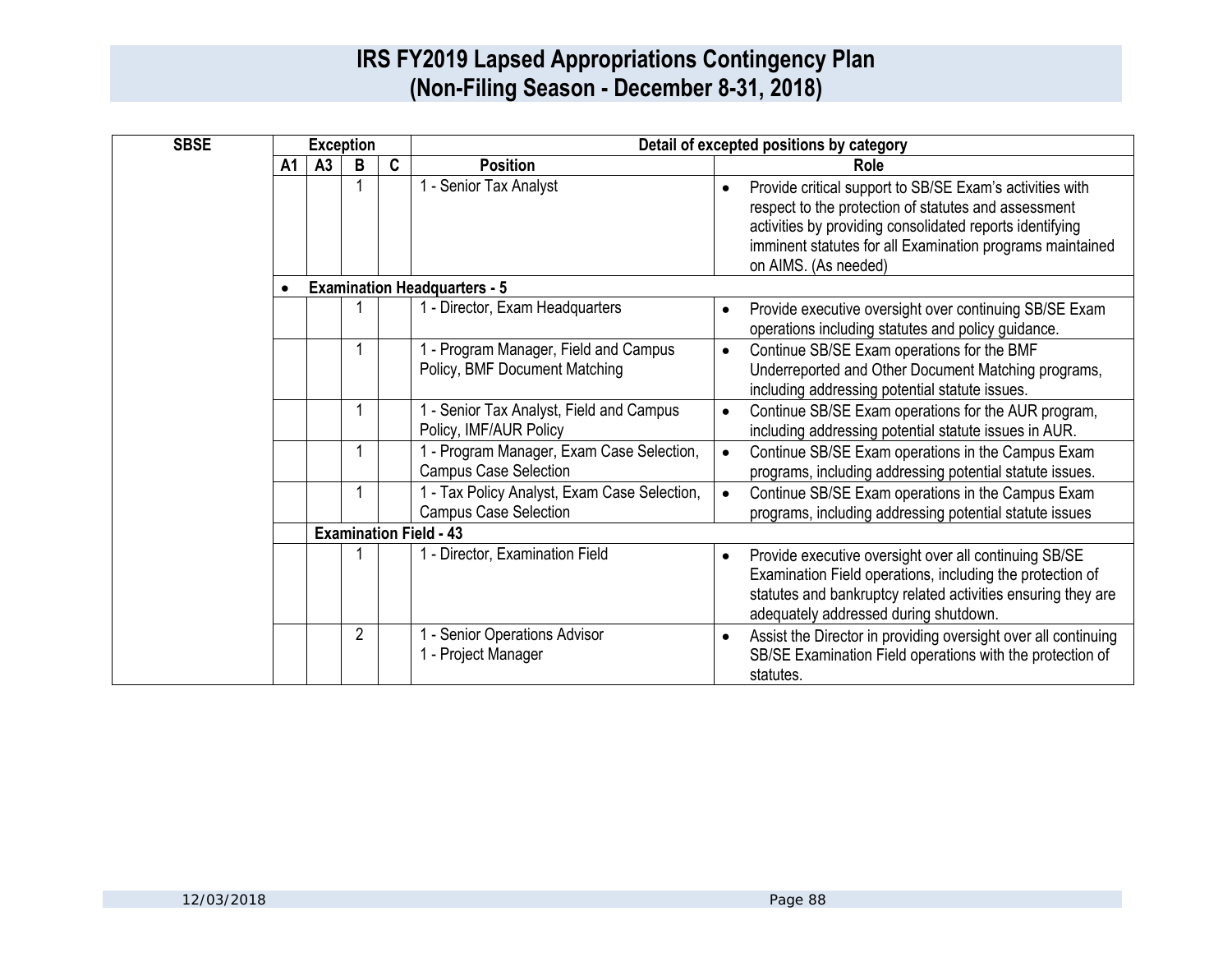| <b>SBSE</b> | <b>Exception</b> |    |                |   | Detail of excepted positions by category  |                                                                                                                                                                                                                                                                                                                                                                                                                                                                                                                                                                |  |  |  |
|-------------|------------------|----|----------------|---|-------------------------------------------|----------------------------------------------------------------------------------------------------------------------------------------------------------------------------------------------------------------------------------------------------------------------------------------------------------------------------------------------------------------------------------------------------------------------------------------------------------------------------------------------------------------------------------------------------------------|--|--|--|
|             | A1               | A3 | B              | C | <b>Position</b>                           | Role                                                                                                                                                                                                                                                                                                                                                                                                                                                                                                                                                           |  |  |  |
|             |                  |    | $\overline{2}$ |   | 2 - Technical Services Tax Analysts       | Interact with their counterparts in the field to ensure short<br>statute cases are timely and efficiently closed to Technical<br>Services for the appropriate next step.<br>Assist in the process of providing oversight and<br>monitor/route short statute cases to reviewers.<br>Assist the Director, Examination Field by providing support<br>with protection of statutes through the preparation of daily<br>reports for non-campus examination functions.<br>Provide TEFRA support to address unique situations to<br>address the government's interest. |  |  |  |
|             |                  |    | $\overline{7}$ |   | 7 - Examination Field Area Directors      | Provide executive oversight and assist the Exam-Field<br>$\bullet$<br>Director with the continuance of all SB/SE Exam Field<br>operations, including technical oversight of statutes and<br>statute reports.                                                                                                                                                                                                                                                                                                                                                   |  |  |  |
|             |                  |    | 7              |   | 7 - PSP Territory Managers                | Provide overall coordination of Area's statute case<br>processing (liaison with Technical Services for statute<br>cases), and assist excepted group manager, as needed.<br>Provide oversight and support to analysts, managers, and<br>reviewers responsible for systems retrieval on statute cases<br>and will also assist in the preparation, retrieving and<br>reconciling of statute related reports and assist with case<br>closing activities.                                                                                                           |  |  |  |
|             |                  |    |                |   | 7 - AIMS/ERCS Analysts                    | Assist with AIMS/IDRS and ERCS retrieval for pending<br>$\bullet$<br>statute cases, as well as case closing procedures.                                                                                                                                                                                                                                                                                                                                                                                                                                        |  |  |  |
|             |                  |    | 7              |   | 7 - Examination Field (RA) Group Managers | Review and prepare cases utilizing RGS for issuance of<br>statutory notice of deficiency. (As Needed)                                                                                                                                                                                                                                                                                                                                                                                                                                                          |  |  |  |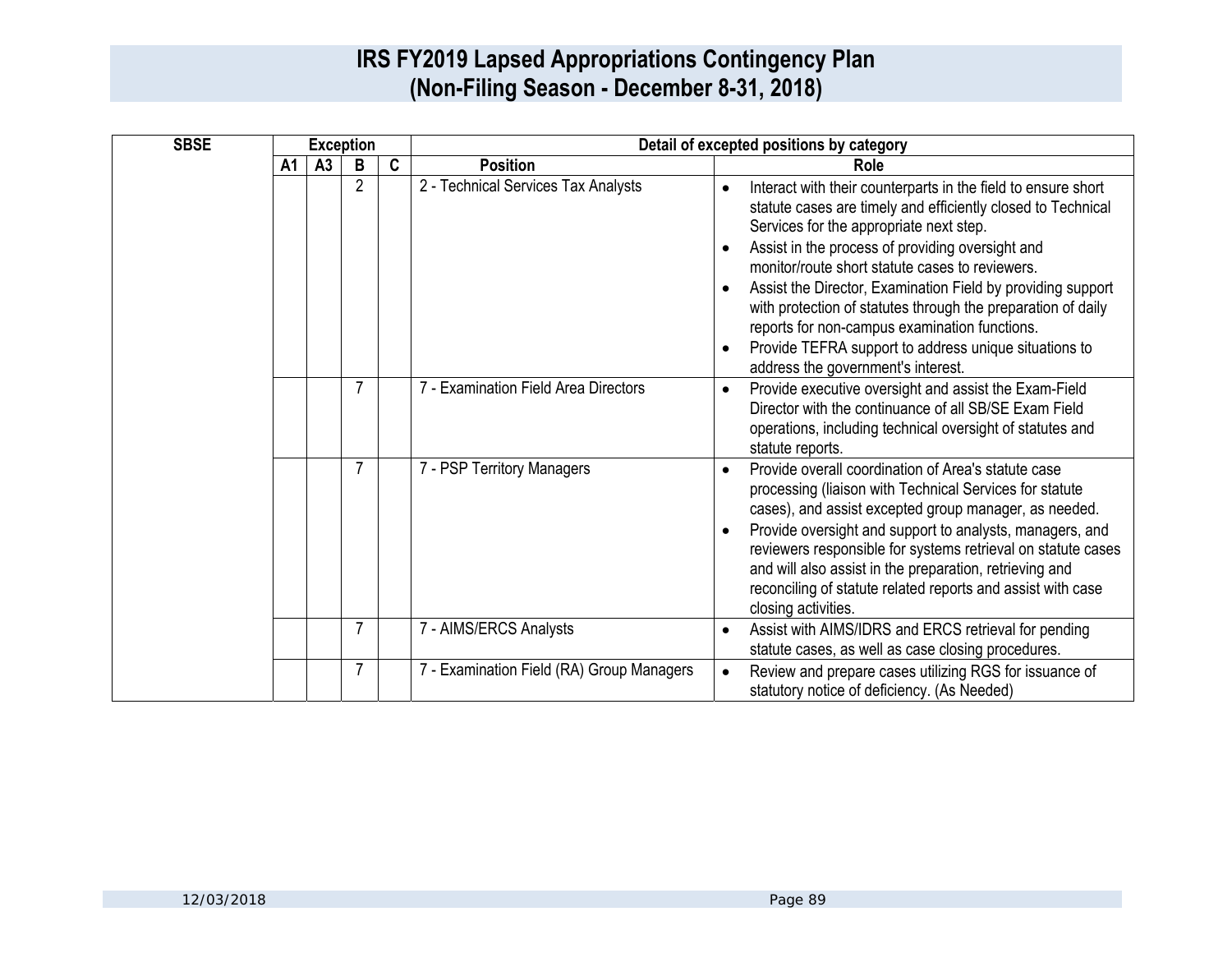| <b>SBSE</b> |           |    | <b>Exception</b> |   | Detail of excepted positions by category                                                      |                                                                                                                                                                                                                                                                                                                                                                                                                                                                                                                                                  |  |  |  |  |  |  |  |  |  |  |  |  |  |  |
|-------------|-----------|----|------------------|---|-----------------------------------------------------------------------------------------------|--------------------------------------------------------------------------------------------------------------------------------------------------------------------------------------------------------------------------------------------------------------------------------------------------------------------------------------------------------------------------------------------------------------------------------------------------------------------------------------------------------------------------------------------------|--|--|--|--|--|--|--|--|--|--|--|--|--|--|
|             | <b>A1</b> | A3 | B                | C | <b>Position</b>                                                                               | Role                                                                                                                                                                                                                                                                                                                                                                                                                                                                                                                                             |  |  |  |  |  |  |  |  |  |  |  |  |  |  |
|             |           |    | $\overline{2}$   |   | 1 - Exam Technical Services Territory<br>Manager<br>1 - Exam Technical Services Group Manager | Provide oversight to the reviewers and tax examiners that<br>$\bullet$<br>process short statute cases to ensure the government's<br>interest is protected by timely addressing all imminent<br>statute cases<br>Assign cases ratably to the reviewer, establish the priority of<br>$\bullet$<br>case reviews and manage the inventory of the reviewers/tax<br>examiners as needed to ensure all statutes are protected.<br>Inventory management will include the cases with notices to<br>be issued as well as cases that are defaulting to CCP. |  |  |  |  |  |  |  |  |  |  |  |  |  |  |
|             |           |    | $\overline{2}$   |   | 2 - Exam Technical Services TEFRA<br><b>Reviewers</b>                                         | Receive and review cases for legal sufficiency and to<br>ensure all taxpayer rights have been protected with respect<br>to complex TEFRA examinations that could involve tiered<br>entities.<br>Prepare and issue (mail) FPAAs for short statute cases.<br>Assist the tax examiner with any FPAA defaults with short<br>statutes that need to be closed to CCP that may need<br>technical assistance.                                                                                                                                            |  |  |  |  |  |  |  |  |  |  |  |  |  |  |
|             |           |    | 5                |   | 5 - Exam Technical Services Reviewers                                                         | Receive and review cases for legal sufficiency and ensure<br>$\bullet$<br>all taxpayer rights have been protected.<br>Prepare and issue (mail) SNODs for short statute cases.<br>$\bullet$<br>Assist the tax examiner with any SNOD defaults with short<br>statutes that need to be closed to CCP that may need<br>technical assistance.                                                                                                                                                                                                         |  |  |  |  |  |  |  |  |  |  |  |  |  |  |
|             |           |    | $\mathbf{1}$     |   | 1 - Technical Services Tax Examiner                                                           | Receive and process incoming cases to the reviewers as<br>$\bullet$<br>needed on ERCS and RGS as assigned by the GM.<br>Provide IDRS assistance as needed to the reviewers<br>$\bullet$<br>preparing and issuing (mailing) SNOD/FAAs.<br>Default SNOD/FPAAs with short statutes that need to be<br>$\bullet$<br>closed to CCP for assessment to ensure the government's<br>interest is protected.                                                                                                                                                |  |  |  |  |  |  |  |  |  |  |  |  |  |  |
|             |           |    | 1                |   | 1 - Program Analyst                                                                           | Lead critical SBSE owned Tax Cuts and Jobs Act<br>$\bullet$<br>provisions, including 199A and Opportunity Zones 1400Z to<br>ensure these provisions are accurately reflected for Filing<br>Season programs, products and services.                                                                                                                                                                                                                                                                                                               |  |  |  |  |  |  |  |  |  |  |  |  |  |  |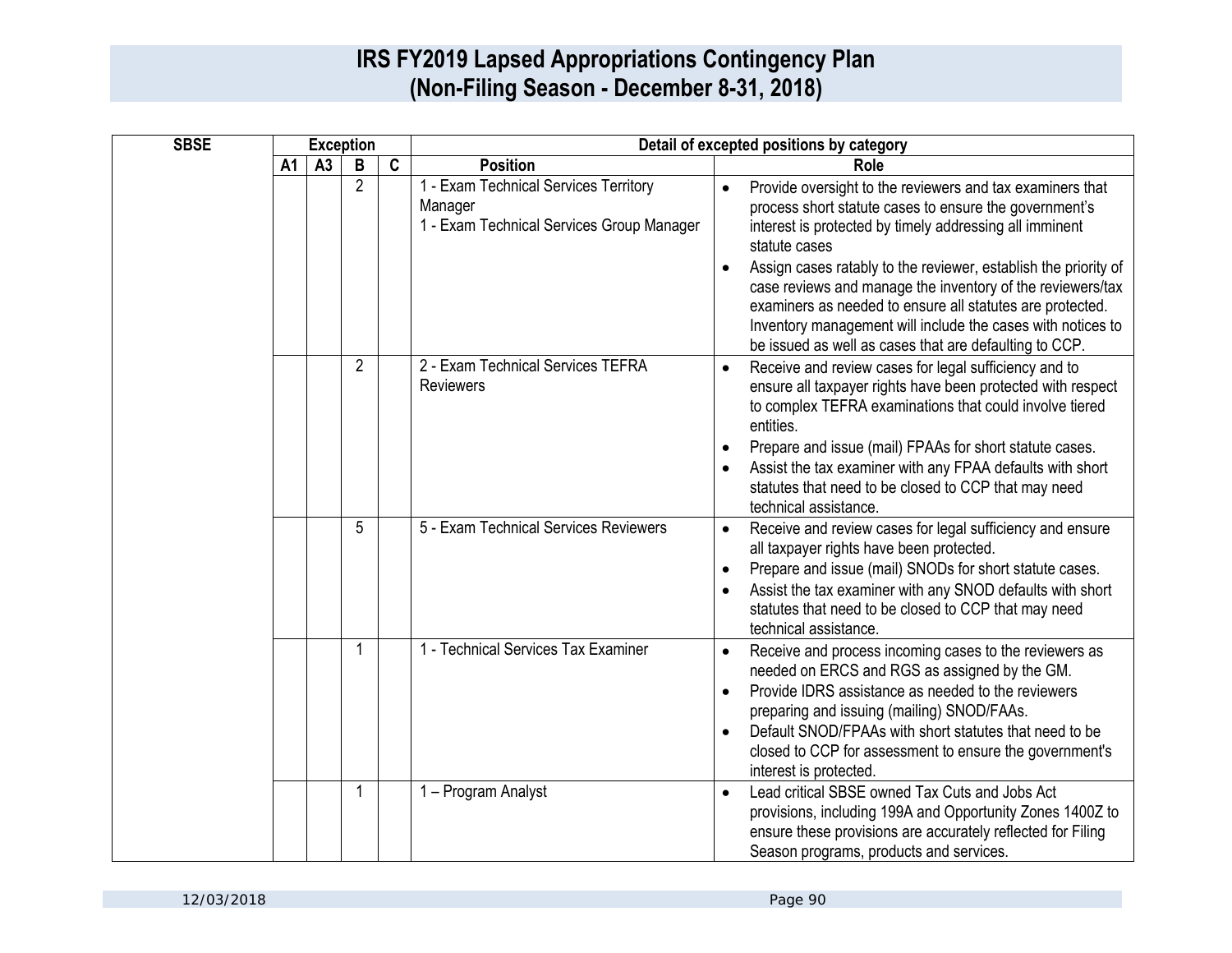| <b>SBSE</b>             |                |                | <b>Exception</b>          |              | Detail of excepted positions by category                                                                                                                       |                                                                                                                                                                                                                                                                                                                                                                                                                                                                                                                                                                                                                                                                                                                                                                                                                                                                                                                                                                                                                                                                                                                                |  |  |  |  |  |
|-------------------------|----------------|----------------|---------------------------|--------------|----------------------------------------------------------------------------------------------------------------------------------------------------------------|--------------------------------------------------------------------------------------------------------------------------------------------------------------------------------------------------------------------------------------------------------------------------------------------------------------------------------------------------------------------------------------------------------------------------------------------------------------------------------------------------------------------------------------------------------------------------------------------------------------------------------------------------------------------------------------------------------------------------------------------------------------------------------------------------------------------------------------------------------------------------------------------------------------------------------------------------------------------------------------------------------------------------------------------------------------------------------------------------------------------------------|--|--|--|--|--|
|                         | A <sub>1</sub> | A <sub>3</sub> | B                         | $\mathbf{C}$ | <b>Position</b>                                                                                                                                                | <b>Role</b>                                                                                                                                                                                                                                                                                                                                                                                                                                                                                                                                                                                                                                                                                                                                                                                                                                                                                                                                                                                                                                                                                                                    |  |  |  |  |  |
|                         |                |                | <b>Specialty Exam - 6</b> |              |                                                                                                                                                                |                                                                                                                                                                                                                                                                                                                                                                                                                                                                                                                                                                                                                                                                                                                                                                                                                                                                                                                                                                                                                                                                                                                                |  |  |  |  |  |
|                         |                |                |                           |              | 1 - Director, Specialty Examination                                                                                                                            | Provide executive oversight over continuing SB/SE Exam<br>operations, including Specialty operations, technical<br>oversight of statutes and statute reports.                                                                                                                                                                                                                                                                                                                                                                                                                                                                                                                                                                                                                                                                                                                                                                                                                                                                                                                                                                  |  |  |  |  |  |
|                         |                |                | 4                         |              | 1 - Specialty Examination Technical Advisor<br>3 - Program Chiefs or Technical Advisors<br>(Employment Tax, Estate & Gift Tax, Excise<br>$Tax$ ) -             | Take appropriate actions to protect statutes. (As Needed)<br>$\bullet$                                                                                                                                                                                                                                                                                                                                                                                                                                                                                                                                                                                                                                                                                                                                                                                                                                                                                                                                                                                                                                                         |  |  |  |  |  |
|                         |                |                | 1                         |              | 1 - Program Manager                                                                                                                                            | Serves as primary point-of-contact for the 29 SB/SE-owned<br>$\bullet$<br>provisions of the Tax Cuts and Jobs Act to ensure these<br>provisions are accurately reflected for Filing Season<br>programs, products and services.                                                                                                                                                                                                                                                                                                                                                                                                                                                                                                                                                                                                                                                                                                                                                                                                                                                                                                 |  |  |  |  |  |
| <b>SBSE</b>             |                |                | <b>Exception</b>          |              |                                                                                                                                                                | Detail of excepted positions by category                                                                                                                                                                                                                                                                                                                                                                                                                                                                                                                                                                                                                                                                                                                                                                                                                                                                                                                                                                                                                                                                                       |  |  |  |  |  |
| <b>Tax Cuts and Job</b> | <b>A1</b>      | A3             | B                         | $\mathbf{C}$ | <b>Position</b>                                                                                                                                                | Role                                                                                                                                                                                                                                                                                                                                                                                                                                                                                                                                                                                                                                                                                                                                                                                                                                                                                                                                                                                                                                                                                                                           |  |  |  |  |  |
| <b>Acts - 10</b>        | 10             |                |                           |              | 1 - Deputy Commissioner, SBSE<br>1 - Director, Exam Central<br>1 - Management & Prog Analyst<br>1 - Program Manager<br>1 - Group Manager<br>6 - Policy Analyst | Executives and Management & Program Analyst will<br>oversee the actions of those assigned to Tax Cuts and Job<br>Acts.<br>Program Manager functions as the primary point-of-contact<br>for the 29 SB/SE-owned Tax Cuts and Jobs Act; essential<br>due to his knowledge and ability to work with assigned<br>subject matter experts to respond to technical inquiries, to<br>coordinate the compliance perspective with regard to<br>published guidance, and to work with Tax Forms and<br>Publications to finalize tax products essential for taxpayers<br>to file their 2018 tax returns.<br>Group Manager is the subject-matter-expert and lead for<br>one of the critical SB/SE owned Tax Cuts and Jobs Act<br>provisions - Opportunity Zones 1400Z; essential to answer<br>questions regarding in process tax products, including<br>worksheets, tax forms and instructions, and other tax<br>products. Laura is essential to coordinate with members of<br>the Office of Chief Counsel, Treasury, Tax Forms and<br>Publications, Information Technology, and other Business<br>Operating Division subject-matter-experts. |  |  |  |  |  |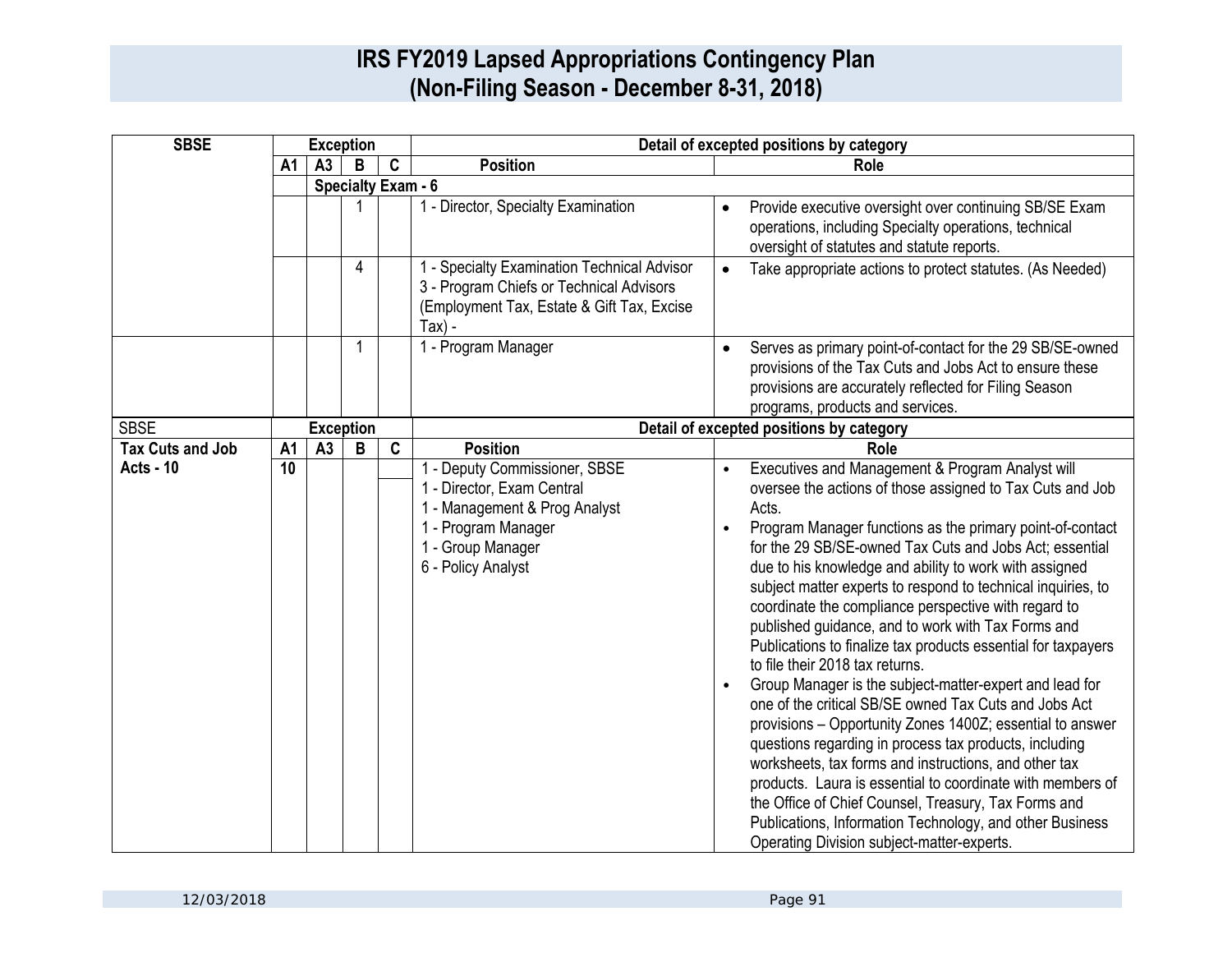| Policy Analysts:<br>$\bullet$<br>The subject-matter-expert (SME) and lead for two critical<br>SB/SE owned Tax Cuts and Jobs Act provisions - 199A and<br>163(j); essential to answer questions regarding in process<br>tax products, including worksheets, tax forms and<br>instructions, and other tax products. Also, essential to<br>coordinate with members of the Office of Chief Counsel,<br>Treasury, Tax Forms and Publications, Information<br>Technology, and other Business Operating Division subject-<br>matter-experts.<br>Subject-matter-expert for the 29 SB/SE-owned Tax Cuts<br>and Jobs Act, the co-lead for one of the critical SB/SE<br>owned Tax Cuts and Jobs Act provisions - Opportunity<br>Zones 1400Z. Essential to answer questions regarding in<br>process tax products, including worksheets, tax forms and<br>instructions, and other tax products. Essential to coordinate<br>with members of the Office of Chief Counsel, Treasury, Tax<br>Forms and Publications, Information Technology, and other<br>Business Operating Division subject-matter-experts.<br>Providing field examination subject-matter-expertise<br>regarding the process steps, tracking and monitoring of<br>installments under section 965 of the Tax Cuts and Jobs<br>Act. The 965 process is currently under development and is<br>essential to ensure the process is established for filers of<br>2018 tax returns.<br>Providing Collection subject-matter-expertise regarding the<br>process steps, tracking and monitoring of installments under<br>section 965 of the Tax Cuts and Jobs Act. The 965 process<br>is currently under development and Richard is essential to<br>ensure the process is established for filers of 2018 tax<br>returns and to address other Collection related topics.<br>Subject-matter-expert in assisting the SB/SE Tax Reform<br>Implementation Team with issues related to the Office of<br>Servicewide Penalties for a number of the SB/SE-owned<br>Tax Cuts and Jobs Act provisions, including 199A and<br>Opportunity Zones 1400Z. Point-of-contact for the Office of |  |  |  |  |
|-----------------------------------------------------------------------------------------------------------------------------------------------------------------------------------------------------------------------------------------------------------------------------------------------------------------------------------------------------------------------------------------------------------------------------------------------------------------------------------------------------------------------------------------------------------------------------------------------------------------------------------------------------------------------------------------------------------------------------------------------------------------------------------------------------------------------------------------------------------------------------------------------------------------------------------------------------------------------------------------------------------------------------------------------------------------------------------------------------------------------------------------------------------------------------------------------------------------------------------------------------------------------------------------------------------------------------------------------------------------------------------------------------------------------------------------------------------------------------------------------------------------------------------------------------------------------------------------------------------------------------------------------------------------------------------------------------------------------------------------------------------------------------------------------------------------------------------------------------------------------------------------------------------------------------------------------------------------------------------------------------------------------------------------------------------------------------------------------------------------------|--|--|--|--|
|                                                                                                                                                                                                                                                                                                                                                                                                                                                                                                                                                                                                                                                                                                                                                                                                                                                                                                                                                                                                                                                                                                                                                                                                                                                                                                                                                                                                                                                                                                                                                                                                                                                                                                                                                                                                                                                                                                                                                                                                                                                                                                                       |  |  |  |  |
|                                                                                                                                                                                                                                                                                                                                                                                                                                                                                                                                                                                                                                                                                                                                                                                                                                                                                                                                                                                                                                                                                                                                                                                                                                                                                                                                                                                                                                                                                                                                                                                                                                                                                                                                                                                                                                                                                                                                                                                                                                                                                                                       |  |  |  |  |
|                                                                                                                                                                                                                                                                                                                                                                                                                                                                                                                                                                                                                                                                                                                                                                                                                                                                                                                                                                                                                                                                                                                                                                                                                                                                                                                                                                                                                                                                                                                                                                                                                                                                                                                                                                                                                                                                                                                                                                                                                                                                                                                       |  |  |  |  |
|                                                                                                                                                                                                                                                                                                                                                                                                                                                                                                                                                                                                                                                                                                                                                                                                                                                                                                                                                                                                                                                                                                                                                                                                                                                                                                                                                                                                                                                                                                                                                                                                                                                                                                                                                                                                                                                                                                                                                                                                                                                                                                                       |  |  |  |  |
|                                                                                                                                                                                                                                                                                                                                                                                                                                                                                                                                                                                                                                                                                                                                                                                                                                                                                                                                                                                                                                                                                                                                                                                                                                                                                                                                                                                                                                                                                                                                                                                                                                                                                                                                                                                                                                                                                                                                                                                                                                                                                                                       |  |  |  |  |
|                                                                                                                                                                                                                                                                                                                                                                                                                                                                                                                                                                                                                                                                                                                                                                                                                                                                                                                                                                                                                                                                                                                                                                                                                                                                                                                                                                                                                                                                                                                                                                                                                                                                                                                                                                                                                                                                                                                                                                                                                                                                                                                       |  |  |  |  |
|                                                                                                                                                                                                                                                                                                                                                                                                                                                                                                                                                                                                                                                                                                                                                                                                                                                                                                                                                                                                                                                                                                                                                                                                                                                                                                                                                                                                                                                                                                                                                                                                                                                                                                                                                                                                                                                                                                                                                                                                                                                                                                                       |  |  |  |  |
|                                                                                                                                                                                                                                                                                                                                                                                                                                                                                                                                                                                                                                                                                                                                                                                                                                                                                                                                                                                                                                                                                                                                                                                                                                                                                                                                                                                                                                                                                                                                                                                                                                                                                                                                                                                                                                                                                                                                                                                                                                                                                                                       |  |  |  |  |
|                                                                                                                                                                                                                                                                                                                                                                                                                                                                                                                                                                                                                                                                                                                                                                                                                                                                                                                                                                                                                                                                                                                                                                                                                                                                                                                                                                                                                                                                                                                                                                                                                                                                                                                                                                                                                                                                                                                                                                                                                                                                                                                       |  |  |  |  |
|                                                                                                                                                                                                                                                                                                                                                                                                                                                                                                                                                                                                                                                                                                                                                                                                                                                                                                                                                                                                                                                                                                                                                                                                                                                                                                                                                                                                                                                                                                                                                                                                                                                                                                                                                                                                                                                                                                                                                                                                                                                                                                                       |  |  |  |  |
|                                                                                                                                                                                                                                                                                                                                                                                                                                                                                                                                                                                                                                                                                                                                                                                                                                                                                                                                                                                                                                                                                                                                                                                                                                                                                                                                                                                                                                                                                                                                                                                                                                                                                                                                                                                                                                                                                                                                                                                                                                                                                                                       |  |  |  |  |
|                                                                                                                                                                                                                                                                                                                                                                                                                                                                                                                                                                                                                                                                                                                                                                                                                                                                                                                                                                                                                                                                                                                                                                                                                                                                                                                                                                                                                                                                                                                                                                                                                                                                                                                                                                                                                                                                                                                                                                                                                                                                                                                       |  |  |  |  |
|                                                                                                                                                                                                                                                                                                                                                                                                                                                                                                                                                                                                                                                                                                                                                                                                                                                                                                                                                                                                                                                                                                                                                                                                                                                                                                                                                                                                                                                                                                                                                                                                                                                                                                                                                                                                                                                                                                                                                                                                                                                                                                                       |  |  |  |  |
|                                                                                                                                                                                                                                                                                                                                                                                                                                                                                                                                                                                                                                                                                                                                                                                                                                                                                                                                                                                                                                                                                                                                                                                                                                                                                                                                                                                                                                                                                                                                                                                                                                                                                                                                                                                                                                                                                                                                                                                                                                                                                                                       |  |  |  |  |
|                                                                                                                                                                                                                                                                                                                                                                                                                                                                                                                                                                                                                                                                                                                                                                                                                                                                                                                                                                                                                                                                                                                                                                                                                                                                                                                                                                                                                                                                                                                                                                                                                                                                                                                                                                                                                                                                                                                                                                                                                                                                                                                       |  |  |  |  |
|                                                                                                                                                                                                                                                                                                                                                                                                                                                                                                                                                                                                                                                                                                                                                                                                                                                                                                                                                                                                                                                                                                                                                                                                                                                                                                                                                                                                                                                                                                                                                                                                                                                                                                                                                                                                                                                                                                                                                                                                                                                                                                                       |  |  |  |  |
|                                                                                                                                                                                                                                                                                                                                                                                                                                                                                                                                                                                                                                                                                                                                                                                                                                                                                                                                                                                                                                                                                                                                                                                                                                                                                                                                                                                                                                                                                                                                                                                                                                                                                                                                                                                                                                                                                                                                                                                                                                                                                                                       |  |  |  |  |
|                                                                                                                                                                                                                                                                                                                                                                                                                                                                                                                                                                                                                                                                                                                                                                                                                                                                                                                                                                                                                                                                                                                                                                                                                                                                                                                                                                                                                                                                                                                                                                                                                                                                                                                                                                                                                                                                                                                                                                                                                                                                                                                       |  |  |  |  |
|                                                                                                                                                                                                                                                                                                                                                                                                                                                                                                                                                                                                                                                                                                                                                                                                                                                                                                                                                                                                                                                                                                                                                                                                                                                                                                                                                                                                                                                                                                                                                                                                                                                                                                                                                                                                                                                                                                                                                                                                                                                                                                                       |  |  |  |  |
|                                                                                                                                                                                                                                                                                                                                                                                                                                                                                                                                                                                                                                                                                                                                                                                                                                                                                                                                                                                                                                                                                                                                                                                                                                                                                                                                                                                                                                                                                                                                                                                                                                                                                                                                                                                                                                                                                                                                                                                                                                                                                                                       |  |  |  |  |
|                                                                                                                                                                                                                                                                                                                                                                                                                                                                                                                                                                                                                                                                                                                                                                                                                                                                                                                                                                                                                                                                                                                                                                                                                                                                                                                                                                                                                                                                                                                                                                                                                                                                                                                                                                                                                                                                                                                                                                                                                                                                                                                       |  |  |  |  |
|                                                                                                                                                                                                                                                                                                                                                                                                                                                                                                                                                                                                                                                                                                                                                                                                                                                                                                                                                                                                                                                                                                                                                                                                                                                                                                                                                                                                                                                                                                                                                                                                                                                                                                                                                                                                                                                                                                                                                                                                                                                                                                                       |  |  |  |  |
|                                                                                                                                                                                                                                                                                                                                                                                                                                                                                                                                                                                                                                                                                                                                                                                                                                                                                                                                                                                                                                                                                                                                                                                                                                                                                                                                                                                                                                                                                                                                                                                                                                                                                                                                                                                                                                                                                                                                                                                                                                                                                                                       |  |  |  |  |
|                                                                                                                                                                                                                                                                                                                                                                                                                                                                                                                                                                                                                                                                                                                                                                                                                                                                                                                                                                                                                                                                                                                                                                                                                                                                                                                                                                                                                                                                                                                                                                                                                                                                                                                                                                                                                                                                                                                                                                                                                                                                                                                       |  |  |  |  |
|                                                                                                                                                                                                                                                                                                                                                                                                                                                                                                                                                                                                                                                                                                                                                                                                                                                                                                                                                                                                                                                                                                                                                                                                                                                                                                                                                                                                                                                                                                                                                                                                                                                                                                                                                                                                                                                                                                                                                                                                                                                                                                                       |  |  |  |  |
|                                                                                                                                                                                                                                                                                                                                                                                                                                                                                                                                                                                                                                                                                                                                                                                                                                                                                                                                                                                                                                                                                                                                                                                                                                                                                                                                                                                                                                                                                                                                                                                                                                                                                                                                                                                                                                                                                                                                                                                                                                                                                                                       |  |  |  |  |
|                                                                                                                                                                                                                                                                                                                                                                                                                                                                                                                                                                                                                                                                                                                                                                                                                                                                                                                                                                                                                                                                                                                                                                                                                                                                                                                                                                                                                                                                                                                                                                                                                                                                                                                                                                                                                                                                                                                                                                                                                                                                                                                       |  |  |  |  |
|                                                                                                                                                                                                                                                                                                                                                                                                                                                                                                                                                                                                                                                                                                                                                                                                                                                                                                                                                                                                                                                                                                                                                                                                                                                                                                                                                                                                                                                                                                                                                                                                                                                                                                                                                                                                                                                                                                                                                                                                                                                                                                                       |  |  |  |  |
|                                                                                                                                                                                                                                                                                                                                                                                                                                                                                                                                                                                                                                                                                                                                                                                                                                                                                                                                                                                                                                                                                                                                                                                                                                                                                                                                                                                                                                                                                                                                                                                                                                                                                                                                                                                                                                                                                                                                                                                                                                                                                                                       |  |  |  |  |
|                                                                                                                                                                                                                                                                                                                                                                                                                                                                                                                                                                                                                                                                                                                                                                                                                                                                                                                                                                                                                                                                                                                                                                                                                                                                                                                                                                                                                                                                                                                                                                                                                                                                                                                                                                                                                                                                                                                                                                                                                                                                                                                       |  |  |  |  |
|                                                                                                                                                                                                                                                                                                                                                                                                                                                                                                                                                                                                                                                                                                                                                                                                                                                                                                                                                                                                                                                                                                                                                                                                                                                                                                                                                                                                                                                                                                                                                                                                                                                                                                                                                                                                                                                                                                                                                                                                                                                                                                                       |  |  |  |  |
|                                                                                                                                                                                                                                                                                                                                                                                                                                                                                                                                                                                                                                                                                                                                                                                                                                                                                                                                                                                                                                                                                                                                                                                                                                                                                                                                                                                                                                                                                                                                                                                                                                                                                                                                                                                                                                                                                                                                                                                                                                                                                                                       |  |  |  |  |
|                                                                                                                                                                                                                                                                                                                                                                                                                                                                                                                                                                                                                                                                                                                                                                                                                                                                                                                                                                                                                                                                                                                                                                                                                                                                                                                                                                                                                                                                                                                                                                                                                                                                                                                                                                                                                                                                                                                                                                                                                                                                                                                       |  |  |  |  |
|                                                                                                                                                                                                                                                                                                                                                                                                                                                                                                                                                                                                                                                                                                                                                                                                                                                                                                                                                                                                                                                                                                                                                                                                                                                                                                                                                                                                                                                                                                                                                                                                                                                                                                                                                                                                                                                                                                                                                                                                                                                                                                                       |  |  |  |  |
|                                                                                                                                                                                                                                                                                                                                                                                                                                                                                                                                                                                                                                                                                                                                                                                                                                                                                                                                                                                                                                                                                                                                                                                                                                                                                                                                                                                                                                                                                                                                                                                                                                                                                                                                                                                                                                                                                                                                                                                                                                                                                                                       |  |  |  |  |
|                                                                                                                                                                                                                                                                                                                                                                                                                                                                                                                                                                                                                                                                                                                                                                                                                                                                                                                                                                                                                                                                                                                                                                                                                                                                                                                                                                                                                                                                                                                                                                                                                                                                                                                                                                                                                                                                                                                                                                                                                                                                                                                       |  |  |  |  |
|                                                                                                                                                                                                                                                                                                                                                                                                                                                                                                                                                                                                                                                                                                                                                                                                                                                                                                                                                                                                                                                                                                                                                                                                                                                                                                                                                                                                                                                                                                                                                                                                                                                                                                                                                                                                                                                                                                                                                                                                                                                                                                                       |  |  |  |  |
|                                                                                                                                                                                                                                                                                                                                                                                                                                                                                                                                                                                                                                                                                                                                                                                                                                                                                                                                                                                                                                                                                                                                                                                                                                                                                                                                                                                                                                                                                                                                                                                                                                                                                                                                                                                                                                                                                                                                                                                                                                                                                                                       |  |  |  |  |
|                                                                                                                                                                                                                                                                                                                                                                                                                                                                                                                                                                                                                                                                                                                                                                                                                                                                                                                                                                                                                                                                                                                                                                                                                                                                                                                                                                                                                                                                                                                                                                                                                                                                                                                                                                                                                                                                                                                                                                                                                                                                                                                       |  |  |  |  |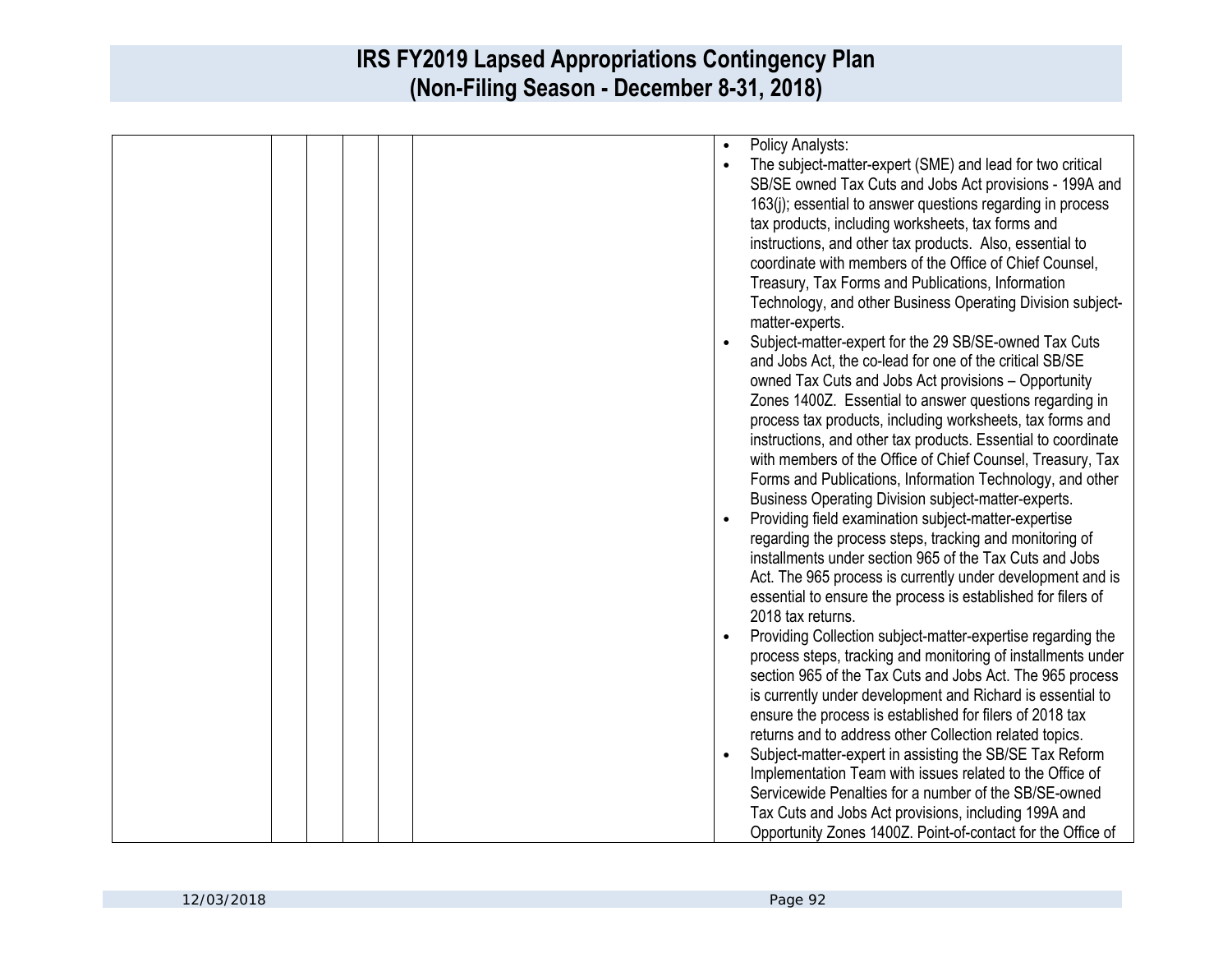|  |  |  | Chief Counsel, Accounts Management, and Tax Forms and<br>Publications. |
|--|--|--|------------------------------------------------------------------------|
|  |  |  |                                                                        |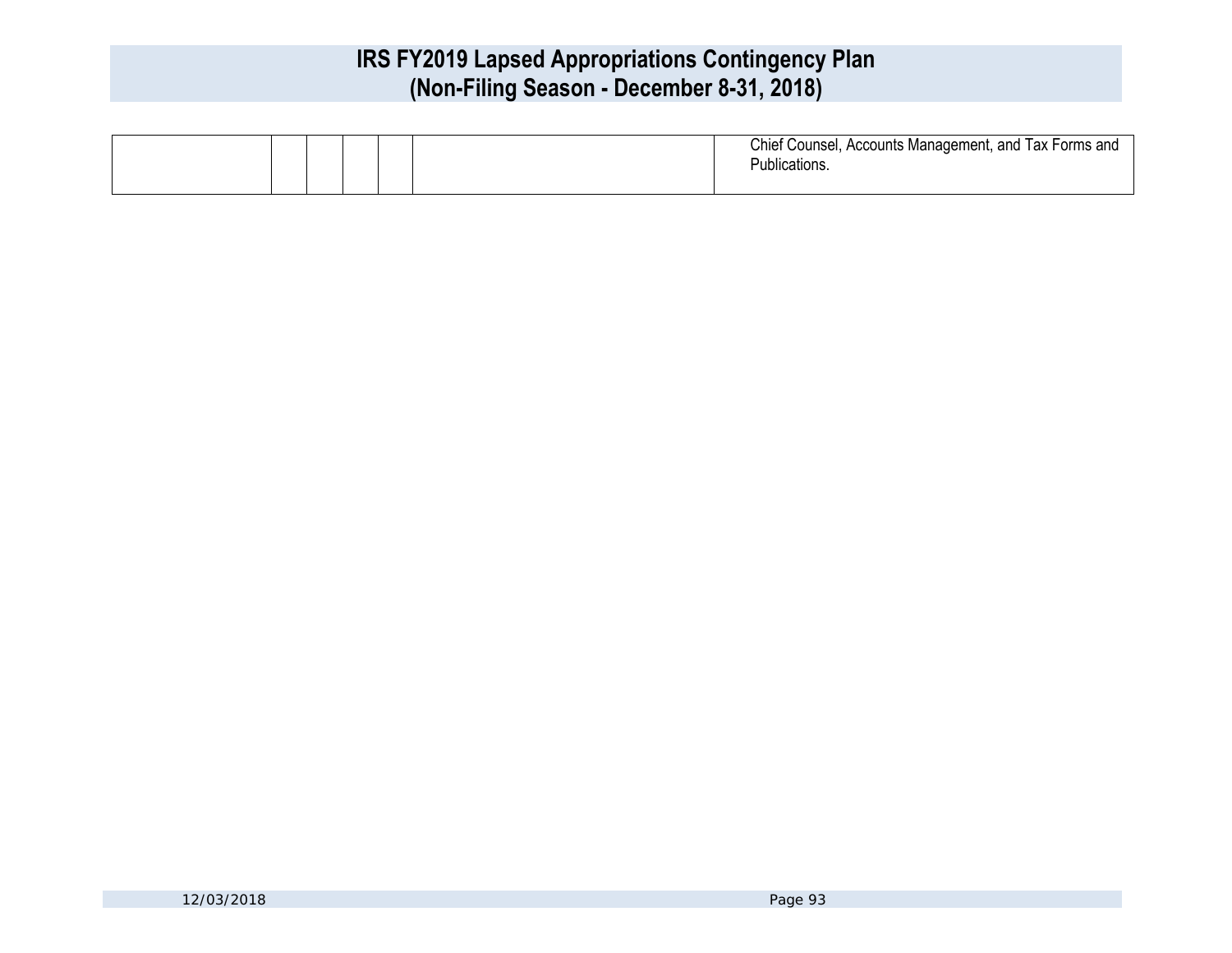| <b>Tax Exempt Government Entities (TEGE)</b> | <b>Exception Category</b> |    |    |  |       |  |  |  |
|----------------------------------------------|---------------------------|----|----|--|-------|--|--|--|
|                                              | A1                        | А3 | В  |  | Total |  |  |  |
| Commissioner                                 |                           |    |    |  |       |  |  |  |
| <b>Employee Plans</b>                        |                           |    |    |  |       |  |  |  |
| <b>Exempt Organizations</b>                  |                           |    | 6  |  |       |  |  |  |
| <b>Government Entities/Shared Services</b>   |                           |    |    |  |       |  |  |  |
| Total # employees                            |                           |    | 19 |  |       |  |  |  |

TEGE protects statutes related to the following returns: Form 5500 series of returns, Form 5330 returns, Form 1120 returns, Form 1065 partnership returns, Form 1040 returns, Form 990-T returns, and Form 941 returns (payroll).

| <b>Tax Exempt and</b>       |                |    | <b>Exception</b> |   | Detail of excepted positions by category                                                                                                                                                                                                                                                    |           |                                                                                                                                                                                                                                      |  |  |  |  |
|-----------------------------|----------------|----|------------------|---|---------------------------------------------------------------------------------------------------------------------------------------------------------------------------------------------------------------------------------------------------------------------------------------------|-----------|--------------------------------------------------------------------------------------------------------------------------------------------------------------------------------------------------------------------------------------|--|--|--|--|
| <b>Government Entities</b>  | A <sub>1</sub> | A3 | B                | C |                                                                                                                                                                                                                                                                                             |           |                                                                                                                                                                                                                                      |  |  |  |  |
| Commissioner                |                |    |                  |   | 1 - Commissioner TE/GE (Detail to TCJA Implementation<br>Office)                                                                                                                                                                                                                            |           | Oversee the TCJA Implementation Office to<br>coordinate the implementation of the Tax Cuts<br>and Jobs Act.<br>Identify and coordinated enterprise stakeholder<br>activities and steps required to implement 119<br>TCJA provisions. |  |  |  |  |
|                             |                |    | $\overline{2}$   |   | 1 - Acting Commissioner, TE/GE<br>1 - Executive Assistant                                                                                                                                                                                                                                   | $\bullet$ | Oversee TE/GE operations and shutdown<br>activities.                                                                                                                                                                                 |  |  |  |  |
| <b>Employee Plans</b>       |                |    | 3                |   | 1 - Director, Employee Plans (EP)<br>1 - EP Exam Director<br>1 - Manager, EP Examinations Mandatory Review                                                                                                                                                                                  | $\bullet$ | Ensure statute protection and processing of<br>remittances. (As needed)                                                                                                                                                              |  |  |  |  |
| <b>Exempt Organizations</b> |                |    | 6                |   | 1 - Director, Exempt Organizations (EO)<br>1 - Director, EO Examinations<br>1 - Manager, EO Examinations, FSL/ET<br>1 - Manager, EO R&A Processing and Support<br>1 - Manager EO R&A Adjustment Unit<br>1 - Senior Tax Analyst, EO Mandatory Review,<br>Detailed to the W&I TCJA Surge Team |           | Ensure statute protection and processing of<br>remittances. (As needed)                                                                                                                                                              |  |  |  |  |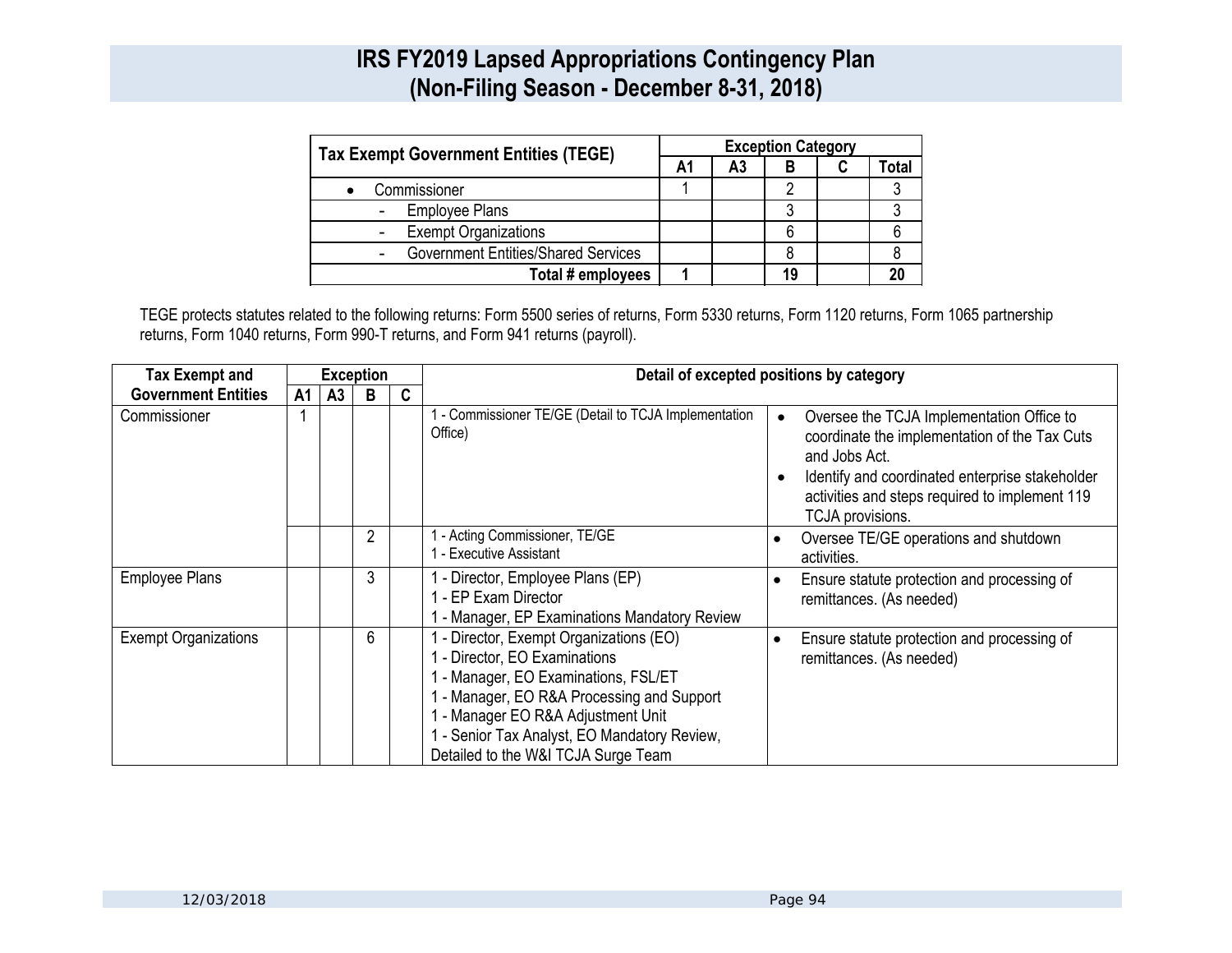| <b>Tax Exempt and</b>                         |    |                | <b>Exception</b> |              | Detail of excepted positions by category                                                                                                                                                                                                                            |                                                                                                                                                                                                                                                                                                                                                                                                                                                                            |  |  |  |  |  |  |  |
|-----------------------------------------------|----|----------------|------------------|--------------|---------------------------------------------------------------------------------------------------------------------------------------------------------------------------------------------------------------------------------------------------------------------|----------------------------------------------------------------------------------------------------------------------------------------------------------------------------------------------------------------------------------------------------------------------------------------------------------------------------------------------------------------------------------------------------------------------------------------------------------------------------|--|--|--|--|--|--|--|
| <b>Government Entities</b>                    | A1 | A <sub>3</sub> | B                | $\mathsf{C}$ |                                                                                                                                                                                                                                                                     |                                                                                                                                                                                                                                                                                                                                                                                                                                                                            |  |  |  |  |  |  |  |
| Government<br><b>Entities/Shared Services</b> |    |                | 8                |              | - Director, Government Entities/ Shared Services<br>- Director, GE/SS, ITG/TEB<br>- Director GE/SS, CP&C<br>- Manager, CP&C, Classification Group<br>- Manager, CP&C, Closing Group<br>- Tax Specialist, ITG/TEB Technical<br>- Director, Business Systems Planning | Ensure statute protection during the shutdown<br>$\bullet$<br>period.                                                                                                                                                                                                                                                                                                                                                                                                      |  |  |  |  |  |  |  |
|                                               |    |                |                  |              | I - Director, Human & Capital Resources.                                                                                                                                                                                                                            | Provide overall planning, guidance and support<br>$\bullet$<br>to executives/managers to effectively execute all<br>aspects of the furlough/shutdown for HR-related<br>issues.<br>Oversee all shutdown notification procedures and<br>recall activities.<br>Serve as liaison with the IRS Human Capital<br>$\bullet$<br>Office and Facilities Management and Security<br>Services, participating in meetings and obtaining<br>clarification on shutdown/recall activities. |  |  |  |  |  |  |  |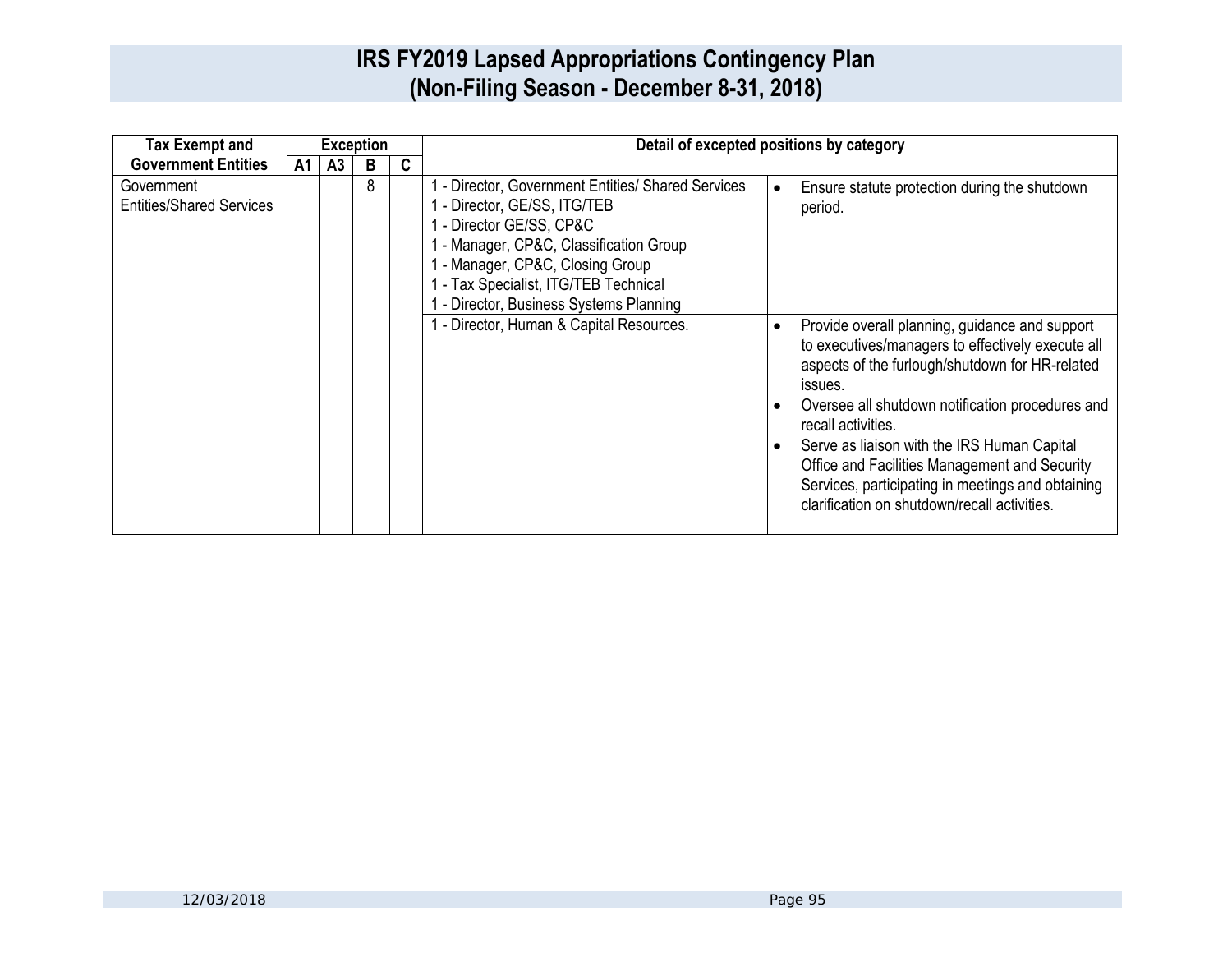| <b>Taxpayer Advocate Service (TAS)</b>                      |    |    | <b>Exception Category</b> |   |       |
|-------------------------------------------------------------|----|----|---------------------------|---|-------|
|                                                             | Α1 | A3 | В                         | C | Total |
| National Taxpayer Advocate                                  |    |    |                           |   | 5     |
| <b>Attorney Advisors</b>                                    |    |    |                           |   |       |
| Executive Director, Systemic Advocacy                       |    |    |                           |   |       |
| Deputy National Taxpayer Advocate, Contingency Planner      |    |    |                           |   |       |
| Deputy National Taxpayer Advocate, Local Taxpayer Advocates |    |    | 78                        |   | 78    |
| Deputy National Taxpayer Advocate, Tax Reform               |    |    | 2                         |   | 2     |
| Executive Director, Communications and Stakeholder Liaison  |    |    |                           |   |       |
| Director, Attorney Advisors                                 |    |    |                           |   |       |
| Director, Research                                          |    |    |                           |   |       |
| Division Counsel/Associate Chief, Counsel (TAS Program)     |    |    |                           |   |       |
| Total # employees                                           |    |    | 82                        |   | 82    |

National Taxpayer Advocate (NTA) has identified 84 employees (the NTA and one per TAS office) who are required on an on-call basis based the necessary-forthe-safety-of-human-life-and-the-protection-of-property exception (Category B).

| <b>Taxpayer Advocate</b>                        |    | <b>Exception</b> |   |              | Detail of excepted positions by category |  |                                                                                                                                                                                                                                                                                |  |  |
|-------------------------------------------------|----|------------------|---|--------------|------------------------------------------|--|--------------------------------------------------------------------------------------------------------------------------------------------------------------------------------------------------------------------------------------------------------------------------------|--|--|
| <b>Service</b>                                  | A1 | A <sub>3</sub>   | B | $\mathbf{C}$ |                                          |  |                                                                                                                                                                                                                                                                                |  |  |
| National Taxpayer<br>Advocate                   |    |                  |   |              | - National Taxpayer<br>Advocate          |  | Oversee excepted activities necessary for the protection of property.                                                                                                                                                                                                          |  |  |
| Executive Director,<br><b>Systemic Advocacy</b> |    |                  |   |              |                                          |  |                                                                                                                                                                                                                                                                                |  |  |
| Deputy NTA<br><b>Contingency Planner</b>        |    |                  |   |              | - Contingency Planner                    |  | Serve as the TAS point of contact with IRS, to assist the National Taxpayer<br>Advocate and TAS excepted employees in understanding and meeting their roles<br>and responsibilities during a shutdown, and to provide oversight of statute<br>protections in field operations. |  |  |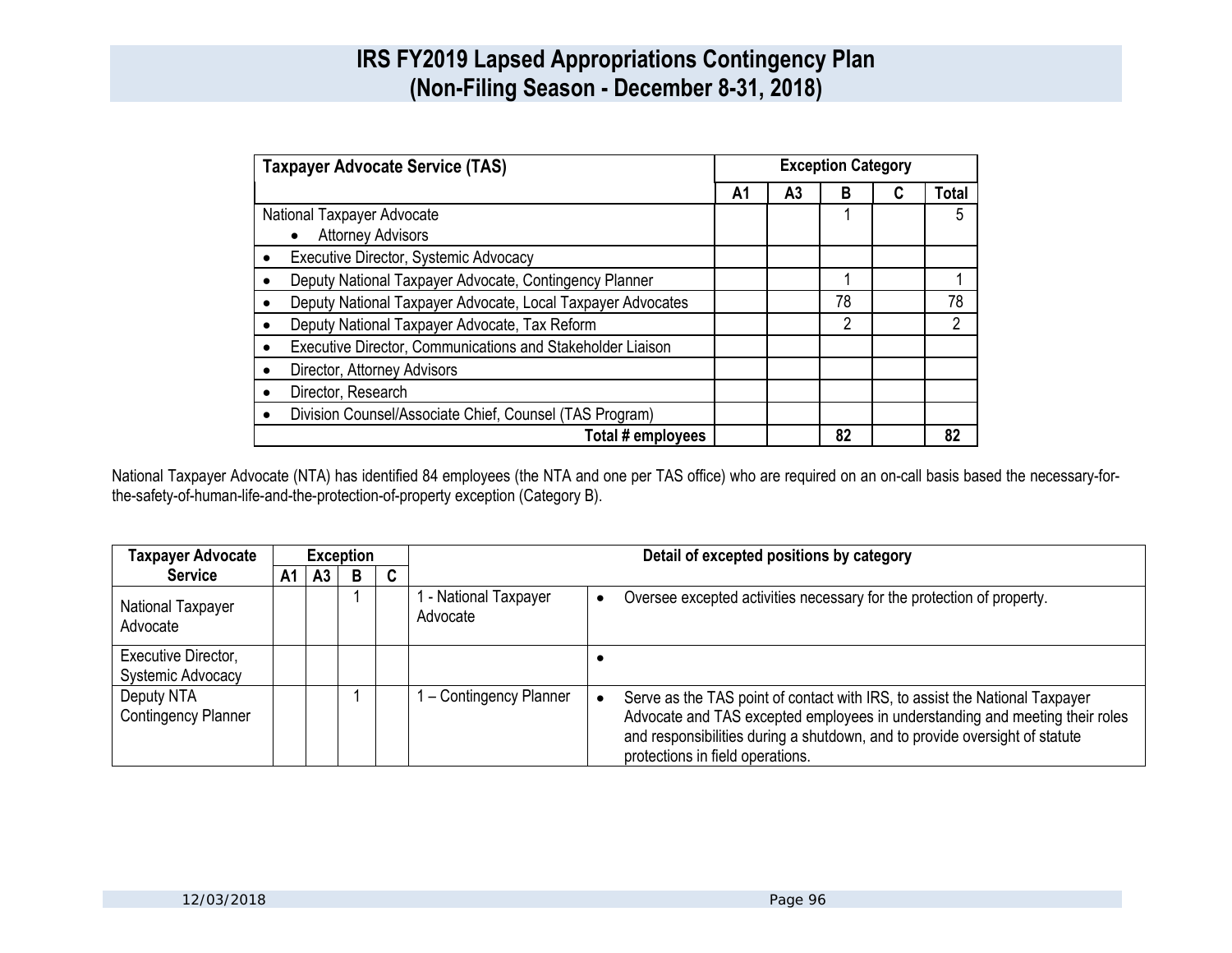| <b>Taxpayer Advocate</b>                                                                                |           |                | <b>Exception</b> |   | Detail of excepted positions by category                                                     |           |                                                                                                                                                                                                                                                                                                                                                                                                                                                                                                                                                                                                                                                              |  |  |  |
|---------------------------------------------------------------------------------------------------------|-----------|----------------|------------------|---|----------------------------------------------------------------------------------------------|-----------|--------------------------------------------------------------------------------------------------------------------------------------------------------------------------------------------------------------------------------------------------------------------------------------------------------------------------------------------------------------------------------------------------------------------------------------------------------------------------------------------------------------------------------------------------------------------------------------------------------------------------------------------------------------|--|--|--|
| <b>Service</b>                                                                                          | <b>A1</b> | A <sub>3</sub> | B                | C |                                                                                              |           |                                                                                                                                                                                                                                                                                                                                                                                                                                                                                                                                                                                                                                                              |  |  |  |
| Deputy NTA Advocate<br>- On Call Employees                                                              |           |                | 78               |   | 78 - Local Taxpayer<br>Advocates (one per TAS<br>office, intermittently for<br>mail-opening) | $\bullet$ | Check mail one or two hours a day, up to three days a week, to comply with the<br>IRS's requirement to open and process checks during a shutdown while also<br>complying with the statutory requirements that TAS maintain confidential and<br>separate communications with taxpayers and that TAS operate independently of<br>any other IRS office, as described in IRC §§ 7803(c)(4)(A)(iii), 7803(c)(4)(A)(iv),<br>and 7803(c)(4)(B). Screen the mail for incoming requests for Taxpayer Assistance<br>Orders and notify the appropriate Business Unit that a request has been made<br>tolling any statute of limitations. See IRC § 7811(d). (As Needed) |  |  |  |
| Deputy NTA Advocate<br>- Tax Reform                                                                     |           |                | $\overline{2}$   |   | $ 2 -$ Analysts                                                                              | $\bullet$ | Work with the TCJA Implementation Office (TRIO) surge team to ensure these<br>provisions are accurately reflected for Filing Season programs, products and<br>services.                                                                                                                                                                                                                                                                                                                                                                                                                                                                                      |  |  |  |
| Communications and<br>Stakeholder                                                                       |           |                |                  |   |                                                                                              |           |                                                                                                                                                                                                                                                                                                                                                                                                                                                                                                                                                                                                                                                              |  |  |  |
| Director, Attorney<br>Advisors                                                                          |           |                |                  |   |                                                                                              |           |                                                                                                                                                                                                                                                                                                                                                                                                                                                                                                                                                                                                                                                              |  |  |  |
| Director, Research                                                                                      |           |                |                  |   |                                                                                              |           |                                                                                                                                                                                                                                                                                                                                                                                                                                                                                                                                                                                                                                                              |  |  |  |
| <b>Division</b><br>Counsel/Associate<br><b>Chief Counsel</b><br>(National Taxpayer<br>Advocate Program) |           |                |                  |   |                                                                                              |           |                                                                                                                                                                                                                                                                                                                                                                                                                                                                                                                                                                                                                                                              |  |  |  |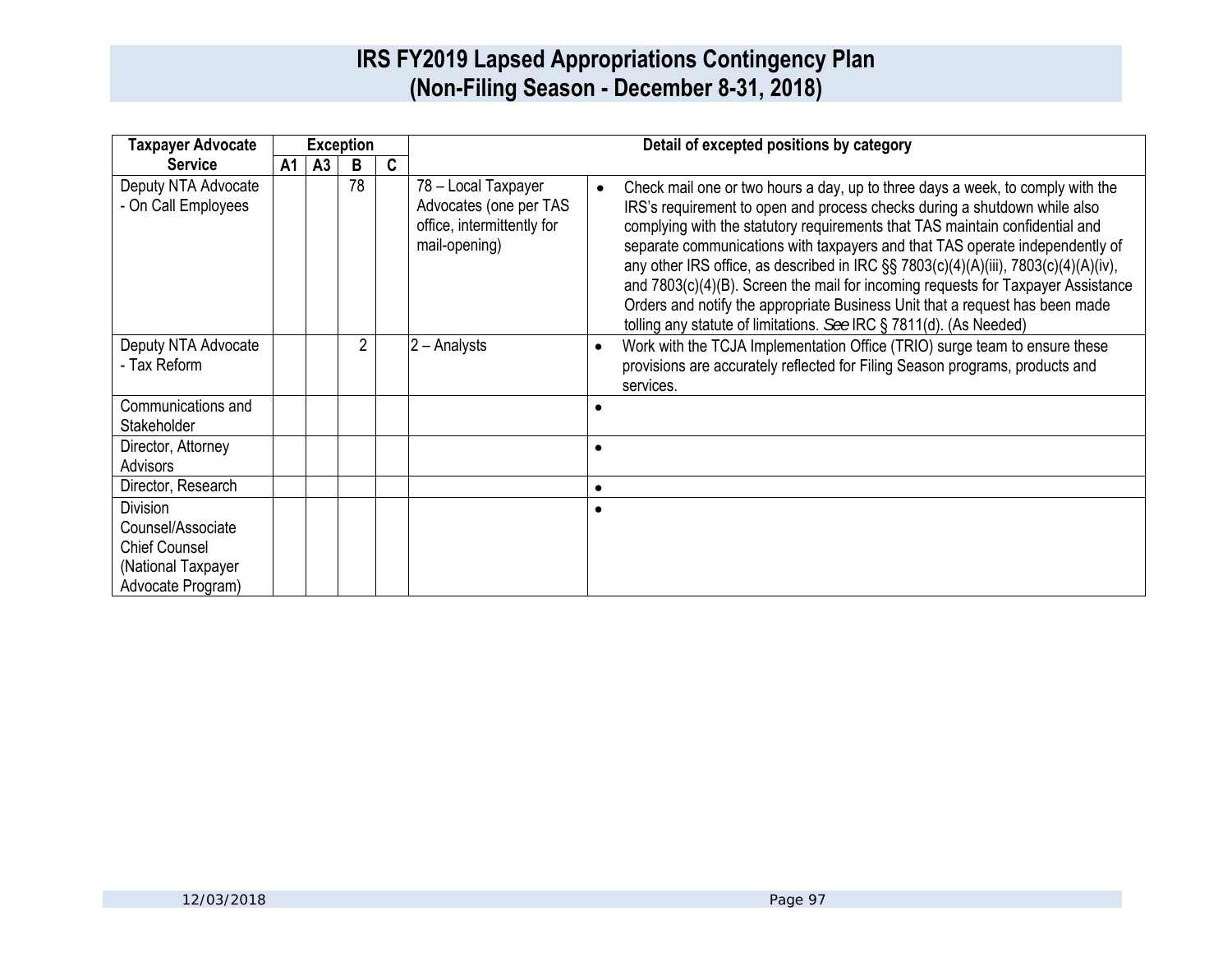| Wage and Investment (WI)                                | <b>Exception Category</b> |                |       |   |              |  |  |  |
|---------------------------------------------------------|---------------------------|----------------|-------|---|--------------|--|--|--|
|                                                         | A1                        | A <sub>3</sub> | В     | C | <b>Total</b> |  |  |  |
| Commissioner                                            |                           |                | 3     |   | 3            |  |  |  |
| Return Integrity and Compliance Services                |                           |                | 94    |   | 94           |  |  |  |
| Communications and Liaison                              |                           |                | 3     |   | 3            |  |  |  |
| <b>Operations Support</b><br>-                          |                           | 6              | 16    |   | 22           |  |  |  |
| Customer Assistance, Relationships and Education (CARE) | 22                        | 111            | 380   |   | 513          |  |  |  |
| <b>Customer Account Services (CAS)</b>                  | 40                        |                | 163   |   | 203          |  |  |  |
| <b>Submission Processing Centers</b>                    |                           |                | 1,029 |   | 1,029        |  |  |  |
| <b>Accounts Management Centers</b><br>-                 |                           |                | 374   |   | 374          |  |  |  |
| Total # employees                                       | 62                        | 117            | 2,062 | 0 | 2,241        |  |  |  |

| Wage and                                              |    |                | <b>Exception</b> |   | Detail of excepted positions by category                                                             |           |                                                                                                                                                                                                                                   |  |  |  |  |  |
|-------------------------------------------------------|----|----------------|------------------|---|------------------------------------------------------------------------------------------------------|-----------|-----------------------------------------------------------------------------------------------------------------------------------------------------------------------------------------------------------------------------------|--|--|--|--|--|
| Investment                                            | A1 | A <sub>3</sub> | B                | C |                                                                                                      |           |                                                                                                                                                                                                                                   |  |  |  |  |  |
| Commissioner (3)                                      |    |                | 3                |   | - Commissioner, Wage & Investment<br>- Chief of Staff<br>- Senior Advisor                            | $\bullet$ | Provide executive oversight of continuing and shutdown<br>W&I operations including activities related to TCJA<br>administration.                                                                                                  |  |  |  |  |  |
| Return Integrity<br>and Compliance<br>Operations (94) |    |                | 2                |   | - Director, Return Integrity and<br><b>Compliance Services (RICS)</b><br>- Senior Operations Advisor | $\bullet$ | Provide oversight for Refundable Credits Policy & Program<br>Management (RCPPM), Refundable Credits Examination<br>Operations (RCEO), and Return Integrity Operations (RIO).                                                      |  |  |  |  |  |
|                                                       |    |                | 68               |   | - Director, Return Integrity Operations<br>(RIO)                                                     |           | Carry out shutdown operations and continuance of<br>activities and provide oversight, monitoring and reporting<br>for the Program Support (PS), Business Performance Lab<br>(BPL), and Integrity & Verification Operations (IVO). |  |  |  |  |  |
|                                                       |    |                |                  |   | 1 - Manager, BPL Program<br>1- Manager, Project Analytics &<br>Modeling<br>8 - Analysts              | $\bullet$ | Run Identity Theft data, patterns, modeling analytics, and<br>filters and revenue protection/database.                                                                                                                            |  |  |  |  |  |
|                                                       |    |                |                  |   | 1 - IVO Program Manager<br>56 - Staff members                                                        |           | Support IVO revenue protection efforts.                                                                                                                                                                                           |  |  |  |  |  |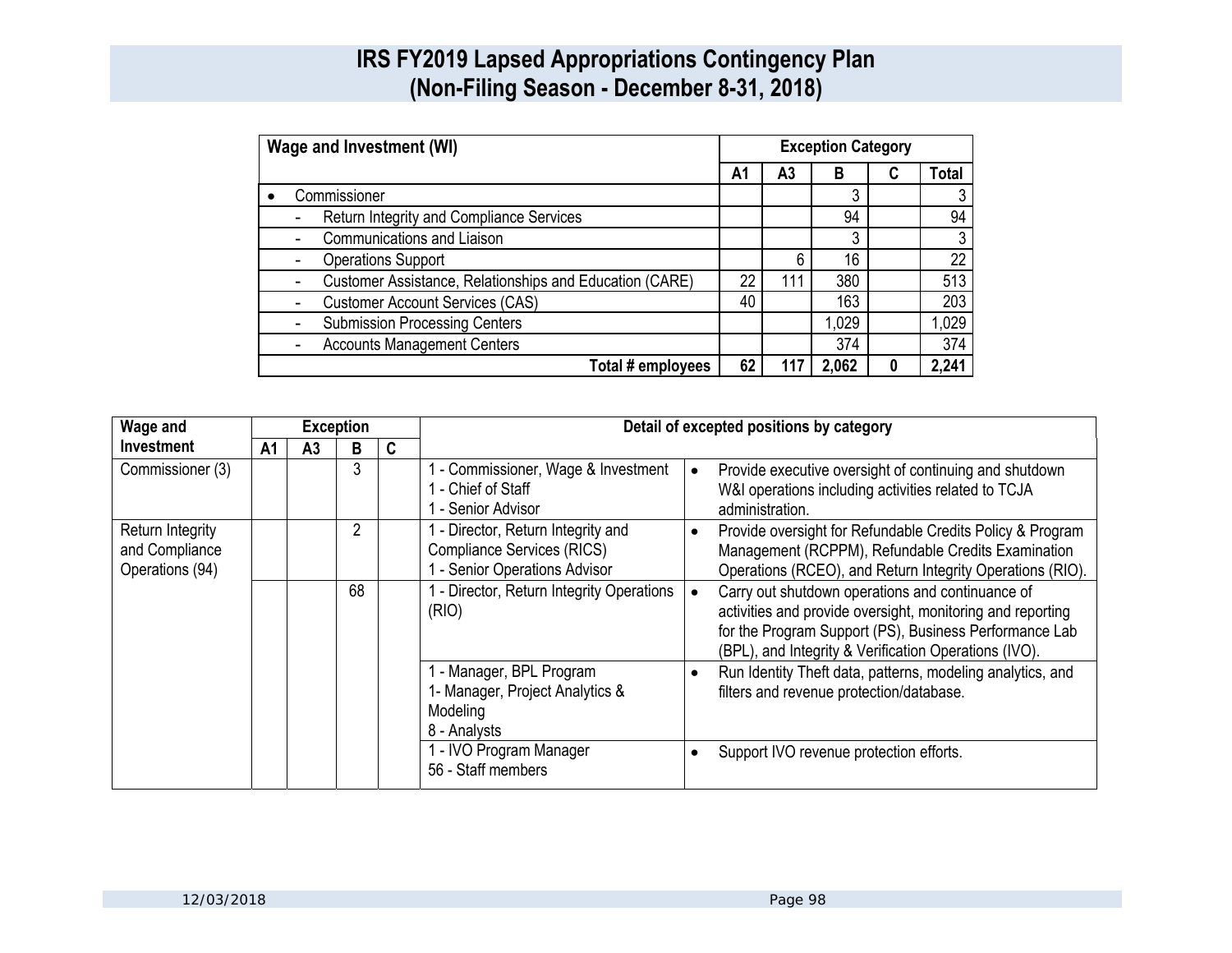| <b>Wage and</b>                   |           |                | <b>Exception</b> |   | Detail of excepted positions by category                                                                                                                                                                                                                                                                                                                                                                                                                                                                                                    |                                                                                                                                                                                                                                                                                             |  |  |  |
|-----------------------------------|-----------|----------------|------------------|---|---------------------------------------------------------------------------------------------------------------------------------------------------------------------------------------------------------------------------------------------------------------------------------------------------------------------------------------------------------------------------------------------------------------------------------------------------------------------------------------------------------------------------------------------|---------------------------------------------------------------------------------------------------------------------------------------------------------------------------------------------------------------------------------------------------------------------------------------------|--|--|--|
| Investment                        | <b>A1</b> | A <sub>3</sub> | B                | C |                                                                                                                                                                                                                                                                                                                                                                                                                                                                                                                                             |                                                                                                                                                                                                                                                                                             |  |  |  |
|                                   |           |                | 8                |   | 1 - Director, RCPPM<br>2 - Staff members<br>3 - Policy, Monitoring & Analysis staff<br>members<br>1 - Non-EITC staff member<br>1 - EITC staff member                                                                                                                                                                                                                                                                                                                                                                                        | Carry out shutdown operations and continuance of<br>$\bullet$<br>activities and provide oversight, monitoring and reporting<br>for the campuses.                                                                                                                                            |  |  |  |
|                                   |           |                | 16               |   | 1 - Director, RCEO<br>1 - Chief, Planning & Analysis<br>1 - Planning & Analysis staff member<br>13 - Campus staff members<br><b>Andover (Operations Manager</b><br>and Inventory Control<br>Manager)<br>Atlanta (Operations Manager<br>and Inventory Control<br>Manager)<br>Austin (Operations Manager,<br><b>Inventory Control Manager</b><br>and TCO Manager)<br>Fresno (Operations Manager,<br><b>Inventory Control Manager</b><br>and TCO Manager)<br>Kansas City (Operations<br>Manager, Inventory Control<br>Manager and TCO Manager) | Perform excepted operations such as processing cases<br>$\bullet$<br>with imminent assessment statute expiration dates and<br>initiating actions to assure Assessment Statute Expiration<br>Dates (ASEDs) are protected. In addition, staff members<br>will receive, sort and control mail. |  |  |  |
| Communications<br>and Liaison (3) |           |                | 3                |   | 1 - Director, Communications & Liaison<br>(C&L)<br>1 - Chief, Corporate & Executive<br>Communication<br>1 - Chief, Communications Support<br>Services                                                                                                                                                                                                                                                                                                                                                                                       | Sustain necessary information flow regarding the<br>$\bullet$<br>shutdown, furlough status and recall and support<br>communications with the taxpaying public, media and<br>Congress, in certain circumstances, as needed.                                                                  |  |  |  |
| <b>Operations Support</b><br>(22) |           | 1              |                  |   | 1 - Director, Operations Support (OS)                                                                                                                                                                                                                                                                                                                                                                                                                                                                                                       | Provide executive oversight of continuing and shutdown<br>$\bullet$<br>W&I operations.                                                                                                                                                                                                      |  |  |  |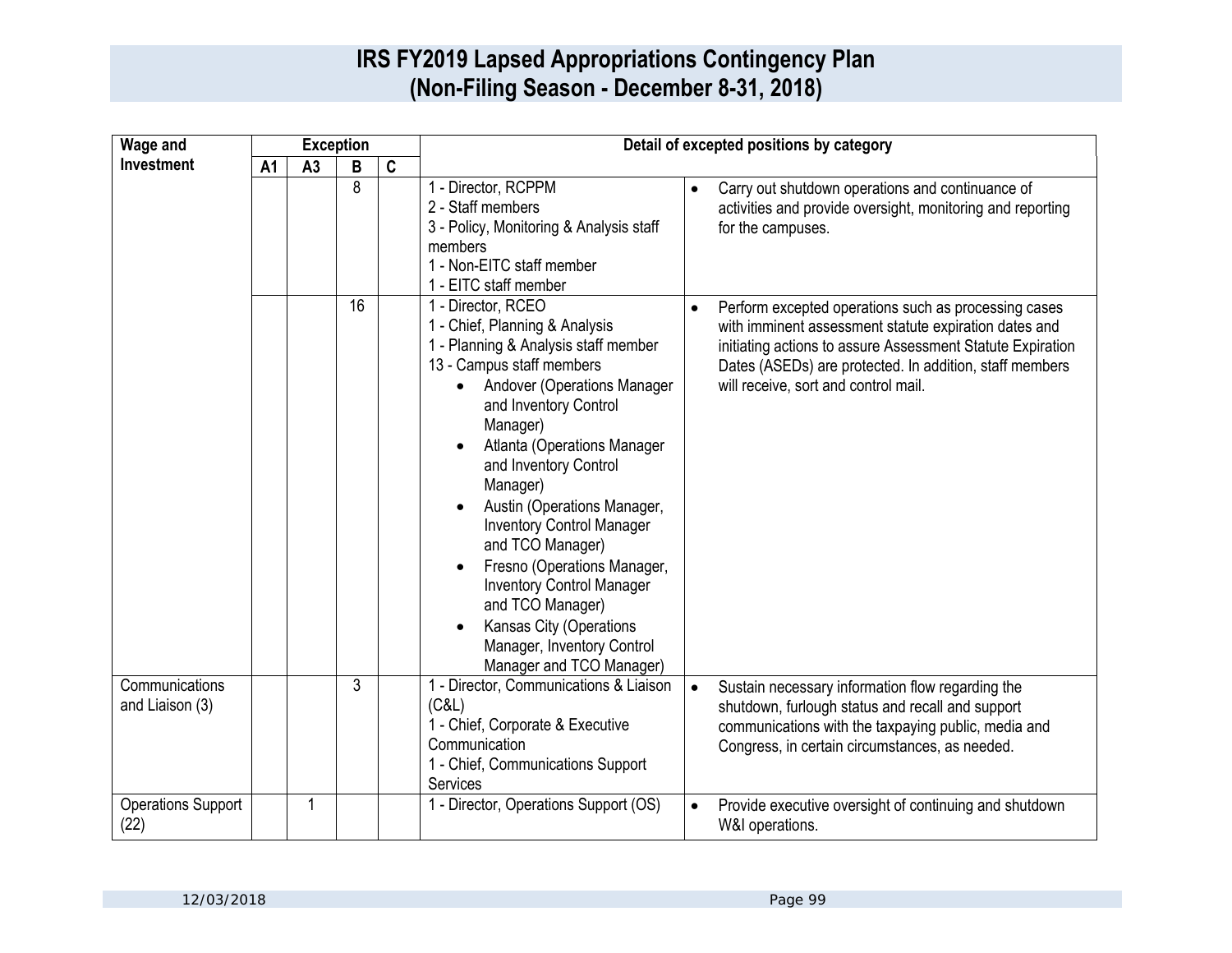| Wage and                                                        |                |                | <b>Exception</b> |             | Detail of excepted positions by category                                                                                    |                                                                                                                                                                                                                                                                                                                                                                                              |  |  |  |  |  |
|-----------------------------------------------------------------|----------------|----------------|------------------|-------------|-----------------------------------------------------------------------------------------------------------------------------|----------------------------------------------------------------------------------------------------------------------------------------------------------------------------------------------------------------------------------------------------------------------------------------------------------------------------------------------------------------------------------------------|--|--|--|--|--|
| <b>Investment</b>                                               | A <sub>1</sub> | A <sub>3</sub> | B                | $\mathbf c$ |                                                                                                                             |                                                                                                                                                                                                                                                                                                                                                                                              |  |  |  |  |  |
|                                                                 |                | 3              |                  |             | 1- Director, Capital Management &<br>Oversight<br>1- Senior HR Consultant<br>1 - W&I Shutdown Contingency<br>Coordinator    | Provide overall planning, guidance and support to<br>$\bullet$<br>executives/managers to effectively execute all aspects of<br>the furlough/shutdown for HR-related issues with primary<br>focus on personnel-related issues and serve as liaison with<br>the IRS Human Capital Office (HCO) and Facilities<br>Management and Security Services (FMSS) on behalf of<br>the W&I Commissioner. |  |  |  |  |  |
|                                                                 |                | $\overline{2}$ |                  |             | 1- Chief, Finance<br>1- Chief Program Support/Cost &<br>Formulation                                                         | Handle budget matters related to the lapse in<br>$\bullet$<br>appropriations.                                                                                                                                                                                                                                                                                                                |  |  |  |  |  |
|                                                                 |                |                | 9                |             | 1 - Director, Modernization<br>Development & Delivery (MDD)<br>8 - Analysts                                                 | Support the completion and testing of the upcoming filing<br>year programs for Electronic Fraud Detection System<br>(EFDS), Accounts Management Services (AMS), Return<br>Review Program (RRP), and Modernized eFile (MeF).                                                                                                                                                                  |  |  |  |  |  |
|                                                                 |                |                | 4                |             | 1 - Director, Modernization Tools &<br>Technologies (MTT);<br>3 - IAT Analysts                                              | Support completion and testing of the upcoming filing year<br>$\bullet$<br>Integration Automation Technologies (IAT).                                                                                                                                                                                                                                                                        |  |  |  |  |  |
|                                                                 |                |                | $\overline{2}$   |             | 2 - Customer Account Data Engine<br>Project Office (CPO) Analysts                                                           | Support the CADE database/daily processing, mid-year,<br>$\bullet$<br>and filing season updates.                                                                                                                                                                                                                                                                                             |  |  |  |  |  |
|                                                                 |                |                | 1                |             | 1 - Technical Integration & Program<br>Support (TIPS) Analyst                                                               | Provide Unified Work Request (UWR) coordination and<br>$\bullet$<br>support.                                                                                                                                                                                                                                                                                                                 |  |  |  |  |  |
| Customer<br>Assistance,<br>Relationships and<br>Education (513) |                |                | 3                |             | 1 - Director, Customer Assistance,<br>Relationships, and Education (CARE)<br>1 - Senior Operations Advisor<br>1 - Secretary | Oversee the orderly shutdown of operations, oversight of<br>filing season activities, and startup of activities.                                                                                                                                                                                                                                                                             |  |  |  |  |  |
|                                                                 |                |                | 1                |             | 1 - Director, Stakeholder Partnerships<br>Education and Communication (SPEC)                                                | Oversee the orderly shutdown of the SPEC operations and<br>$\bullet$<br>startup of activities.                                                                                                                                                                                                                                                                                               |  |  |  |  |  |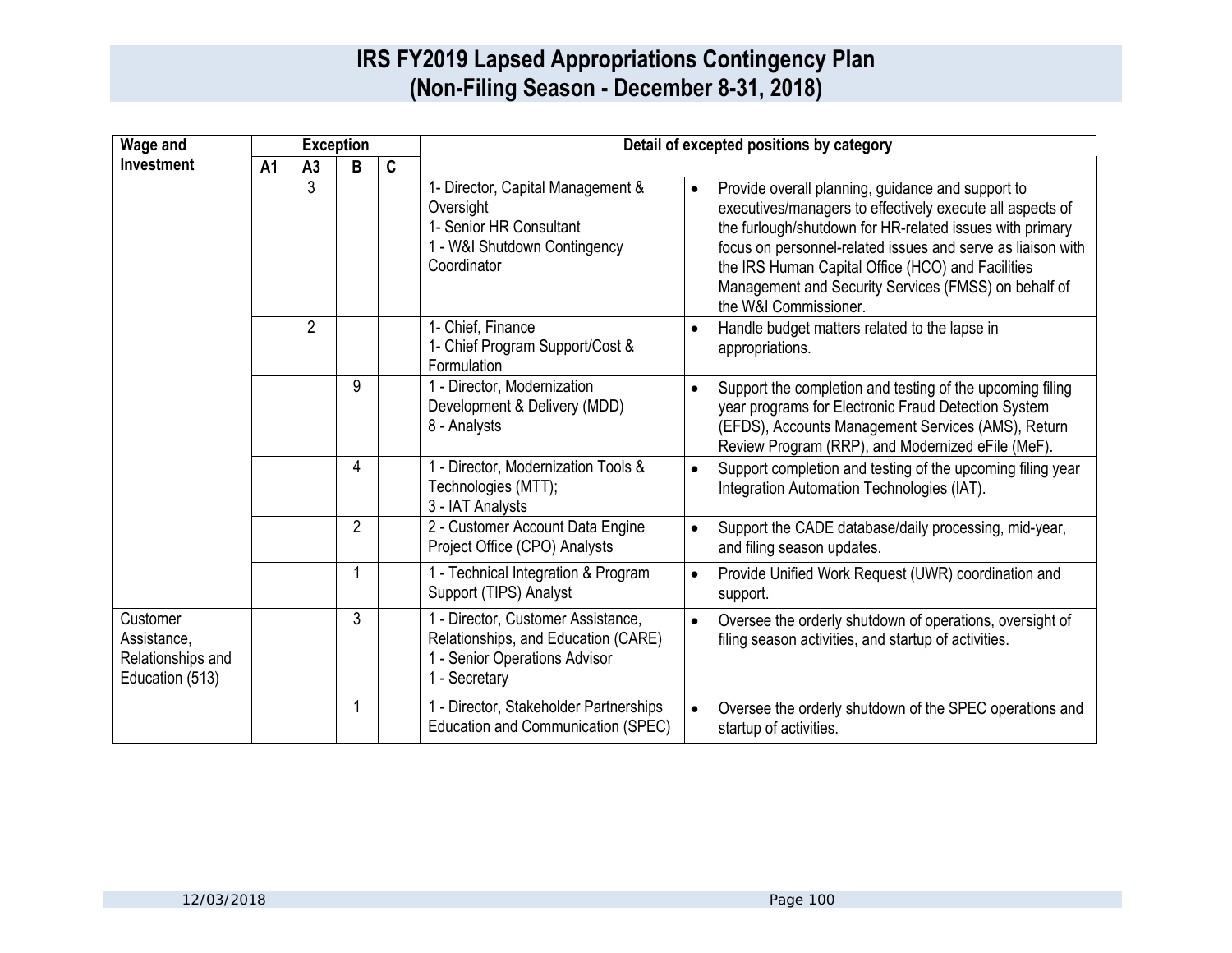| <b>Wage and</b>   |    |                | <b>Exception</b> |   |                                                                                                                                                                                                                                                                                                                         | Detail of excepted positions by category                                                                                                                                                                                                                                                                                                                                                                                                                                                                      |
|-------------------|----|----------------|------------------|---|-------------------------------------------------------------------------------------------------------------------------------------------------------------------------------------------------------------------------------------------------------------------------------------------------------------------------|---------------------------------------------------------------------------------------------------------------------------------------------------------------------------------------------------------------------------------------------------------------------------------------------------------------------------------------------------------------------------------------------------------------------------------------------------------------------------------------------------------------|
| <b>Investment</b> | A1 | A <sub>3</sub> | B                | C |                                                                                                                                                                                                                                                                                                                         |                                                                                                                                                                                                                                                                                                                                                                                                                                                                                                               |
|                   |    |                | 232              |   | 1 - Director, Field Assistance (FA)<br>1 - Senior Operations Advisor<br>3 - Senior Managers (HQ Chiefs)<br>3 - Analysts<br>4 - Area Directors<br>4 - Technical Advisors<br>216 - Field employees (Group<br>Managers, Individual Taxpayer<br><b>Advisory Specialist, Group Secretaries</b><br>and Management Assistants) | Work on revenue protection activities, which include<br>$\bullet$<br>processing payments or providing the necessary support to<br>process payments from taxpayers in various forms that are<br>received in the mail, mailrooms and from other business<br>operating divisions co-located with the Taxpayer<br>Assistance Center (TAC). TAC personnel will process<br>payments via Remittance Strategy for Paper Check<br>Conversion (RS-PCC) to ensure the Treasury receives<br>immediate posting and credit. |
|                   | 22 | 111            |                  |   | 1 - Director, Media and Publications<br>(M&P)<br>1 - Senior Operations Advisor<br>1 - Secretary<br>1 - Senior Manager<br>1 - Director, Tax Forms and<br>Publications (TFP)                                                                                                                                              | Oversee the orderly shutdown of all M&P functional division<br>$\bullet$<br>activities and provide oversight of filing season activities.<br>Ensure timely development and completion of tax products<br>for tax years 2018 and 2019 due to implementation of Tax                                                                                                                                                                                                                                             |
|                   |    |                |                  |   | 76 - Analysts<br>16 - Analysts (TCJA Funded)                                                                                                                                                                                                                                                                            | Cuts and Jobs Act (TCJA), ongoing initiatives (redesign of<br>Form 1040, W-4, etc.), and increases in product workload.                                                                                                                                                                                                                                                                                                                                                                                       |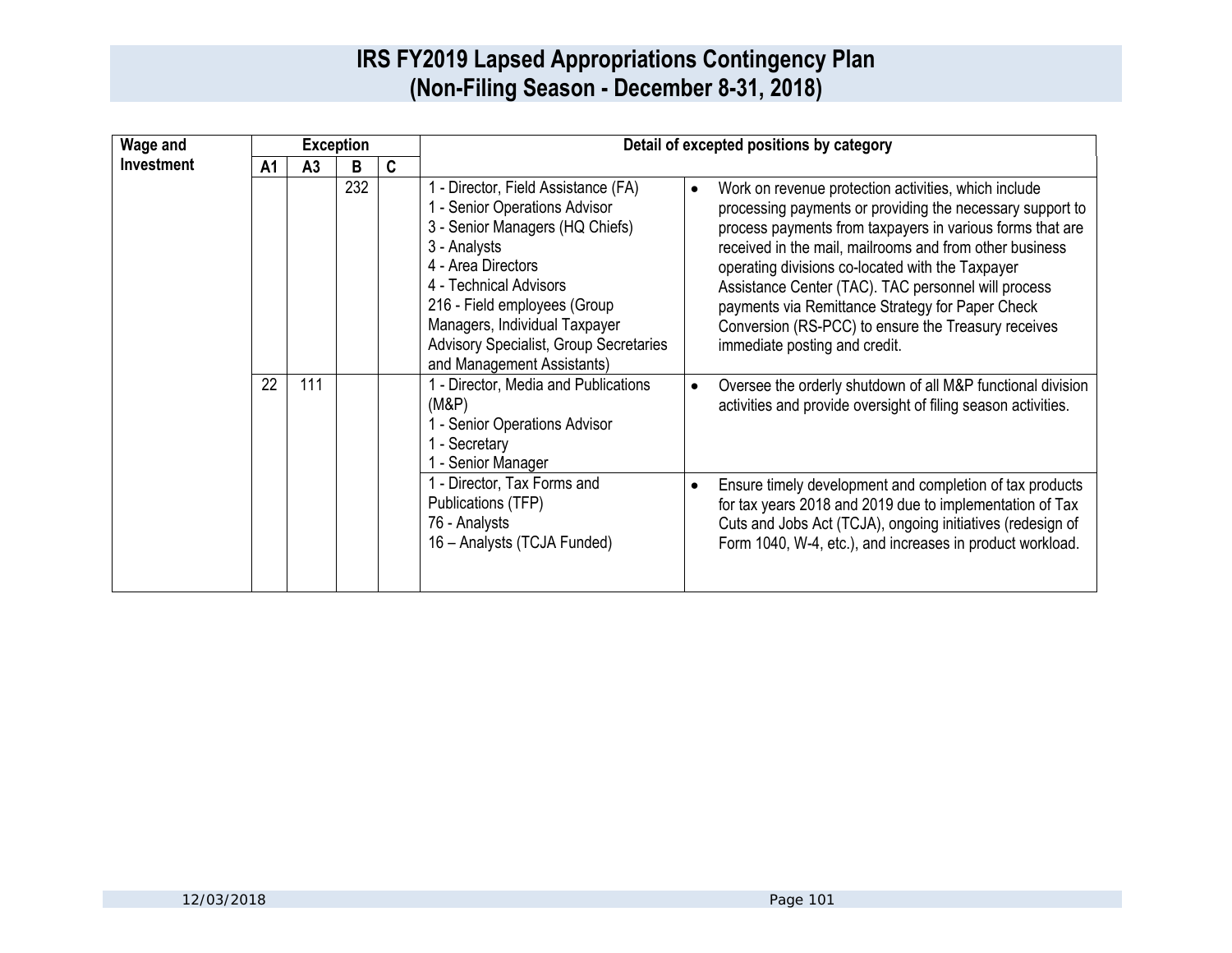| <b>Wage and</b>   |                |                | <b>Exception</b> |             |                                                                               |           | Detail of excepted positions by category                                                                                                                                                                                                                                                                                                                                                                                                                                                                                                                                                                                                                                                                                                                               |
|-------------------|----------------|----------------|------------------|-------------|-------------------------------------------------------------------------------|-----------|------------------------------------------------------------------------------------------------------------------------------------------------------------------------------------------------------------------------------------------------------------------------------------------------------------------------------------------------------------------------------------------------------------------------------------------------------------------------------------------------------------------------------------------------------------------------------------------------------------------------------------------------------------------------------------------------------------------------------------------------------------------------|
| <b>Investment</b> | A <sub>1</sub> | A <sub>3</sub> | B                | $\mathbf C$ |                                                                               |           |                                                                                                                                                                                                                                                                                                                                                                                                                                                                                                                                                                                                                                                                                                                                                                        |
|                   |                |                |                  |             | 1 - Director, Publishing<br>29 - Analysts<br>6 - Analysts (TCJA Funded)       | Programs. | Work on tax years 2018 and 2019 product design and<br>printing to ensure timely composition, creation of eBooks,<br>posting to IRS.gov, and application of required 508<br>compliance standards to support critical filing season tax<br>products, and provide guidance for the Over the Counter,<br>Taxpayer Assistance Center, Tax Forms Outlet, and<br>Taxpayer Information Publications programs to ensure<br>procurement, printing, and vendor delivery of (and<br>schedules) for annual and quarterly filing season products,<br>including 90% or more of the tax products developed by<br>Tax Forms & Publications impacted by tax reform<br>legislation and the Bipartisan Budget Act of 2018, and to<br>provide guidance for the Letters and Substitute Forms |
|                   |                |                | 8                |             | - Director, Distribution<br>7 - Staff Members                                 | 2019.     | Provide assistance to other excepted employees across<br>the agency with issues related to postal, transport services,<br>and freight vendors. Provide contracting officer's<br>representative (COR) services to ensure vendor<br>performance, problem resolution, and prompt payments;<br>update agency financial systems, perform quality review<br>checks, and oversee business relations to ensure<br>uninterrupted operation of M&P business-critical IT<br>systems and applications; and ensure timely development<br>and completion of correspondence for tax years 2018 and                                                                                                                                                                                    |
|                   |                |                | 126              |             | 1 - Chief, Correspondence Production<br>Services (CPS)<br>125 - Staff Members | $\bullet$ | Work on operations necessary to prevent loss of revenue<br>collections, including administering contracts in support of<br>IT equipment needed to generate and mail notices to<br>prevent loss of revenue.                                                                                                                                                                                                                                                                                                                                                                                                                                                                                                                                                             |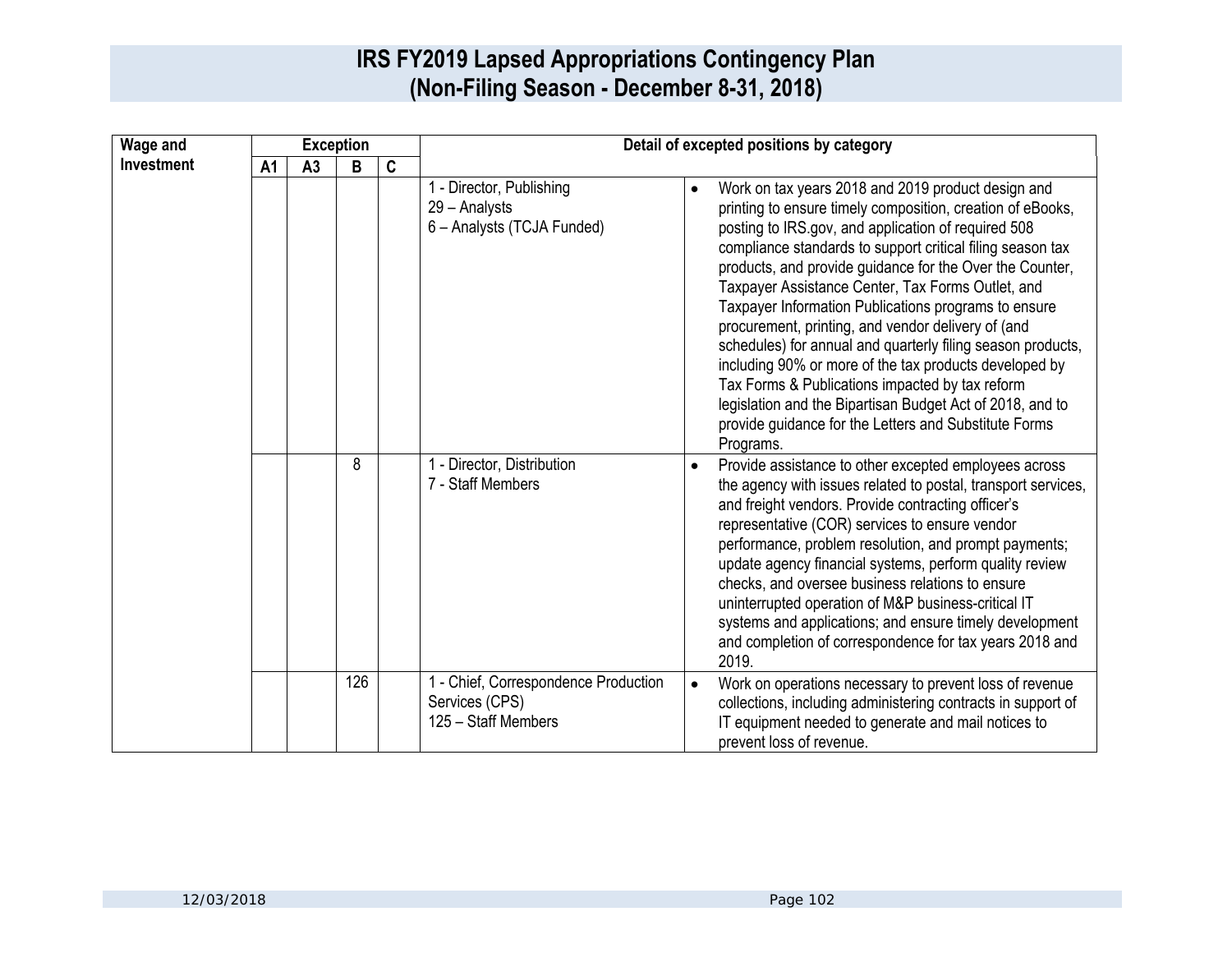| <b>Wage and</b>                                    |                |                | <b>Exception</b> |   | Detail of excepted positions by category                                                                                                                                                                                            |                        |                                                                                                                                                                                                                                                                                                                                                                                                             |  |  |  |  |
|----------------------------------------------------|----------------|----------------|------------------|---|-------------------------------------------------------------------------------------------------------------------------------------------------------------------------------------------------------------------------------------|------------------------|-------------------------------------------------------------------------------------------------------------------------------------------------------------------------------------------------------------------------------------------------------------------------------------------------------------------------------------------------------------------------------------------------------------|--|--|--|--|
| <b>Investment</b>                                  | A <sub>1</sub> | A <sub>3</sub> | B                | C |                                                                                                                                                                                                                                     |                        |                                                                                                                                                                                                                                                                                                                                                                                                             |  |  |  |  |
|                                                    |                |                | 10               |   | 1 - Office of Taxpayer Correspondence<br>Senior Manager<br>1 - Frontline Manager<br>8 - Staff Analysts                                                                                                                              | $\bullet$              | Oversee operations, monitor and analyze notice volumes,<br>resolve cases of erroneous taxpayer correspondence,<br>including privacy breaches; product content development,<br>Computer Paragraph (CP) notice programming<br>requirements and Unified Work Request (UWR)<br>submissions, coordination with business owners, Counsel,<br>and stakeholders; and Correspondex (CRX) transmittal<br>preparation. |  |  |  |  |
| <b>Customer Account</b><br>Services (CAS)<br>(203) |                |                | 6                |   | 1 - Director, Customer Account<br>Services (CAS)<br>1 - Senior Operations Advisor<br>1 - Program Coordination & Support<br>(PCS) Manager<br>1 - Secretary<br>1 - Headquarters Analyst<br>1 - TCJA Executive                         | $\bullet$              | Oversee the orderly shutdown of operations, oversight of<br>filing season and tax reform activities, and startup of<br>activities.                                                                                                                                                                                                                                                                          |  |  |  |  |
|                                                    | 20             |                | 10               |   | 1 - Director, Accounts Management<br>(AM)<br>1 - Senior Operations Advisor<br>1 - Secretary<br>7 - Headquarters Policy Analysts<br>15 Analysts - TCJA Funded<br>1 Deputy Director - TCJA Funded<br>4 Program Managers - TCJA Funded | $\bullet$<br>$\bullet$ | Support the campus support and statute imminent cases.<br>TCJA designated positions ensure timely development and<br>completion of tax products for tax years 2018 and 2019 due<br>to implementation of Tax Cut and Jobs Act, ongoing<br>initiatives such as irs.gov/SERP development and<br>implementation and readying for increases in product<br>workload due to the new legislation.                   |  |  |  |  |
|                                                    | 15             |                | 76               |   | 1 - Director, Submission Processing<br>(SP)<br>1 - Senior Operations Advisor<br>1- Secretary<br>76 - Analysts<br>15 - Analysts - TCJA Funded                                                                                        | $\bullet$<br>$\bullet$ | Support the processing of tax return remittances and<br>statute expiration imminent cases.<br>Ensure timely development and completion of<br>programming requirements and processing procedures for<br>tax years 2018 and 2019 due to implementation of Tax<br>Cuts and Jobs Act (TCJA).                                                                                                                    |  |  |  |  |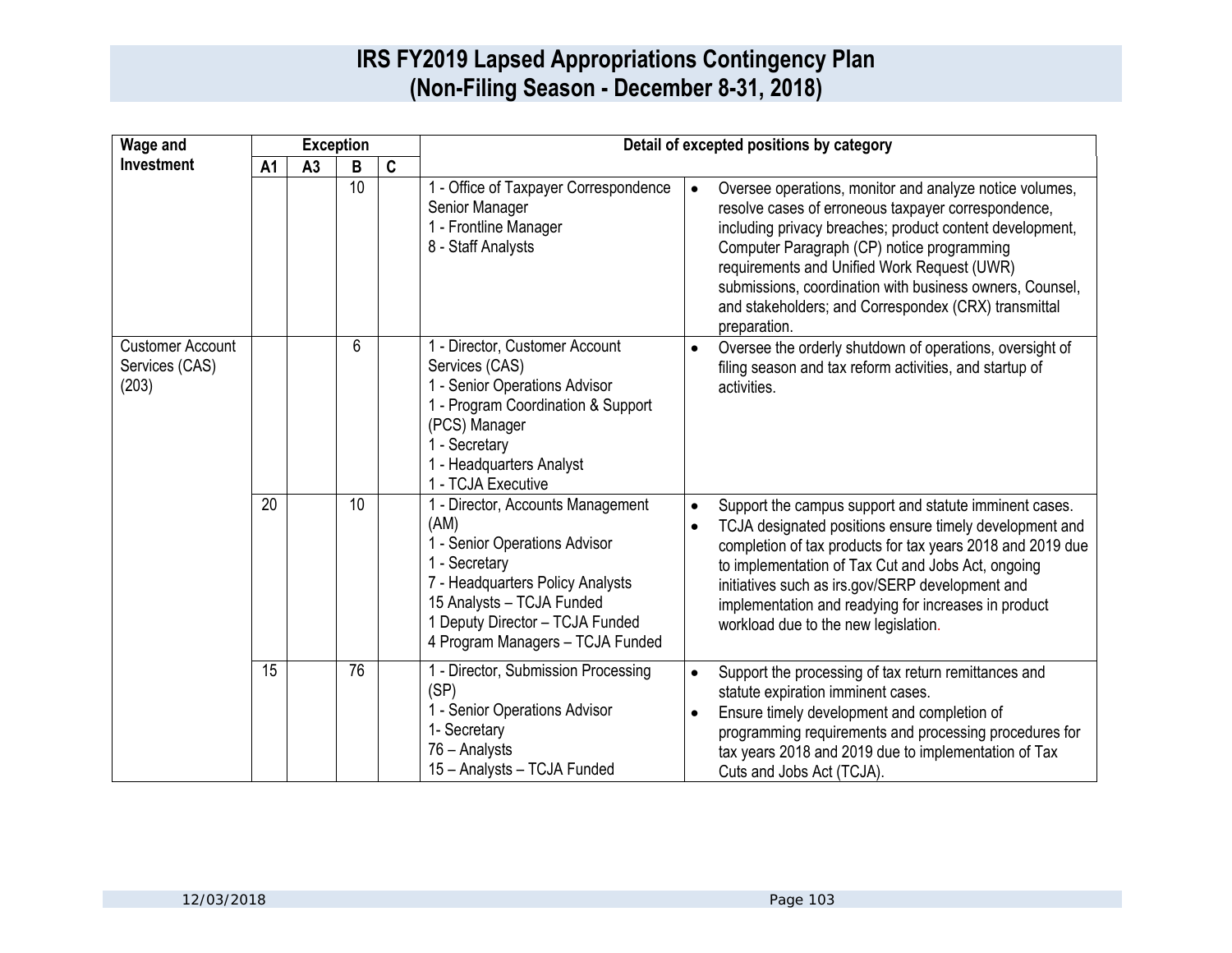| Wage and                        |    | <b>Exception</b> |    |             | Detail of excepted positions by category                                                                                                                                     |                                                                                                                                                                                                                                                                          |  |  |  |  |
|---------------------------------|----|------------------|----|-------------|------------------------------------------------------------------------------------------------------------------------------------------------------------------------------|--------------------------------------------------------------------------------------------------------------------------------------------------------------------------------------------------------------------------------------------------------------------------|--|--|--|--|
| <b>Investment</b>               | A1 | A3               | B  | $\mathbf c$ |                                                                                                                                                                              |                                                                                                                                                                                                                                                                          |  |  |  |  |
|                                 | 5  |                  | 47 |             | 1 - Director, e-File Services<br>47 - Analysts<br>5 - Analysts - TCJA Funded                                                                                                 | Provide production support to the Modernized e-File<br>$\bullet$<br>system<br>Ensure timely development and completion of<br>programming requirements and processing procedures for<br>tax years 2018 and 2019 due to implementation of Tax<br>Cuts and Jobs Act (TCJA). |  |  |  |  |
|                                 |    |                  | 10 |             | 1 - Director, Joint Operations Center<br>(JOC)<br>1 - Program Manager<br>2 - Analysts<br>4 - Contractors<br>1 - Analyst<br>1 - Contracting Officer's Representative<br>(COR) | Identify and provide critical report out of shutdown impacts;<br>$\bullet$<br>support Enterprise Telephone Data (ETD) processing to<br>maintain system and data stability; and make critical<br>telephone scripting and message changes.                                 |  |  |  |  |
|                                 |    |                  | 14 |             | 1 - Director, Electronic Products<br>Services & Support (EPSS)<br>1 - Senior Analyst<br>1 - Program Analyst<br>1 - Frontline Manager<br>10 -- Assistors                      | Identify and provide critical report out of shutdown impacts<br>$\bullet$<br>and assistance to software developers mandated to test<br>TY2018 tax returns, in support of the Modernized e-File<br>system.                                                                |  |  |  |  |
| Submission<br>Processing (1029) |    |                  | 10 |             | 5 - Submission Processing (SP) Field<br><b>Directors</b><br>5 - Secretaries                                                                                                  | Process tax returns that include remittances.<br>$\bullet$                                                                                                                                                                                                               |  |  |  |  |
|                                 |    |                  | 10 |             | 5 - Planning & Analysis Operations<br>Managers<br>5 - Production Monitors                                                                                                    |                                                                                                                                                                                                                                                                          |  |  |  |  |
|                                 |    |                  | 4  |             | 4 - Site Coordinators                                                                                                                                                        |                                                                                                                                                                                                                                                                          |  |  |  |  |
|                                 |    |                  | 98 |             | 5 - Accounting Operations Managers<br>93 - Team Managers and Staff<br><b>Members</b>                                                                                         |                                                                                                                                                                                                                                                                          |  |  |  |  |
|                                 |    |                  | 22 |             | 5 - Input Correction Operations<br>Managers<br>17 - Error Resolution Systems/Reject<br><b>Team Managers and Staff Members</b>                                                |                                                                                                                                                                                                                                                                          |  |  |  |  |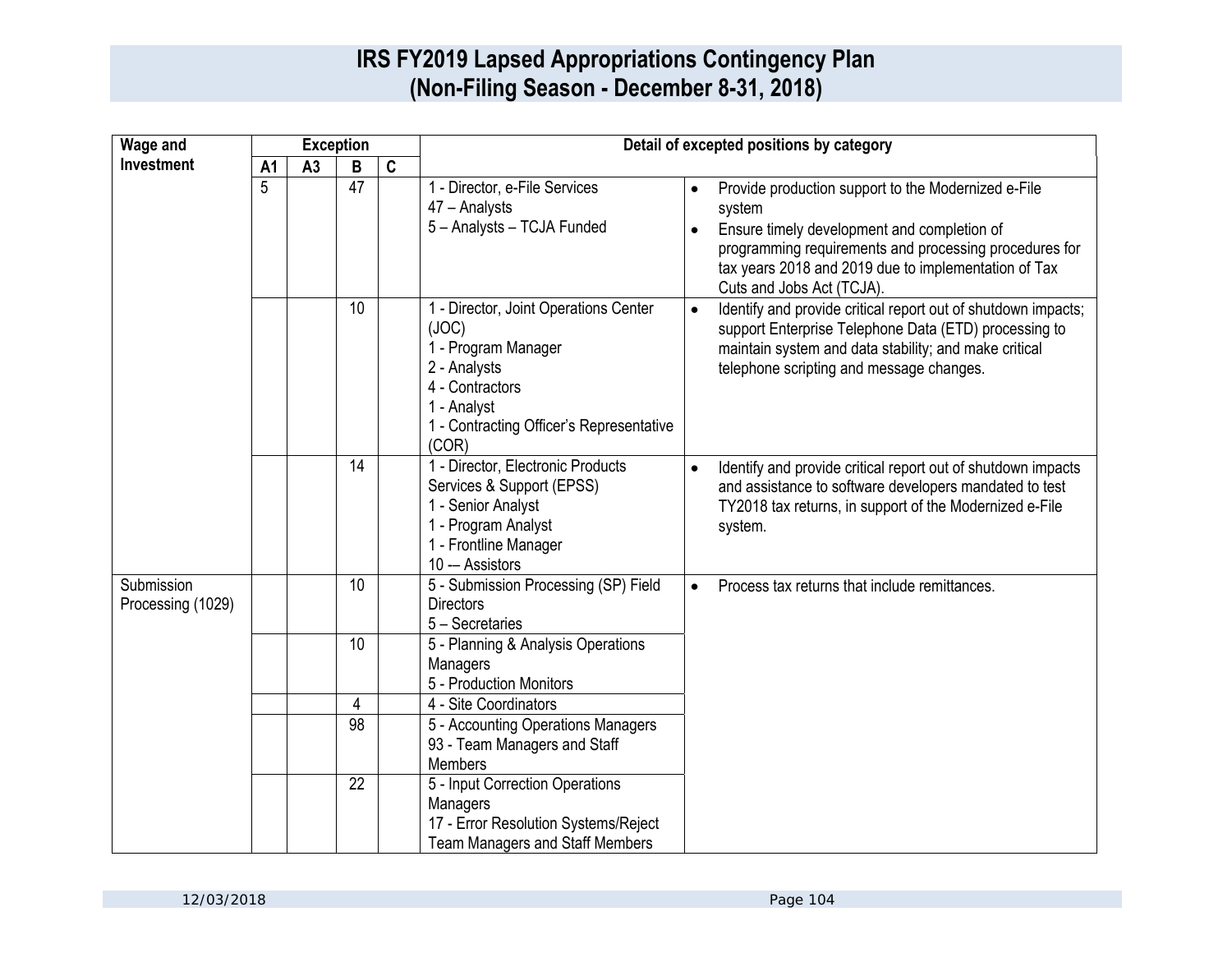| <b>Wage and</b>   |    |                | <b>Exception</b> |   | Detail of excepted positions by category |                                                          |  |  |  |  |
|-------------------|----|----------------|------------------|---|------------------------------------------|----------------------------------------------------------|--|--|--|--|
| <b>Investment</b> | A1 | A <sub>3</sub> | B                | C |                                          |                                                          |  |  |  |  |
|                   |    |                | 14               |   | 14 - Notice Review Team Managers         |                                                          |  |  |  |  |
|                   |    |                |                  |   | and staff                                |                                                          |  |  |  |  |
|                   |    |                | 822              |   | 5 - Receipt & Control Operation          |                                                          |  |  |  |  |
|                   |    |                |                  |   | Managers                                 |                                                          |  |  |  |  |
|                   |    |                |                  |   | 817 - Team Managers and Staff            |                                                          |  |  |  |  |
|                   |    |                | 49               |   | 5 - Data Conversion Operation            |                                                          |  |  |  |  |
|                   |    |                |                  |   | Managers                                 |                                                          |  |  |  |  |
|                   |    |                |                  |   | 44 - Team Managers and Staff             |                                                          |  |  |  |  |
| Accounts          |    |                | 374              |   | 10 - Accounts Management (AM) Field      | Process remittances and statute protection.<br>$\bullet$ |  |  |  |  |
| Management (374)  |    |                |                  |   | <b>Directors</b>                         |                                                          |  |  |  |  |
|                   |    |                |                  |   | 10 - Secretaries                         |                                                          |  |  |  |  |
|                   |    |                |                  |   | 5 - Site Coordinators                    |                                                          |  |  |  |  |
|                   |    |                |                  |   | 10 - Taxpayer Relations Program          |                                                          |  |  |  |  |
|                   |    |                |                  |   | Senior Managers                          |                                                          |  |  |  |  |
|                   |    |                |                  |   | 10 - Management Assistants               |                                                          |  |  |  |  |
|                   |    |                |                  |   | 55 - Tax Examiners                       |                                                          |  |  |  |  |
|                   |    |                |                  |   | 9 - Campus Support Managers in           |                                                          |  |  |  |  |
|                   |    |                |                  |   | Andover, Atlanta, Memphis,               |                                                          |  |  |  |  |
|                   |    |                |                  |   | Brookhaven, and Philadelphia             |                                                          |  |  |  |  |
|                   |    |                |                  |   | 265 - AM campus support staff            |                                                          |  |  |  |  |
|                   |    |                |                  |   | Total 374                                |                                                          |  |  |  |  |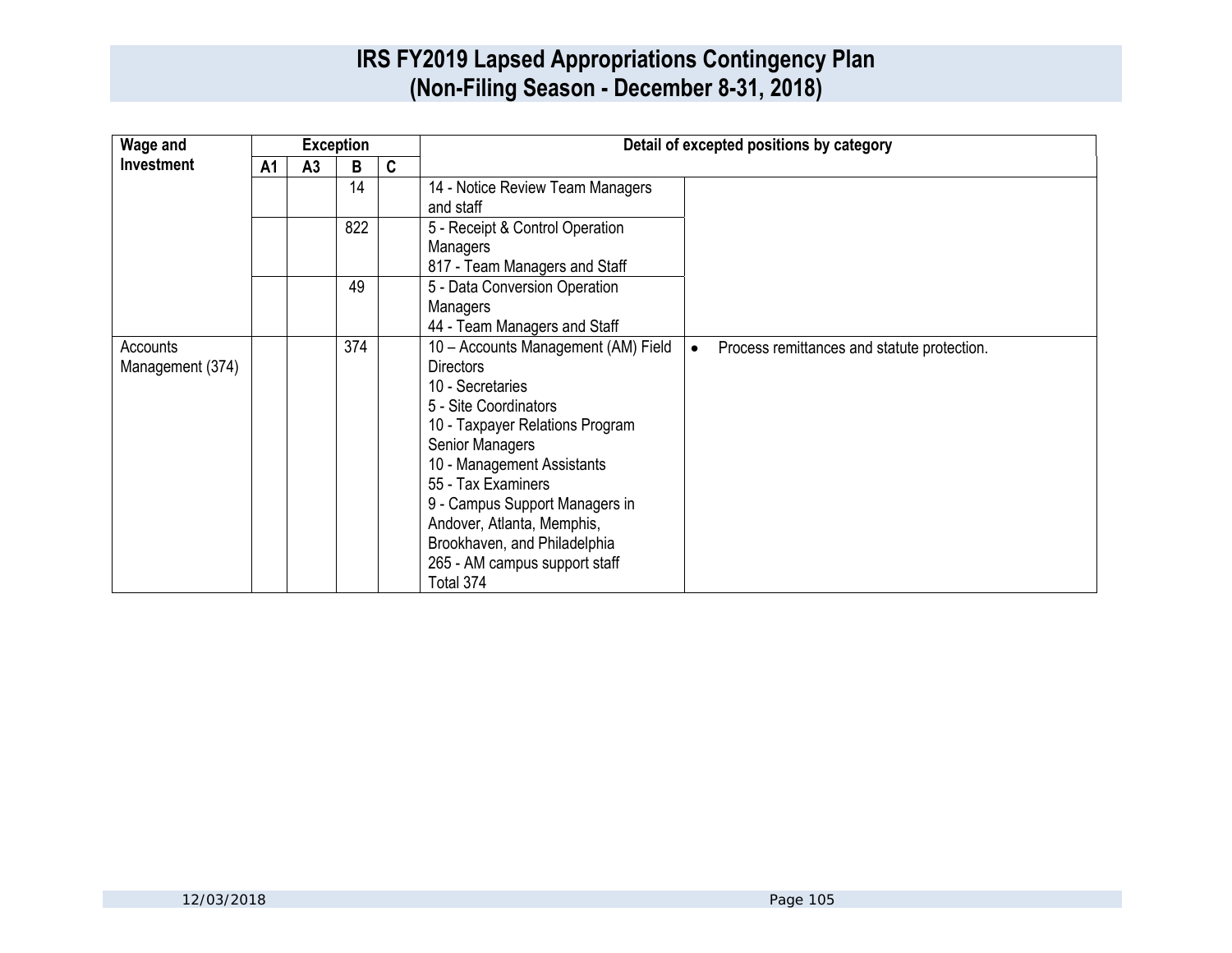| <b>Whistleblower Office</b>                                |    |    | <b>Exception Category</b> |   |       |
|------------------------------------------------------------|----|----|---------------------------|---|-------|
|                                                            | A1 | A3 | B                         | C | Total |
| <b>Director's Office</b><br>(Director and Staff Assistant) |    |    |                           |   |       |
| Strategic Planning and Program<br>Administration           |    |    |                           | 3 |       |
| Case Development and Oversight                             |    |    |                           |   |       |
| Total # employees                                          |    |    |                           | 6 | 6     |

| <b>Whistleblower Office</b>                      |    |                | <b>Exception</b> |   | Detail of excepted positions by category                |                                                                                                                  |  |  |  |  |
|--------------------------------------------------|----|----------------|------------------|---|---------------------------------------------------------|------------------------------------------------------------------------------------------------------------------|--|--|--|--|
|                                                  | A1 | A <sub>3</sub> | В                | u |                                                         |                                                                                                                  |  |  |  |  |
| Director's Office                                |    |                |                  | ŋ | - Director, Whistleblower Office<br>1 - Staff Assistant | Provide leadership and oversight of excepted activities<br>including timekeeping and conducting orderly shutdown |  |  |  |  |
| Strategic Planning and<br>Program Administration |    |                |                  | 3 | 1 - Program Manager<br>2 - Program Analysts             | and recall activities. (As Needed)                                                                               |  |  |  |  |
| Case Development and<br>Oversight                |    |                |                  |   | - Program Manager                                       |                                                                                                                  |  |  |  |  |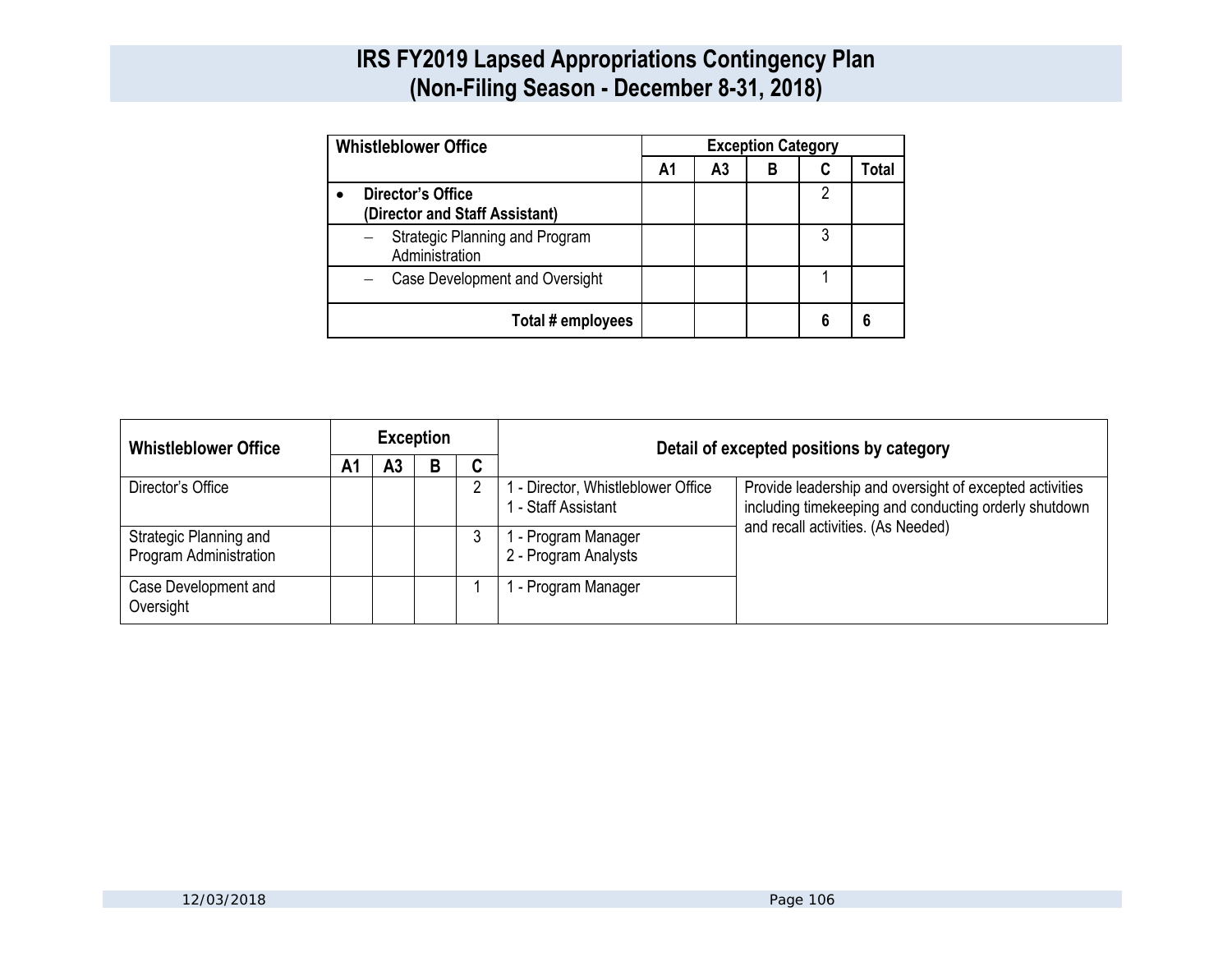#### **APPENDIX B IRS EXCEPTED EMPLOYEE TOTALS**

|                                                                                        |                         |    |                | # of Excepted Positions by |                |              |
|----------------------------------------------------------------------------------------|-------------------------|----|----------------|----------------------------|----------------|--------------|
| <b>FUNCTION</b>                                                                        |                         |    | Category       |                            |                | <b>TOTAL</b> |
|                                                                                        |                         |    | for 1-5 days   |                            |                |              |
|                                                                                        | A <sub>1</sub>          | A2 | A <sub>3</sub> | B                          | $\mathbf C$    |              |
| <b>Office of the Commissioner</b>                                                      |                         |    |                |                            |                |              |
| Commissioner                                                                           |                         |    | $\mathbf{1}$   |                            |                |              |
| Deputy Commissioner for Services and Enforcement                                       |                         |    |                | $\overline{c}$             |                |              |
| Deputy Commissioner for Operations Support                                             |                         |    | 1              | 1                          |                |              |
| Chief of Staff                                                                         |                         |    | $\mathbf 1$    |                            | $\overline{2}$ | 8            |
| <b>Affordable Care Act (ACA)</b>                                                       |                         |    |                |                            |                |              |
| <b>Director</b>                                                                        |                         |    |                |                            |                |              |
| <b>Compliance Strategy and Policy</b>                                                  |                         |    |                | 1                          |                |              |
| <b>Customer Service and Stakeholder Relations</b>                                      |                         |    |                | 1                          |                | 3            |
| <b>Appeals</b>                                                                         |                         |    |                |                            |                |              |
| <b>Chief Appeals</b>                                                                   |                         |    |                | $\overline{c}$             |                |              |
| Deputy Chief, Appeals                                                                  |                         |    | $\overline{1}$ | $\overline{7}$             |                |              |
| Director, Case & Operations Support                                                    |                         |    |                | 1                          |                |              |
| Director, Examination                                                                  |                         |    |                | 1                          |                |              |
| Director, Collection                                                                   |                         |    |                | $6\phantom{1}6$            |                |              |
| Director, Specialized Examination Programs & Referrals                                 |                         |    |                |                            |                | 18           |
| <b>Chief Counsel</b>                                                                   |                         |    |                |                            |                |              |
| Chief Counsel - Immediate Office                                                       |                         |    |                | $\overline{5}$             |                |              |
| Associate Chief Counsel (Corporate)                                                    | $\overline{5}$          |    |                | 3                          |                |              |
| Associate Chief Counsel (Financial Institutions &                                      | 4                       |    |                | 3                          |                |              |
| Products)                                                                              |                         |    |                |                            |                |              |
| Associate Chief Counsel (Income Tax & Accounting)                                      | 11                      |    |                | $\overline{4}$             |                |              |
| Associate Chief Counsel (Pass-throughs & Special                                       | $\overline{4}$          |    |                | $\overline{4}$             |                |              |
| Industries)                                                                            |                         |    |                |                            |                |              |
| Associate Chief Counsel (Finance & Management)                                         |                         |    |                | 60                         |                |              |
| Associate Chief Counsel (General Legal Services)                                       | 23                      |    | $9\,$          |                            |                |              |
| Associate Chief Counsel (International)                                                |                         |    |                | 4<br>11                    |                |              |
| Associate Chief Counsel (Procedure & Administration)<br>Associate Chief Counsel (TEGE) | $\overline{\mathbf{1}}$ |    |                | $\mathfrak{S}$             |                |              |
| Division Counsel/Associate Chief Counsel (Criminal Tax)                                | $\bf 8$                 |    |                | 18                         |                |              |
| Division Counsel (LB&I)                                                                |                         |    |                | 34                         |                |              |
| Division Counsel (SBSE)                                                                |                         |    |                | 63                         |                |              |
| Division Counsel (W&I)                                                                 |                         |    |                | $\overline{c}$             |                |              |
| Division Counsel (Tax Exempt & Government Entities)                                    |                         |    |                | 7                          |                | 286          |
| <b>Chief Financial Officer (CFO)</b>                                                   |                         |    |                |                            |                |              |
| Chief Financial Officer (CFO)                                                          |                         |    |                | $\mathbf{3}$               |                |              |
| <b>Financial Management</b>                                                            | $6\phantom{1}$          |    |                | 56                         |                |              |
| Corporate Budget                                                                       |                         |    |                | 3                          |                |              |
| <b>Internal Controls</b>                                                               |                         |    |                |                            |                | 68           |
| <b>Communications and Liaison (C&amp;L)</b>                                            |                         |    |                |                            |                |              |
| Chief Communications and Liaison                                                       |                         |    | 4              |                            |                |              |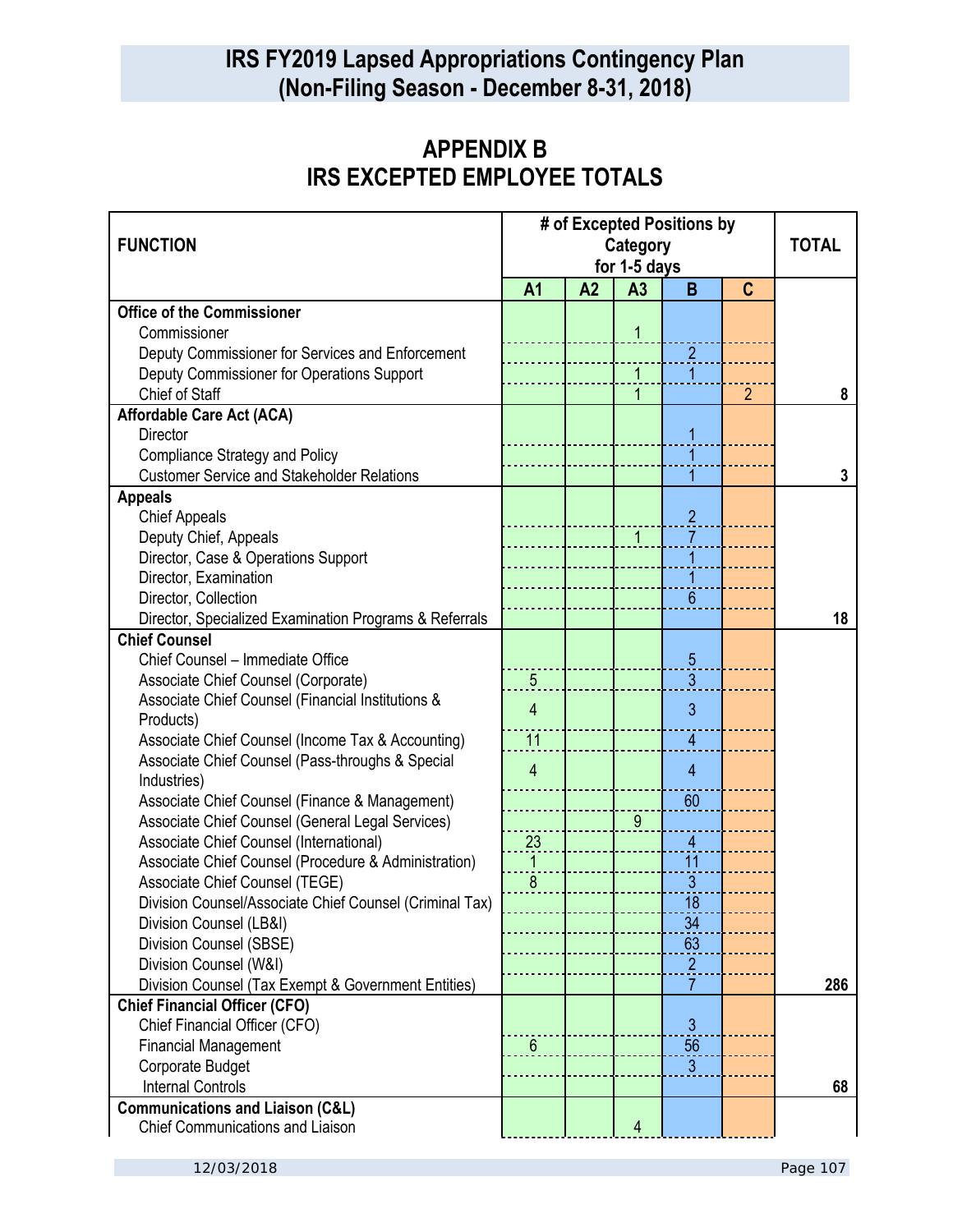| <b>Communications Division</b>                            |                | 13             |                 |                |       |
|-----------------------------------------------------------|----------------|----------------|-----------------|----------------|-------|
| Legislative Affairs                                       |                | $\overline{2}$ |                 |                |       |
| National Public Liaison                                   |                |                |                 |                | 20    |
| <b>Criminal Investigation (CI)</b>                        |                |                |                 |                |       |
| Chief, Criminal Investigation                             |                |                | $\overline{5}$  |                |       |
| Special Project Director and Communications Director      |                |                | $\overline{2}$  |                |       |
| <b>Commissioner's Protection Detail</b>                   |                |                | $6\phantom{1}6$ |                |       |
| <b>International Operations</b>                           |                |                | 50              |                |       |
| Operations, Policy & Support                              |                |                | 60              |                |       |
| Strategy                                                  |                |                | 62              |                |       |
| <b>Refund Crimes</b>                                      |                |                | 117             |                |       |
| Review, Planning & Evaluation                             |                |                | 20              |                |       |
| Technology Operations & Investigative Services            |                |                | 276             |                |       |
| <b>Field Criminal Law Enforcement Personnel</b>           |                |                | 2,147           |                |       |
| Equity, Diversity and Inclusion                           |                |                |                 |                | 2,745 |
| Equity, Diversity & Inclusion (EDI)                       |                |                |                 |                |       |
| Operations Division, Disability Branch                    |                |                | $\overline{4}$  |                |       |
| Office of the Executive Director                          |                |                |                 | $\overline{1}$ | 5     |
| <b>Facilities Management and Security Services (FMSS)</b> |                |                |                 |                |       |
| Director, Facilities Management and Security Services     |                |                | $\overline{4}$  |                |       |
| Design & Strategic Campus Planning and Contract           |                |                |                 |                |       |
| Representatives                                           |                |                | 9               |                |       |
|                                                           |                |                | 57              |                |       |
| Operations                                                |                |                |                 |                |       |
| <b>Financial Management</b>                               |                |                | $\overline{2}$  |                | 72    |
| <b>Human Capital Officer</b>                              |                |                |                 |                |       |
| <b>IRS Human Capital Officer</b>                          |                | $\overline{2}$ |                 |                |       |
| <b>Employment, Talent &amp; Security</b>                  | 43             | 12             | 161             |                |       |
| Plans & Operations                                        |                | $\overline{2}$ | $\mathbf{1}$    |                |       |
| Worklife, Benefits, & Performance                         |                | 6              |                 |                |       |
| <b>Workforce Relations</b>                                |                | 4              |                 |                |       |
| Payroll & Personnel Systems                               | 10             | 3              | 126             |                |       |
| Human Resources Customer Service Division                 |                |                | 3               |                |       |
| Leadership, Education and Delivery Services               |                |                |                 |                |       |
| <b>Office of Executive Services</b>                       |                |                | 1               |                | 374   |
| <b>Information Technology (IT)</b>                        |                |                |                 |                |       |
| Chief Information Officer (CIO)                           | $\overline{2}$ |                | $\sqrt{3}$      |                |       |
| Deputy Chief Information Officer for Operations           |                |                | $\overline{4}$  |                |       |
| Deputy Chief Information Officer for                      |                |                | $\overline{4}$  |                |       |
| Strategy/Modernization                                    |                |                |                 |                |       |
| Deputy Chief Information Officer for Tax Reform and       | 60             |                | 3               |                |       |
| <b>Filing Season</b>                                      |                |                |                 |                |       |
| ACIO, Applications Development                            | 505            |                | 293             |                |       |
| ACIO, Cybersecurity                                       | 23             |                | 131             |                |       |
| ACIO, Enterprise Operations                               | 446            | $\overline{3}$ | 1,008           |                |       |
| ACIO, Strategy & Planning                                 | 4              |                | 24              |                |       |
|                                                           |                |                |                 |                |       |
| ACIO, Enterprise Services                                 | 281            | 18             | 133             |                |       |
| ACIO, User and Network Services                           | 113            | $\overline{4}$ | 191             |                |       |
| ACIO, Enterprise Program Management Office                | 24             |                | 60              |                | 3,337 |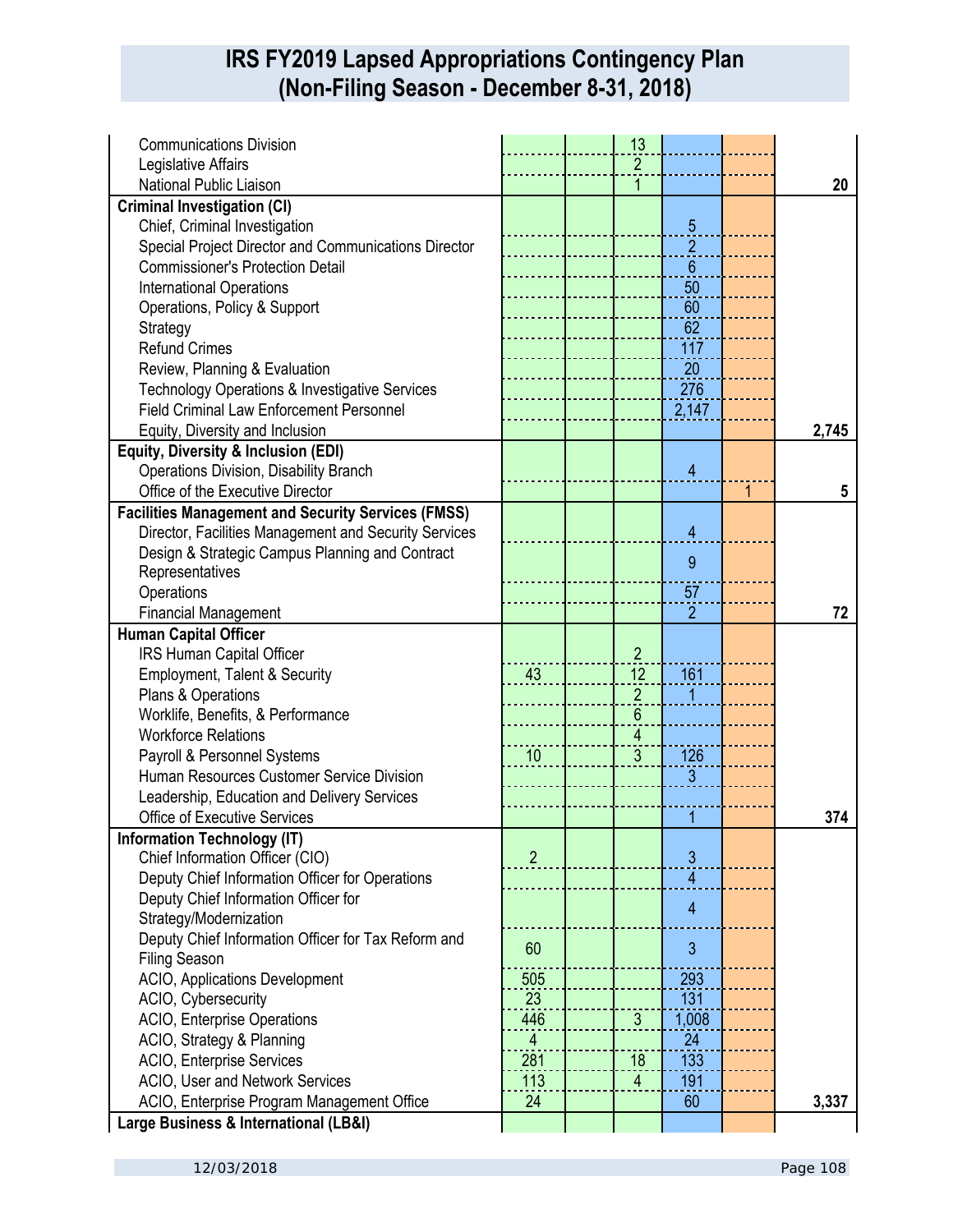## **IRS FY2019 Lapsed Appropriations Contingency Plan (Non-Filing Season - December 8-31, 2018)**

| Commissioner                                                       |   |                | 5              |                |     |
|--------------------------------------------------------------------|---|----------------|----------------|----------------|-----|
| Program and Business Solutions                                     |   |                | $\overline{2}$ |                |     |
| <b>Assistant Deputy Commissioner (Compliance</b><br>Integration)   |   |                | $\overline{2}$ |                |     |
| Assistant Deputy Commissioner (International)                      |   | 1              | $\overline{2}$ | 1              |     |
| Cross Border Practice Area                                         |   |                |                | 15             |     |
| Eastern Compliance Practice Area                                   |   |                | 19             |                |     |
| <b>Enterprise Activities Practice Area</b>                         |   |                | 9              |                |     |
| Northeastern Compliance Practice Area                              |   |                | 18             |                |     |
| Pass Through Entities Practice Area                                |   |                | 20             |                |     |
| Treaty and Transfer Pricing Operations Practice Area               |   |                | 12             |                |     |
| Western Compliance Practice Area                                   |   |                | 21             |                |     |
|                                                                    |   |                |                |                |     |
| Withholding & International Individual Compliance<br>Practice Area |   |                | 20             |                | 147 |
|                                                                    |   |                |                |                |     |
| <b>Office of Professional Responsibility (OPR)</b>                 |   |                |                |                |     |
| Director's Office                                                  |   |                |                |                |     |
| Chief, Legal Analysis Branch                                       |   |                |                | 1              |     |
| Chief, Operations and Management Branch                            |   |                |                |                | 3   |
| <b>Online Services (OLS)</b>                                       |   |                |                |                |     |
| Director's Office                                                  |   |                | 3              |                |     |
| Online Engagement, Operations and Media                            |   |                | 6              |                |     |
| <b>Portal Business Office</b>                                      |   |                |                |                |     |
| Operations                                                         |   |                | $\overline{2}$ |                |     |
| <b>Portal Business Office</b>                                      |   |                |                |                | 11  |
| Privacy, Government Liaison and Disclosure (PGLD)                  |   |                |                |                |     |
| <b>Chief Privacy Officer</b>                                       |   |                | $\overline{3}$ |                |     |
| Identity & Records Protection                                      |   |                | $\overline{2}$ |                |     |
| <b>Privacy Policy and Compliance</b>                               |   |                | $\overline{c}$ |                |     |
| Planning & Program Support                                         |   |                | $\overline{c}$ |                |     |
| <b>Identity Assurance Office</b>                                   |   |                | 1              |                |     |
| Government Liaison Disclosure & Safeguards                         |   |                | 9              |                | 19  |
| Procurement                                                        |   |                |                |                |     |
| <b>Chief Procurement Officer</b>                                   |   | 1              |                |                |     |
| Deputy Chief Procurement Officer                                   |   | 1              |                |                |     |
| Director, Office of Information Technology (OITA)                  |   | $\mathbf{0}$   |                |                |     |
| Office of Procurement Support Services                             |   | $\overline{6}$ |                |                |     |
| <b>Policy Support</b>                                              |   | $\overline{3}$ |                |                |     |
| <b>Contracting Officers</b>                                        |   | 26             |                |                |     |
| OITA and Office of Business Operations Procurement                 |   |                |                |                |     |
| Analysts                                                           |   | 5              |                |                | 42  |
| <b>Research, Applied Analytics, and Statistics (RAAS)</b>          |   |                |                |                |     |
| Research, Applied Analytics and Statistics                         |   |                | 1              |                |     |
| Director, Data Exploration & Testing                               |   |                | $\overline{c}$ |                |     |
| Director, Data Management                                          |   |                | 4              |                |     |
| Director, Statistics of Income                                     | 5 | 1              |                |                | 13  |
| <b>Return Preparer Office (RPO)</b>                                |   |                |                |                |     |
| Director's Office                                                  |   |                |                | $\overline{c}$ |     |
| <b>Strategy and Finance</b>                                        |   | $\overline{2}$ |                |                |     |
| Vendor Processes & Business Requirements                           |   |                |                | 4              | 9   |